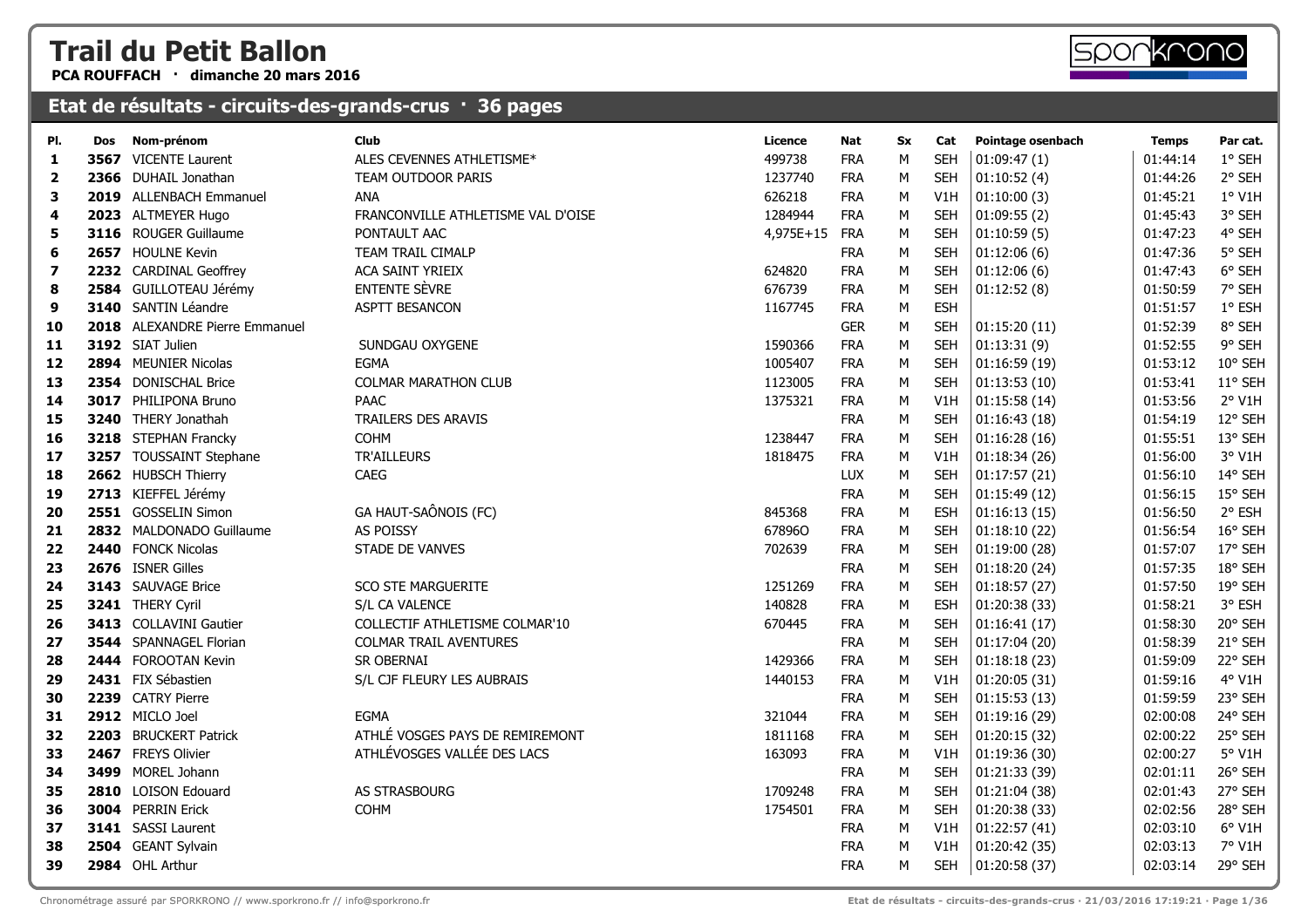**PCA ROUFFACH · dimanche 20 mars 2016**



#### **Etat de résultats - circuits-des-grands-crus · 36 pages**

| PI. | Dos  | Nom-prénom                 | <b>Club</b>                                  | Licence | Nat        | Sx          | Cat              | Pointage osenbach | <b>Temps</b> | Par cat. |
|-----|------|----------------------------|----------------------------------------------|---------|------------|-------------|------------------|-------------------|--------------|----------|
| 40  | 2487 | <b>GALL Florian</b>        |                                              |         | <b>GER</b> | M           | <b>SEH</b>       | 01:20:45 (36)     | 02:03:26     | 30° SEH  |
| 41  |      | 2421 FERRAZ Antonio        | PONTAULT AAC                                 | 854187  | <b>FRA</b> | M           | V1H              | 01:22:11(40)      | 02:04:06     | 8° V1H   |
| 42  |      | 2553 GOURNAY Laurent       | <b>GRAVELINES ATHLETISME</b>                 | 453821  | <b>FRA</b> | M           | V <sub>2</sub> H | 01:24:59(53)      | 02:04:57     | 1° V2H   |
| 43  |      | 3410 CABOCHE Bruno         | ALÈS CÉVENNES ATHLÉTISME                     | 716031  | <b>FRA</b> | M           | V <sub>2</sub> H | 01:23:01 (43)     | 02:05:02     | 2° V2H   |
| 44  |      | 3528 SCHMID Fredy          | TV LÄNGGASSE BERN                            |         | <b>SUI</b> | м           | V1H              | 01:24:48 (52)     | 02:05:17     | 9° V1H   |
| 45  | 3400 | <b>BONTHOUX Mickael</b>    | SKI AMICALE MEAUDRAIS                        |         | <b>FRA</b> | M           | <b>SEH</b>       | 01:22:58 (42)     | 02:05:25     | 31° SEH  |
| 46  |      | 3560 VILLUMSEN Katrine     | $\ast$                                       |         | <b>DEN</b> | F           | <b>SEF</b>       | 01:25:08(56)      | 02:05:28     | 1° SEF   |
| 47  |      | 3322 WATTEL Jean Jacques   |                                              |         | <b>FRA</b> | М           | V <sub>2</sub> H | 01:25:27(59)      | 02:05:43     | 3° V2H   |
| 48  |      | 3220 STIERLIN Stéphane     | HERSENGA SÜFF SEKEL                          |         | <b>FRA</b> | M           | <b>SEH</b>       | 01:24:36(50)      | 02:05:48     | 32° SEH  |
| 49  |      | 2927 MONNIER Benoit        | <b>EHA</b>                                   | 562450  | <b>FRA</b> | M           | <b>SEH</b>       | 01:23:28(45)      | 02:05:49     | 33° SEH  |
| 50  |      | 2149 BOCQUEL Didier        | C G FM                                       | 1287176 | <b>FRA</b> | M           | V <sub>2</sub> H | 01:24:34 (49)     | 02:06:27     | 4° V2H   |
| 51  |      | 2152 BOIDOT Christophe     | <b>LACSHM</b>                                | 1381939 | <b>FRA</b> | M           | V1H              | 01:24:07(47)      | 02:06:36     | 10° V1H  |
| 52  |      | 2150 BOETSCH Rémi          | NON LICENCIÉ                                 |         | <b>FRA</b> | М           | <b>SEH</b>       | 01:25:15(58)      | 02:06:40     | 34° SEH  |
| 53  |      | 3412 CLEMENT Julien        | <b>TRAILLEURS</b>                            | 1818701 | <b>FRA</b> | М           | <b>SEH</b>       | 01:24:08 (48)     | 02:07:22     | 35° SEH  |
| 54  |      | 3434 FOCHEUX Emmanuel      |                                              |         | <b>FRA</b> | М           | V1H              | 01:25:03(55)      | 02:07:29     | 11° V1H  |
| 55  |      | 2492 GAMARD Jean Jacques   | <b>USBERRY ATHLETISME</b>                    | 1000067 | <b>FRA</b> | M           | V <sub>2</sub> H | 01:26:38 (70)     | 02:07:35     | 5° V2H   |
| 56  |      | 2771 LE BRETON Gregory     | <b>COURIR A SAINT AVE</b>                    | 1819815 | <b>FRA</b> | M           | <b>SEH</b>       | 01:25:50(64)      | 02:07:47     | 36° SEH  |
| 57  |      | 3507 OSTERMANN Eric        | <b>FAST GUEBWILLER</b>                       |         | <b>FRA</b> | М           | V1H              | 01:25:29(60)      | 02:08:04     | 12° V1H  |
| 58  |      | 3481 MANGEL Ludovic        |                                              |         | <b>FRA</b> | M           | V1H              | 01:25:02(54)      | 02:08:23     | 13° V1H  |
| 59  |      | 3589 MAURER Maxime         | <b>PCA</b>                                   | 1740916 | <b>FRA</b> | M           | <b>SEH</b>       | 01:26:51 (78)     | 02:08:30     | 37° SEH  |
| 60  |      | 2529 GIDEMANN Angélique    | ∗.<br>EHA                                    | 1851176 | <b>FRA</b> | F.          | <b>SEF</b>       | 01:26:30 (68)     | 02:08:46     | 2° SEF   |
| 61  | 2207 | <b>BRUNEL Olivier</b>      | MATRAT-TRAINING                              |         | <b>FRA</b> | М           | <b>SEH</b>       | 01:27:18(82)      | 02:09:06     | 38° SEH  |
| 62  |      | 3569 CARLE Basile          | ALES CEVENNES ATHLETISME*                    | 1834936 | <b>FRA</b> | M           | <b>SEH</b>       | 01:25:42(61)      | 02:09:23     | 39° SEH  |
| 63  |      | 3419 DESLOGES Florent      | <b>COLMAR MARATHON CLUB</b>                  | 937409  | <b>FRA</b> | M           | V1H              | 01:23:32 (46)     | 02:09:29     | 14° V1H  |
| 64  |      | 3273 VANÇON Noël           | LUXEUIL ATHLE 70                             | 229407  | <b>FRA</b> | M           | V1H              | 01:26:37 (69)     | 02:09:37     | 15° V1H  |
| 65  |      | 3385 AUBE Raynald          |                                              |         | <b>FRA</b> | M           | <b>SEH</b>       | 01:26:42 (71)     | 02:09:40     | 40° SEH  |
| 66  |      | 3524 SAGNIER Mathilde      | * PAAC                                       | 1196043 | <b>FRA</b> | $\mathsf F$ | <b>SEF</b>       | 01:26:44 (75)     | 02:09:42     | 3° SEF   |
| 67  |      | 2136 BLANCHE Yoann         | PONTAULT AAC                                 | 1309317 | <b>FRA</b> | M           | <b>SEH</b>       | 01:27:35(84)      | 02:09:43     | 41° SEH  |
| 68  |      | 3471 LAHEURTE Denis        | ATHLEVOSGES VALLEE DES LACS ET DE LA CLEURIE | 1738964 | <b>FRA</b> | M           | V3H              | 01:26:19(66)      | 02:09:44     | 1° V3H   |
| 69  |      | 2816 LOZAC'H Frédéric      | SAINT-LOUIS RC (ALS)                         | 1785623 | <b>FRA</b> | M           | <b>SEH</b>       | 01:26:13(65)      | 02:09:58     | 42° SEH  |
| 70  |      | 2855 MARTINEZ Julien       | LES TRAILERS DE LA ROSE                      |         | <b>FRA</b> | М           | <b>SEH</b>       | 01:26:49 (76)     | 02:10:02     | 43° SEH  |
| 71  |      | 2877 MAUPU Christophe      |                                              |         | <b>FRA</b> | M           | V1H              | 01:27:57 (92)     | 02:10:02     | 16° V1H  |
| 72  |      | 3380 ZUSSLIN Fabrice       | <b>FAST GUEBWILLER</b>                       |         | <b>FRA</b> | М           | V1H              | 01:25:48(63)      | 02:10:05     | 17° V1H  |
| 73  |      | 3021 PIERRAT Jean Philippe | AVEC PAYS D'EPINAL                           | 432734  | <b>FRA</b> | М           | V <sub>2</sub> H | 01:23:01(43)      | 02:10:05     | 6° V2H   |
| 74  |      | 3247 THOMAS Pierre         | <b>TEAM HEILIGENBERG</b>                     |         | <b>FRA</b> | M           | V1H              | 01:26:50(77)      | 02:10:29     | 18° V1H  |
| 75  |      | 2290 CURIEN David          | TRAIL DE LA MOSELOTTE                        | 673973  | <b>FRA</b> | M           | V1H              | 01:18:28(25)      | 02:10:35     | 19° V1H  |
| 76  |      | 2846 MARIANI Christophe    | ENTENTE GFCA PORTICCIO                       | 1670992 | <b>FRA</b> | М           | <b>SEH</b>       | 01:25:13(57)      | 02:10:46     | 44° SEH  |
| 77  |      | 2146 BLUM Mathieu          | TRAIL DES ROCHES                             | T197675 | <b>FRA</b> | M           | <b>SEH</b>       | 01:27:46 (89)     | 02:11:04     | 45° SEH  |
| 78  |      | 2545 GONIN Cyril           | <b>UAC MORESTEL</b>                          | 1742550 | <b>FRA</b> | M           | <b>SEH</b>       | 01:25:46(62)      | 02:11:07     | 46° SEH  |
|     |      |                            |                                              |         |            |             |                  |                   |              |          |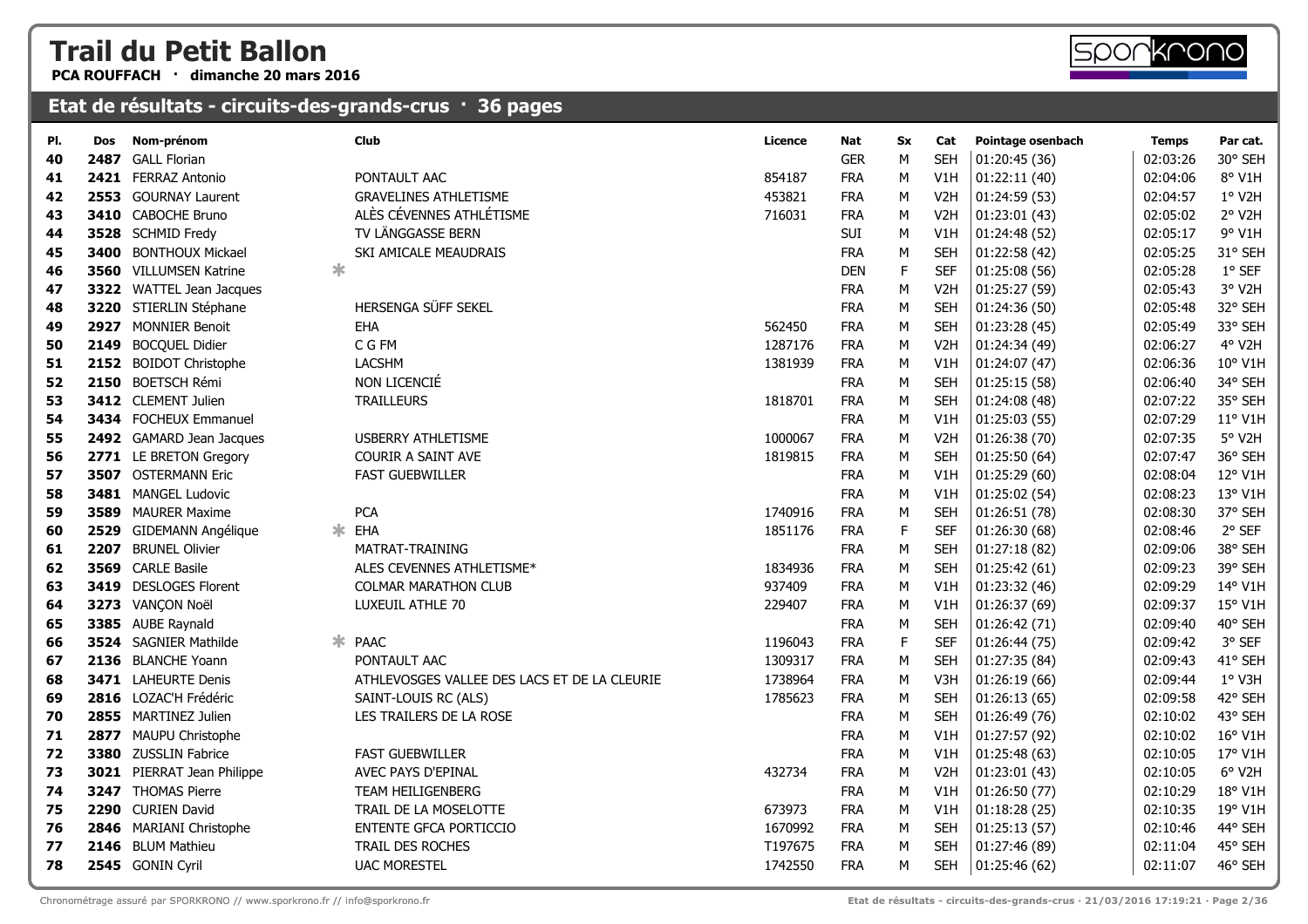**PCA ROUFFACH · dimanche 20 mars 2016**

| PI. | Dos | Nom-prénom                   | Club                               | Licence | Nat        | Sx | Cat              | Pointage osenbach | <b>Temps</b> | Par cat. |
|-----|-----|------------------------------|------------------------------------|---------|------------|----|------------------|-------------------|--------------|----------|
| 79  |     | 2041 ARAGUI Mehdi            | 44RT - MUTZIG                      |         | <b>FRA</b> | M  | <b>SEH</b>       | 01:29:01 (100)    | 02:11:09     | 47° SEH  |
| 80  |     | 2544 GOERIG Xavier           |                                    |         | <b>FRA</b> | М  | <b>SEH</b>       | 01:26:23(67)      | 02:11:14     | 48° SEH  |
| 81  |     | 3441 FUCHS Serge             | SAINT-LOUIS RC (ALS)               | 480255  | <b>FRA</b> | М  | V3H              | 01:27:39 (87)     | 02:11:32     | 2° V3H   |
| 82  |     | 3263 TRIQUET Johnny          | VAUX-LE-PENIL ATHLETISME           | 751588  | <b>FRA</b> | M  | <b>SEH</b>       | 01:29:29 (102)    | 02:11:51     | 49° SEH  |
| 83  |     | 3463 ILTCHEV Dimitri         | LES COUREURS DE L'ALLAINE          |         | <b>FRA</b> | M  | V1H              | 01:26:57 (79)     | 02:11:54     | 20° V1H  |
| 84  |     | 2350 DODET Olivier           |                                    |         | <b>FRA</b> | M  | V1H              | 01:29:37 (104)    | 02:12:00     | 21° V1H  |
| 85  |     | 2191 BRECHBIEL Christian     |                                    |         | <b>FRA</b> | м  | V <sub>2</sub> H | 01:31:00(119)     | 02:12:14     | 7° V2H   |
| 86  |     | 2135 BLANC Florence          | * ALES CEVENNES ATHLETISME         | 1001284 | <b>FRA</b> | F  | V1F              | 01:28:14(93)      | 02:12:21     | $1°$ V1F |
| 87  |     | 2945 MULLER Mathieu          |                                    |         | <b>FRA</b> | М  | <b>SEH</b>       | 01:27:41 (88)     | 02:12:21     | 50° SEH  |
| 88  |     | <b>3144</b> SCANDELLA Franck | AS LIEBHERR                        |         | <b>FRA</b> | М  | <b>SEH</b>       | 01:26:42 (71)     | 02:12:37     | 51° SEH  |
| 89  |     | 2582 GUILLAUME Sten          |                                    |         | <b>FRA</b> | M  | V1H              | 01:27:35 (84)     | 02:12:43     | 22° V1H  |
| 90  |     | 3548 STOLTZ Julien           |                                    |         | <b>FRA</b> | M  | V1H              | 01:30:03 (106)    | 02:12:59     | 23° V1H  |
| 91  |     | 3552 TOSCANO Luca            |                                    |         | <b>FRA</b> | м  | <b>SEH</b>       | 01:28:15(94)      | 02:13:03     | 52° SEH  |
| 92  |     | 2569 GRIBOUT Jean Philippe   | GRAC - AC CLUB ATHLÉTIQUE VRIGNOIS | 1079485 | <b>FRA</b> | м  | V1H              | 01:30:51(116)     | 02:13:04     | 24° V1H  |
| 93  |     | 2558 GRANDEMANGE Rémy        | <b>SG WANTZENAU TRI</b>            |         | <b>FRA</b> | м  | <b>SEH</b>       | 01:27:48 (90)     | 02:13:14     | 53° SEH  |
| 94  |     | 2458 FRATTINI Ludovic        | SKI CLUB VAGNEY ROCHESSON          |         | <b>FRA</b> | M  | <b>SEH</b>       | 01:27:50 (91)     | 02:13:33     | 54° SEH  |
| 95  |     | 2775 LECANU Jérôme           |                                    |         | <b>FRA</b> | М  | <b>SEH</b>       | 01:29:07(101)     | 02:13:36     | 55° SEH  |
| 96  |     | 3505 NUSS Christian          | <b>TAC COLMAR</b>                  |         | <b>FRA</b> | M  | V1H              | 01:27:17(81)      | 02:13:51     | 25° V1H  |
| 97  |     | 3444 GARNESSON Ludovic       |                                    |         | <b>FRA</b> | M  | <b>SEH</b>       | 01:30:14 (109)    | 02:13:52     | 56° SEH  |
| 98  |     | 2856 MARTINOVIC Novica       | PASS' RUNNING                      | T237790 | <b>FRA</b> | М  | V3H              | 01:29:41 (105)    | 02:14:16     | 3° V3H   |
| 99  |     | 3112 ROSICKI Jonathan        |                                    |         | <b>FRA</b> | м  | <b>SEH</b>       | 01:28:32(95)      | 02:14:25     | 57° SEH  |
| 100 |     | 3555 UTZ Norbert             | LVF MURI                           |         | SUI        | M  | V1H              | 01:33:04 (150)    | 02:14:28     | 26° V1H  |
| 101 |     | 2103 BERCAND Manuel          | LUXEUIL ATHLE 70                   | 1624012 | <b>FRA</b> | M  | V1H              | 01:32:43 (142)    | 02:14:37     | 27° V1H  |
| 102 |     | 3323 WEBER Gregory           | ASPTT MULHOUSE TRI                 |         | <b>FRA</b> | M  | <b>SEH</b>       | 01:27:37 (86)     | 02:14:56     | 58° SEH  |
| 103 |     | 3190 SERILLON Jacques        | <b>PCA</b>                         | 1329769 | <b>FRA</b> | M  | V1H              | 01:31:33 (124)    | 02:14:58     | 28° V1H  |
| 104 |     | 2183 BOUYSSOUNOUSE Pierre    |                                    |         | <b>FRA</b> | М  | V <sub>2</sub> H | 01:26:43(74)      | 02:15:03     | 8° V2H   |
| 105 |     | 2754 LAEMMEL Yves            | <b>JOOL TEAM</b>                   |         | <b>FRA</b> | M  | V1H              | 01:30:14(109)     | 02:15:05     | 29° V1H  |
| 106 |     | 2990 PAGNOT Francis          |                                    |         | <b>FRA</b> | м  | <b>SEH</b>       | 01:28:57 (99)     | 02:15:14     | 59° SEH  |
| 107 |     | 3222 STILL Vivien            | <b>FAST GUEBWILLER</b>             |         | <b>FRA</b> | M  | <b>SEH</b>       | 01:30:45 (114)    | 02:15:17     | 60° SEH  |
| 108 |     | 2708 KEMPF Jean Michel       | SKIEUR DE SOULTZEREN               |         | <b>FRA</b> | M  | V1H              | 01:30:56 (118)    | 02:15:29     | 30° V1H  |
| 109 |     | 2003 ACKERER Julien          | MATRAT TRAINING                    |         | <b>FRA</b> | M  | <b>SEH</b>       | 01:30:32 (111)    | 02:15:36     | 61° SEH  |
| 110 |     | 3127 RUMLER Stéphane         |                                    |         | <b>FRA</b> | M  | <b>SEH</b>       | 01:31:15(120)     | 02:15:37     | 62° SEH  |
| 111 |     | 2980 NUSS David              | <b>COLMAR MARATHON CLUB</b>        | 1786055 | <b>FRA</b> | M  | <b>SEH</b>       | 01:31:57(129)     | 02:15:46     | 63° SEH  |
| 112 |     | 2510 GEMINEL Julien          |                                    |         | <b>FRA</b> | M  | <b>SEH</b>       | 01:32:06 (130)    | 02:15:49     | 64° SEH  |
| 113 |     | 3590 LOPES Carlos            |                                    |         | <b>FRA</b> | м  | V1H              | 01:30:06(107)     | 02:15:56     | 31° V1H  |
| 114 |     | 3122 ROUXEL Sébastien        | PASS RUNNING                       | T197170 | <b>FRA</b> | M  | <b>SEH</b>       | 01:28:42 (97)     | 02:16:02     | 65° SEH  |
| 115 |     | 2833 MALLET Frédérick        |                                    |         | <b>FRA</b> | M  | V1H              | 01:32:55 (146)    | 02:16:04     | 32° V1H  |
| 116 |     | 3149 SCHALLER Guillaume      | <b>CTA</b>                         |         | <b>FRA</b> | M  | <b>SEH</b>       | 01:32:46 (143)    | 02:16:12     | 66° SEH  |
| 117 |     | 2632 HERRMANN Sebastien      |                                    |         | <b>FRA</b> | M  | V1H              | 01:31:25(122)     | 02:16:17     | 33° V1H  |
|     |     |                              |                                    |         |            |    |                  |                   |              |          |

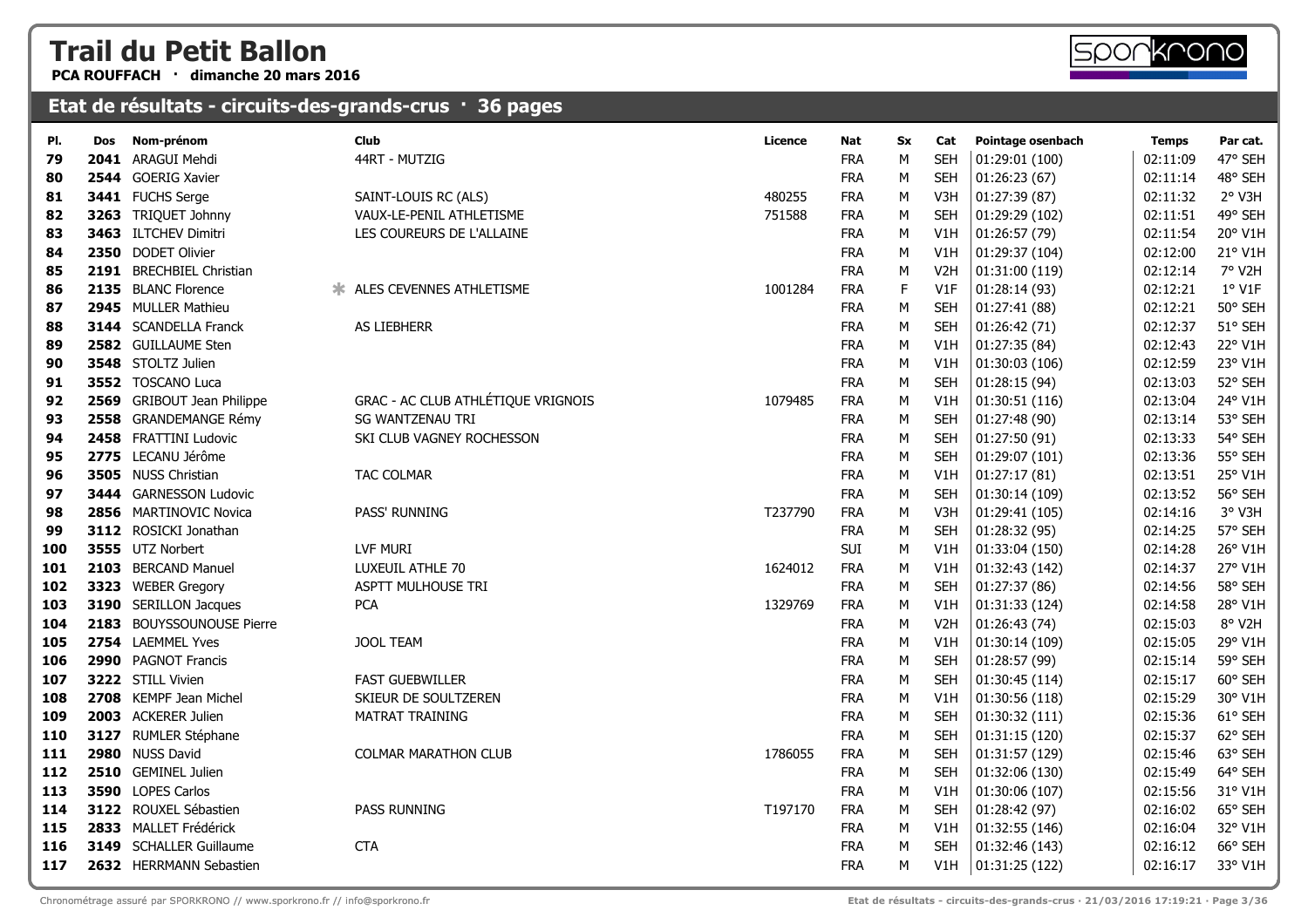**PCA ROUFFACH · dimanche 20 mars 2016**



| PI. | <b>Dos</b> | Nom-prénom               | <b>Club</b>                            | Licence | <b>Nat</b> | <b>Sx</b>   | Cat              | Pointage osenbach | <b>Temps</b> | Par cat. |
|-----|------------|--------------------------|----------------------------------------|---------|------------|-------------|------------------|-------------------|--------------|----------|
| 118 |            | 3570 MEYER Jean-Francois |                                        |         | <b>FRA</b> | M           | V1H              | 01:29:33 (103)    | 02:16:25     | 34° V1H  |
| 119 |            | 2814 LOUDJANI Pascal     | AC CHENOVE                             | 701674  | <b>FRA</b> | M           | V1H              | 01:33:02 (148)    | 02:16:27     | 35° V1H  |
| 120 |            | 2418 FELMY Arnaud        | CAF MULHOUSE                           |         | <b>FRA</b> | M           | V1H              | 01:27:16(80)      | 02:16:37     | 36° V1H  |
| 121 |            | 2790 LEHMANN Nicolas     |                                        |         | <b>FRA</b> | ${\sf M}$   | <b>SEH</b>       | 01:30:08 (108)    | 02:16:50     | 67° SEH  |
| 122 |            | 2514 GEOFFROY Frank      |                                        |         | <b>FRA</b> | M           | V1H              | 01:32:21 (134)    | 02:16:57     | 37° V1H  |
| 123 |            | 2432 FLACH Yannick       | VÉLO SPRINT EGUISHEIM                  |         | <b>FRA</b> | M           | <b>SEH</b>       | 01:31:41 (127)    | 02:17:06     | 68° SEH  |
| 124 |            | 2347 DIETSCH Sebastien   |                                        |         | <b>FRA</b> | M           | <b>SEH</b>       | 01:28:38 (96)     | 02:17:16     | 69° SEH  |
| 125 |            | 2456 FRANCOIS Stephane   | SG WANTZENAU TRI                       |         | <b>FRA</b> | M           | V1H              | 01:30:43 (112)    | 02:17:21     | 38° V1H  |
| 126 |            | 2727 KOESSLER Vincent    | RUNNING TEAM SCHWEIGHOUSE              |         | <b>FRA</b> | M           | V1H              | 01:32:52 (145)    | 02:17:23     | 39° V1H  |
| 127 |            | 3196 FINCK SEBASTIEN     |                                        |         | <b>FRA</b> | ${\sf M}$   | <b>SEH</b>       | 01:34:12 (170)    | 02:17:46     | 70° SEH  |
| 128 |            | 3041 PRIMAUX Thierry     | ASRHV VALLÉE DES LACS ET DE LA CLEURIE | 1044111 | <b>FRA</b> | М           | V <sub>2</sub> H | 01:30:52 (117)    | 02:17:47     | 9° V2H   |
| 129 |            | 2222 CACHERA Rémi        |                                        |         | <b>FRA</b> | M           | <b>SEH</b>       | 01:26:42(71)      | 02:17:58     | 71° SEH  |
| 130 |            | 3393 BERINGER Vincent    |                                        |         | <b>FRA</b> | M           | <b>SEH</b>       | 01:32:37 (141)    | 02:18:01     | 72° SEH  |
| 131 | 3407       | <b>BUGNON Sebastien</b>  | <b>GERARDMER TRIATHLON</b>             |         | <b>FRA</b> | M           | V1H              | 01:32:10 (131)    | 02:18:03     | 40° V1H  |
| 132 |            | 2281 COURTAUD Frederic   | <b>SG WANTZENAU TRI</b>                |         | <b>FRA</b> | ${\sf M}$   | V1H              | 01:31:21(121)     | 02:18:08     | 41° V1H  |
| 133 |            | 2120 BIHR Frederic       | EGMA                                   | 559117  | <b>FRA</b> | M           | V1H              | 01:32:27 (137)    | 02:18:14     | 42° V1H  |
| 134 |            | 2397 ENJALBERT Cedric    | AC CHATENOIS LES FORGES                | 752251  | <b>FRA</b> | M           | <b>SEH</b>       | 01:33:49 (163)    | 02:18:19     | 73° SEH  |
| 135 |            | 2691 JOUHANNET Richard   | TAILLEFER TRAIL TEAM                   | 1481076 | <b>FRA</b> | М           | <b>SEH</b>       | 01:34:03 (168)    | 02:18:20     | 74° SEH  |
| 136 |            | 2871 MATRAT Jean         | MATRAT-TRAINING                        |         | <b>FRA</b> | M           | <b>SEH</b>       | 01:30:46 (115)    | 02:18:21     | 75° SEH  |
| 137 |            | 2384 EGALON Mélanie      | <b>SCO STE MARGUERITE</b>              | 1089090 | <b>FRA</b> | $\mathsf F$ | <b>SEF</b>       | 01:32:22 (135)    | 02:18:30     | 4° SEF   |
| 138 |            | 2227 CANAL Yves          |                                        |         | <b>FRA</b> | M           | V <sub>2</sub> H | 01:32:16 (132)    | 02:18:31     | 10° V2H  |
| 139 |            | 3271 URBAN Bruno         | S/L ATHLÉTISME CERNAY ET ENVIRONS      | 1691062 | <b>FRA</b> | M           | V1H              | 01:28:50 (98)     | 02:18:35     | 43° V1H  |
| 140 |            | 2496 GARNIER Arnaud      | <b>LACSHM</b>                          | 1703505 | <b>FRA</b> | M           | V1H              | 01:31:38 (126)    | 02:18:40     | 44° V1H  |
| 141 |            | 3579 OUGIER Xavier       |                                        |         | <b>FRA</b> | М           | V1H              | 01:33:03 (149)    | 02:18:41     | 45° V1H  |
| 142 |            | 3541 SIEGFRIED Antoine   |                                        |         | <b>FRA</b> | М           | <b>SEH</b>       | 01:34:01 (167)    | 02:18:42     | 76° SEH  |
| 143 |            | 3536 SCHWARZ Simone      | <b>* AST SÜBEN</b>                     |         | <b>GER</b> | $\mathsf F$ | <b>SEF</b>       | 01:33:28 (157)    | 02:18:53     | 5° SEF   |
| 144 |            | 3010 PETER Stephane      | <b>TRAILLEURS</b>                      | 1818497 | <b>FRA</b> | M           | V <sub>2</sub> H | 01:31:37 (125)    | 02:18:59     | 11° V2H  |
| 145 |            | 3072 REMILLON Olivier    |                                        |         | <b>FRA</b> | ${\sf M}$   | <b>SEH</b>       | 01:33:07 (151)    | 02:19:06     | 77° SEH  |
| 146 |            | 3245 THOMAS Matthieu     |                                        |         | <b>FRA</b> | M           | <b>SEH</b>       | 01:32:29 (138)    | 02:19:09     | 78° SEH  |
| 147 |            | 2414 FAUSER Birgit       | <b>* LG BAD WALDSEER LAUFFIEBER</b>    |         | <b>GER</b> | $\mathsf F$ | V1F              | 01:34:07 (169)    | 02:19:09     | 2° V1F   |
| 148 |            | 3399 BONTEMPS Anthony    | <b>TR AILLEURS</b>                     | 1824177 | <b>FRA</b> | M           | <b>SEH</b>       | 01:32:32 (140)    | 02:19:10     | 79° SEH  |
| 149 |            | 2287 CUNIN Arnaud        | TR'AILLEURS                            | 1818420 | <b>FRA</b> | M           | <b>SEH</b>       | 01:32:48 (144)    | 02:19:11     | 80° SEH  |
| 150 |            | 2174 BOURDIER Kévin      | 44RT - MUTZIG                          |         | <b>FRA</b> | М           | <b>SEH</b>       | 01:33:10 (152)    | 02:19:20     | 81° SEH  |
| 151 |            | 3568 SOPRANO Cindy       | * ALES CEVENNES ATHLETISME*            | 167650  | <b>FRA</b> | $\mathsf F$ | <b>SEF</b>       | 01:33:42 (160)    | 02:19:25     | 6° SEF   |
| 152 |            | 3602 LAEMMEL Jerome      | <b>COLMAR MARATHON CLUB</b>            | 1173806 | <b>FRA</b> | М           | <b>SEH</b>       | 01:32:25 (136)    | 02:19:34     | 82° SEH  |
| 153 |            | 2417 FEDRIGO Sébastien   | <b>SSOL HABSHEIM</b>                   |         | <b>FRA</b> | М           | <b>SEH</b>       | 01:33:13 (154)    | 02:20:03     | 83° SEH  |
| 154 |            | 3067 REEB Sébastien      |                                        |         | <b>FRA</b> | М           | V1H              | 01:35:25 (188)    | 02:20:05     | 46° V1H  |
| 155 |            | 2437 FLORY Philippe      | <b>PCA</b>                             | 1756627 | <b>FRA</b> | M           | V <sub>2</sub> H | 01:33:38 (159)    | 02:20:06     | 12° V2H  |
| 156 |            | 3046 PUGLISI Fabrice     | SUNDGAU OXYGENE                        | 413602  | <b>FRA</b> | M           | V <sub>2</sub> H | 01:24:42 (51)     | 02:20:15     | 13° V2H  |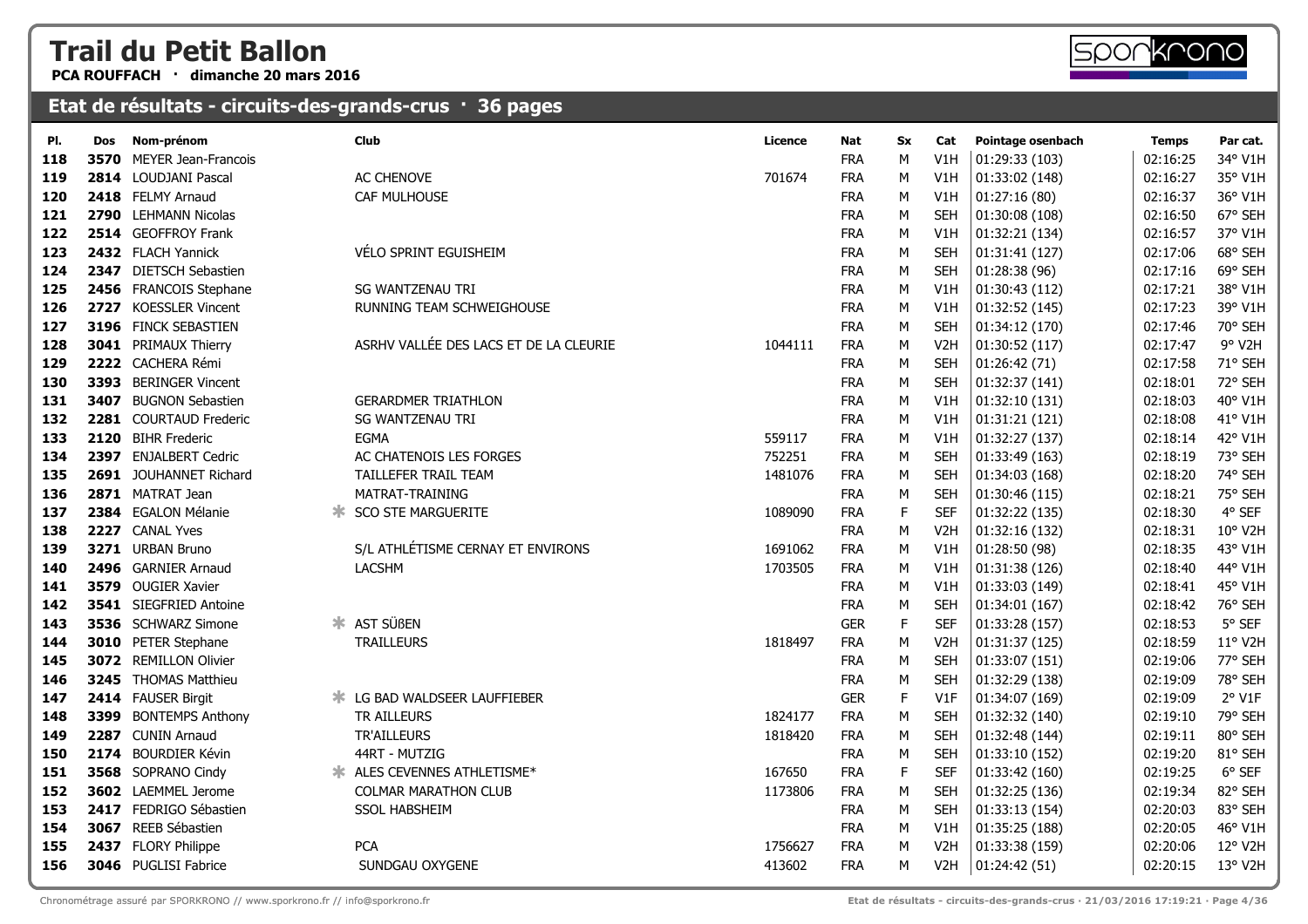**PCA ROUFFACH · dimanche 20 mars 2016**



| 47° V1H<br><b>CHAMAGNE Emmanuel</b><br><b>FRA</b><br>M<br>V1H<br>01:31:32 (123)<br>02:20:18<br>157<br>2247<br>2997 PEDROSA Silvino<br><b>FRA</b><br>M<br>V1H<br>02:20:34<br>48° V1H<br>158<br>01:34:30 (175)<br>$\ast$<br>$\mathsf F$<br>SUI<br><b>SEF</b><br>7° SEF<br>3103 ROEHRL Caroline<br>01:35:02 (178)<br>02:20:37<br>159<br>3551 THIRIET Fabien<br><b>FRA</b><br>M<br>84° SEH<br><b>SEH</b><br>01:35:36 (190)<br>02:20:38<br>160<br>3134 SALCH Sébastien<br><b>FRA</b><br>85° SEH<br>M<br><b>SEH</b><br>01:32:56 (147)<br>02:20:43<br>161<br>3510 PETIGNY Benjamin<br><b>FRA</b><br>02:20:48<br>86° SEH<br>162<br>M<br><b>SEH</b><br>01:34:12 (170)<br>49° V1H<br>3389 BAK Francis<br><b>FRA</b><br>01:34:17 (172)<br>02:21:11<br>163<br>M<br>V1H<br><b>GER</b><br>M<br><b>SEH</b><br>02:21:17<br>87° SEH<br>2625 HENEKE Martin<br>01:35:16 (183)<br>164<br>$\mathsf F$<br><b>SEF</b><br>8° SEF<br>2761 LAMBIN Constance<br>CRAC SOISSONS/2AS<br><b>FRA</b><br>02:21:38<br>165<br>558663<br>01:36:18 (202)<br><b>FRA</b><br>M<br>50° V1H<br><b>3348</b> WINKELMULLER Matthieu<br>V1H<br>01:36:37 (206)<br>02:21:39<br>166<br><b>FRA</b><br>88° SEH<br>2957 NADLER Jeremy<br>M<br><b>SEH</b><br>01:33:52 (164)<br>02:21:52<br>167<br>2930 MOREL Bernard<br><b>FRA</b><br>14° V2H<br>M<br>V <sub>2</sub> H<br>01:33:27 (156)<br>02:21:54<br>168<br>2906 MICHAUD Philippe<br><b>FRA</b><br>M<br>01:35:02 (178)<br>02:21:55<br>51° V1H<br>169<br>V1H<br>89° SEH<br>2982 O DALY John<br><b>FRA</b><br>M<br><b>SEH</b><br>02:22:14<br>PAYS DE NEMOURS RUNNING TRAIL<br>804515<br>01:33:52 (164)<br>170<br>3228 STUBENRAUCH Alexander<br><b>GER</b><br>M<br>V1H<br>01:35:42 (193)<br>02:22:22<br>52° V1H<br>171<br>3295 VITRY Christopher<br><b>FRA</b><br>M<br>02:22:29<br>90° SEH<br><b>THAON TRIATHLON</b><br><b>SEH</b><br>01:35:24 (186)<br>172<br><b>FRA</b><br>${\sf M}$<br>91° SEH<br>2932 MOREL Nicolas<br><b>SEH</b><br>01:35:40 (192)<br>02:22:30<br>173<br>2363 DUBOURGNOUX Nicolas<br><b>FRA</b><br>02:22:39<br>92° SEH<br>174<br><b>CTA</b><br>М<br><b>SEH</b><br>01:35:05 (181)<br>2674 GEYER JOEL<br>ASC STRASBOURG<br><b>FRA</b><br>M<br>02:22:45<br>53° V1H<br>175<br>V1H<br>01:37:31 (220)<br><b>BEAUCAMP Vincent</b><br><b>FRA</b><br>02:22:56<br>54° V1H<br>2087<br>M<br>V1H<br>01:36:10 (199)<br>176<br>2831 MAIRE-LANTZ Anthony<br><b>FRA</b><br>M<br>V1H<br>02:23:03<br>55° V1H<br>177<br><b>USAT</b><br>01:35:46 (194)<br>3003 PERNOT Emmanuel<br><b>FRA</b><br>M<br>02:23:13<br>56° V1H<br>V1H<br>01:34:21 (173)<br>178<br>2082 BAUDOT Laurent<br><b>FRA</b><br>93° SEH<br>1720236<br>M<br><b>SEH</b><br>02:23:20<br>179<br>CHAMONIX MONT BLANC MARATHON<br>01:32:31 (139)<br>3414 COLLIVE Jean Richard<br><b>FRA</b><br>94° SEH<br>М<br><b>SEH</b><br>01:36:16 (201)<br>02:23:21<br>180<br>95° SEH<br>2092 BEKHALED Damien<br><b>FRA</b><br>M<br><b>SEH</b><br>01:35:24 (186)<br>02:23:22<br>181<br>M<br>02:23:22<br>96° SEH<br>2795 LEONHART Pierrot<br><b>FRA</b><br><b>SEH</b><br>01:37:49 (231)<br>182<br>3226 STREB Marc<br><b>FRA</b><br>M<br><b>SEH</b><br>02:23:24<br>97° SEH<br>183<br>01:33:43 (161)<br>3020 PIERRAT Sebastien<br><b>TR'AILLEURS</b><br><b>FRA</b><br>M<br>02:23:32<br>57° V1H<br>1818460<br>V1H<br>01:34:29 (174)<br>184<br>3475 LEFEBVRE Jerome<br>58° V1H<br><b>COLMAR TRAIL AVENTURE</b><br><b>FRA</b><br>M<br>01:34:50 (177)<br>02:23:41<br>185<br>V1H<br>∗<br>$\mathsf F$<br>1° V2F<br>3527 SCHATZ Marie Christine<br><b>FRA</b><br>02:23:44<br>V <sub>2F</sub><br>01:36:40 (208)<br>186<br>15° V2H<br>2173 BOUMAZA Moktar<br><b>FRA</b><br>V <sub>2</sub> H<br>02:23:44<br>187<br>M<br>01:33:19 (155)<br><b>FRA</b><br>98° SEH<br>3307 WADEL Stephane<br><b>EHA</b><br>1833207<br>M<br><b>SEH</b><br>01:36:22 (203)<br>02:23:47<br>188<br>2197 BRONNER Thomas<br><b>FRA</b><br>M<br>V1H<br>02:23:53<br>59° V1H<br>189<br>01:35:14 (182)<br>3523 RUTTGER Gautier<br><b>FRA</b><br>M<br>02:23:55<br>99° SEH<br><b>SEH</b><br>01:40:29 (282)<br>190<br>3191 SERVANT Pierre<br><b>FRA</b><br>M<br>02:23:55<br>100° SEH<br><b>SEH</b><br>01:38:00 (237)<br>191<br><b>FRA</b><br>101° SEH<br>2020 ALLONCLE Francis<br>М<br><b>SEH</b><br>01:35:21 (185)<br>02:24:02<br>192<br>3117 ROUSSEAU Fabrice<br><b>SAMBA</b><br><b>FRA</b><br>02:24:07<br>60° V1H<br>919204<br>M<br>V <sub>1</sub> H<br>01:39:07 (249)<br>193<br>61° V1H<br>3491 METZ Nicolas<br>CAP DINSHEIM<br><b>FRA</b><br>M<br>V1H<br>01:36:10 (199)<br>02:24:10<br>194<br>3394 BERTHEREAU Gael<br><b>FRA</b><br>M<br><b>SEH</b><br>01:39:08 (250)<br>102° SEH<br>195<br>02:24:16 | PI. | Dos | Nom-prénom | Club | <b>Licence</b> | Nat | <b>Sx</b> | Cat | Pointage osenbach | <b>Temps</b> | Par cat. |
|-------------------------------------------------------------------------------------------------------------------------------------------------------------------------------------------------------------------------------------------------------------------------------------------------------------------------------------------------------------------------------------------------------------------------------------------------------------------------------------------------------------------------------------------------------------------------------------------------------------------------------------------------------------------------------------------------------------------------------------------------------------------------------------------------------------------------------------------------------------------------------------------------------------------------------------------------------------------------------------------------------------------------------------------------------------------------------------------------------------------------------------------------------------------------------------------------------------------------------------------------------------------------------------------------------------------------------------------------------------------------------------------------------------------------------------------------------------------------------------------------------------------------------------------------------------------------------------------------------------------------------------------------------------------------------------------------------------------------------------------------------------------------------------------------------------------------------------------------------------------------------------------------------------------------------------------------------------------------------------------------------------------------------------------------------------------------------------------------------------------------------------------------------------------------------------------------------------------------------------------------------------------------------------------------------------------------------------------------------------------------------------------------------------------------------------------------------------------------------------------------------------------------------------------------------------------------------------------------------------------------------------------------------------------------------------------------------------------------------------------------------------------------------------------------------------------------------------------------------------------------------------------------------------------------------------------------------------------------------------------------------------------------------------------------------------------------------------------------------------------------------------------------------------------------------------------------------------------------------------------------------------------------------------------------------------------------------------------------------------------------------------------------------------------------------------------------------------------------------------------------------------------------------------------------------------------------------------------------------------------------------------------------------------------------------------------------------------------------------------------------------------------------------------------------------------------------------------------------------------------------------------------------------------------------------------------------------------------------------------------------------------------------------------------------------------------------------------------------------------------------------------------------------------------------------------------------------------------------------------------------------------------------------------------------------------------------------------------------------------------------------------------------------------------------------------------------------------------------------------------------------------------------------------------------------------------------------------------------------|-----|-----|------------|------|----------------|-----|-----------|-----|-------------------|--------------|----------|
|                                                                                                                                                                                                                                                                                                                                                                                                                                                                                                                                                                                                                                                                                                                                                                                                                                                                                                                                                                                                                                                                                                                                                                                                                                                                                                                                                                                                                                                                                                                                                                                                                                                                                                                                                                                                                                                                                                                                                                                                                                                                                                                                                                                                                                                                                                                                                                                                                                                                                                                                                                                                                                                                                                                                                                                                                                                                                                                                                                                                                                                                                                                                                                                                                                                                                                                                                                                                                                                                                                                                                                                                                                                                                                                                                                                                                                                                                                                                                                                                                                                                                                                                                                                                                                                                                                                                                                                                                                                                                                                                                                                                       |     |     |            |      |                |     |           |     |                   |              |          |
|                                                                                                                                                                                                                                                                                                                                                                                                                                                                                                                                                                                                                                                                                                                                                                                                                                                                                                                                                                                                                                                                                                                                                                                                                                                                                                                                                                                                                                                                                                                                                                                                                                                                                                                                                                                                                                                                                                                                                                                                                                                                                                                                                                                                                                                                                                                                                                                                                                                                                                                                                                                                                                                                                                                                                                                                                                                                                                                                                                                                                                                                                                                                                                                                                                                                                                                                                                                                                                                                                                                                                                                                                                                                                                                                                                                                                                                                                                                                                                                                                                                                                                                                                                                                                                                                                                                                                                                                                                                                                                                                                                                                       |     |     |            |      |                |     |           |     |                   |              |          |
|                                                                                                                                                                                                                                                                                                                                                                                                                                                                                                                                                                                                                                                                                                                                                                                                                                                                                                                                                                                                                                                                                                                                                                                                                                                                                                                                                                                                                                                                                                                                                                                                                                                                                                                                                                                                                                                                                                                                                                                                                                                                                                                                                                                                                                                                                                                                                                                                                                                                                                                                                                                                                                                                                                                                                                                                                                                                                                                                                                                                                                                                                                                                                                                                                                                                                                                                                                                                                                                                                                                                                                                                                                                                                                                                                                                                                                                                                                                                                                                                                                                                                                                                                                                                                                                                                                                                                                                                                                                                                                                                                                                                       |     |     |            |      |                |     |           |     |                   |              |          |
|                                                                                                                                                                                                                                                                                                                                                                                                                                                                                                                                                                                                                                                                                                                                                                                                                                                                                                                                                                                                                                                                                                                                                                                                                                                                                                                                                                                                                                                                                                                                                                                                                                                                                                                                                                                                                                                                                                                                                                                                                                                                                                                                                                                                                                                                                                                                                                                                                                                                                                                                                                                                                                                                                                                                                                                                                                                                                                                                                                                                                                                                                                                                                                                                                                                                                                                                                                                                                                                                                                                                                                                                                                                                                                                                                                                                                                                                                                                                                                                                                                                                                                                                                                                                                                                                                                                                                                                                                                                                                                                                                                                                       |     |     |            |      |                |     |           |     |                   |              |          |
|                                                                                                                                                                                                                                                                                                                                                                                                                                                                                                                                                                                                                                                                                                                                                                                                                                                                                                                                                                                                                                                                                                                                                                                                                                                                                                                                                                                                                                                                                                                                                                                                                                                                                                                                                                                                                                                                                                                                                                                                                                                                                                                                                                                                                                                                                                                                                                                                                                                                                                                                                                                                                                                                                                                                                                                                                                                                                                                                                                                                                                                                                                                                                                                                                                                                                                                                                                                                                                                                                                                                                                                                                                                                                                                                                                                                                                                                                                                                                                                                                                                                                                                                                                                                                                                                                                                                                                                                                                                                                                                                                                                                       |     |     |            |      |                |     |           |     |                   |              |          |
|                                                                                                                                                                                                                                                                                                                                                                                                                                                                                                                                                                                                                                                                                                                                                                                                                                                                                                                                                                                                                                                                                                                                                                                                                                                                                                                                                                                                                                                                                                                                                                                                                                                                                                                                                                                                                                                                                                                                                                                                                                                                                                                                                                                                                                                                                                                                                                                                                                                                                                                                                                                                                                                                                                                                                                                                                                                                                                                                                                                                                                                                                                                                                                                                                                                                                                                                                                                                                                                                                                                                                                                                                                                                                                                                                                                                                                                                                                                                                                                                                                                                                                                                                                                                                                                                                                                                                                                                                                                                                                                                                                                                       |     |     |            |      |                |     |           |     |                   |              |          |
|                                                                                                                                                                                                                                                                                                                                                                                                                                                                                                                                                                                                                                                                                                                                                                                                                                                                                                                                                                                                                                                                                                                                                                                                                                                                                                                                                                                                                                                                                                                                                                                                                                                                                                                                                                                                                                                                                                                                                                                                                                                                                                                                                                                                                                                                                                                                                                                                                                                                                                                                                                                                                                                                                                                                                                                                                                                                                                                                                                                                                                                                                                                                                                                                                                                                                                                                                                                                                                                                                                                                                                                                                                                                                                                                                                                                                                                                                                                                                                                                                                                                                                                                                                                                                                                                                                                                                                                                                                                                                                                                                                                                       |     |     |            |      |                |     |           |     |                   |              |          |
|                                                                                                                                                                                                                                                                                                                                                                                                                                                                                                                                                                                                                                                                                                                                                                                                                                                                                                                                                                                                                                                                                                                                                                                                                                                                                                                                                                                                                                                                                                                                                                                                                                                                                                                                                                                                                                                                                                                                                                                                                                                                                                                                                                                                                                                                                                                                                                                                                                                                                                                                                                                                                                                                                                                                                                                                                                                                                                                                                                                                                                                                                                                                                                                                                                                                                                                                                                                                                                                                                                                                                                                                                                                                                                                                                                                                                                                                                                                                                                                                                                                                                                                                                                                                                                                                                                                                                                                                                                                                                                                                                                                                       |     |     |            |      |                |     |           |     |                   |              |          |
|                                                                                                                                                                                                                                                                                                                                                                                                                                                                                                                                                                                                                                                                                                                                                                                                                                                                                                                                                                                                                                                                                                                                                                                                                                                                                                                                                                                                                                                                                                                                                                                                                                                                                                                                                                                                                                                                                                                                                                                                                                                                                                                                                                                                                                                                                                                                                                                                                                                                                                                                                                                                                                                                                                                                                                                                                                                                                                                                                                                                                                                                                                                                                                                                                                                                                                                                                                                                                                                                                                                                                                                                                                                                                                                                                                                                                                                                                                                                                                                                                                                                                                                                                                                                                                                                                                                                                                                                                                                                                                                                                                                                       |     |     |            |      |                |     |           |     |                   |              |          |
|                                                                                                                                                                                                                                                                                                                                                                                                                                                                                                                                                                                                                                                                                                                                                                                                                                                                                                                                                                                                                                                                                                                                                                                                                                                                                                                                                                                                                                                                                                                                                                                                                                                                                                                                                                                                                                                                                                                                                                                                                                                                                                                                                                                                                                                                                                                                                                                                                                                                                                                                                                                                                                                                                                                                                                                                                                                                                                                                                                                                                                                                                                                                                                                                                                                                                                                                                                                                                                                                                                                                                                                                                                                                                                                                                                                                                                                                                                                                                                                                                                                                                                                                                                                                                                                                                                                                                                                                                                                                                                                                                                                                       |     |     |            |      |                |     |           |     |                   |              |          |
|                                                                                                                                                                                                                                                                                                                                                                                                                                                                                                                                                                                                                                                                                                                                                                                                                                                                                                                                                                                                                                                                                                                                                                                                                                                                                                                                                                                                                                                                                                                                                                                                                                                                                                                                                                                                                                                                                                                                                                                                                                                                                                                                                                                                                                                                                                                                                                                                                                                                                                                                                                                                                                                                                                                                                                                                                                                                                                                                                                                                                                                                                                                                                                                                                                                                                                                                                                                                                                                                                                                                                                                                                                                                                                                                                                                                                                                                                                                                                                                                                                                                                                                                                                                                                                                                                                                                                                                                                                                                                                                                                                                                       |     |     |            |      |                |     |           |     |                   |              |          |
|                                                                                                                                                                                                                                                                                                                                                                                                                                                                                                                                                                                                                                                                                                                                                                                                                                                                                                                                                                                                                                                                                                                                                                                                                                                                                                                                                                                                                                                                                                                                                                                                                                                                                                                                                                                                                                                                                                                                                                                                                                                                                                                                                                                                                                                                                                                                                                                                                                                                                                                                                                                                                                                                                                                                                                                                                                                                                                                                                                                                                                                                                                                                                                                                                                                                                                                                                                                                                                                                                                                                                                                                                                                                                                                                                                                                                                                                                                                                                                                                                                                                                                                                                                                                                                                                                                                                                                                                                                                                                                                                                                                                       |     |     |            |      |                |     |           |     |                   |              |          |
|                                                                                                                                                                                                                                                                                                                                                                                                                                                                                                                                                                                                                                                                                                                                                                                                                                                                                                                                                                                                                                                                                                                                                                                                                                                                                                                                                                                                                                                                                                                                                                                                                                                                                                                                                                                                                                                                                                                                                                                                                                                                                                                                                                                                                                                                                                                                                                                                                                                                                                                                                                                                                                                                                                                                                                                                                                                                                                                                                                                                                                                                                                                                                                                                                                                                                                                                                                                                                                                                                                                                                                                                                                                                                                                                                                                                                                                                                                                                                                                                                                                                                                                                                                                                                                                                                                                                                                                                                                                                                                                                                                                                       |     |     |            |      |                |     |           |     |                   |              |          |
|                                                                                                                                                                                                                                                                                                                                                                                                                                                                                                                                                                                                                                                                                                                                                                                                                                                                                                                                                                                                                                                                                                                                                                                                                                                                                                                                                                                                                                                                                                                                                                                                                                                                                                                                                                                                                                                                                                                                                                                                                                                                                                                                                                                                                                                                                                                                                                                                                                                                                                                                                                                                                                                                                                                                                                                                                                                                                                                                                                                                                                                                                                                                                                                                                                                                                                                                                                                                                                                                                                                                                                                                                                                                                                                                                                                                                                                                                                                                                                                                                                                                                                                                                                                                                                                                                                                                                                                                                                                                                                                                                                                                       |     |     |            |      |                |     |           |     |                   |              |          |
|                                                                                                                                                                                                                                                                                                                                                                                                                                                                                                                                                                                                                                                                                                                                                                                                                                                                                                                                                                                                                                                                                                                                                                                                                                                                                                                                                                                                                                                                                                                                                                                                                                                                                                                                                                                                                                                                                                                                                                                                                                                                                                                                                                                                                                                                                                                                                                                                                                                                                                                                                                                                                                                                                                                                                                                                                                                                                                                                                                                                                                                                                                                                                                                                                                                                                                                                                                                                                                                                                                                                                                                                                                                                                                                                                                                                                                                                                                                                                                                                                                                                                                                                                                                                                                                                                                                                                                                                                                                                                                                                                                                                       |     |     |            |      |                |     |           |     |                   |              |          |
|                                                                                                                                                                                                                                                                                                                                                                                                                                                                                                                                                                                                                                                                                                                                                                                                                                                                                                                                                                                                                                                                                                                                                                                                                                                                                                                                                                                                                                                                                                                                                                                                                                                                                                                                                                                                                                                                                                                                                                                                                                                                                                                                                                                                                                                                                                                                                                                                                                                                                                                                                                                                                                                                                                                                                                                                                                                                                                                                                                                                                                                                                                                                                                                                                                                                                                                                                                                                                                                                                                                                                                                                                                                                                                                                                                                                                                                                                                                                                                                                                                                                                                                                                                                                                                                                                                                                                                                                                                                                                                                                                                                                       |     |     |            |      |                |     |           |     |                   |              |          |
|                                                                                                                                                                                                                                                                                                                                                                                                                                                                                                                                                                                                                                                                                                                                                                                                                                                                                                                                                                                                                                                                                                                                                                                                                                                                                                                                                                                                                                                                                                                                                                                                                                                                                                                                                                                                                                                                                                                                                                                                                                                                                                                                                                                                                                                                                                                                                                                                                                                                                                                                                                                                                                                                                                                                                                                                                                                                                                                                                                                                                                                                                                                                                                                                                                                                                                                                                                                                                                                                                                                                                                                                                                                                                                                                                                                                                                                                                                                                                                                                                                                                                                                                                                                                                                                                                                                                                                                                                                                                                                                                                                                                       |     |     |            |      |                |     |           |     |                   |              |          |
|                                                                                                                                                                                                                                                                                                                                                                                                                                                                                                                                                                                                                                                                                                                                                                                                                                                                                                                                                                                                                                                                                                                                                                                                                                                                                                                                                                                                                                                                                                                                                                                                                                                                                                                                                                                                                                                                                                                                                                                                                                                                                                                                                                                                                                                                                                                                                                                                                                                                                                                                                                                                                                                                                                                                                                                                                                                                                                                                                                                                                                                                                                                                                                                                                                                                                                                                                                                                                                                                                                                                                                                                                                                                                                                                                                                                                                                                                                                                                                                                                                                                                                                                                                                                                                                                                                                                                                                                                                                                                                                                                                                                       |     |     |            |      |                |     |           |     |                   |              |          |
|                                                                                                                                                                                                                                                                                                                                                                                                                                                                                                                                                                                                                                                                                                                                                                                                                                                                                                                                                                                                                                                                                                                                                                                                                                                                                                                                                                                                                                                                                                                                                                                                                                                                                                                                                                                                                                                                                                                                                                                                                                                                                                                                                                                                                                                                                                                                                                                                                                                                                                                                                                                                                                                                                                                                                                                                                                                                                                                                                                                                                                                                                                                                                                                                                                                                                                                                                                                                                                                                                                                                                                                                                                                                                                                                                                                                                                                                                                                                                                                                                                                                                                                                                                                                                                                                                                                                                                                                                                                                                                                                                                                                       |     |     |            |      |                |     |           |     |                   |              |          |
|                                                                                                                                                                                                                                                                                                                                                                                                                                                                                                                                                                                                                                                                                                                                                                                                                                                                                                                                                                                                                                                                                                                                                                                                                                                                                                                                                                                                                                                                                                                                                                                                                                                                                                                                                                                                                                                                                                                                                                                                                                                                                                                                                                                                                                                                                                                                                                                                                                                                                                                                                                                                                                                                                                                                                                                                                                                                                                                                                                                                                                                                                                                                                                                                                                                                                                                                                                                                                                                                                                                                                                                                                                                                                                                                                                                                                                                                                                                                                                                                                                                                                                                                                                                                                                                                                                                                                                                                                                                                                                                                                                                                       |     |     |            |      |                |     |           |     |                   |              |          |
|                                                                                                                                                                                                                                                                                                                                                                                                                                                                                                                                                                                                                                                                                                                                                                                                                                                                                                                                                                                                                                                                                                                                                                                                                                                                                                                                                                                                                                                                                                                                                                                                                                                                                                                                                                                                                                                                                                                                                                                                                                                                                                                                                                                                                                                                                                                                                                                                                                                                                                                                                                                                                                                                                                                                                                                                                                                                                                                                                                                                                                                                                                                                                                                                                                                                                                                                                                                                                                                                                                                                                                                                                                                                                                                                                                                                                                                                                                                                                                                                                                                                                                                                                                                                                                                                                                                                                                                                                                                                                                                                                                                                       |     |     |            |      |                |     |           |     |                   |              |          |
|                                                                                                                                                                                                                                                                                                                                                                                                                                                                                                                                                                                                                                                                                                                                                                                                                                                                                                                                                                                                                                                                                                                                                                                                                                                                                                                                                                                                                                                                                                                                                                                                                                                                                                                                                                                                                                                                                                                                                                                                                                                                                                                                                                                                                                                                                                                                                                                                                                                                                                                                                                                                                                                                                                                                                                                                                                                                                                                                                                                                                                                                                                                                                                                                                                                                                                                                                                                                                                                                                                                                                                                                                                                                                                                                                                                                                                                                                                                                                                                                                                                                                                                                                                                                                                                                                                                                                                                                                                                                                                                                                                                                       |     |     |            |      |                |     |           |     |                   |              |          |
|                                                                                                                                                                                                                                                                                                                                                                                                                                                                                                                                                                                                                                                                                                                                                                                                                                                                                                                                                                                                                                                                                                                                                                                                                                                                                                                                                                                                                                                                                                                                                                                                                                                                                                                                                                                                                                                                                                                                                                                                                                                                                                                                                                                                                                                                                                                                                                                                                                                                                                                                                                                                                                                                                                                                                                                                                                                                                                                                                                                                                                                                                                                                                                                                                                                                                                                                                                                                                                                                                                                                                                                                                                                                                                                                                                                                                                                                                                                                                                                                                                                                                                                                                                                                                                                                                                                                                                                                                                                                                                                                                                                                       |     |     |            |      |                |     |           |     |                   |              |          |
|                                                                                                                                                                                                                                                                                                                                                                                                                                                                                                                                                                                                                                                                                                                                                                                                                                                                                                                                                                                                                                                                                                                                                                                                                                                                                                                                                                                                                                                                                                                                                                                                                                                                                                                                                                                                                                                                                                                                                                                                                                                                                                                                                                                                                                                                                                                                                                                                                                                                                                                                                                                                                                                                                                                                                                                                                                                                                                                                                                                                                                                                                                                                                                                                                                                                                                                                                                                                                                                                                                                                                                                                                                                                                                                                                                                                                                                                                                                                                                                                                                                                                                                                                                                                                                                                                                                                                                                                                                                                                                                                                                                                       |     |     |            |      |                |     |           |     |                   |              |          |
|                                                                                                                                                                                                                                                                                                                                                                                                                                                                                                                                                                                                                                                                                                                                                                                                                                                                                                                                                                                                                                                                                                                                                                                                                                                                                                                                                                                                                                                                                                                                                                                                                                                                                                                                                                                                                                                                                                                                                                                                                                                                                                                                                                                                                                                                                                                                                                                                                                                                                                                                                                                                                                                                                                                                                                                                                                                                                                                                                                                                                                                                                                                                                                                                                                                                                                                                                                                                                                                                                                                                                                                                                                                                                                                                                                                                                                                                                                                                                                                                                                                                                                                                                                                                                                                                                                                                                                                                                                                                                                                                                                                                       |     |     |            |      |                |     |           |     |                   |              |          |
|                                                                                                                                                                                                                                                                                                                                                                                                                                                                                                                                                                                                                                                                                                                                                                                                                                                                                                                                                                                                                                                                                                                                                                                                                                                                                                                                                                                                                                                                                                                                                                                                                                                                                                                                                                                                                                                                                                                                                                                                                                                                                                                                                                                                                                                                                                                                                                                                                                                                                                                                                                                                                                                                                                                                                                                                                                                                                                                                                                                                                                                                                                                                                                                                                                                                                                                                                                                                                                                                                                                                                                                                                                                                                                                                                                                                                                                                                                                                                                                                                                                                                                                                                                                                                                                                                                                                                                                                                                                                                                                                                                                                       |     |     |            |      |                |     |           |     |                   |              |          |
|                                                                                                                                                                                                                                                                                                                                                                                                                                                                                                                                                                                                                                                                                                                                                                                                                                                                                                                                                                                                                                                                                                                                                                                                                                                                                                                                                                                                                                                                                                                                                                                                                                                                                                                                                                                                                                                                                                                                                                                                                                                                                                                                                                                                                                                                                                                                                                                                                                                                                                                                                                                                                                                                                                                                                                                                                                                                                                                                                                                                                                                                                                                                                                                                                                                                                                                                                                                                                                                                                                                                                                                                                                                                                                                                                                                                                                                                                                                                                                                                                                                                                                                                                                                                                                                                                                                                                                                                                                                                                                                                                                                                       |     |     |            |      |                |     |           |     |                   |              |          |
|                                                                                                                                                                                                                                                                                                                                                                                                                                                                                                                                                                                                                                                                                                                                                                                                                                                                                                                                                                                                                                                                                                                                                                                                                                                                                                                                                                                                                                                                                                                                                                                                                                                                                                                                                                                                                                                                                                                                                                                                                                                                                                                                                                                                                                                                                                                                                                                                                                                                                                                                                                                                                                                                                                                                                                                                                                                                                                                                                                                                                                                                                                                                                                                                                                                                                                                                                                                                                                                                                                                                                                                                                                                                                                                                                                                                                                                                                                                                                                                                                                                                                                                                                                                                                                                                                                                                                                                                                                                                                                                                                                                                       |     |     |            |      |                |     |           |     |                   |              |          |
|                                                                                                                                                                                                                                                                                                                                                                                                                                                                                                                                                                                                                                                                                                                                                                                                                                                                                                                                                                                                                                                                                                                                                                                                                                                                                                                                                                                                                                                                                                                                                                                                                                                                                                                                                                                                                                                                                                                                                                                                                                                                                                                                                                                                                                                                                                                                                                                                                                                                                                                                                                                                                                                                                                                                                                                                                                                                                                                                                                                                                                                                                                                                                                                                                                                                                                                                                                                                                                                                                                                                                                                                                                                                                                                                                                                                                                                                                                                                                                                                                                                                                                                                                                                                                                                                                                                                                                                                                                                                                                                                                                                                       |     |     |            |      |                |     |           |     |                   |              |          |
|                                                                                                                                                                                                                                                                                                                                                                                                                                                                                                                                                                                                                                                                                                                                                                                                                                                                                                                                                                                                                                                                                                                                                                                                                                                                                                                                                                                                                                                                                                                                                                                                                                                                                                                                                                                                                                                                                                                                                                                                                                                                                                                                                                                                                                                                                                                                                                                                                                                                                                                                                                                                                                                                                                                                                                                                                                                                                                                                                                                                                                                                                                                                                                                                                                                                                                                                                                                                                                                                                                                                                                                                                                                                                                                                                                                                                                                                                                                                                                                                                                                                                                                                                                                                                                                                                                                                                                                                                                                                                                                                                                                                       |     |     |            |      |                |     |           |     |                   |              |          |
|                                                                                                                                                                                                                                                                                                                                                                                                                                                                                                                                                                                                                                                                                                                                                                                                                                                                                                                                                                                                                                                                                                                                                                                                                                                                                                                                                                                                                                                                                                                                                                                                                                                                                                                                                                                                                                                                                                                                                                                                                                                                                                                                                                                                                                                                                                                                                                                                                                                                                                                                                                                                                                                                                                                                                                                                                                                                                                                                                                                                                                                                                                                                                                                                                                                                                                                                                                                                                                                                                                                                                                                                                                                                                                                                                                                                                                                                                                                                                                                                                                                                                                                                                                                                                                                                                                                                                                                                                                                                                                                                                                                                       |     |     |            |      |                |     |           |     |                   |              |          |
|                                                                                                                                                                                                                                                                                                                                                                                                                                                                                                                                                                                                                                                                                                                                                                                                                                                                                                                                                                                                                                                                                                                                                                                                                                                                                                                                                                                                                                                                                                                                                                                                                                                                                                                                                                                                                                                                                                                                                                                                                                                                                                                                                                                                                                                                                                                                                                                                                                                                                                                                                                                                                                                                                                                                                                                                                                                                                                                                                                                                                                                                                                                                                                                                                                                                                                                                                                                                                                                                                                                                                                                                                                                                                                                                                                                                                                                                                                                                                                                                                                                                                                                                                                                                                                                                                                                                                                                                                                                                                                                                                                                                       |     |     |            |      |                |     |           |     |                   |              |          |
|                                                                                                                                                                                                                                                                                                                                                                                                                                                                                                                                                                                                                                                                                                                                                                                                                                                                                                                                                                                                                                                                                                                                                                                                                                                                                                                                                                                                                                                                                                                                                                                                                                                                                                                                                                                                                                                                                                                                                                                                                                                                                                                                                                                                                                                                                                                                                                                                                                                                                                                                                                                                                                                                                                                                                                                                                                                                                                                                                                                                                                                                                                                                                                                                                                                                                                                                                                                                                                                                                                                                                                                                                                                                                                                                                                                                                                                                                                                                                                                                                                                                                                                                                                                                                                                                                                                                                                                                                                                                                                                                                                                                       |     |     |            |      |                |     |           |     |                   |              |          |
|                                                                                                                                                                                                                                                                                                                                                                                                                                                                                                                                                                                                                                                                                                                                                                                                                                                                                                                                                                                                                                                                                                                                                                                                                                                                                                                                                                                                                                                                                                                                                                                                                                                                                                                                                                                                                                                                                                                                                                                                                                                                                                                                                                                                                                                                                                                                                                                                                                                                                                                                                                                                                                                                                                                                                                                                                                                                                                                                                                                                                                                                                                                                                                                                                                                                                                                                                                                                                                                                                                                                                                                                                                                                                                                                                                                                                                                                                                                                                                                                                                                                                                                                                                                                                                                                                                                                                                                                                                                                                                                                                                                                       |     |     |            |      |                |     |           |     |                   |              |          |
|                                                                                                                                                                                                                                                                                                                                                                                                                                                                                                                                                                                                                                                                                                                                                                                                                                                                                                                                                                                                                                                                                                                                                                                                                                                                                                                                                                                                                                                                                                                                                                                                                                                                                                                                                                                                                                                                                                                                                                                                                                                                                                                                                                                                                                                                                                                                                                                                                                                                                                                                                                                                                                                                                                                                                                                                                                                                                                                                                                                                                                                                                                                                                                                                                                                                                                                                                                                                                                                                                                                                                                                                                                                                                                                                                                                                                                                                                                                                                                                                                                                                                                                                                                                                                                                                                                                                                                                                                                                                                                                                                                                                       |     |     |            |      |                |     |           |     |                   |              |          |
|                                                                                                                                                                                                                                                                                                                                                                                                                                                                                                                                                                                                                                                                                                                                                                                                                                                                                                                                                                                                                                                                                                                                                                                                                                                                                                                                                                                                                                                                                                                                                                                                                                                                                                                                                                                                                                                                                                                                                                                                                                                                                                                                                                                                                                                                                                                                                                                                                                                                                                                                                                                                                                                                                                                                                                                                                                                                                                                                                                                                                                                                                                                                                                                                                                                                                                                                                                                                                                                                                                                                                                                                                                                                                                                                                                                                                                                                                                                                                                                                                                                                                                                                                                                                                                                                                                                                                                                                                                                                                                                                                                                                       |     |     |            |      |                |     |           |     |                   |              |          |
|                                                                                                                                                                                                                                                                                                                                                                                                                                                                                                                                                                                                                                                                                                                                                                                                                                                                                                                                                                                                                                                                                                                                                                                                                                                                                                                                                                                                                                                                                                                                                                                                                                                                                                                                                                                                                                                                                                                                                                                                                                                                                                                                                                                                                                                                                                                                                                                                                                                                                                                                                                                                                                                                                                                                                                                                                                                                                                                                                                                                                                                                                                                                                                                                                                                                                                                                                                                                                                                                                                                                                                                                                                                                                                                                                                                                                                                                                                                                                                                                                                                                                                                                                                                                                                                                                                                                                                                                                                                                                                                                                                                                       |     |     |            |      |                |     |           |     |                   |              |          |
|                                                                                                                                                                                                                                                                                                                                                                                                                                                                                                                                                                                                                                                                                                                                                                                                                                                                                                                                                                                                                                                                                                                                                                                                                                                                                                                                                                                                                                                                                                                                                                                                                                                                                                                                                                                                                                                                                                                                                                                                                                                                                                                                                                                                                                                                                                                                                                                                                                                                                                                                                                                                                                                                                                                                                                                                                                                                                                                                                                                                                                                                                                                                                                                                                                                                                                                                                                                                                                                                                                                                                                                                                                                                                                                                                                                                                                                                                                                                                                                                                                                                                                                                                                                                                                                                                                                                                                                                                                                                                                                                                                                                       |     |     |            |      |                |     |           |     |                   |              |          |
|                                                                                                                                                                                                                                                                                                                                                                                                                                                                                                                                                                                                                                                                                                                                                                                                                                                                                                                                                                                                                                                                                                                                                                                                                                                                                                                                                                                                                                                                                                                                                                                                                                                                                                                                                                                                                                                                                                                                                                                                                                                                                                                                                                                                                                                                                                                                                                                                                                                                                                                                                                                                                                                                                                                                                                                                                                                                                                                                                                                                                                                                                                                                                                                                                                                                                                                                                                                                                                                                                                                                                                                                                                                                                                                                                                                                                                                                                                                                                                                                                                                                                                                                                                                                                                                                                                                                                                                                                                                                                                                                                                                                       |     |     |            |      |                |     |           |     |                   |              |          |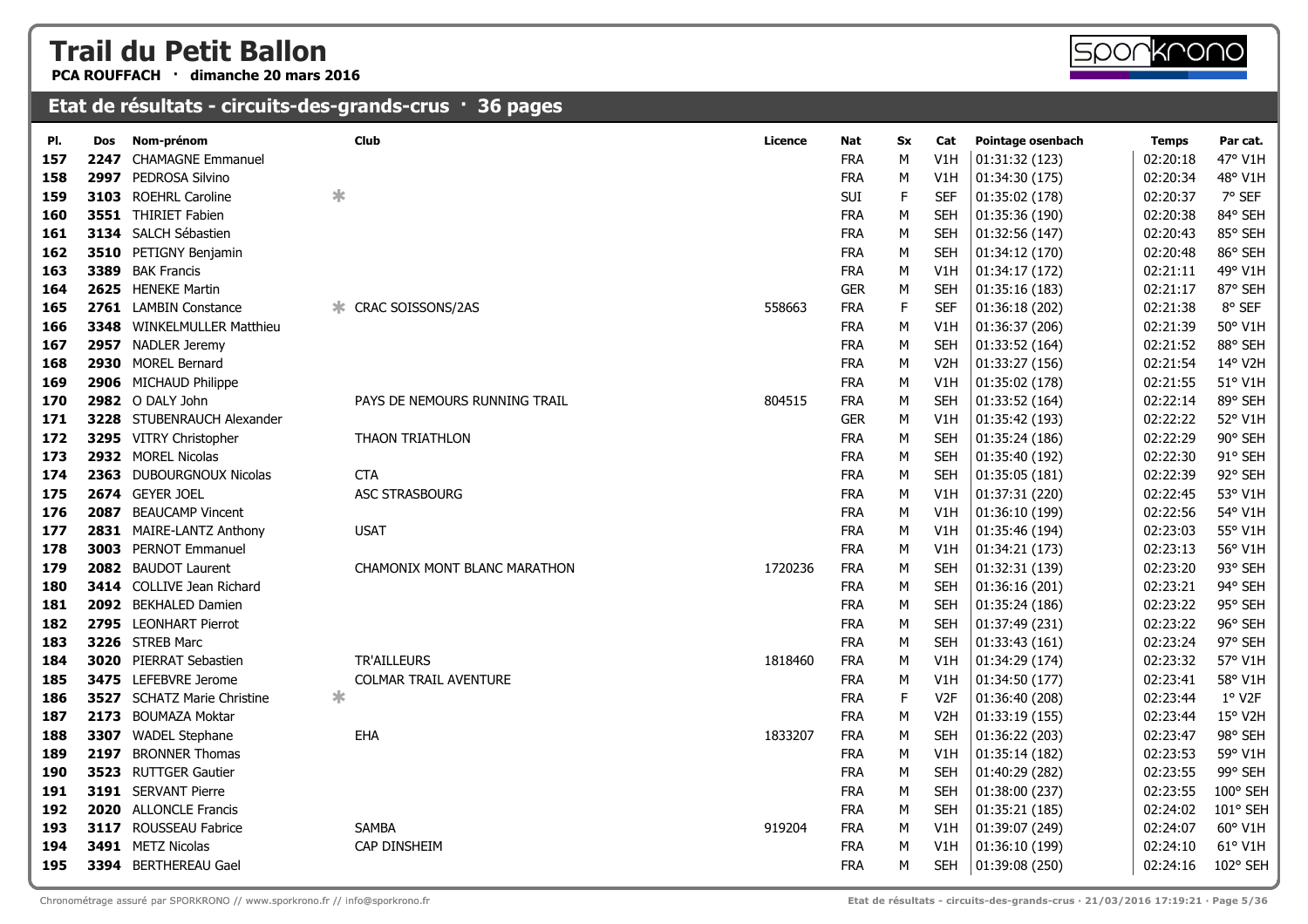**PCA ROUFFACH · dimanche 20 mars 2016**

# 

| PI. | Dos | Nom-prénom                | Club                             | Licence | Nat        | Sx | Cat              | Pointage osenbach | <b>Temps</b> | Par cat. |
|-----|-----|---------------------------|----------------------------------|---------|------------|----|------------------|-------------------|--------------|----------|
| 196 |     | 3092 RINGEISSEN Sébastien |                                  |         | <b>FRA</b> | M  | V1H              | 01:34:00 (166)    | 02:24:21     | 62° V1H  |
| 197 |     | 3133 SALBER Nicolas       | <b>TAC COLMAR</b>                |         | <b>FRA</b> | М  | V1H              | 01:35:39 (191)    | 02:24:23     | 63° V1H  |
| 198 |     | 3138 SANCEY Gilles        | <b>ASPTT BELFORT TRAIL</b>       |         | <b>FRA</b> | М  | V <sub>2</sub> H | 01:37:41 (227)    | 02:24:34     | 16° V2H  |
| 199 |     | 2233 CARL Laurent         | AC CENTRE ALSACE                 | 1853417 | <b>FRA</b> | М  | V1H              | 01:37:00 (212)    | 02:24:40     | 64° V1H  |
| 200 |     | 2094 BELINGAR Florence    |                                  |         | <b>FRA</b> | F  | <b>ESF</b>       | 01:35:53 (197)    | 02:24:49     | 1° ESF   |
| 201 |     | 3594 GOSSER Benoit        |                                  |         | <b>FRA</b> | M  | <b>SEH</b>       | 01:40:03 (273)    | 02:24:55     | 103° SEH |
| 202 |     | 2616 HECKLY Jean          |                                  |         | <b>FRA</b> | M  | <b>SEH</b>       | 01:37:34 (222)    | 02:24:57     | 104° SEH |
| 203 |     | 2576 GRUBER Markus        | <b>ANA</b>                       | 1667666 | <b>GER</b> | М  | V1H              | 01:37:40 (226)    | 02:24:58     | 65° V1H  |
| 204 |     | 3604 FALCH Bruno          |                                  |         | <b>FRA</b> | М  | <b>SEH</b>       | 01:37:53 (232)    | 02:25:02     | 105° SEH |
| 205 |     | 2484 GAESSLER Stéphan     |                                  |         | <b>FRA</b> | М  | V1H              | 01:32:18(133)     | 02:25:11     | 66° V1H  |
| 206 |     | 2677 ISSENBECK Cedric     | MUGIWARA TEAM                    |         | <b>FRA</b> | М  | <b>SEH</b>       | 01:33:47 (162)    | 02:25:11     | 106° SEH |
| 207 |     | 3244 THOMAS Henri         | <b>EHA</b>                       | 503952  | <b>FRA</b> | М  | V <sub>2</sub> H | 01:37:57 (234)    | 02:25:13     | 17° V2H  |
| 208 |     | 2378 DUTT Hélène          | DÉNIVELÉ + / TRAILERS DE LA ROSE |         | <b>FRA</b> | F  | <b>SEF</b>       | 01:36:43 (209)    | 02:25:16     | 9° SEF   |
| 209 |     | 2474 FRITZ Gilles         |                                  |         | <b>FRA</b> | M  | <b>SEH</b>       | 01:38:38 (243)    | 02:25:28     | 107° SEH |
| 210 |     | 2044 ARRIGNON David       |                                  |         | <b>FRA</b> | М  | V1H              | 01:38:38 (243)    | 02:25:29     | 67° V1H  |
| 211 |     | 3110 ROOS Philippe        | <b>COLMAR TRAIL AVENTURES</b>    |         | <b>FRA</b> | M  | <b>SEH</b>       | 01:37:56 (233)    | 02:25:31     | 108° SEH |
| 212 |     | 3205 SOMMER Eric          | <b>COLMAR MARATHON CLUB</b>      | 1556708 | <b>FRA</b> | M  | V <sub>2</sub> H | 01:37:37 (225)    | 02:25:38     | 18° V2H  |
| 213 |     | 2721 KLINGER Gilles       |                                  |         | <b>FRA</b> | м  | V1H              | 01:37:59 (236)    | 02:25:48     | 68° V1H  |
| 214 |     | 2648 HORALA Luc           | <b>CBA</b>                       | 1398685 | <b>FRA</b> | M  | V1H              | 01:31:53 (128)    | 02:25:53     | 69° V1H  |
| 215 |     | 2537 GIRAUX Sebastien     |                                  |         | <b>FRA</b> | М  | V1H              | 01:39:19 (257)    | 02:25:53     | 70° V1H  |
| 216 |     | 2956 NADJEM Romain        |                                  |         | <b>FRA</b> | М  | <b>SEH</b>       | 01:41:04 (295)    | 02:25:56     | 109° SEH |
| 217 |     | 3002 PEREZ Valerien       | <b>EHA</b>                       | 153979  | <b>FRA</b> | M  | V <sub>2</sub> H | 01:37:13 (216)    | 02:26:01     | 19° V2H  |
| 218 |     | 2742 KUBIK Jean Francois  |                                  |         | <b>FRA</b> | М  | V1H              | 01:41:04 (295)    | 02:26:08     | 71° V1H  |
| 219 |     | 3007 PESEZ Olivier        |                                  |         | <b>FRA</b> | М  | V1H              | 01:37:18 (217)    | 02:26:08     | 72° V1H  |
| 220 |     | 2685 JANSSEN Anna         | <b>* LANDAU RUNNING COMPANY</b>  |         | <b>GER</b> | F. | <b>SEF</b>       | 01:38:05 (238)    | 02:26:11     | 10° SEF  |
| 221 |     | 3359 WOLLENBURGER Bernard |                                  |         | <b>FRA</b> | M  | V1H              | 01:37:44 (229)    | 02:26:20     | 73° V1H  |
| 222 |     | 2079 BASTIEN Charles      |                                  |         | <b>FRA</b> | М  | <b>SEH</b>       | 01:39:14 (253)    | 02:26:21     | 110° SEH |
| 223 |     | 2148 BOCHENEK Jeremy      |                                  |         | <b>FRA</b> | M  | <b>SEH</b>       | 01:39:01 (248)    | 02:26:24     | 111° SEH |
| 224 |     | 2793 LEITE Alexis         |                                  |         | <b>FRA</b> | M  | V1H              | 01:37:43 (228)    | 02:26:25     | 74° V1H  |
| 225 |     | 2294 DALLOIS Sylvain      |                                  |         | <b>FRA</b> | М  | <b>SEH</b>       | 01:33:28 (157)    | 02:26:28     | 112° SEH |
| 226 |     | 2723 KNAEBEL Sébastien    | ANA                              | 1767368 | <b>FRA</b> | М  | V1H              | 01:39:34 (263)    | 02:26:37     | 75° V1H  |
| 227 |     | 2631 HERR Jean Michel     |                                  |         | <b>FRA</b> | М  | V1H              | 01:39:42 (266)    | 02:26:40     | 76° V1H  |
| 228 |     | 3155 SCHEUBEL Julien      | <b>USOD</b>                      |         | <b>FRA</b> | М  | <b>SEH</b>       | 01:39:55 (269)    | 02:26:42     | 113° SEH |
| 229 |     | 3185 SÉDILLE Olivier      | EA CERGY PONTOISE ATHLETISME *   | 1703090 | <b>FRA</b> | М  | V1H              | 01:35:50 (195)    | 02:26:46     | 77° V1H  |
| 230 |     | 2022 ALTERMATT Jean Marc  |                                  |         | <b>FRA</b> | M  | V <sub>2</sub> H | 01:36:32 (205)    | 02:26:46     | 20° V2H  |
| 231 |     | 2225 CAILLER Olivier      | CN PONTARLIER TRIATHLON          |         | <b>FRA</b> | М  | V1H              | 01:37:06 (215)    | 02:26:46     | 78° V1H  |
| 232 |     | 2099 BENJAMIN Frédéric    |                                  |         | <b>FRA</b> | М  | V1H              | 01:37:48 (230)    | 02:26:49     | 79° V1H  |
| 233 |     | 2311 DEBS Gregory         | AS RIBEAUVILLE ATHLEROUTE        | 1409133 | <b>FRA</b> | M  | <b>SEH</b>       | 01:37:34 (222)    | 02:26:51     | 114° SEH |
| 234 |     | 3595 PETER Arnaud         |                                  |         | <b>FRA</b> | M  | V1H              | 01:35:52 (196)    | 02:26:56     | 80° V1H  |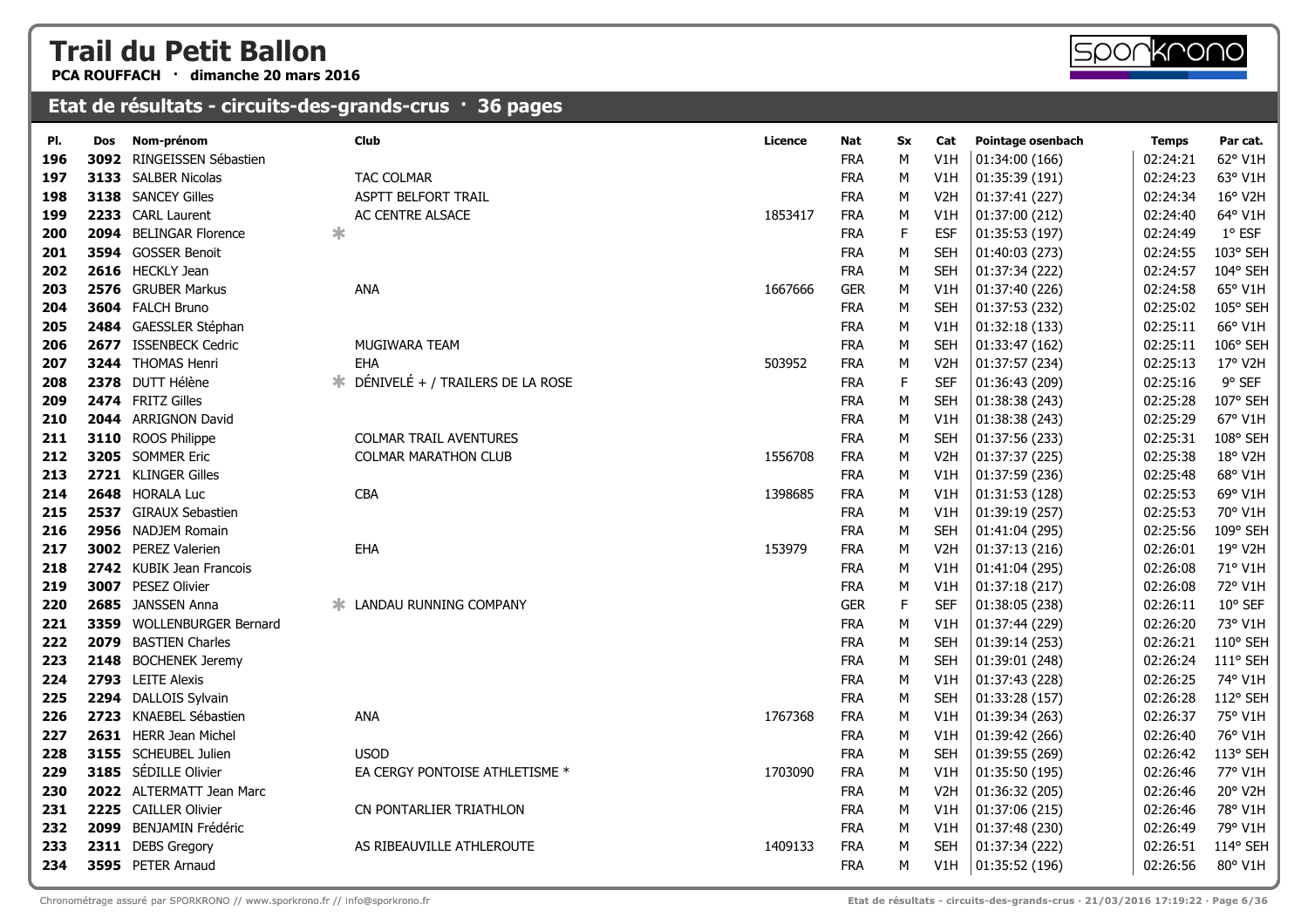**PCA ROUFFACH · dimanche 20 mars 2016**



#### **Etat de résultats - circuits-des-grands-crus · 36 pages**

| PI. | Dos  | Nom-prénom                  | <b>Club</b>                 | Licence | Nat        | Sx          | Cat              | Pointage osenbach | <b>Temps</b> | Par cat. |
|-----|------|-----------------------------|-----------------------------|---------|------------|-------------|------------------|-------------------|--------------|----------|
| 235 | 3396 | <b>BOELLINGER Bruno</b>     | ANA                         | 1057847 | <b>FRA</b> | M           | V <sub>2</sub> H | 01:39:43 (267)    | 02:26:58     | 21° V2H  |
| 236 |      | 3405 BRUG Thierry           | ANA                         | 1384365 | <b>FRA</b> | М           | V1H              | 01:35:02 (178)    | 02:27:00     | 81° V1H  |
| 237 |      | 3608 KIRN Philippe          |                             |         | <b>FRA</b> | М           | V1H              | 01:41:13 (301)    | 02:27:04     | 82° V1H  |
| 238 |      | 2861 MASCHNER Alexandra     | <b>RIXHEIM TRI 132</b><br>Ж |         | <b>FRA</b> | $\mathsf F$ | V1F              | 01:38:26 (241)    | 02:27:07     | 3° V1F   |
| 239 |      | 3577 GRUND Frederic         |                             |         | <b>FRA</b> | М           | <b>SEH</b>       | 01:40:07 (276)    | 02:27:08     | 115° SEH |
| 240 |      | 2237 CASTANO Francisco      | RAID AVENTURE               |         | <b>FRA</b> | М           | V <sub>2</sub> H | 01:34:40 (176)    | 02:27:09     | 22° V2H  |
| 241 |      | 2355 DORIN Louis            |                             |         | <b>FRA</b> | М           | <b>SEH</b>       | 01:37:00 (212)    | 02:27:14     | 116° SEH |
| 242 |      | 2067 BALTZ Jean Paul        | A.S.C FERCO                 |         | <b>FRA</b> | ${\sf M}$   | V <sub>2</sub> H | 01:39:28 (260)    | 02:27:30     | 23° V2H  |
| 243 |      | 3492 MEYER David            | <b>EHA</b>                  | 1540988 | <b>FRA</b> | М           | V1H              | 01:36:39 (207)    | 02:27:37     | 83° V1H  |
| 244 |      | 2125 BILLOD MOREL Régis     | <b>TEAM RAIDLIGHT</b>       |         | <b>FRA</b> | М           | V1H              | 01:40:57 (293)    | 02:27:42     | 84° V1H  |
| 245 |      | 3415 COUDOURNAC Samuel      |                             |         | <b>FRA</b> | М           | V1H              | 01:40:26 (281)    | 02:27:42     | 85° V1H  |
| 246 |      | 2117 BIECHY Xavier          | <b>JEFFB TRAIL</b>          |         | <b>FRA</b> | М           | <b>SEH</b>       | 01:35:59 (198)    | 02:27:45     | 117° SEH |
| 247 |      | 2608 HARTMANN Guillaume     | <b>IRON CLUB DANNEMARIE</b> |         | <b>FRA</b> | М           | <b>SEH</b>       | 01:35:18 (184)    | 02:27:46     | 118° SEH |
| 248 |      | 3494 MICLO François         |                             |         | <b>FRA</b> | ${\sf M}$   | V1H              | 01:37:36 (224)    | 02:27:48     | 86° V1H  |
| 249 |      | 3124 ROY Philippe           |                             |         | <b>FRA</b> | ${\sf M}$   | V <sub>2</sub> H | 01:39:23 (259)    | 02:27:48     | 24° V2H  |
| 250 |      | 2400 ESPLA Marc             |                             |         | <b>FRA</b> | ${\sf M}$   | V1H              | 01:36:31 (204)    | 02:27:54     | 87° V1H  |
| 251 |      | 2165 BOUCHAÏR Abdel Djalile |                             |         | <b>FRA</b> | М           | V1H              | 01:39:15 (254)    | 02:28:02     | 88° V1H  |
| 252 |      | 2935 MORIAN Davy            | OLI-COACHING                |         | <b>FRA</b> | М           | V1H              | 01:41:55 (310)    | 02:28:03     | 89° V1H  |
| 253 |      | 3401 BOURDON Philippe       |                             |         | <b>FRA</b> | М           | V2H              | 01:42:00 (313)    | 02:28:11     | 25° V2H  |
| 254 |      | 2411 FALZONE Pierre         | ASPTT TRIATHLON MULHOUSE    |         | <b>FRA</b> | ${\sf M}$   | V <sub>2</sub> H | 01:39:29 (262)    | 02:28:13     | 26° V2H  |
| 255 |      | 2212 BUCHMANN Vincent       |                             |         | <b>FRA</b> | М           | <b>SEH</b>       | 01:37:24 (219)    | 02:28:23     | 119° SEH |
| 256 |      | 2910 MICHEL Germain         | <b>CLIPS</b>                |         | <b>FRA</b> | ${\sf M}$   | <b>SEH</b>       | 01:37:23 (218)    | 02:28:27     | 120° SEH |
| 257 |      | 2787 LEFÈVRE Mathieu        |                             |         | <b>FRA</b> | М           | <b>SEH</b>       | 01:38:37 (242)    | 02:28:27     | 121° SEH |
| 258 |      | 3588 RAHMOUNI Nouad         |                             |         | <b>FRA</b> | ${\sf M}$   | V <sub>2</sub> H | 01:40:02 (272)    | 02:28:35     | 27° V2H  |
| 259 |      | 2483 GACHOUD Frédéric       | VALLÉE DU FLON              |         | SUI        | М           | V <sub>2</sub> H | 01:39:09 (251)    | 02:28:36     | 28° V2H  |
| 260 |      | 3306 WACH Raphaël           |                             |         | <b>FRA</b> | М           | <b>SEH</b>       | 01:40:03 (273)    | 02:28:42     | 122° SEH |
| 261 |      | 2689 JOLY Didier            |                             |         | <b>FRA</b> | ${\sf M}$   | V1H              | 01:42:38 (326)    | 02:28:51     | 90° V1H  |
| 262 |      | 2230 CAPON Christophe       | TC ISSENHEIM                |         | <b>FRA</b> | М           | V1H              | 01:35:26 (189)    | 02:28:53     | 91° V1H  |
| 263 |      | 3521 ROELLI Gregor          | <b>RUN FIT THURGAU</b>      |         | SUI        | ${\sf M}$   | <b>SEH</b>       | 01:42:43 (328)    | 02:28:58     | 123° SEH |
| 264 | 2110 | <b>BERTHELOT Charlotte</b>  | <b>* MATRAT TRAINING</b>    |         | <b>FRA</b> | $\mathsf F$ | <b>SEF</b>       | 01:38:14 (239)    | 02:29:06     | 11° SEF  |
| 265 |      | 2698 JURCZYK Krystian       |                             |         | <b>FRA</b> | М           | <b>SEH</b>       | 01:42:32 (325)    | 02:29:14     | 124° SEH |
| 266 |      | 2242 CHABBERT Florent       | <b>SAMBA</b>                | 1315325 | <b>FRA</b> | М           | <b>SEH</b>       | 01:41:17 (303)    | 02:29:25     | 125° SEH |
| 267 |      | 2729 KOHLER Claire          | * EHA                       | 428272  | <b>FRA</b> | $\mathsf F$ | V <sub>2F</sub>  | 01:40:48 (288)    | 02:29:28     | 2° V2F   |
| 268 |      | 3479 LEROGERON Norbert      |                             |         | <b>FRA</b> | М           | V1H              | 01:39:55 (269)    | 02:29:29     | 92° V1H  |
| 269 |      | 2241 CERUTTI Nicolas        |                             |         | <b>FRA</b> | ${\sf M}$   | V1H              | 01:39:41 (265)    | 02:29:35     | 93° V1H  |
| 270 |      | 2646 HOJA Mikaël            |                             |         | <b>FRA</b> | М           | V1H              | 01:42:09 (316)    | 02:29:35     | 94° V1H  |
| 271 |      | 2756 LALLEMAND Patrick      |                             |         | <b>FRA</b> | М           | V1H              | 01:41:49 (308)    | 02:29:36     | 95° V1H  |
| 272 |      | 3075 RENON Yves             |                             |         | <b>FRA</b> | M           | V2H              | 01:39:18 (255)    | 02:29:37     | 29° V2H  |
| 273 |      | 2262 CLADEN Stéphane        |                             |         | <b>FRA</b> | М           | V1H              | 01:37:57 (234)    | 02:29:43     | 96° V1H  |
|     |      |                             |                             |         |            |             |                  |                   |              |          |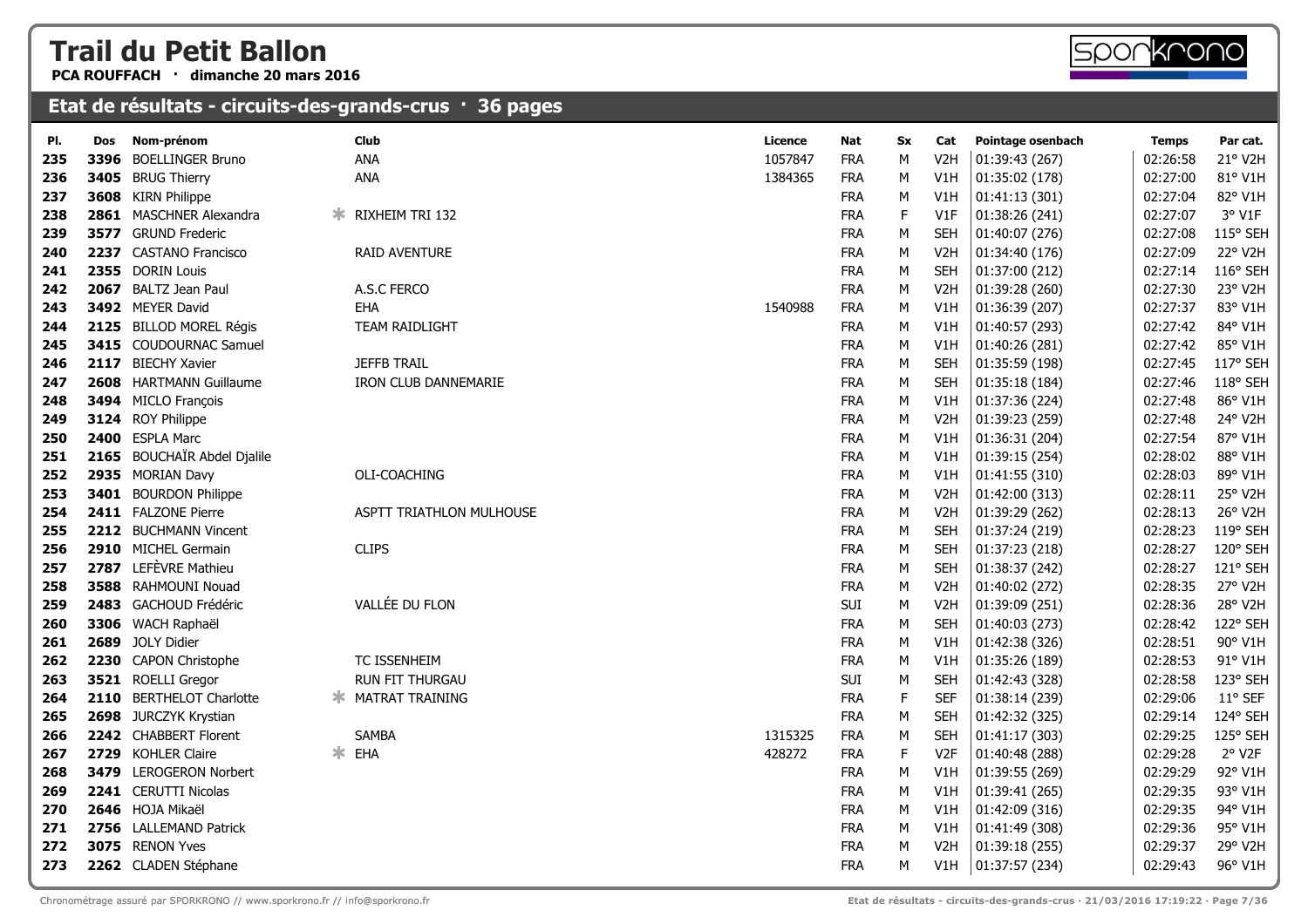**PCA ROUFFACH · dimanche 20 mars 2016**

| PI. | Dos  | Nom-prénom                 |    | Club                           | Licence | Nat        | <b>Sx</b> | Cat              | Pointage osenbach | <b>Temps</b> | Par cat. |
|-----|------|----------------------------|----|--------------------------------|---------|------------|-----------|------------------|-------------------|--------------|----------|
| 274 | 2415 | <b>FAVRET Fabrice</b>      |    |                                |         | <b>FRA</b> | М         | V1H              | 01:41:52 (309)    | 02:29:44     | 97° V1H  |
| 275 | 2050 | HAISMANN Jean Luc          |    | EHA                            | 1639616 | <b>FRA</b> | М         | V <sub>2</sub> H | 01:38:45 (246)    | 02:29:47     | 30° V2H  |
| 276 |      | 2946 MULLER Raynald        |    | <b>TRAILLEURS</b>              | 1656920 | <b>FRA</b> | М         | V1H              | 01:40:01 (271)    | 02:29:47     | 98° V1H  |
| 277 |      | 2208 BRUNNER Eric          |    | MJC 3 CHATEAUX                 |         | <b>FRA</b> | M         | V <sub>2</sub> H | 01:38:39 (245)    | 02:30:03     | 31° V2H  |
| 278 | 2807 | LIEPPE Sébastien           |    |                                |         | <b>FRA</b> | M         | <b>SEH</b>       | 01:39:21 (258)    | 02:30:08     | 126° SEH |
| 279 |      | 3001 PEREIRA Thierry       |    | <b>RIXHEIM</b>                 |         | <b>FRA</b> | М         | <b>SEH</b>       | 01:40:06 (275)    | 02:30:17     | 127° SEH |
| 280 |      | 2333 DESVEAUX Alain        |    |                                |         | <b>FRA</b> | М         | V2H              | 01:38:50 (247)    | 02:30:19     | 32° V2H  |
| 281 |      | 3183 SCHWOB Patrick        |    | SUNDGAU OXYGENE                | 1777029 | <b>FRA</b> | M         | V1H              | 01:40:23 (280)    | 02:30:21     | 99° V1H  |
| 282 |      | 2511 GENEVE Philippe       |    | SAINT-LOUIS RC (ALS)           | 1573089 | <b>FRA</b> | М         | V1H              | 01:41:45 (307)    | 02:30:24     | 100° V1H |
| 283 |      | 2299 DASSONNEVILLE Xavier  |    | TOUQUET TRAIL NATURE           | 631327  | <b>FRA</b> | М         | V <sub>2</sub> H | 01:43:57 (356)    | 02:30:29     | 33° V2H  |
| 284 |      | 2566 GRENOT Paola          |    | <b>*</b> AVEC PAYS DE BRUYÈRES | 572931  | <b>FRA</b> | F         | V <sub>2F</sub>  | 01:40:51 (289)    | 02:30:38     | 3° V2F   |
| 285 |      | 3355 WOIRHAYE Vincent      |    |                                |         | <b>FRA</b> | M         | <b>SEH</b>       | 01:37:02 (214)    | 02:30:41     | 128° SEH |
| 286 |      | 3518 REIMEL Herve          |    |                                |         | <b>FRA</b> | М         | V1H              | 01:39:11 (252)    | 02:30:43     | 101° V1H |
| 287 |      | 3435 FOISSOTTE John        |    | JOG'R LE STAFF                 |         | <b>FRA</b> | М         | V1H              | 01:41:16 (302)    | 02:30:51     | 102° V1H |
| 288 |      | 2085 BAYER Jean Georges    |    | ANA                            | 1057786 | <b>FRA</b> | М         | V <sub>2</sub> H | 01:43:00 (334)    | 02:31:01     | 34° V2H  |
| 289 |      | 3152 SCHEIDT Sylvain       |    |                                |         | <b>FRA</b> | М         | <b>SEH</b>       | 01:43:31 (343)    | 02:31:05     | 129° SEH |
| 290 |      | 2158 BONZANI Laurent       |    | SUNDGO2                        |         | <b>FRA</b> | М         | <b>ESH</b>       | 01:36:59 (210)    | 02:31:08     | 4° ESH   |
| 291 |      | 3534 SCHWARZ Alexis        |    |                                |         | <b>FRA</b> | М         | <b>SEH</b>       | 01:41:29 (305)    | 02:31:10     | 130° SEH |
| 292 |      | 2921 MIRANDA Sebastien     |    |                                |         | <b>FRA</b> | М         | <b>SEH</b>       | 01:45:50 (413)    | 02:31:16     | 131° SEH |
| 293 |      | 3123 ROUYER Gaetan         |    | <b>LES RAISINS</b>             |         | <b>FRA</b> | М         | <b>SEH</b>       | 01:42:20 (320)    | 02:31:20     | 132° SEH |
| 294 |      | 2240 CAUBERE Thierry       |    |                                |         | <b>FRA</b> | М         | V <sub>2</sub> H | 01:42:01 (314)    | 02:31:29     | 35° V2H  |
| 295 |      | 2887 MERGER Joel           |    |                                |         | <b>FRA</b> | М         | V1H              | 01:41:09 (298)    | 02:31:33     | 103° V1H |
| 296 |      | 3297 VOCELLE Thierry       |    | PAYS DE NEMOURS RUNNING TRAIL  | 348619  | <b>FRA</b> | М         | <b>SEH</b>       | 01:39:51 (268)    | 02:31:43     | 133° SEH |
| 297 |      | 2900 MEYER Alain           |    | <b>D'RANNER</b>                |         | <b>FRA</b> | м         | V1H              | 01:40:11 (277)    | 02:31:48     | 104° V1H |
| 298 |      | 2597 HAERTELMEYER Cyril    |    |                                |         | <b>FRA</b> | M         | <b>SEH</b>       | 01:40:31 (284)    | 02:31:50     | 134° SEH |
| 299 |      | 2053 AUGE Bruno            |    |                                |         | <b>FRA</b> | М         | V1H              | 01:42:28 (323)    | 02:31:51     | 105° V1H |
| 300 |      | 2675 INGROSSO Jeremy       |    |                                |         | <b>FRA</b> | М         | <b>SEH</b>       | 01:40:56 (292)    | 02:31:57     | 135° SEH |
| 301 |      | 2680 JACQUAT Jean François |    | <b>PCA</b>                     | 1703023 | <b>FRA</b> | М         | V1H              | 01:39:18 (255)    | 02:32:00     | 106° V1H |
| 302 |      | 2711 KEYSER Remy           |    |                                |         | <b>FRA</b> | М         | V3H              | 01:42:08 (315)    | 02:32:05     | 4° V3H   |
| 303 |      | 3158 SCHILL Régis          |    | AS LILLY                       |         | <b>FRA</b> | М         | V1H              | 01:40:40 (286)    | 02:32:05     | 107° V1H |
| 304 |      | 2312 DECOR Myriam          | ∗. | <b>D'RANNER</b>                |         | <b>FRA</b> | F         | V1F              | 01:42:27 (322)    | 02:32:07     | 4° V1F   |
| 305 |      | 3411 CHAILLET Bertrand     |    | ASPTT MULHOUSE                 |         | <b>FRA</b> | М         | V1H              | 01:42:59 (332)    | 02:32:12     | 108° V1H |
| 306 |      | 3423 DOSSOT Jean Marc      |    | <b>ERRANCE REIMS</b>           |         | <b>FRA</b> | М         | V <sub>2</sub> H | 01:44:48 (379)    | 02:32:26     | 36° V2H  |
| 307 |      | 2886 MERCIER Stéphane      |    | <b>GÉRARDMER TRIATHLON</b>     |         | <b>FRA</b> | М         | V1H              | 01:38:21 (240)    | 02:32:30     | 109° V1H |
| 308 |      | 3388 BAILLOUX Patrick      |    | <b>RCVANDOEUVRE</b>            |         | <b>FRA</b> | М         | V <sub>2</sub> H | 01:45:56 (418)    | 02:32:33     | 37° V2H  |
| 309 |      | 3154 SCHEUBEL Pierre       |    |                                |         | <b>FRA</b> | М         | V <sub>2</sub> H | 01:43:54 (353)    | 02:32:34     | 38° V2H  |
| 310 |      | 2909 MICHEL Victoria       |    |                                | 1643216 | <b>FRA</b> | F         | <b>SEF</b>       | 01:44:09 (360)    | 02:32:35     | 12° SEF  |
| 311 | 2829 | <b>MAILLARD Celine</b>     |    | * EHA                          | 1570273 | <b>FRA</b> | F         | V1F              | 01:41:08 (297)    | 02:32:36     | 5° V1F   |
| 312 |      | 2280 CORTELLO Arnaud       |    |                                |         | <b>FRA</b> | M         | <b>SEH</b>       | 01:37:33 (221)    | 02:32:37     | 136° SEH |

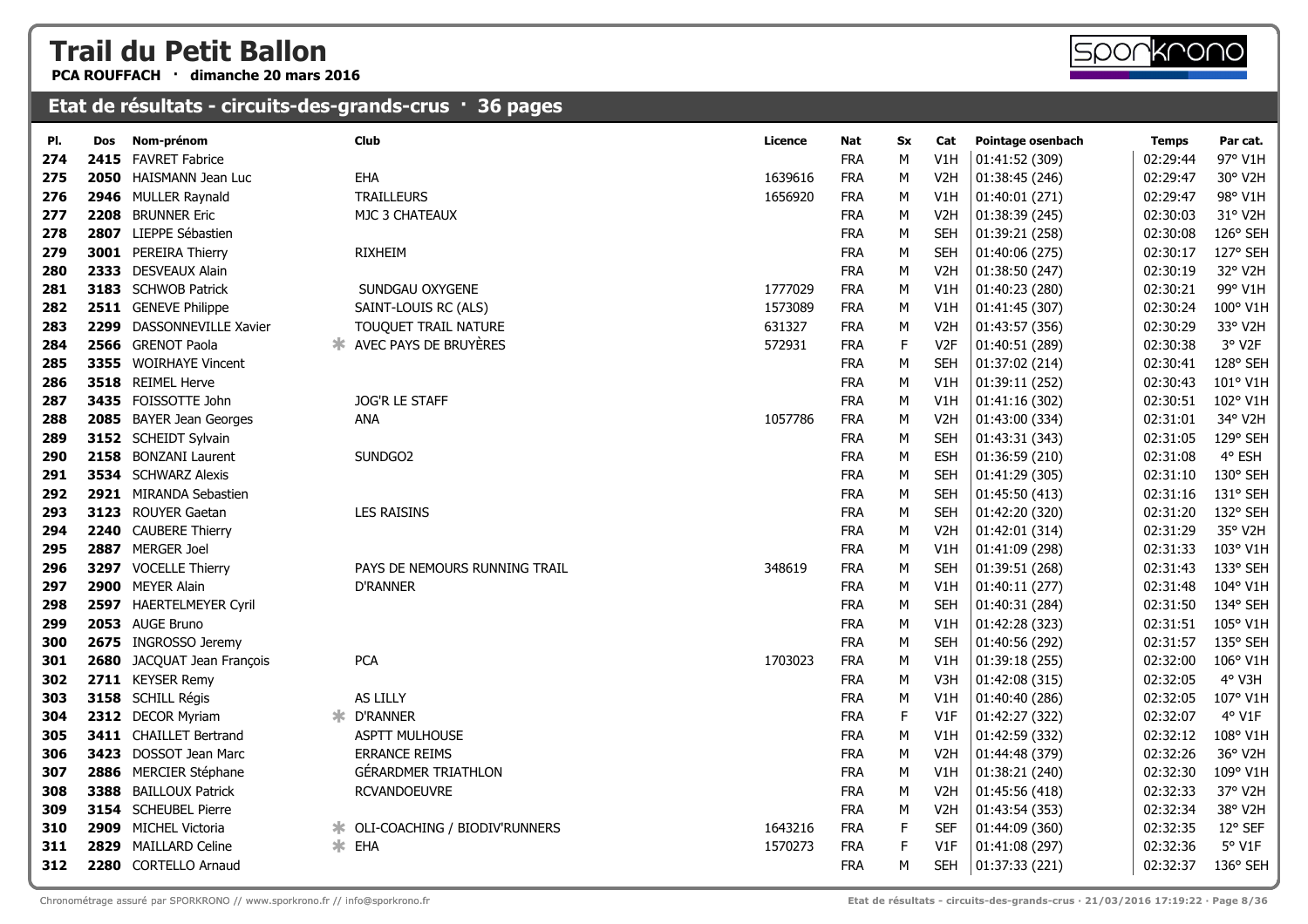**PCA ROUFFACH · dimanche 20 mars 2016**



| PI. | Dos  | Nom-prénom                    |        | <b>Club</b>                    | Licence | Nat        | <b>Sx</b>   | Cat              | Pointage osenbach | <b>Temps</b> | Par cat. |
|-----|------|-------------------------------|--------|--------------------------------|---------|------------|-------------|------------------|-------------------|--------------|----------|
| 313 | 2106 | <b>BERINGER Frederic</b>      |        |                                |         | <b>FRA</b> | м           | <b>SEH</b>       | 01:40:58 (294)    | 02:32:43     | 137° SEH |
| 314 |      | 3622 EDEL Mathieu             |        |                                |         | <b>FRA</b> | М           | V1H              | 01:45:01 (387)    | 02:32:46     | 110° V1H |
| 315 |      | 2789 LEHMANN Mikael           |        |                                |         | <b>FRA</b> | М           | <b>SEH</b>       | 01:40:16 (278)    | 02:32:50     | 138° SEH |
| 316 |      | 2903 MEYER Justine            | ∗      | DÉNIVELÉ PLUS SAVERNE          |         | <b>FRA</b> | F           | <b>SEF</b>       | 01:36:59 (210)    | 02:32:54     | 13° SEF  |
| 317 |      | <b>3321 WATTEL Marie Lise</b> |        | * PAAC                         | 568558  | <b>FRA</b> | F           | V <sub>2F</sub>  | 01:43:25 (339)    | 02:33:04     | 4° V2F   |
| 318 |      | 3293 VIOLET Valentin          |        | ASPTT BELFORT TRAIL            |         | <b>FRA</b> | М           | <b>SEH</b>       | 01:40:20 (279)    | 02:33:06     | 139° SEH |
| 319 |      | 3468 KENNEL Thibault          |        |                                |         | <b>FRA</b> | М           | <b>ESH</b>       | 01:46:55 (438)    | 02:33:08     | 5° ESH   |
| 320 |      | 3056 RADIGUET Eric            |        |                                |         | <b>FRA</b> | М           | <b>SEH</b>       | 01:41:34 (306)    | 02:33:08     | 140° SEH |
| 321 |      | 2739 KRAFT Odile              | $\ast$ |                                |         | <b>FRA</b> | $\mathsf F$ | <b>SEF</b>       |                   | 02:33:18     | 14° SEF  |
| 322 |      | 3462 HUSSER Nathan            |        |                                |         | <b>FRA</b> | М           | <b>ESH</b>       | 01:46:55 (438)    | 02:33:22     | 6° ESH   |
| 323 |      | 3450 GOMEZ SOSA Moises        |        | DOMONT ATHLETISME              | 1760099 | <b>FRA</b> | М           | <b>SEH</b>       | 01:43:13 (337)    | 02:33:25     | 141° SEH |
| 324 |      | 2196 BRISWALTER Benoit        |        |                                |         | <b>FRA</b> | М           | V <sub>2</sub> H | 01:42:20 (320)    | 02:33:33     | 39° V2H  |
| 325 |      | 2836 MANNA Mehdi              |        |                                |         | <b>FRA</b> | М           | V1H              | 01:44:09 (360)    | 02:33:33     | 111° V1H |
| 326 |      | 2673 IDERNE Alban             |        | MATRAT - TRAINING              |         | <b>FRA</b> | М           | V1H              | 01:44:52 (381)    | 02:33:34     | 112° V1H |
| 327 |      | 2642 HOCH Jean François       |        | ANA                            | 1779001 | <b>FRA</b> | ${\sf M}$   | <b>SEH</b>       | 01:43:54 (353)    | 02:33:34     | 142° SEH |
| 328 |      | 2160 BORDMANN Christophe      |        |                                |         | <b>FRA</b> | М           | <b>SEH</b>       | 01:44:23 (369)    | 02:33:34     | 143° SEH |
| 329 |      | 2264 CLEMENT Alain            |        |                                |         | <b>FRA</b> | ${\sf M}$   | V <sub>2</sub> H | 01:39:28 (260)    | 02:33:36     | 40° V2H  |
| 330 |      | 2478 FRUMHOLTZ Christophe     |        |                                |         | <b>FRA</b> | М           | <b>SEH</b>       | 01:45:50 (413)    | 02:33:39     | 144° SEH |
| 331 |      | 3455 HASENFRATZ Jeanluc       |        | <b>PCA</b>                     | 1436679 | <b>FRA</b> | М           | V <sub>2</sub> H | 01:44:09 (360)    | 02:33:45     | 41° V2H  |
| 332 |      | 2129 BIRGEL Philippe          |        | <b>TTW</b>                     |         | <b>FRA</b> | M           | V1H              | 01:43:06 (336)    | 02:33:46     | 113° V1H |
| 333 |      | 3498 MONNOYER Hugo            |        | <b>SCAT</b>                    |         | <b>FRA</b> | ${\sf M}$   | <b>SEH</b>       | 01:43:47 (351)    | 02:33:51     | 145° SEH |
| 334 |      | 2654 HOUDAYER Philippe        |        |                                |         | <b>FRA</b> | М           | V1H              | 01:43:39 (348)    | 02:33:51     | 114° V1H |
| 335 |      | 3364 YOMEDE Alain             |        | ACS PEUGEOT CITROËN MULHOUSE   |         | <b>FRA</b> | М           | V <sub>2</sub> H | 01:40:54 (291)    | 02:33:56     | 42° V2H  |
| 336 |      | 2291 DA MOTA Frédéric         |        |                                |         | <b>FRA</b> | М           | <b>SEH</b>       | 01:45:05 (393)    | 02:34:07     | 146° SEH |
| 337 |      | 3031 PITTET Jeremie           |        |                                |         | <b>FRA</b> | М           | <b>SEH</b>       | 01:30:44 (113)    | 02:34:08     | 147° SEH |
| 338 |      | 3447 GERRIER Sebastien        |        |                                |         | <b>FRA</b> | М           | <b>SEH</b>       | 01:42:59 (332)    | 02:34:12     | 148° SEH |
| 339 |      | 2119 BIELLMANN Herve          |        | TRAIL BELFORT MARATHON         |         | <b>FRA</b> | М           | V1H              | 01:42:45 (329)    | 02:34:13     | 115° V1H |
| 340 |      | 2719 KIPPELEN Jean Baptiste   |        |                                |         | <b>FRA</b> | М           | <b>SEH</b>       | 01:44:21 (367)    | 02:34:14     | 149° SEH |
| 341 |      | 3564 WITT Helene              | Ж.     | <b>RUNNING CLUB VANDOEUVRE</b> |         | <b>FRA</b> | F           | <b>SEF</b>       | 01:44:47 (378)    | 02:34:16     | 15° SEF  |
| 342 |      | 2917 MILLAN Anselme           |        | ASPTT MULHOUSE TRIATHLON       |         | <b>FRA</b> | М           | V1H              | 01:45:01 (387)    | 02:34:17     | 116° V1H |
| 343 |      | 2515 GEORGE Edouard           |        | <b>ENGENTHAL</b>               |         | <b>FRA</b> | М           | V1H              | 01:46:58 (445)    | 02:34:19     | 117° V1H |
| 344 |      | 2443 FORGEARD Nathalie        |        | $*$ EHA                        | 511907  | <b>FRA</b> | $\mathsf F$ | V1F              | 01:45:08 (395)    | 02:34:22     | 6° V1F   |
| 345 |      | 3476 LELU Arnaud              |        |                                |         | <b>FRA</b> | М           | V1H              | 01:42:40 (327)    | 02:34:28     | 118° V1H |
| 346 |      | 3546 STEINER Mathieu          |        |                                |         | <b>FRA</b> | М           | <b>SEH</b>       | 01:44:04 (357)    | 02:34:29     | 150° SEH |
| 347 |      | 3325 WEBER Michel             |        | <b>EGMA</b>                    | 1560603 | <b>FRA</b> | М           | V1H              | 01:43:25 (339)    | 02:34:29     | 119° V1H |
| 348 |      | 3038 POLIN Alexis             |        |                                |         | <b>FRA</b> | М           | V <sub>2</sub> H | 01:45:02 (389)    | 02:34:35     | 43° V2H  |
| 349 |      | 2374 DUPUY Sebastien          |        |                                |         | <b>FRA</b> | М           | <b>SEH</b>       | 01:43:35 (345)    | 02:34:36     | 151° SEH |
| 350 |      | 2612 HATTERMANN Sebastien     |        |                                |         | <b>FRA</b> | M           | <b>SEH</b>       | 01:40:30 (283)    | 02:34:38     | 152° SEH |
| 351 |      | 2964 NAVILIAT Arnoud          |        |                                |         | <b>FRA</b> | M           | <b>SEH</b>       | 01:41:56 (311)    | 02:34:40     | 153° SEH |
|     |      |                               |        |                                |         |            |             |                  |                   |              |          |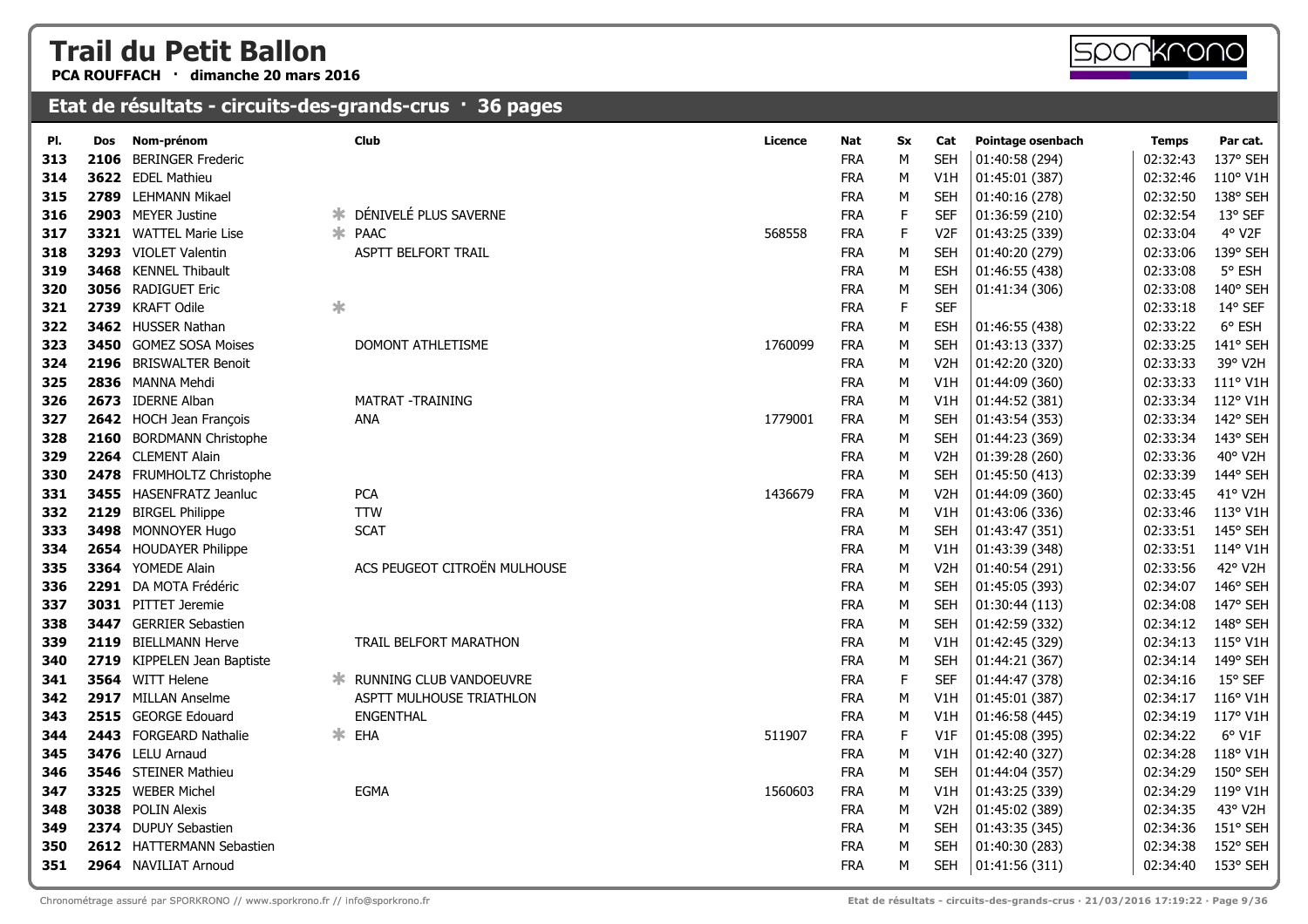**PCA ROUFFACH · dimanche 20 mars 2016**



#### **Etat de résultats - circuits-des-grands-crus · 36 pages**

| PI. | Dos  | Nom-prénom                   |        | <b>Club</b>                  | Licence | Nat        | Sx          | Cat              | Pointage osenbach | <b>Temps</b> | Par cat. |
|-----|------|------------------------------|--------|------------------------------|---------|------------|-------------|------------------|-------------------|--------------|----------|
| 352 | 3558 | <b>VERNHES Frederic</b>      |        |                              |         | <b>FRA</b> | M           | <b>SEH</b>       | 01:42:28 (323)    | 02:34:44     | 154° SEH |
| 353 |      | 2346 DIEMUNSCH Anthony       |        |                              |         | <b>FRA</b> | М           | <b>SEH</b>       | 01:42:12 (317)    | 02:34:48     | 155° SEH |
| 354 |      | 3128 RUPERT Laurent          |        |                              |         | <b>FRA</b> | М           | V1H              | 01:46:56 (442)    | 02:34:49     | 120° V1H |
| 355 |      | 3097 RIVERAIN Matthieu       |        |                              |         | <b>FRA</b> | M           | <b>SEH</b>       | 01:44:58 (383)    | 02:34:56     | 156° SEH |
| 356 |      | 2078 BASTIAN Jonathan        |        |                              |         | <b>FRA</b> | М           | <b>SEH</b>       | 01:33:10 (152)    | 02:35:00     | 157° SEH |
| 357 |      | 2344 DIDIERLAURENT Christian |        | ATHLÉ VOSGES PAYS REMIREMONT | 1487018 | <b>FRA</b> | М           | V <sub>2</sub> H | 01:43:37 (346)    | 02:35:02     | 44° V2H  |
| 358 |      | 3467 KELLER Swen             |        | HARTFÜßLERTRAIL E.V.         |         | <b>GER</b> | М           | <b>SEH</b>       | 01:46:33 (428)    | 02:35:07     | 158° SEH |
| 359 |      | 3535 SCHWARZ Anthony         |        |                              |         | <b>FRA</b> | М           | <b>SEH</b>       | 01:45:02 (389)    | 02:35:11     | 159° SEH |
| 360 |      | 3230 SUCHOMEL Christian      |        | *KIRCHZARTEN                 |         | <b>GER</b> | M           | <b>SEH</b>       | 01:42:12 (317)    | 02:35:13     | 160° SEH |
| 361 |      | 2131 BISANTZ Frederic        |        |                              |         | <b>FRA</b> | М           | V1H              | 01:43:03 (335)    | 02:35:23     | 121° V1H |
| 362 |      | 3074 RENAUD Benjamin         |        |                              |         | <b>FRA</b> | М           | <b>SEH</b>       | 01:42:53 (330)    | 02:35:31     | 161° SEH |
| 363 |      | 2252 CHAROIN Julien          |        | ACS CRE STIRING WENDEL       |         | <b>FRA</b> | М           | <b>SEH</b>       | 01:42:56 (331)    | 02:35:33     | 162° SEH |
| 364 |      | 2142 BLONDY Mathieu          |        |                              |         | <b>FRA</b> | М           | <b>SEH</b>       | 01:46:22 (423)    | 02:35:38     | 163° SEH |
| 365 |      | 2599 HAMANT Mathieu          |        |                              |         | <b>FRA</b> | М           | <b>SEH</b>       | 01:46:23 (424)    | 02:35:38     | 164° SEH |
| 366 |      | 3037 POIROT Yannick          |        |                              |         | <b>FRA</b> | М           | V1H              | 01:42:13 (319)    | 02:35:40     | 122° V1H |
| 367 |      | 2792 LEININGER Arnaud        |        | <b>COLMAR MARATHON CLUB</b>  | 1549347 | <b>FRA</b> | М           | V1H              | 01:43:55 (355)    | 02:35:41     | 123° V1H |
| 368 |      | 3039 PORTEJOIE Marcel        |        |                              |         | <b>FRA</b> | М           | V1H              | 01:43:22 (338)    | 02:35:42     | 124° V1H |
| 369 |      | 3171 SCHÖLLHORN Silvia       |        | LG BAD WALDSEER LAUFFIEBER   |         | <b>GER</b> | F           | V1F              |                   | 02:35:51     | 7° V1F   |
| 370 |      | 3168 SCHMITT Alexandre       |        | <b>ASSA</b>                  | 1784986 | <b>FRA</b> | М           | <b>SEH</b>       | 01:40:52 (290)    | 02:35:53     | 165° SEH |
| 371 |      | 2981 NUSSBAUM Steve          |        |                              |         | <b>FRA</b> | М           | <b>SEH</b>       | 01:45:22 (403)    | 02:35:56     | 166° SEH |
| 372 |      | 3343 WIENECKE Frank          |        | LUT ASCHAFFENBURG            |         | <b>GER</b> | М           | V1H              | 01:45:37 (409)    | 02:35:56     | 125° V1H |
| 373 |      | 2256 CHARVIN Gilles          |        |                              |         | <b>FRA</b> | М           | <b>SEH</b>       | 01:44:31 (376)    | 02:35:58     | 167° SEH |
| 374 |      | 3593 HALLER Francois         |        |                              |         | <b>FRA</b> | М           | <b>SEH</b>       | 01:50:37 (527)    | 02:35:58     | 168° SEH |
| 375 |      | 2684 JAEG Jérémy             |        |                              |         | <b>FRA</b> | М           | <b>ESH</b>       | 01:47:38 (464)    | 02:35:58     | 7° ESH   |
| 376 |      | 3403 BRICE Claire            | ∗      | <b>AVPR</b>                  | 1726932 | <b>FRA</b> | F           | V1F              | 01:43:43 (349)    | 02:36:01     | 8° V1F   |
| 377 |      | 3621 UJEVIC Monica           | $\ast$ |                              |         | <b>GER</b> | F           | <b>SEF</b>       | 01:46:36 (430)    | 02:36:02     | 16° SEF  |
| 378 |      | 2468 FREYSZ Marie            | $\ast$ |                              |         | <b>FRA</b> | $\mathsf F$ | <b>SEF</b>       | 01:45:10 (396)    | 02:36:04     | 17° SEF  |
| 379 |      | 3432 FAUDEL David            |        | LES TRAILERS DE LA ROSE      |         | <b>FRA</b> | M           | <b>SEH</b>       | 01:47:11 (450)    | 02:36:04     | 169° SEH |
| 380 |      | 3554 TRAPANI Pascal          |        |                              |         | <b>FRA</b> | М           | V <sub>2</sub> H | 01:45:32 (406)    | 02:36:16     | 45° V2H  |
| 381 |      | 2688 JOLÉ Stéphane           |        | <b>ASSA</b>                  | 1750417 | <b>FRA</b> | M           | V1H              | 01:44:45 (377)    | 02:36:17     | 126° V1H |
| 382 |      | 2963 NAVARRO Anthony         |        | SAINT-LOUIS RC (ALS)         | 1683160 | <b>FRA</b> | М           | V1H              | 01:44:49 (380)    | 02:36:32     | 127° V1H |
| 383 |      | 3100 ROBERTI Jean Pierre     |        | <b>ASPTT BELFORT TRAIL</b>   |         | <b>FRA</b> | М           | V <sub>2</sub> H | 01:45:30 (404)    | 02:36:44     | 46° V2H  |
| 384 |      | 2251 CHAROIN Jean Eric       |        |                              |         | <b>FRA</b> | М           | V1H              | 01:44:24 (371)    | 02:36:49     | 128° V1H |
| 385 |      | 2636 HEYER Gabrielle         | Ж.     | S/L CSL NEUF-BRISACH         | 1521621 | <b>FRA</b> | F           | <b>SEF</b>       | 01:45:13 (399)    | 02:36:51     | 18° SEF  |
| 386 |      | 2570 GRISEY Dominique        |        | BELFORT ATHLE                | 1655427 | <b>FRA</b> | М           | V <sub>2</sub> H | 01:43:53 (352)    | 02:36:55     | 47° V2H  |
| 387 | 2391 | ELSÄßER Susanne              |        | <b>* IGL REUTLINGEN</b>      |         | <b>GER</b> | F           | <b>SEF</b>       | 01:50:09 (518)    | 02:36:59     | 19° SEF  |
| 388 |      | 3157 SCHILHANECK Eric        |        | TR'AILLEURS                  | 1502962 | <b>FRA</b> | М           | V <sub>2</sub> H | 01:46:06 (420)    | 02:37:01     | 48° V2H  |
| 389 |      | 2462 FRECHIN Frederic        |        |                              |         | <b>GER</b> | M           | <b>SEH</b>       | 01:44:25 (373)    | 02:37:07     | 170° SEH |
| 390 |      | 2412 FAUCONNIER Philippe     |        | <b>ASSA</b>                  | 1679934 | <b>FRA</b> | M           | V1H              | 01:44:06 (358)    | 02:37:09     | 129° V1H |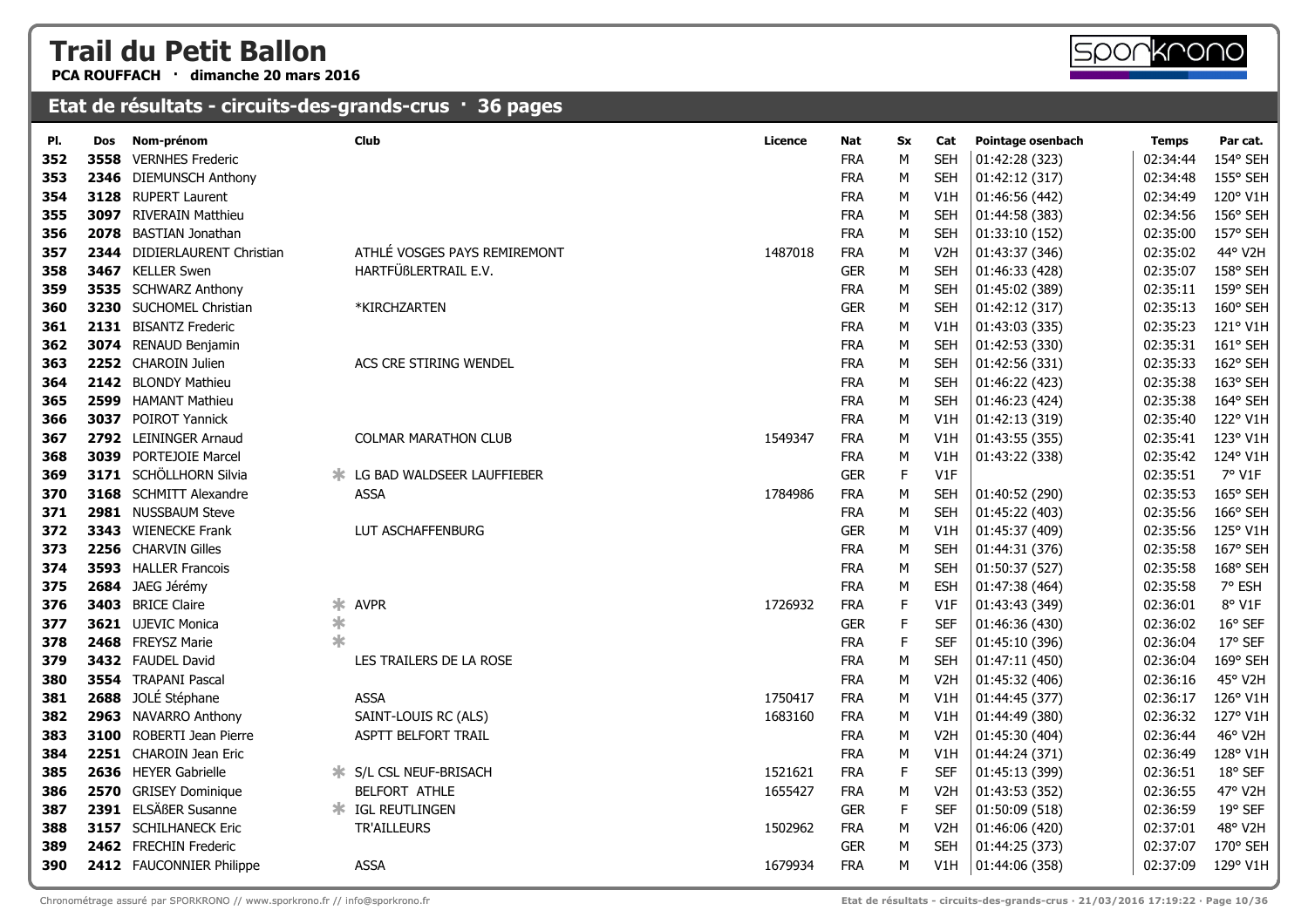**PCA ROUFFACH · dimanche 20 mars 2016**



| PI. | Dos  | Nom-prénom                 |        | Club                          | <b>Licence</b> | Nat        | Sx          | Cat              | Pointage osenbach | <b>Temps</b> | Par cat. |
|-----|------|----------------------------|--------|-------------------------------|----------------|------------|-------------|------------------|-------------------|--------------|----------|
| 391 | 3023 | PIERRÉ Sylvain             |        |                               |                | <b>FRA</b> | M           | <b>SEH</b>       | 01:41:57 (312)    | 02:37:13     | 171° SEH |
| 392 | 2779 | <b>LECOMTE Stephane</b>    |        |                               |                | <b>FRA</b> | M           | V1H              | 01:44:55 (382)    | 02:37:17     | 130° V1H |
| 393 |      | 2025 ALVES Philippe        |        |                               |                | <b>FRA</b> | M           | V1H              | 01:40:47 (287)    | 02:37:18     | 131° V1H |
| 394 |      | 3189 SELVA Gauthier        |        |                               |                | <b>FRA</b> | M           | V1H              | 01:47:39 (465)    | 02:37:23     | 132° V1H |
| 395 |      | 2898 MEYER Christian       |        | <b>ES NANTERRE</b>            |                | <b>FRA</b> | M           | V <sub>2</sub> H | 01:45:18 (401)    | 02:37:29     | 49° V2H  |
| 396 |      | 3539 SERGENT Guillaume     |        |                               |                | <b>FRA</b> | М           | <b>SEH</b>       | 01:43:32 (344)    | 02:37:30     | 172° SEH |
| 397 |      | 3520 RIPP Gérard           |        |                               |                | <b>FRA</b> | M           | V3H              | 01:45:45 (410)    | 02:37:33     | 5° V3H   |
| 398 |      | 2641 HIRTZLIN Sandra       | $\ast$ |                               |                | <b>FRA</b> | $\mathsf F$ | V1F              | 01:45:12 (398)    | 02:37:34     | 9° V1F   |
| 399 |      | 2649 HORN Christian        |        | PASS RUNNING                  | T193388        | <b>FRA</b> | M           | V1H              | 01:45:16 (400)    | 02:37:36     | 133° V1H |
| 400 |      | 2010 AEMISSEGGER Liliane   | $\ast$ |                               |                | SUI        | $\mathsf F$ | V1F              | 01:47:43 (468)    | 02:37:38     | 10° V1F  |
| 401 |      | 2475 FRIZON Jean Marie     |        | <b>TRAIL BELFORT MARATHON</b> |                | <b>FRA</b> | М           | V <sub>2</sub> H | 01:45:32 (406)    | 02:37:52     | 50° V2H  |
| 402 |      | 2258 CHAUVIN Stephanie     |        | $*$ MBA                       | 1198612        | <b>FRA</b> | $\mathsf F$ | V1F              | 01:46:46 (431)    | 02:37:53     | 11° V1F  |
| 403 |      | 2501 GAUTIER Vincent       |        |                               |                | <b>FRA</b> | M           | V1H              | 01:46:49 (433)    | 02:37:56     | 134° V1H |
| 404 |      | 2455 FRANCOIS Adrien       |        | <b>FAST GUEBWILLER</b>        |                | <b>FRA</b> | M           | <b>SEH</b>       | 01:47:32 (459)    | 02:37:58     | 173° SEH |
| 405 |      | 2161 BORNIER Herve         |        | AMICALE TRAILER CHAMPAGNOLAIS |                | <b>FRA</b> | M           | V <sub>2</sub> H | 01:49:22 (502)    | 02:38:00     | 51° V2H  |
| 406 |      | 2644 HÖFFLIN Andreas       |        | LAUFTREFF BREISACH            |                | <b>FRA</b> | M           | V <sub>2</sub> H | 01:47:54 (473)    | 02:38:02     | 52° V2H  |
| 407 |      | 2960 NARTZ Hervé           |        | <b>FAST GUEBWILLER</b>        |                | <b>FRA</b> | М           | V1H              | 01:49:33 (507)    | 02:38:07     | 135° V1H |
| 408 |      | 2175 BOURDON Ronan         |        |                               |                | <b>FRA</b> | M           | V1H              | 01:45:48 (411)    | 02:38:08     | 136° V1H |
| 409 |      | 3172 SCHOPP Bernard        |        | <b>ANA</b>                    | 1473147        | <b>FRA</b> | M           | V3H              | 01:48:04 (481)    | 02:38:12     | 6° V3H   |
| 410 |      | 3181 SCHWEBEL Yannick      |        |                               |                | <b>FRA</b> | М           | <b>SEH</b>       | 01:44:06 (358)    | 02:38:14     | 174° SEH |
| 411 |      | 2310 DE GRAEVE Laurent     |        |                               |                | <b>FRA</b> | M           | V1H              | 01:45:03 (391)    | 02:38:16     | 137° V1H |
| 412 |      | 2718 KILKA Ludovic         |        |                               |                | <b>FRA</b> | М           | <b>SEH</b>       | 01:47:10 (449)    | 02:38:21     | 175° SEH |
| 413 |      | 2471 FRIGOTTO Pierre       |        |                               |                | <b>FRA</b> | M           | V <sub>2</sub> H | 01:45:50 (413)    | 02:38:27     | 53° V2H  |
| 414 |      | 2126 BINDLER Christophe    |        |                               |                | <b>FRA</b> | M           | V1H              | 01:45:05 (393)    | 02:38:28     | 138° V1H |
| 415 |      | 2498 GASPARD Francis       |        |                               |                | <b>FRA</b> | M           | V1H              | 01:43:28 (342)    | 02:38:42     | 139° V1H |
| 416 |      | 2518 GEORGES Kevin         |        | CAP DINSHEIM                  |                | <b>FRA</b> | М           | <b>SEH</b>       | 01:44:12 (364)    | 02:38:46     | 176° SEH |
| 417 |      | 2403 EZZBAIL Latifa        |        | $*$ PCA                       | 1550033        | <b>FRA</b> | $\mathsf F$ | <b>SEF</b>       | 01:47:17 (452)    | 02:38:49     | 20° SEF  |
| 418 |      | 3347 WINKELBLECH Pia       | ∗.     | TSV KANDEL/TEAM ULTRASPORTS   |                | <b>GER</b> | $\mathsf F$ | V1F              | 01:48:09 (483)    | 02:38:50     | 12° V1F  |
| 419 |      | 2461 FRAUENDORFER Robert   |        |                               |                | <b>FRA</b> | M           | V1H              | 01:45:34 (408)    | 02:39:00     | 140° V1H |
| 420 |      | 3372 ZINKEWITZ Gerd        |        | IGL REUTLINGEN                |                | <b>GER</b> | M           | V1H              | 01:49:13 (501)    | 02:39:02     | 141° V1H |
| 421 |      | 3219 STIEFFATRE Alan       |        | <b>TR'AILLEURS</b>            |                | <b>FRA</b> | M           | V1H              | 01:44:30 (375)    | 02:39:06     | 142° V1H |
| 422 |      | 3466 KAESTLE Nicolas       |        |                               |                | <b>FRA</b> | M           | <b>SEH</b>       | 01:44:11 (363)    | 02:39:08     | 177° SEH |
| 423 |      | 3063 RAYMOND Walter        |        |                               |                | <b>FRA</b> | M           | <b>SEH</b>       | 01:44:23 (369)    | 02:39:11     | 178° SEH |
| 424 |      | 2404 FABRIS Jean Philippe  |        | ASPTT MULHOUSE TRIATHLON      |                | <b>FRA</b> | М           | <b>SEH</b>       | 01:47:07 (448)    | 02:39:24     | 179° SEH |
| 425 |      | 2944 MULLER Jerome         |        | SGH                           | 655950         | <b>FRA</b> | М           | V1H              | 01:47:20 (453)    | 02:39:29     | 143° V1H |
| 426 |      | 3045 PUGLISI Nathalie      | ∗      | SUNDGAU OXYGENE               | 489051         | <b>FRA</b> | F           | V1F              | 01:45:00 (386)    | 02:39:33     | 13° V1F  |
| 427 |      | 3615 MARCHAND Audrey       | $\ast$ |                               |                | <b>FRA</b> | $\mathsf F$ | <b>SEF</b>       | 01:48:02 (480)    | 02:39:44     | 21° SEF  |
| 428 |      | 2971 NICOLLE Jean Philippe |        |                               |                | <b>FRA</b> | M           | V1H              | 01:47:28 (457)    | 02:39:49     | 144° V1H |
| 429 |      | 2068 BALTZINGER Frederique | $\ast$ |                               |                | <b>FRA</b> | F           | <b>SEF</b>       | 01:47:50 (471)    | 02:39:50     | 22° SEF  |
|     |      |                            |        |                               |                |            |             |                  |                   |              |          |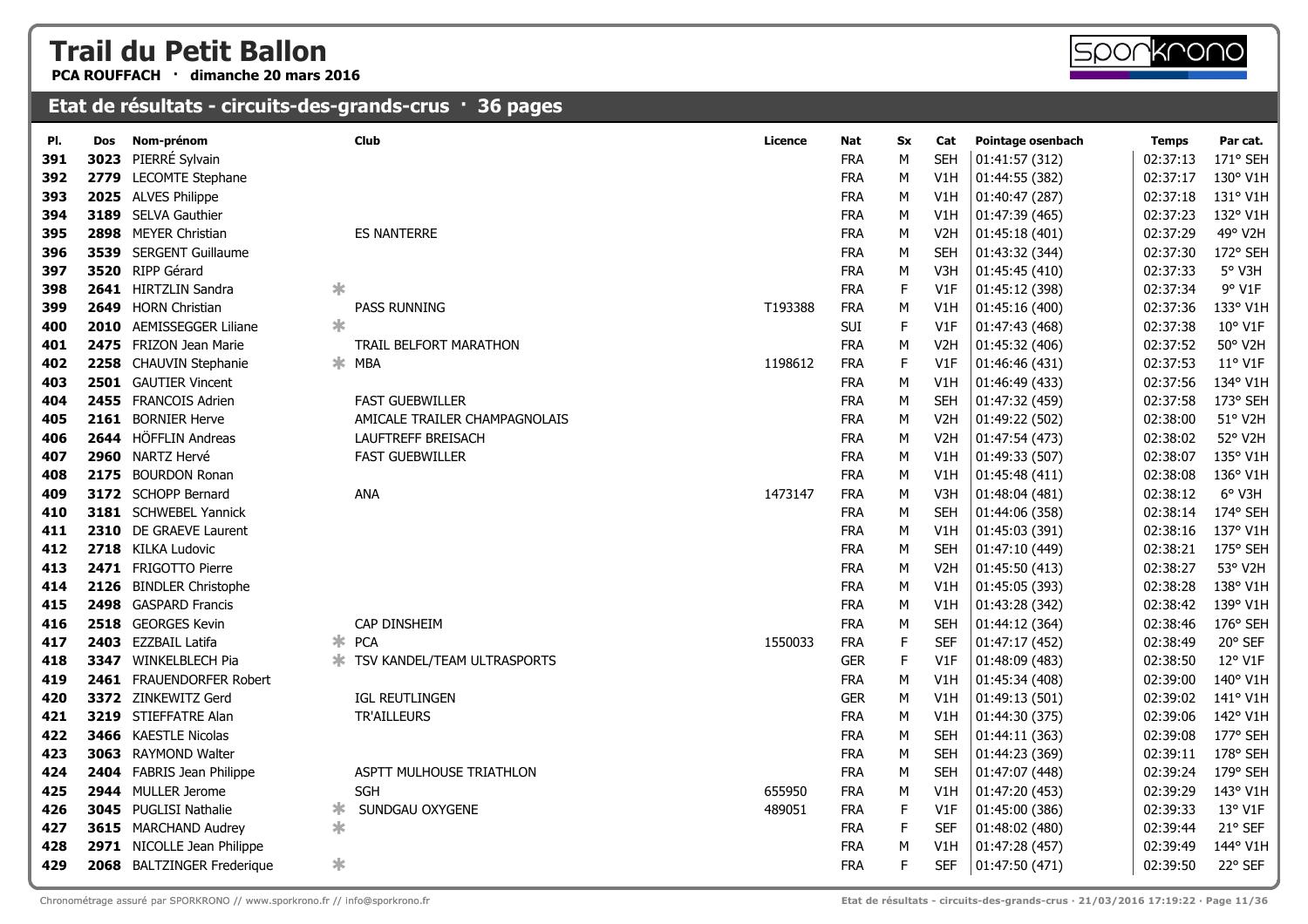**PCA ROUFFACH · dimanche 20 mars 2016**



| PI. | Dos | Nom-prénom                   |    | <b>Club</b>                                     | Licence | Nat        | <b>Sx</b>   | Cat              | Pointage osenbach | <b>Temps</b> | Par cat. |
|-----|-----|------------------------------|----|-------------------------------------------------|---------|------------|-------------|------------------|-------------------|--------------|----------|
| 430 |     | 3496 MILLER Thierry          |    |                                                 |         | <b>FRA</b> | M           | <b>SEH</b>       | 01:44:25 (373)    | 02:39:51     | 180° SEH |
| 431 |     | 3571 FRIEDELMEYER RENE       |    |                                                 |         | <b>FRA</b> | М           | V3H              | 01:47:27 (456)    | 02:39:52     | 7° V3H   |
| 432 |     | 2780 LECOMTE Nicolas         |    |                                                 |         | <b>FRA</b> | M           | V1H              | 01:48:06 (482)    | 02:39:54     | 145° V1H |
| 433 |     | 2452 FRAGNOL Daniel          |    |                                                 |         | <b>FRA</b> | M           | V1H              | 01:47:34 (460)    | 02:39:54     | 146° V1H |
| 434 |     | 2372 DUPONT Michel           |    | TEAM HEILIGENBERG                               |         | <b>FRA</b> | M           | V <sub>2</sub> H | 01:46:14 (422)    | 02:40:03     | 54° V2H  |
| 435 |     | 3175 SCHUPP Jean             |    |                                                 |         | <b>FRA</b> | М           | V <sub>2</sub> H | 01:48:31 (487)    | 02:40:07     | 55° V2H  |
| 436 |     | 2314 DEL MEDICO Fabien       |    |                                                 |         | <b>FRA</b> | M           | V1H              | 01:47:34 (460)    | 02:40:10     | 147° V1H |
| 437 |     | 2623 HELMS Eva               |    | <b>* SV NIKAR HEIDELBERG</b>                    |         | <b>GER</b> | $\mathsf F$ | V1F              | 01:48:43 (489)    | 02:40:12     | 14° V1F  |
| 438 |     | 2643 HOFFBECK Maelle         |    | <b>* MATRAT TRAINING / ASPTT STRASBOURG TRI</b> |         | <b>FRA</b> | $\mathsf F$ | <b>SEF</b>       | 01:45:31 (405)    | 02:40:15     | 23° SEF  |
| 439 |     | 2552 GOTTAR Stéphane         |    |                                                 |         | <b>FRA</b> | M           | V1H              | 01:45:59 (419)    | 02:40:16     | 148° V1H |
| 440 |     | 2300 DAVID SCHOENDORFF David |    |                                                 |         | <b>FRA</b> | M           | <b>SEH</b>       | 01:44:59 (384)    | 02:40:20     | 181° SEH |
| 441 |     | 3300 VOLLMAR Boris           |    |                                                 |         | <b>FRA</b> | М           | V1H              | 01:43:25 (339)    | 02:40:21     | 149° V1H |
| 442 |     | 2663 HUBSCHWERLIN Fabrice    |    | SAINT-LOUIS RC (ALS)                            | 1237790 | <b>FRA</b> | M           | V1H              | 01:45:11 (397)    | 02:40:21     | 150° V1H |
| 443 |     | 2918 MILLET Vincent          |    |                                                 |         | <b>FRA</b> | M           | <b>SEH</b>       | 01:41:10 (299)    | 02:40:21     | 182° SEH |
| 444 |     | 3473 LAURENT Mathieu         |    |                                                 |         | <b>FRA</b> | M           | <b>SEH</b>       | 01:50:25 (522)    | 02:40:23     | 183° SEH |
| 445 |     | 3101 RODRIGUEZ J Carlos      |    |                                                 |         | <b>FRA</b> | M           | V <sub>2</sub> H | 01:46:52 (435)    | 02:40:23     | 56° V2H  |
| 446 |     | 3207 SOULLIERE Julien        |    |                                                 |         | <b>FRA</b> | M           | <b>SEH</b>       | 01:46:52 (435)    | 02:40:23     | 184° SEH |
| 447 |     | 2434 FLORENCE Maxime         |    |                                                 |         | <b>FRA</b> | М           | <b>SEH</b>       | 01:48:18 (484)    | 02:40:23     | 185° SEH |
| 448 |     | 2045 ARSON Sebastien         |    | DOMONT ATHLETISME                               | 1644184 | <b>FRA</b> | М           | V1H              | 01:47:34 (460)    | 02:40:27     | 151° V1H |
| 449 |     | 2788 LEGE Sébastien          |    |                                                 |         | <b>FRA</b> | М           | V1H              | 01:46:50 (434)    | 02:40:27     | 152° V1H |
| 450 |     | 3550 THEVENIN Guillaume      |    | ATHLETISME METZ METROPOLE                       | 1824646 | <b>FRA</b> | M           | <b>SEH</b>       | 01:54:02 (610)    | 02:40:28     | 186° SEH |
| 451 |     | 3331 WEISS Alain             |    | EHA                                             | 1201455 | <b>FRA</b> | М           | V1H              | 01:44:15 (365)    | 02:40:30     | 153° V1H |
| 452 |     | 2413 FAUCONNIER Sarah        | ∗. | <b>ASSA</b>                                     | 1679927 | <b>FRA</b> | $\mathsf F$ | V1F              | 01:45:55 (416)    | 02:40:32     | 15° V1F  |
| 453 |     | 3381 ZWINGELSTEIN Céline     | Ж. | IRON CLUB DE DANNEMARIE                         |         | <b>FRA</b> | F           | <b>SEF</b>       | 01:44:21 (367)    | 02:40:41     | 24° SEF  |
| 454 |     | 3250 TIGANI Bruno            |    |                                                 |         | <b>FRA</b> | М           | V1H              | 01:48:23 (486)    | 02:40:42     | 154° V1H |
| 455 |     | 2755 LAGORCE Patrice         |    | <b>VTCA FALCK</b>                               |         | <b>FRA</b> | М           | V1H              | 01:40:36 (285)    | 02:40:43     | 155° V1H |
| 456 |     | 2672 HYPOLITE Ludovic        |    | AC CENTRE ALSACE                                | 1600970 | <b>FRA</b> | ${\sf M}$   | <b>SEH</b>       | 01:43:38 (347)    | 02:40:51     | 187° SEH |
| 457 |     | 2476 FROLIGER Joel           |    |                                                 |         | <b>FRA</b> | M           | V <sub>2</sub> H | 01:46:29 (427)    | 02:40:56     | 57° V2H  |
| 458 |     | 3470 KOCHER Grégory          |    |                                                 |         | <b>FRA</b> | ${\sf M}$   | <b>SEH</b>       | 01:51:00 (537)    | 02:41:01     | 188° SEH |
| 459 |     | 3018 PICARD Sébastien        |    |                                                 |         | <b>FRA</b> | M           | <b>SEH</b>       | 01:44:24 (371)    | 02:41:02     | 189° SEH |
| 460 |     | 2058 BADER Pierre Yves       |    |                                                 |         | <b>FRA</b> | М           | V1H              | 01:47:52 (472)    | 02:41:14     | 156° V1H |
| 461 |     | 3316 WALTER Stéphane         |    | IRON CLUB TRIATHLON DANNEMARIE                  |         | <b>FRA</b> | М           | V1H              | 01:45:04 (392)    | 02:41:26     | 157° V1H |
| 462 |     | 3109 ROLL Frederic           |    |                                                 |         | <b>FRA</b> | M           | V1H              | 01:46:56 (442)    | 02:41:28     | 158° V1H |
| 463 |     | 2916 MILLAN Patrick          |    |                                                 |         | <b>FRA</b> | М           | <b>SEH</b>       | 01:41:26 (304)    | 02:41:43     | 190° SEH |
| 464 |     | 2560 GRAVE Eric              |    |                                                 |         | <b>FRA</b> | M           | V <sub>2</sub> H | 01:47:24 (455)    | 02:41:43     | 58° V2H  |
| 465 |     | 3079 RIBEAUD Nicolas         |    |                                                 |         | SUI        | М           | <b>SEH</b>       | 01:51:08 (541)    | 02:41:44     | 191° SEH |
| 466 |     | 2204 BRUCKMANN Richard       |    |                                                 |         | <b>FRA</b> | М           | V1H              | 01:47:56 (474)    | 02:41:44     | 159° V1H |
| 467 |     | 2803 L'HOTE Michaël          |    |                                                 |         | <b>FRA</b> | M           | <b>SEH</b>       | 01:48:00 (477)    | 02:41:54     | 192° SEH |
| 468 |     | 3377 ZUG Francis             |    |                                                 |         | <b>FRA</b> | M           | V <sub>2</sub> H | 01:46:55 (438)    | 02:41:56     | 59° V2H  |
|     |     |                              |    |                                                 |         |            |             |                  |                   |              |          |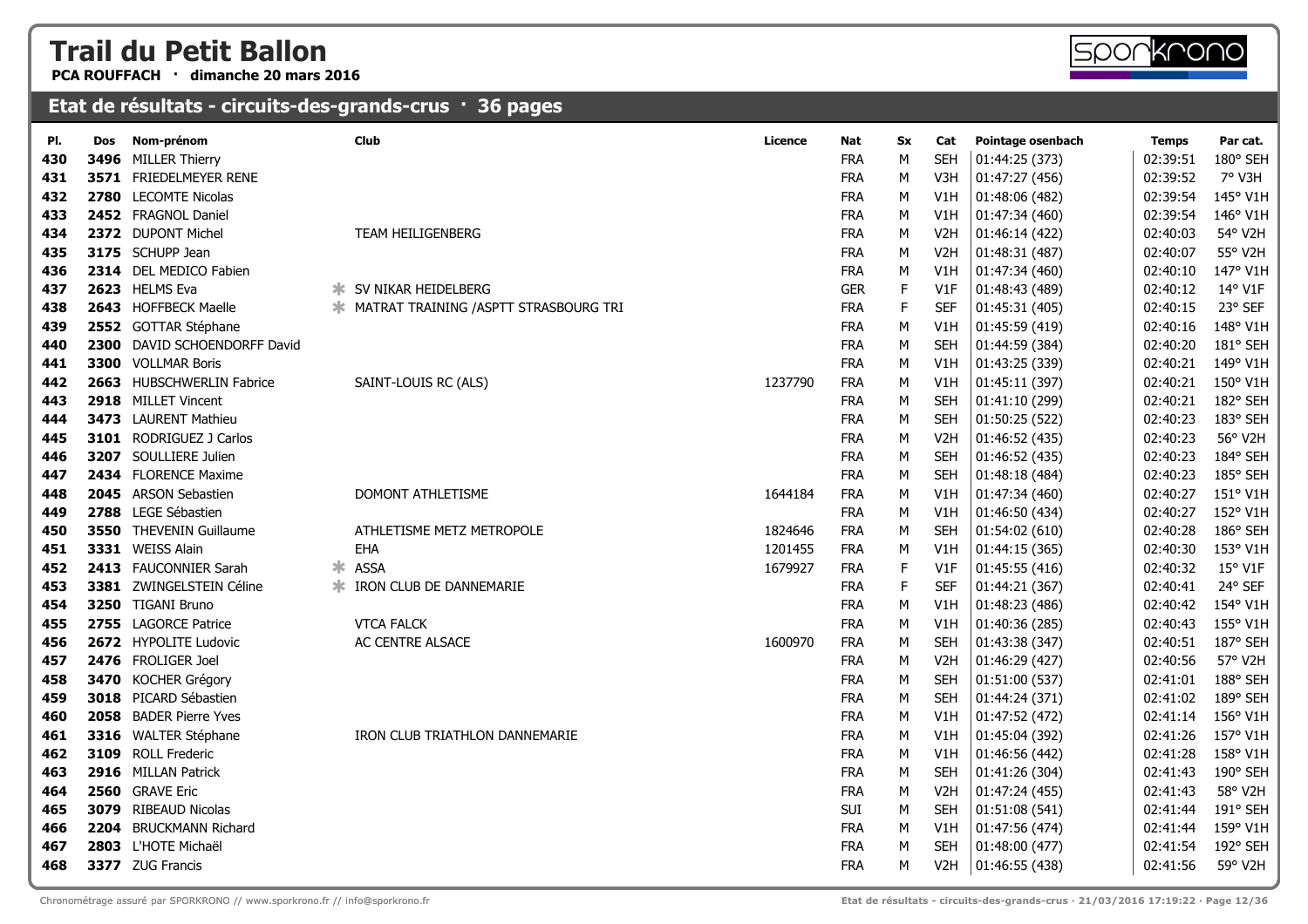**PCA ROUFFACH · dimanche 20 mars 2016**

#### **Etat de résultats - circuits-des-grands-crus · 36 pages**

| PI. | Dos | Nom-prénom                       |        | <b>Club</b>                 | <b>Licence</b> |         | Nat        | Sx          | Cat              | Pointage osenbach | <b>Temps</b> | Par cat.         |
|-----|-----|----------------------------------|--------|-----------------------------|----------------|---------|------------|-------------|------------------|-------------------|--------------|------------------|
| 469 |     | 2660 HOZE Elisabeth              | ж      | S/L VAUREAL ATHLETISME      | 156275         |         | <b>FRA</b> | F           | V <sub>2F</sub>  | 01:50:39 (528)    | 02:41:59     | 5° V2F           |
| 470 |     | 2172 BOULAY Pascaline            |        | * ASCPA                     |                | 1810036 | <b>FRA</b> | $\mathsf F$ | <b>SEF</b>       | 01:53:08 (580)    | 02:42:01     | 25° SEF          |
| 471 |     | 3246 THOMAS Ronan                |        | ASPTT STRASBOURG TRIATHLON  |                |         | <b>FRA</b> | М           | <b>SEH</b>       | 01:46:12 (421)    | 02:42:04     | 193° SEH         |
| 472 |     | 2167 BOUGUETOCH Said             |        |                             |                |         | <b>FRA</b> | М           | V <sub>2</sub> H | 01:51:18 (547)    | 02:42:06     | 60° V2H          |
| 473 |     | 2578 GUCEVE Thomas               |        | <b>TACC</b>                 |                |         | <b>FRA</b> | M           | <b>SEH</b>       | 01:49:42 (511)    | 02:42:07     | 194° SEH         |
| 474 |     | 3390 BARBEYS Thomas              |        |                             |                |         | <b>FRA</b> | М           | <b>SEH</b>       | 01:53:43 (596)    | 02:42:08     | 195° SEH         |
| 475 |     | 2883 MELZAC Geoffrey             |        |                             |                |         | <b>FRA</b> | М           | <b>SEH</b>       | 01:55:34 (645)    | 02:42:14     | 196° SEH         |
| 476 |     | 2760 LAMBERT Magalie             | $\ast$ |                             |                |         | <b>FRA</b> | $\mathsf F$ | <b>SEF</b>       | 01:49:10 (499)    | 02:42:16     | 26° SEF          |
| 477 |     | 2715 KIEN Stephjane              |        |                             |                |         | <b>FRA</b> | М           | V1H              | 01:50:01 (516)    | 02:42:23     | 160° V1H         |
| 478 |     | 3371 ZINDT Mathieu               |        |                             |                |         | <b>FRA</b> | М           | V1H              | 01:44:19 (366)    | 02:42:24     | 161° V1H         |
| 479 |     | <b>3277</b> VANTSIOTIS Anasthase |        |                             |                |         | <b>FRA</b> | М           | V3H              | 01:48:00 (477)    | 02:42:28     | 8° V3H           |
| 480 |     | 2028 AMOUYAL Rémy                |        | <b>COLMAR MARATHON CLUB</b> |                | 1663378 | <b>FRA</b> | м           | <b>SEH</b>       | 01:50:26 (523)    | 02:42:28     | 197° SEH         |
| 481 |     | 3402 BOUROUBA Julien             |        |                             |                |         | <b>FRA</b> | М           | <b>SEH</b>       | 01:46:24 (425)    | 02:42:30     | 198° SEH         |
| 482 |     | 3061 RAPP Sébastien              |        |                             |                |         | <b>FRA</b> | М           | V1H              | 01:53:52 (603)    | 02:42:30     | 162° V1H         |
| 483 |     | 2574 GROSSKOST Remi              |        |                             |                |         | <b>FRA</b> | М           | V <sub>2</sub> H | 01:51:11(543)     | 02:42:32     | 61° V2H          |
| 484 |     | 3305 VOSS Karsten                |        |                             |                |         | <b>GER</b> | М           | V <sub>1</sub> H | 01:51:04 (538)    | 02:42:37     | 163° V1H         |
| 485 |     | 3249 THULLIER Gaetan             |        |                             |                |         | <b>FRA</b> | М           | V1H              | 01:52:53 (578)    | 02:42:38     | 164° V1H         |
| 486 |     | 2477 FROMAGEAT Gerard            |        |                             |                |         | <b>FRA</b> | м           | V3H              | 01:49:06 (496)    | 02:42:39     | 9° V3H           |
| 487 |     | 2949 MULLER Boris                |        |                             |                |         | <b>FRA</b> | М           | <b>SEH</b>       | 01:49:40 (509)    | 02:42:40     | 199° SEH         |
| 488 |     | 2248 CHAMAYOU Daniel             |        |                             |                |         | <b>FRA</b> | М           | V <sub>2</sub> H | 01:48:59 (494)    | 02:42:41     | 62° V2H          |
| 489 |     | <b>3005</b> PERRIN Anicet        |        |                             |                |         | <b>FRA</b> | М           | <b>SEH</b>       | 01:50:08 (517)    | 02:42:43     | 200° SEH         |
| 490 |     | 2061 BAESLE Hervé                |        |                             |                |         | <b>FRA</b> | М           | <b>SEH</b>       | 01:48:57 (493)    | 02:42:44     | 201° SEH         |
| 491 |     | 3566 KUNTZMANN Yvan              |        | S <sub>2</sub> A            |                | 1473417 | <b>FRA</b> | М           | V <sub>2</sub> H | 01:53:53(605)     | 02:42:48     | 63° V2H          |
| 492 |     | 3142 SAUFFROY Aurélien           |        |                             |                |         | <b>FRA</b> | М           | <b>SEH</b>       | 01:46:52 (435)    | 02:42:50     | 202° SEH         |
| 493 |     | 2295 DAMBREVILLE Romain          |        |                             |                |         | <b>FRA</b> | М           | <b>SEH</b>       | 01:50:30 (524)    | 02:42:52     | 203° SEH         |
| 494 |     | 3456 HEBERLE Colette             | $\ast$ |                             |                |         | <b>FRA</b> | $\mathsf F$ | V1F              | 01:48:43 (489)    | 02:42:56     | 16° V1F          |
| 495 |     | 2482 FUTIN Yannick               |        |                             |                |         | <b>FRA</b> | М           | <b>SEH</b>       | 01:45:49 (412)    | 02:43:01     | 204° SEH         |
| 496 |     | 2977 NOUDEM Yves                 |        |                             |                |         | <b>FRA</b> | М           | V1H              | 01:47:03 (447)    | 02:43:09     | 165° V1H         |
| 497 |     | 3404 BROGLI Bertrand             |        | AC CENTRE ALSACE            |                | 1466616 | <b>FRA</b> | М           | V1H              | 01:47:31 (458)    | 02:43:09     | 166° V1H         |
| 498 |     | 2885 MENTZ Christian             |        |                             |                |         | <b>FRA</b> | М           | V <sub>2</sub> H | 01:47:20 (453)    | 02:43:10     | 64° V2H          |
| 499 |     | 3291 VILLAUME Romain             |        |                             |                |         | <b>FRA</b> | М           | <b>SEH</b>       | 01:48:54 (492)    | 02:43:19     | 205° SEH         |
| 500 |     | 2497 GARNY Pascal                |        | EHA                         |                | 1560578 | <b>FRA</b> | М           | V1H              | 01:49:51 (514)    | 02:43:20     | 167° V1H         |
| 501 |     | 2147 BOCH Anne Rachel            | *      | ANA                         |                | 1117021 | <b>FRA</b> | F           | <b>SEF</b>       | 01:39:38 (264)    | 02:43:20     | 27° SEF          |
| 502 |     | 2495 GANGLOFF Sophie             | $\ast$ |                             |                |         | <b>FRA</b> | $\mathsf F$ | <b>SEF</b>       | 01:49:45 (512)    | 02:43:21     | 28° SEF          |
| 503 |     | 2093 BELCASTRO Joseph            |        |                             |                |         | <b>FRA</b> | М           | V <sub>2</sub> H | 01:53:03 (579)    | 02:43:22     | 65° V2H          |
| 504 |     | 3511 PETITJEAN Damien            |        |                             |                |         | <b>FRA</b> | М           | V1H              | 01:50:36 (526)    | 02:43:24     | 168° V1H         |
| 505 |     | 2731 KOHLER Philippe             |        |                             |                |         | <b>FRA</b> | м           | V1H              | 01:49:57 (515)    | 02:43:25     | 169° V1H         |
| 506 |     | 2904 MEYER GIROUD Catherine      | $\ast$ |                             |                |         | <b>FRA</b> | F           | V1F              | 01:51:12 (544)    | 02:43:28     | $17^{\circ}$ V1F |
| 507 |     | 2319 DELAUNAY François           |        |                             |                |         | <b>FRA</b> | М           | <b>SEH</b>       | 01:51:56 (560)    | 02:43:30     | 206° SEH         |

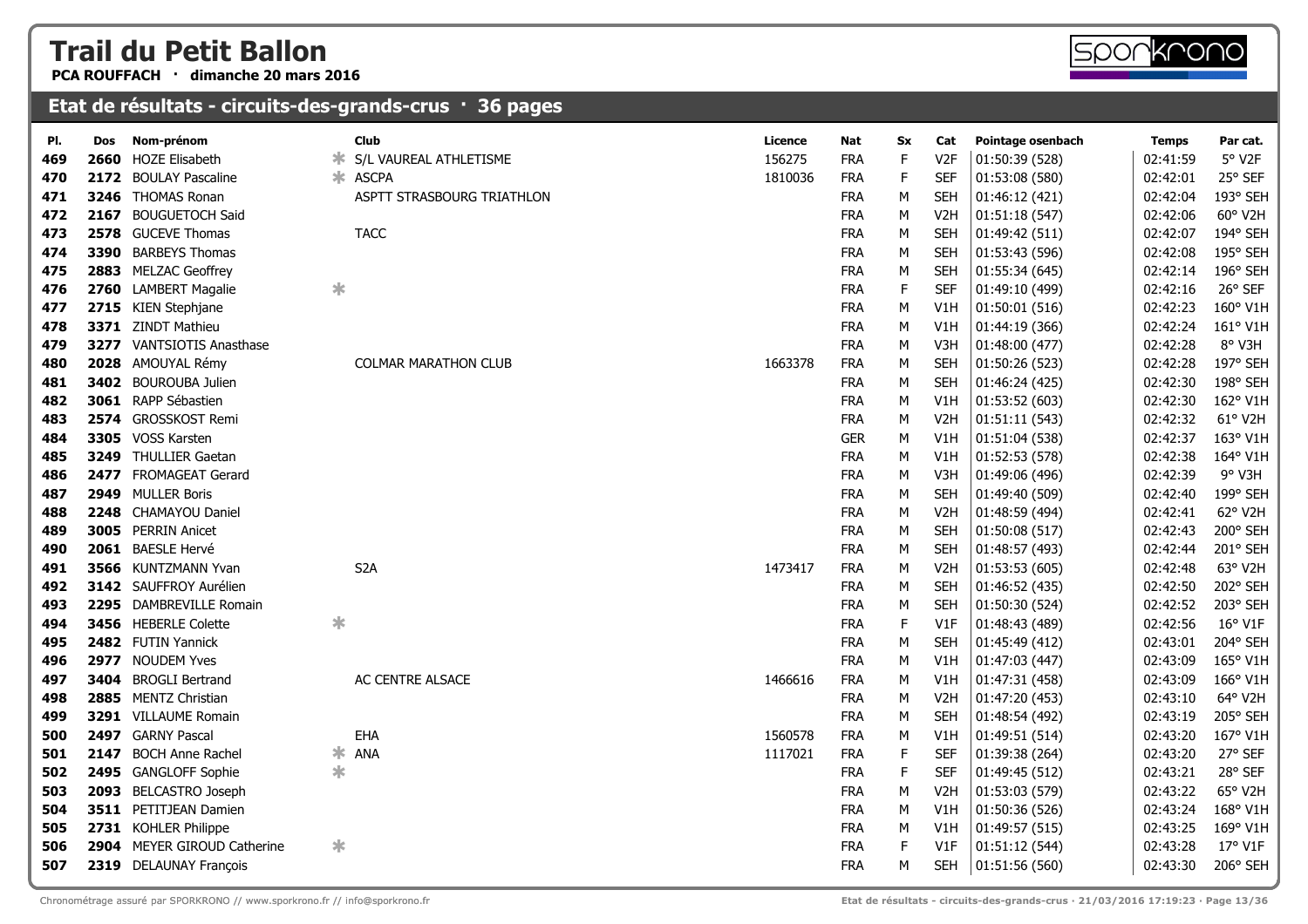**PCA ROUFFACH · dimanche 20 mars 2016**

#### **Etat de résultats - circuits-des-grands-crus · 36 pages**

| PI. | Dos  | Nom-prénom                  |        | <b>Club</b>                 | Licence | Nat        | Sx          | Cat              | Pointage osenbach | Temps    | Par cat. |
|-----|------|-----------------------------|--------|-----------------------------|---------|------------|-------------|------------------|-------------------|----------|----------|
| 508 |      | 2375 DURAIN Carmen          | *      |                             |         | <b>FRA</b> | F           | V1F              | 01:52:43 (570)    | 02:43:31 | 18° V1F  |
| 509 |      | 3465 JEAN-FRANCOIS Stéphane |        |                             |         | <b>FRA</b> | M           | <b>SEH</b>       | 01:53:11(581)     | 02:43:33 | 207° SEH |
| 510 | 2379 | <b>DUVAL Eric</b>           |        | <b>TR'AILLEURS</b>          | 1847825 | <b>FRA</b> | М           | V1H              | 01:53:12 (583)    | 02:43:47 | 170° V1H |
| 511 | 3089 | <b>RIGAULT Nicolas</b>      |        | <b>PCA</b>                  | 482424  | <b>FRA</b> | М           | <b>SEH</b>       | 01:50:21 (520)    | 02:43:58 | 208° SEH |
| 512 |      | 3609 LOGEAIS Vincent        |        |                             |         | <b>FRA</b> | м           | <b>SEH</b>       | 01:54:05(613)     | 02:44:01 | 209° SEH |
| 513 |      | 3111 ROSELLO Lionel         |        | <b>FAST GUEBWILLER</b>      |         | <b>FRA</b> | M           | <b>SEH</b>       | 01:46:34 (429)    | 02:44:04 | 210° SEH |
| 514 |      | 2880 MAZACZ Laetitia        | ∗      |                             |         | <b>FRA</b> | $\mathsf F$ | <b>SEF</b>       | 01:53:51(601)     | 02:44:06 | 29° SEF  |
| 515 |      | 3338 WELTE Martin           |        | AC HUNINGUE                 | 1069484 | FRA        | M           | V <sub>2</sub> H | 01:50:49 (530)    | 02:44:07 | 66° V2H  |
| 516 |      | 3225 STOLL Alexandre        |        |                             |         | <b>FRA</b> | М           | V1H              | 01:50:56 (534)    | 02:44:13 | 171° V1H |
| 517 |      | 3258 TOUSSAINT Sophie       | Ж.     | <b>TR'AILLEURS</b>          | 1818472 | <b>FRA</b> | $\mathsf F$ | V1F              | 01:47:42 (466)    | 02:44:16 | 19° V1F  |
| 518 |      | 2046 ARTAUD Max             |        |                             |         | <b>FRA</b> | М           | V <sub>2</sub> H | 01:49:06 (496)    | 02:44:18 | 67° V2H  |
| 519 |      | 2565 GRENACKER Gaëlle       | $\ast$ |                             |         | SUI        | $\mathsf F$ | <b>SEF</b>       | 01:50:56 (534)    | 02:44:19 | 30° SEF  |
| 520 |      | 2954 MUNCK Thomas           |        | <b>CSSM ALTKIRCH BASKET</b> |         | <b>FRA</b> | М           | <b>SEH</b>       | 01:45:55(416)     | 02:44:22 | 211° SEH |
| 521 |      | 3145 SCHACHER Eric          |        |                             |         | <b>FRA</b> | М           | V1H              | 01:49:10 (499)    | 02:44:23 | 172° V1H |
| 522 |      | 3049 QUEANT Arnaud          |        |                             |         | <b>FRA</b> | М           | <b>SEH</b>       | 01:48:47 (491)    | 02:44:25 | 212° SEH |
| 523 |      | 3186 SEIBERT Philippe       |        |                             |         | <b>FRA</b> | М           | <b>SEH</b>       | 01:53:51(601)     | 02:44:28 | 213° SEH |
| 524 |      | 2293 DABROWSKI Matthieu     |        |                             |         | <b>FRA</b> | M           | V1H              | 01:50:55 (533)    | 02:44:40 | 173° V1H |
| 525 | 2107 | <b>BERRY Fabien</b>         |        |                             |         | <b>FRA</b> | М           | <b>SEH</b>       | 01:51:47 (557)    | 02:44:41 | 214° SEH |
| 526 | 2220 | <b>BURY Stephane</b>        |        |                             |         | <b>FRA</b> | M           | V1H              | 01:49:28 (504)    | 02:44:43 | 174° V1H |
| 527 | 3349 | WINTENBERGER Christophe     |        |                             |         | <b>FRA</b> | M           | V <sub>2</sub> H | 01:48:33 (488)    | 02:44:46 | 68° V2H  |
| 528 |      | 2586 GUIVARCH Mikael        |        |                             |         | <b>FRA</b> | М           | <b>SEH</b>       | 01:54:08 (615)    | 02:44:51 | 215° SEH |
| 529 |      | 3487 MAUBERTCH Christophe   |        |                             |         | <b>FRA</b> | м           | V1H              | 01:49:04 (495)    | 02:44:56 | 175° V1H |
| 530 |      | 2156 BOLL Alain             |        |                             |         | <b>FRA</b> | М           | V1H              | 01:50:53 (531)    | 02:44:59 | 176° V1H |
| 531 |      | 3344 WIEST David            |        |                             |         | <b>FRA</b> | М           | <b>SEH</b>       | 01:51:48 (558)    | 02:45:03 | 216° SEH |
| 532 |      | 3612 BENOIT GONNIN Frank    |        |                             |         | <b>FRA</b> | М           | V1H              | 01:51:05 (539)    | 02:45:06 | 177° V1H |
| 533 |      | 2834 MALPOTE Jean Yves      |        | <b>CSC KRONENBOURG</b>      |         | <b>FRA</b> | M           | V <sub>2</sub> H | 01:46:55 (438)    | 02:45:15 | 69° V2H  |
| 534 |      | 3261 TRESSON Laurent        |        |                             |         | <b>FRA</b> | М           | <b>SEH</b>       | 01:52:33 (568)    | 02:45:17 | 217° SEH |
| 535 |      | 3600 BAYER Florian          |        | ANA                         | 437618  | <b>FRA</b> | М           | <b>SEH</b>       | 01:49:50 (513)    | 02:45:18 | 218° SEH |
| 536 |      | 2512 GENSE Sylvere          |        |                             |         | <b>FRA</b> | М           | <b>SEH</b>       | 01:52:32 (567)    | 02:45:19 | 219° SEH |
| 537 |      | 3320 WATROBA Frederic       |        |                             |         | <b>FRA</b> | М           | V <sub>2</sub> H | 01:51:06 (540)    | 02:45:26 | 70° V2H  |
| 538 |      | 2809 LOCATELLI Eric         |        |                             |         | <b>FRA</b> | M           | <b>SEH</b>       | 01:52:23 (566)    | 02:45:34 | 220° SEH |
| 539 |      | 2989 OTTWILLER Franck       |        | <b>ENGENTHAL</b>            |         | <b>FRA</b> | м           | V1H              | 01:52:45 (572)    | 02:45:34 | 178° V1H |
| 540 |      | 3395 BERTON Violaine        | ∗.     | <b>AEDLCAP</b>              |         | <b>BEL</b> | F           | V1F              | 01:55:07 (633)    | 02:45:35 | 20° V1F  |
| 541 |      | 2381 EBERHART Arnaud        |        |                             |         | <b>FRA</b> | М           | <b>SEH</b>       | 01:56:17 (664)    | 02:45:36 | 221° SEH |
| 542 |      | 2409 FAIVRE Aurelien        |        |                             |         | <b>FRA</b> | М           | <b>SEH</b>       | 01:50:59 (536)    | 02:45:36 | 222° SEH |
| 543 |      | 3553 TOUSSAINT Joel         |        | <b>AEDLCAP</b>              |         | <b>FRA</b> | М           | V1H              | 01:55:06 (632)    | 02:45:36 | 179° V1H |
| 544 |      | 3515 RAFFEL Nicolas         |        |                             |         | <b>FRA</b> | м           | <b>SEH</b>       | 01:56:26 (666)    | 02:45:38 | 223° SEH |
| 545 |      | 2289 CUPPENS Benoit         |        |                             |         | <b>BEL</b> | M           | V1H              | 01:56:33 (671)    | 02:45:44 | 180° V1H |
| 546 |      | 3296 VIVET Raphael          |        |                             |         | <b>FRA</b> | М           | V1H              | 01:49:28 (504)    | 02:45:48 | 181° V1H |
|     |      |                             |        |                             |         |            |             |                  |                   |          |          |

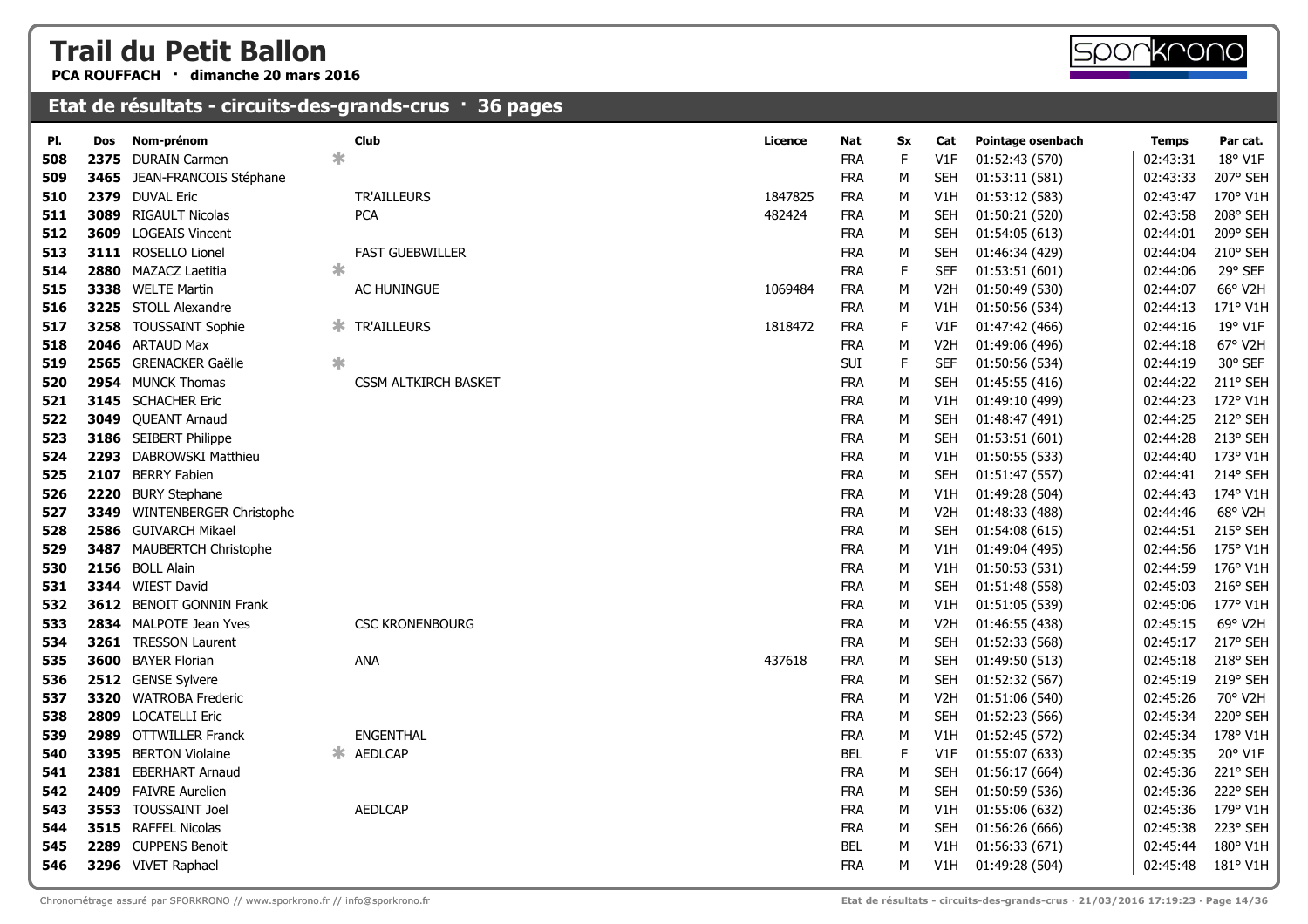**PCA ROUFFACH · dimanche 20 mars 2016**



| PI. | <b>Dos</b> | Nom-prénom                    |        | <b>Club</b>                 | Licence | Nat        | <b>Sx</b>   | Cat              | Pointage osenbach | <b>Temps</b> | Par cat.         |
|-----|------------|-------------------------------|--------|-----------------------------|---------|------------|-------------|------------------|-------------------|--------------|------------------|
| 547 | 3531       | SCHUMACHER Jean Luc           |        |                             |         | <b>FRA</b> | М           | V <sub>2</sub> H | 01:55:17 (636)    | 02:45:49     | 71° V2H          |
| 548 |            | 3105 ROESS Jerome             |        |                             |         | <b>FRA</b> | М           | <b>SEH</b>       | 01:50:31 (525)    | 02:46:05     | 224° SEH         |
| 549 |            | 3572 KASER Dittmatt           |        |                             |         | <b>GER</b> | М           | V3H              | 01:51:39 (554)    | 02:46:06     | 10° V3H          |
| 550 |            | 2351 DOLLO Damien             |        | <b>COLMAR MARATHON CLUB</b> | 1786034 | <b>FRA</b> | М           | <b>SEH</b>       | 01:49:07 (498)    | 02:46:07     | 225° SEH         |
| 551 |            | 3537 SELVA Philippe           |        | CAP DINSHEIM                |         | <b>FRA</b> | М           | V1H              | 01:51:42 (556)    | 02:46:10     | 182° V1H         |
| 552 |            | 2734 KOLBERG Frank            |        | FIT UND FUN EHRENKIRCHEN    |         | <b>GER</b> | M           | V1H              | 01:51:20 (548)    | 02:46:19     | 183° V1H         |
| 553 |            | <b>3160</b> SCHINDLER Aurélie |        | * ASPTT MULHOUSE            |         | <b>FRA</b> | E           | <b>SEF</b>       | 01:48:01 (479)    | 02:46:23     | 31° SEF          |
| 554 |            | 3193 SICARD Quentin           |        |                             |         | <b>FRA</b> | M           | <b>SEH</b>       | 01:45:19 (402)    | 02:46:24     | 226° SEH         |
| 555 |            | 2528 GIANNANTONIO Marco       |        | ASPTT MULHOUSE TRI          |         | <b>FRA</b> | М           | V1H              | 01:51:09 (542)    | 02:46:25     | 184° V1H         |
| 556 |            | 3576 PETERS Jacob             |        |                             |         | <b>GER</b> | M           | <b>ESH</b>       | 01:47:59 (476)    | 02:46:30     | 8° ESH           |
| 557 |            | 3108 ROJTMAN Mathieu          |        | 44RT - MUTZIG               |         | <b>FRA</b> | М           | <b>ESH</b>       | 01:55:35 (646)    | 02:46:37     | 9° ESH           |
| 558 |            | 3055 RADESIC Fabien           |        |                             |         | <b>FRA</b> | М           | <b>SEH</b>       | 01:47:43 (468)    | 02:46:38     | 227° SEH         |
| 559 |            | <b>3454</b> HARTMANN Romain   |        |                             |         | <b>FRA</b> | M           | <b>SEH</b>       | 01:51:56 (560)    | 02:46:42     | 228° SEH         |
| 560 |            | 2377 DURING Romuald           |        |                             |         | <b>FRA</b> | M           | <b>SEH</b>       | 01:55:07 (633)    | 02:46:45     | 229° SEH         |
| 561 |            | 2054 AYMONIN Christophe       |        |                             |         | <b>FRA</b> | M           | V1H              | 01:55:07 (633)    | 02:46:45     | 185° V1H         |
| 562 |            | 3503 NICOLLET Eric            |        | <b>D'RANNER</b>             |         | <b>FRA</b> | M           | <b>SEH</b>       | 01:50:17 (519)    | 02:46:47     | 230° SEH         |
| 563 |            | 2422 FERRERO Julie            | $\ast$ |                             |         | <b>FRA</b> | $\mathsf F$ | <b>SEF</b>       | 01:51:24 (550)    | 02:46:50     | 32° SEF          |
| 564 |            | 3129 RUTZ Stefan              |        | AC HUNINGUE                 | 1433470 | <b>FRA</b> | М           | <b>SEH</b>       | 01:52:50 (573)    | 02:47:00     | 231° SEH         |
| 565 |            | 3255 TOURNIER Fabien          |        |                             |         | <b>FRA</b> | М           | <b>SEH</b>       | 01:47:58 (475)    | 02:47:01     | 232° SEH         |
| 566 |            | 2958 NAEGELIN Victor          |        |                             |         | <b>FRA</b> | М           | <b>SEH</b>       | 01:55:26 (643)    | 02:47:02     | 233° SEH         |
| 567 |            | 3597 DISS Christophe          |        |                             |         | <b>FRA</b> | М           | V <sub>2</sub> H | 01:49:37 (508)    | 02:47:03     | 72° V2H          |
| 568 |            | 2168 BOUIX Vanessa            | Ж      | EGMA                        | 144922  | <b>FRA</b> | $\mathsf F$ | <b>SEF</b>       | 01:51:12 (544)    | 02:47:04     | 33° SEF          |
| 569 |            | 2915 MILLAN Philippe          |        | <b>ASMC</b>                 |         | <b>FRA</b> | М           | <b>SEH</b>       | 01:43:43 (349)    | 02:47:05     | 234° SEH         |
| 570 |            | 2416 FAYOLLE Gérard           |        | <b>EACPA</b>                | 561555  | <b>FRA</b> | М           | V3H              | 01:53:28 (589)    | 02:47:09     | $11^{\circ}$ V3H |
| 571 |            | 2844 MARÉCHAL Baptiste        |        |                             |         | <b>FRA</b> | М           | <b>SEH</b>       | 01:54:00 (607)    | 02:47:17     | 235° SEH         |
| 572 |            | 3203 SOLLIER Anne             | $\ast$ |                             |         | <b>FRA</b> | $\mathsf F$ | <b>SEF</b>       | 01:54:45 (628)    | 02:47:21     | 34° SEF          |
| 573 |            | 2744 KUENTZMANN Rémi          |        |                             |         | <b>FRA</b> | М           | V <sub>2</sub> H | 01:54:45 (628)    | 02:47:24     | 73° V2H          |
| 574 |            | 3333 WEISS Eric               |        | <b>TTW</b>                  |         | <b>FRA</b> | М           | <b>SEH</b>       | 01:51:39 (554)    | 02:47:28     | 236° SEH         |
| 575 |            | 3504 NOCK Grégory             |        | <b>ANA</b>                  | 1553727 | <b>FRA</b> | М           | <b>SEH</b>       | 01:44:59 (384)    | 02:47:33     | 237° SEH         |
| 576 | 3607       | LAURENT Johann                |        |                             |         | <b>FRA</b> | М           | <b>SEH</b>       | 01:46:47 (432)    | 02:47:35     | 238° SEH         |
| 577 |            | 2740 KRAMER Bianca            | ∗      |                             |         | <b>GER</b> | E           | V1F              | 01:53:46 (598)    | 02:47:42     | 21° V1F          |
| 578 |            | 3346 WILLER Nicolas           |        |                             |         | <b>FRA</b> | М           | V1H              | 01:51:56 (560)    | 02:47:42     | 186° V1H         |
| 579 |            | 2622 HEISSERTOLL Benjamin     |        |                             |         | <b>FRA</b> | М           | <b>SEH</b>       | 01:48:22 (485)    | 02:47:43     | 239° SEH         |
| 580 |            | 2843 MARCOT Anthony           |        |                             |         | <b>FRA</b> | М           | <b>SEH</b>       | 01:54:40 (627)    | 02:47:45     | 240° SEH         |
| 581 |            | 3253 TOMASETTI Philippe       |        | <b>VOSGIRUNNERS - TTW</b>   |         | <b>FRA</b> | М           | <b>SEH</b>       | 01:52:52 (576)    | 02:47:48     | 241° SEH         |
| 582 |            | 2840 MARCHAND Julien          |        |                             |         | <b>FRA</b> | М           | <b>SEH</b>       | 01:51:56 (560)    | 02:47:49     | 242° SEH         |
| 583 |            | 3459 HERREL Hervé             |        |                             |         | <b>FRA</b> | М           | <b>SEH</b>       | 01:52:11(565)     | 02:48:05     | 243° SEH         |
| 584 |            | 2818 LUTZ Olivia              |        | <b>* ASC STRASBOURG</b>     | 1776496 | <b>FRA</b> | E           | V1F              | 01:53:11 (581)    | 02:48:14     | 22° V1F          |
| 585 |            | 2827 MAGUIN Mathias           |        |                             |         | <b>FRA</b> | M           | V1H              | 01:49:27 (503)    | 02:48:19     | 187° V1H         |
|     |            |                               |        |                             |         |            |             |                  |                   |              |                  |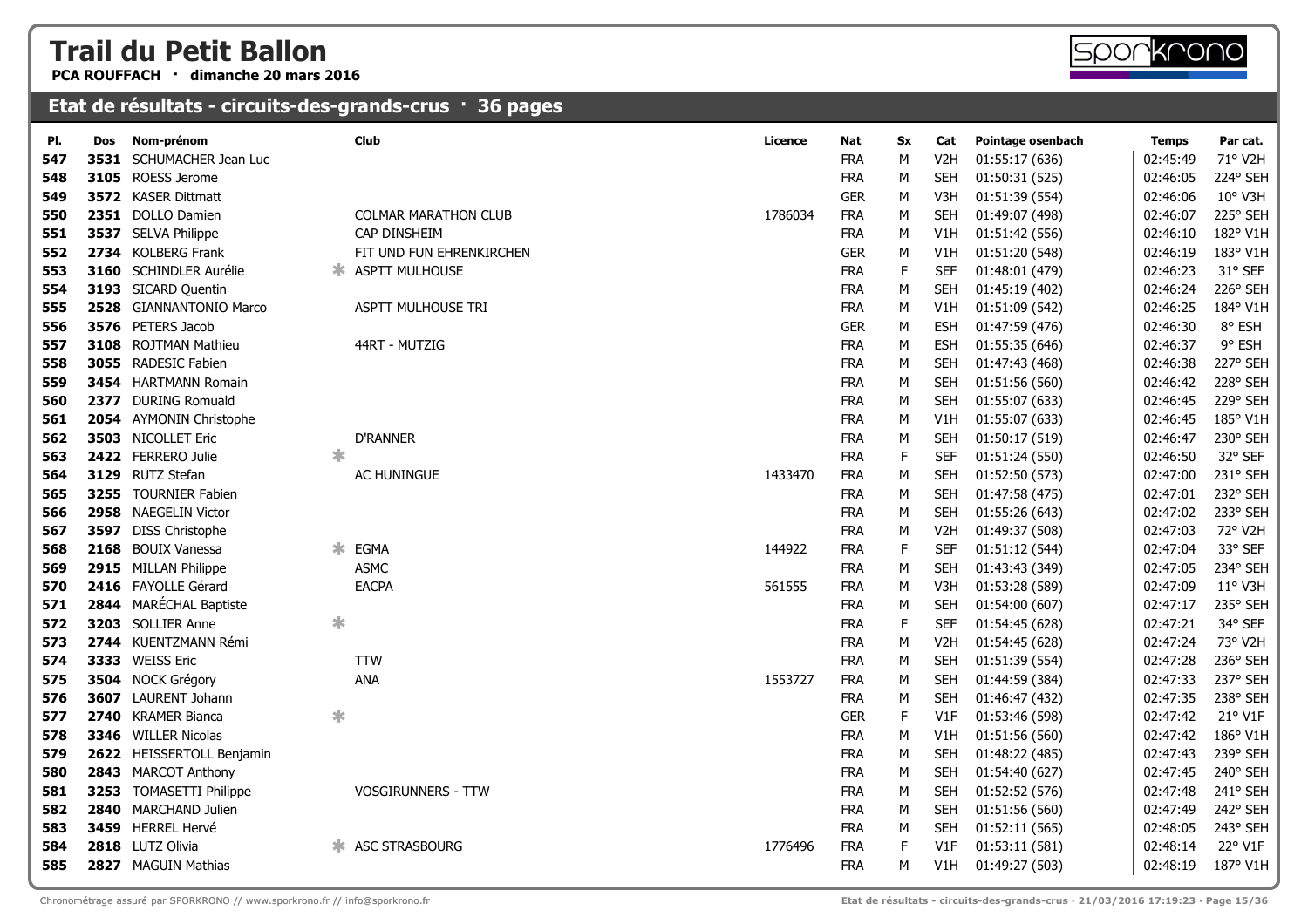**PCA ROUFFACH · dimanche 20 mars 2016**



#### **Etat de résultats - circuits-des-grands-crus · 36 pages**

| PI. | Dos | Nom-prénom               | <b>Club</b>                 | <b>Licence</b> | Nat        | <b>Sx</b>   | Cat              | Pointage osenbach | <b>Temps</b> | Par cat. |
|-----|-----|--------------------------|-----------------------------|----------------|------------|-------------|------------------|-------------------|--------------|----------|
| 586 |     | 2952 MUNCH Jean Luc      | OXYGENE68                   |                | <b>FRA</b> | M           | V3H              | 01:54:07 (614)    | 02:48:38     | 12° V3H  |
| 587 |     | 3060 RAPHAEL Pierre      | <b>RAME</b>                 |                | <b>FRA</b> | M           | V1H              | 01:54:30 (622)    | 02:48:44     | 188° V1H |
| 588 |     | 3024 PILLOT Christophe   |                             |                | <b>FRA</b> | M           | V1H              | 01:47:42 (466)    | 02:48:46     | 189° V1H |
| 589 |     | 2666 HUMBERT Benoit      | US TOUL                     | 1669677        | <b>FRA</b> | M           | V1H              | 01:53:16 (586)    | 02:48:51     | 190° V1H |
| 590 |     | 2973 NIGLIS Régis        | TRACK BOLLA SCHNIDER        |                | <b>FRA</b> | M           | <b>SEH</b>       | 01:53:21 (588)    | 02:48:52     | 244° SEH |
| 591 |     | 2732 KOLB Marie          | ∗                           |                | <b>FRA</b> | F           | <b>SEF</b>       | 01:57:11 (689)    | 02:48:53     | 35° SEF  |
| 592 |     | 2259 CHEBRE David        |                             |                | <b>FRA</b> | M           | V <sub>1</sub> H | 01:53:18 (587)    | 02:48:54     | 191° V1H |
| 593 |     | 3427 ECORMIER Gilles     | <b>ALTITRAIL</b>            |                | <b>FRA</b> | M           | V <sub>2</sub> H | 01:53:37 (592)    | 02:48:55     | 74° V2H  |
| 594 |     | 2595 HACHET Stephane     |                             |                | <b>FRA</b> | M           | V1H              | 01:57:38 (702)    | 02:48:56     | 192° V1H |
| 595 |     | 2364 DUBUS Arnaud        |                             |                | <b>FRA</b> | M           | V <sub>1</sub> H | 01:56:30 (668)    | 02:48:56     | 193° V1H |
| 596 |     | 2016 ALBERT Johan        |                             |                | <b>FRA</b> | M           | V1H              | 01:54:37 (626)    | 02:49:00     | 194° V1H |
| 597 |     | 2245 CHAGNOT Jean Pierre | ASPTT BELFORT TRAIL         |                | <b>FRA</b> | M           | V3H              | 01:50:53 (531)    | 02:49:02     | 13° V3H  |
| 598 |     | 2238 CASTILLO Fabrice    |                             |                | <b>FRA</b> | M           | V1H              | 01:52:00 (564)    | 02:49:03     | 195° V1H |
| 599 |     | 3472 LAPREVOTE Mathieu   |                             |                | <b>FRA</b> | M           | <b>SEH</b>       | 01:52:40 (569)    | 02:49:04     | 245° SEH |
| 600 |     | 3500 MOUTON Emmanuel     |                             |                | <b>FRA</b> | M           | V1H              | 01:50:23 (521)    | 02:49:06     | 196° V1H |
| 601 |     | 2353 DONADEY Lionnel     |                             |                | <b>FRA</b> | M           | V <sub>1</sub> H | 01:54:03 (611)    | 02:49:06     | 197° V1H |
| 602 |     | 2669 HUNSINGER Gilbert   | <b>RAME</b>                 |                | <b>FRA</b> | M           | V <sub>3</sub> H | 01:54:29 (621)    | 02:49:11     | 14° V3H  |
| 603 |     | 2875 MATUSIK David       |                             |                | <b>FRA</b> | M           | <b>SEH</b>       | 01:56:01(657)     | 02:49:33     | 246° SEH |
| 604 |     | 2878 MAURICE Emmanuel    |                             |                | <b>FRA</b> | M           | V1H              | 01:57:33 (700)    | 02:49:49     | 198° V1H |
| 605 |     | 2321 DELORME Andre       |                             |                | <b>FRA</b> | M           | V3H              | 01:54:01 (609)    | 02:49:57     | 15° V3H  |
| 606 |     | 3428 EFFERMA Fabrice     |                             |                | <b>FRA</b> | M           | V1H              | 01:56:38 (674)    | 02:49:59     | 199° V1H |
| 607 |     | 3099 ROBERT Julien       | LES FONDUS SÉZANNAIS        |                | <b>FRA</b> | M           | <b>SEH</b>       | 01:51:48 (558)    | 02:50:02     | 247° SEH |
| 608 |     | 3009 PETER Pierre        |                             |                | <b>FRA</b> | M           | V <sub>3</sub> H | 01:56:52 (682)    | 02:50:03     | 16° V3H  |
| 609 |     | 2180 BOUVIER Patrice     | <b>EACPA</b>                | 680108         | <b>FRA</b> | M           | V1H              | 01:56:09 (660)    | 02:50:18     | 200° V1H |
| 610 |     | 2804 LICHTLE Samuel      |                             |                | <b>FRA</b> | M           | <b>SEH</b>       | 01:58:00 (712)    | 02:50:22     | 248° SEH |
| 611 |     | 2073 BARON Luc           |                             |                | <b>FRA</b> | M           | <b>SEH</b>       | 01:56:22 (665)    | 02:50:24     | 249° SEH |
| 612 |     | 2714 KIEFFER Christian   |                             |                | <b>FRA</b> | M           | V <sub>2</sub> H | 01:51:21 (549)    | 02:50:24     | 75° V2H  |
| 613 |     | 3132 SAGUEZ Frédéric     |                             |                | <b>FRA</b> | M           | V <sub>2</sub> H | 01:56:41 (677)    | 02:50:33     | 76° V2H  |
| 614 |     | 2776 LECLECH-MEYER Karen | <b>EACPA</b><br>∗.          | 1460765        | <b>FRA</b> | $\mathsf F$ | V1F              | 01:56:07 (658)    | 02:50:35     | 23° V1F  |
| 615 |     | 2235 CARRET Lydie        | * EACPA                     | 1237189        | <b>FRA</b> | F           | V1F              | 01:56:07 (658)    | 02:50:35     | 24° V1F  |
| 616 |     | 2382 ECKERT Raphaël      | <b>AER ERSTEIN</b>          | 1739604        | <b>FRA</b> | M           | V <sub>1</sub> H | 01:49:40 (509)    | 02:50:36     | 201° V1H |
| 617 |     | 2794 LELONG Gilles       | AC CENTRE ALSACE            | 582503         | <b>FRA</b> | M           | V1H              | 01:59:19 (745)    | 02:50:38     | 202° V1H |
| 618 |     | 3016 PFLIEGER Benoît     |                             |                | <b>FRA</b> | M           | <b>SEH</b>       | 01:47:14 (451)    | 02:50:39     | 250° SEH |
| 619 |     | 3267 ULRICH Pierre       | SR OBERNAI                  | 1470233        | <b>FRA</b> | M           | <b>SEH</b>       | 01:59:18 (744)    | 02:50:40     | 251° SEH |
| 620 |     | 3268 ULRICH-METZ Evelyne | <b>* SR OBERNAI</b>         | 1136832        | <b>FRA</b> | F           | <b>SEF</b>       | 01:59:20 (747)    | 02:50:41     | 36° SEF  |
| 621 |     | 2893 METZGER Christophe  |                             |                | <b>FRA</b> | M           | V1H              | 01:51:13 (546)    | 02:50:41     | 203° V1H |
| 622 |     | 2583 GUILLEMEAU Hervé    | D'RANNER D'ANDOLSHEIM       |                | <b>FRA</b> | M           | V <sub>2</sub> H | 01:57:19 (695)    | 02:50:44     | 77° V2H  |
| 623 |     | 3430 ENGELVIN Eric       | <b>COLMAR MARATHON CLUB</b> | 198122         | <b>FRA</b> | M           | V1H              | 01:56:46 (681)    | 02:50:46     | 204° V1H |
| 624 |     | 2260 CHENOUX Nicolas     |                             |                | <b>FRA</b> | M           | <b>SEH</b>       | 01:47:35 (463)    | 02:50:46     | 252° SEH |
|     |     |                          |                             |                |            |             |                  |                   |              |          |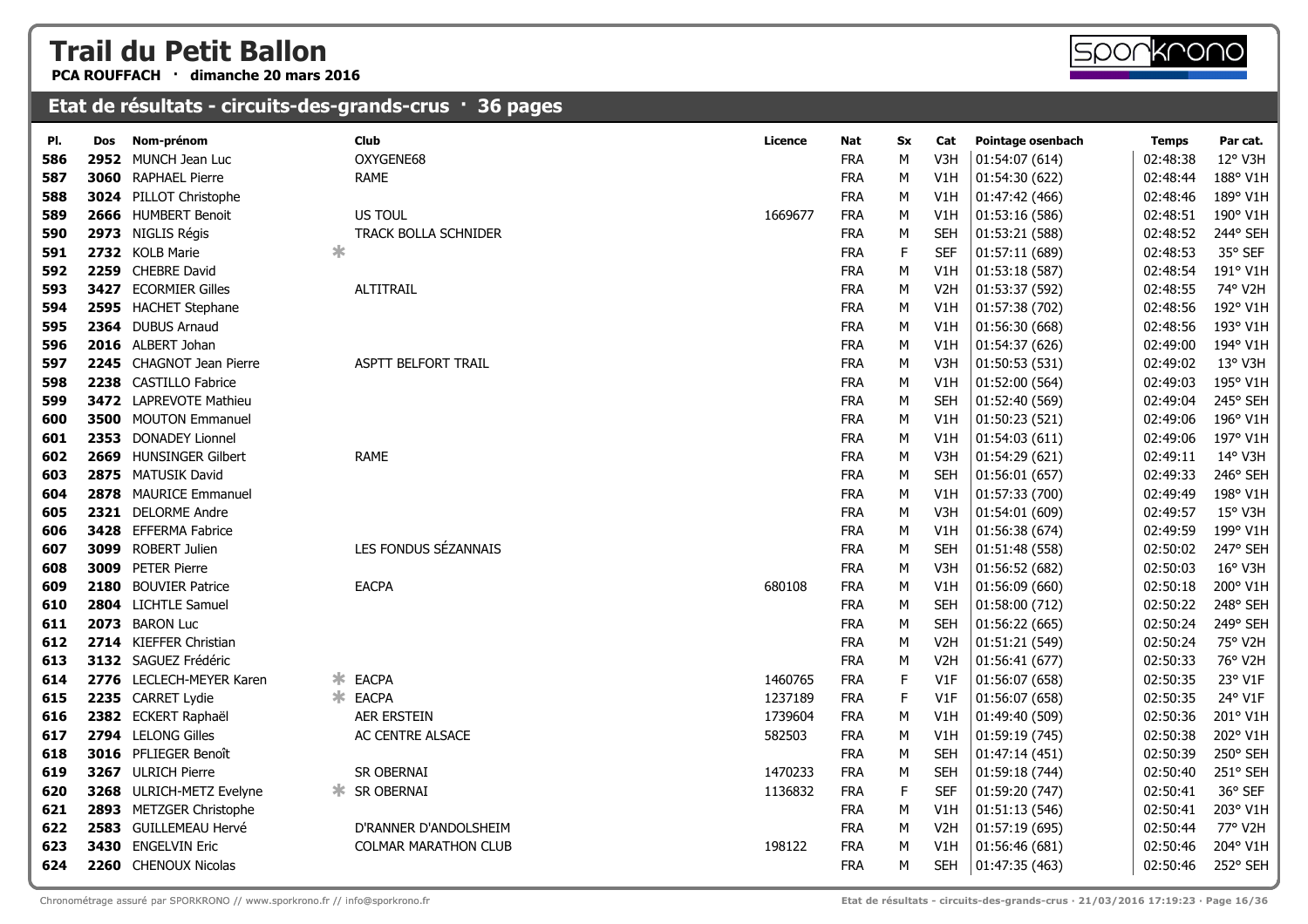**PCA ROUFFACH · dimanche 20 mars 2016**

| PI. | Dos  | Nom-prénom                |        | <b>Club</b>                 | Licence | Nat        | Sx          | Cat              | Pointage osenbach | <b>Temps</b> | Par cat. |
|-----|------|---------------------------|--------|-----------------------------|---------|------------|-------------|------------------|-------------------|--------------|----------|
| 625 | 3085 | <b>RIEGER Regina</b>      |        | TV MAIKAMMER                |         | <b>GER</b> | F           | <b>SEF</b>       | 01:53:46 (598)    | 02:50:50     | 37° SEF  |
| 626 |      | 2185 BOVIS Guillaume      |        |                             |         | <b>FRA</b> | М           | V1H              | 01:59:57 (765)    | 02:50:50     | 205° V1H |
| 627 |      | 3176 SCHUTZ Olivier       |        | <b>PCA</b>                  | 1744026 | <b>FRA</b> | М           | V <sub>1</sub> H | 01:56:11(661)     | 02:50:52     | 206° V1H |
| 628 |      | 3035 POILLEAUX Guillaume  |        |                             |         | <b>FRA</b> | М           | <b>SEH</b>       | 01:50:41 (529)    | 02:50:53     | 253° SEH |
| 629 |      | 3062 RAVON Philippe       |        |                             |         | <b>FRA</b> | M           | V1H              | 01:57:41 (705)    | 02:50:54     | 207° V1H |
| 630 |      | 3043 PROST Adeline        | ∗      |                             |         | <b>FRA</b> | $\mathsf F$ | SEF              | 01:51:29 (551)    | 02:50:57     | 38° SEF  |
| 631 |      | 2466 FREYBURGER David     |        |                             |         | <b>FRA</b> | М           | <b>SEH</b>       | 01:56:45 (680)    | 02:50:59     | 254° SEH |
| 632 |      | 2278 CORGINI Emmanuel     |        |                             |         | <b>FRA</b> | М           | V1H              | 01:49:31 (506)    | 02:51:05     | 208° V1H |
| 633 |      | 2021 ALMEIDA Ulrich       |        |                             |         | <b>FRA</b> | М           | <b>SEH</b>       | 01:58:00 (712)    | 02:51:06     | 255° SEH |
| 634 |      | 2573 GROSS Philippe       |        | <b>PCA</b>                  | 1736793 | <b>FRA</b> | М           | V1H              | 01:56:35 (672)    | 02:51:08     | 209° V1H |
| 635 |      | 3530 SCHUELLER Nicolas    |        | <b>JOOL TEAM</b>            | 1849107 | <b>FRA</b> | М           | <b>SEH</b>       | 01:56:38 (674)    | 02:51:17     | 256° SEH |
| 636 |      | 2154 BOISSON Elisabeth    |        | <b>* CAC CHAMPIGNEULLES</b> | 1247611 | <b>FRA</b> | F           | V1F              | 01:55:25 (642)    | 02:51:18     | 25° V1F  |
| 637 |      | 3486 MATHIEU Albert       |        | CAP DINSHEIM                |         | <b>FRA</b> | М           | V <sub>2</sub> H | 01:56:30 (668)    | 02:51:22     | 78° V2H  |
| 638 |      | 3561 WECKERLE Jean Luc    |        | CAP DINSHEIM                |         | <b>FRA</b> | М           | V3H              | 01:54:10 (616)    | 02:51:23     | 17° V3H  |
| 639 |      | 3495 MIDEZ Adeline        | ∗      |                             |         | <b>FRA</b> | $\mathsf F$ | <b>SEF</b>       | 01:58:58 (731)    | 02:51:23     | 39° SEF  |
| 640 |      | 3150 SCHAMM Yannick       |        |                             |         | <b>FRA</b> | М           | <b>SEH</b>       | 01:56:12 (662)    | 02:51:24     | 257° SEH |
| 641 |      | 2707 KEMPA Laurent        |        |                             |         | <b>FRA</b> | М           | <b>SEH</b>       | 01:55:35 (646)    | 02:51:27     | 258° SEH |
| 642 |      | 2549 GORGES Christian     |        |                             |         | <b>FRA</b> | М           | V1H              | 01:59:39 (756)    | 02:51:30     | 210° V1H |
| 643 |      | 2426 FILIUS Pascal        |        |                             |         | <b>FRA</b> | М           | V1H              | 01:59:40 (758)    | 02:51:30     | 211° V1H |
| 644 |      | 3310 WAGNER Jean Marc     |        |                             |         | <b>FRA</b> | М           | V3H              | 01:56:14(663)     | 02:51:33     | 18° V3H  |
| 645 |      | 3214 STAEHLE Alban        |        | ASRA RIBEAUVILLÉ            |         | <b>FRA</b> | M           | <b>SEH</b>       | 01:52:50 (573)    | 02:51:36     | 259° SEH |
| 646 |      | 3483 MARTIN Dominik       |        | DOM DOMBO                   |         | <b>GER</b> | М           | SEH              | 01:59:51 (764)    | 02:51:38     | 260° SEH |
| 647 |      | 2659 HOYOIS Julien        |        | <b>RUN ESSENCE</b>          |         | <b>BEL</b> | М           | <b>SEH</b>       | 02:01:01 (794)    | 02:51:39     | 261° SEH |
| 648 |      | 2320 DELBOVIER Didier     |        | <b>RUN'ESSENCE</b>          |         | <b>BEL</b> | М           | V1H              | 02:01:01 (794)    | 02:51:39     | 212° V1H |
| 649 |      | 2064 BALDACINI Christophe |        | <b>D'RANNER</b>             |         | <b>FRA</b> | М           | V <sub>2</sub> H | 01:55:22 (639)    | 02:51:50     | 79° V2H  |
| 650 |      | 2764 LAMORLETTE Steve     |        |                             |         | <b>FRA</b> | M           | V1H              | 01:57:29 (698)    | 02:51:51     | 213° V1H |
| 651 |      | 2469 FRIESE Cornelia      | ∗      |                             |         | <b>FRA</b> | $\mathsf F$ | V1F              | 01:56:36 (673)    | 02:51:54     | 26° V1F  |
| 652 |      | 2864 MASSON Brice         |        |                             |         | <b>FRA</b> | М           | V1H              | 01:54:03(611)     | 02:51:59     | 214° V1H |
| 653 |      | 2823 MAGNALDI Julien      |        |                             |         | <b>FRA</b> | М           | SEH              | 01:57:35 (701)    | 02:52:01     | 262° SEH |
| 654 |      | 2430 FISCHER Cécile       |        | <b>TEAM MATRAT TRAINING</b> |         | <b>FRA</b> | $\mathsf F$ | <b>SEF</b>       | 01:53:40 (593)    | 02:52:02     | 40° SEF  |
| 655 |      | 2153 BOILLON Aurelien     |        |                             |         | <b>FRA</b> | М           | <b>SEH</b>       | 01:54:28 (620)    | 02:52:03     | 263° SEH |
| 656 |      | 2538 GISSINGER Florian    |        |                             |         | <b>FRA</b> | М           | <b>SEH</b>       | 01:59:05 (737)    | 02:52:05     | 264° SEH |
| 657 |      | 3202 SLUZALEK Cyril       |        |                             |         | <b>FRA</b> | М           | <b>SEH</b>       | 01:59:13 (738)    | 02:52:08     | 265° SEH |
| 658 |      | 2592 HAAS Nicolas         |        |                             |         | <b>FRA</b> | M           | <b>SEH</b>       | 01:56:32 (670)    | 02:52:10     | 266° SEH |
| 659 |      | 2071 BARBÉ Caroline       | $\ast$ |                             |         | <b>BEL</b> | F           | <b>SEF</b>       | 01:57:18 (693)    | 02:52:11     | 41° SEF  |
| 660 |      | 2996 PAYEN Arnaud         |        |                             |         | <b>FRA</b> | М           | <b>SEH</b>       | 02:01:54 (816)    | 02:52:12     | 267° SEH |
| 661 |      | 2226 CAILLET Heidi        |        | <b>* TAC COLMAR</b>         |         | <b>FRA</b> | F           | <b>SEF</b>       | 01:59:22 (748)    | 02:52:12     | 42° SEF  |
| 662 |      | 3370 ZIMMERMANN Matthias  |        | MTG MANNHEIM                |         | <b>GER</b> | M           | V <sub>2</sub> H | 01:56:41 (677)    | 02:52:13     | 80° V2H  |
| 663 |      | 2796 LERCH Jeremy         |        |                             |         | <b>FRA</b> | М           | <b>SEH</b>       | 01:55:28 (644)    | 02:52:14     | 268° SEH |

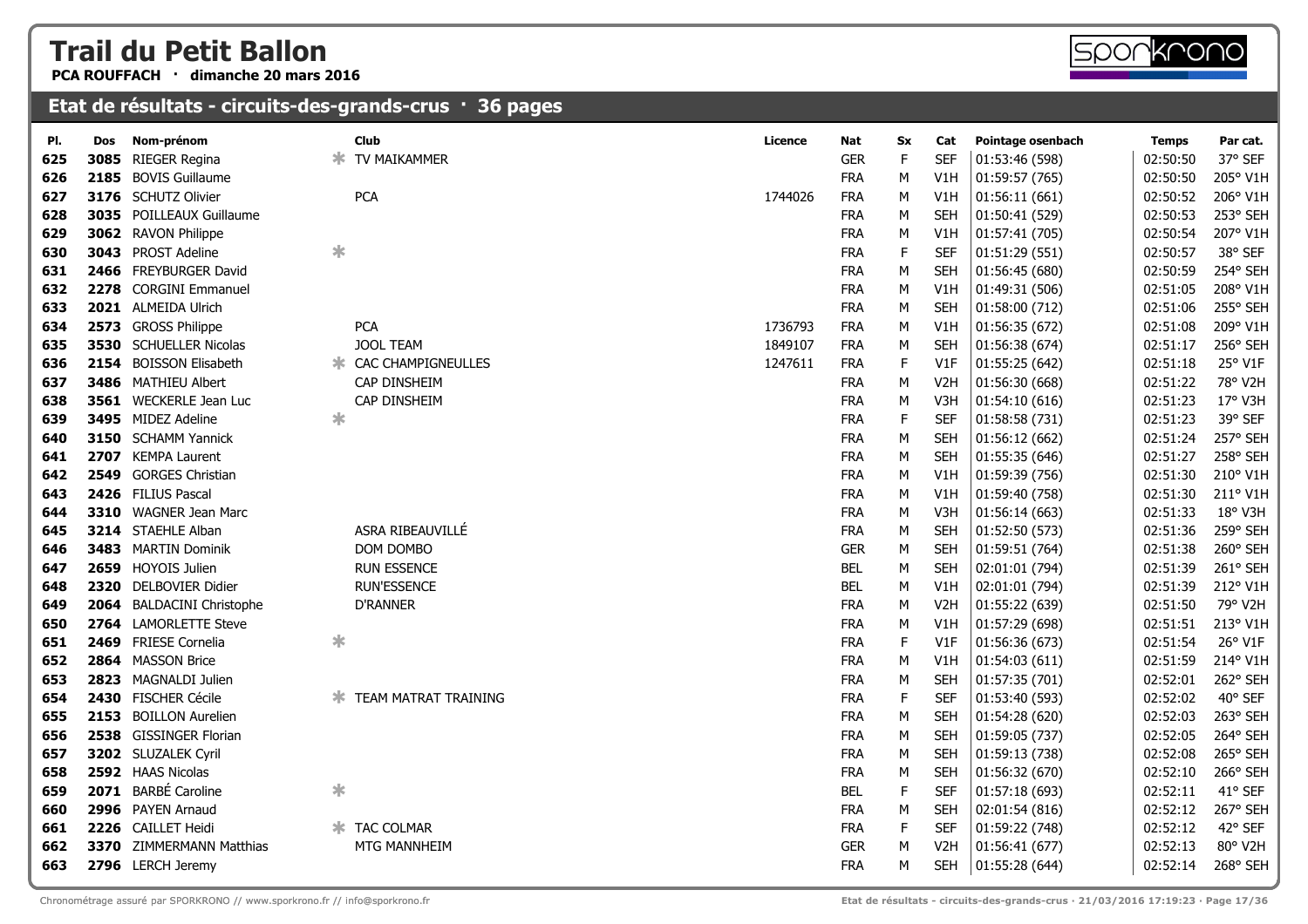**PCA ROUFFACH · dimanche 20 mars 2016**

| PI. | Dos  | Nom-prénom                 |        | <b>Club</b>                   | Licence | <b>Nat</b> | <b>Sx</b> | Cat              | Pointage osenbach | Temps    | Par cat. |
|-----|------|----------------------------|--------|-------------------------------|---------|------------|-----------|------------------|-------------------|----------|----------|
| 664 |      | 2848 MARTER Christophe     |        | <b>PCA</b>                    | 479191  | <b>FRA</b> | M         | V <sub>2</sub> H | 01:53:49 (600)    | 02:52:17 | 81° V2H  |
| 665 |      | 3431 ESSLINGER Corinne     | $\ast$ |                               |         | <b>FRA</b> | F         | V1F              | 01:57:16 (691)    | 02:52:21 | 27° V1F  |
| 666 |      | 2937 MORVAN Yannick        |        |                               |         | <b>FRA</b> | M         | V <sub>2</sub> H | 01:53:52 (603)    | 02:52:29 | 82° V2H  |
| 667 |      | 2383 ECKES Stéphane        |        |                               |         | <b>FRA</b> | M         | <b>SEH</b>       |                   | 02:52:33 | 269° SEH |
| 668 |      | 2679 JACOBI Céline         | $\ast$ |                               |         | <b>FRA</b> | F         | <b>SEF</b>       | 01:56:27 (667)    | 02:52:33 | 43° SEF  |
| 669 |      | 2395 ENGEL Stéphane        |        |                               |         | <b>FRA</b> | M         | V1H              | 01:46:58 (445)    | 02:52:39 | 215° V1H |
| 670 |      | 3484 MARY Jean Luc         |        |                               |         | <b>FRA</b> | M         | V <sub>2</sub> H | 01:54:36 (625)    | 02:52:40 | 83° V2H  |
| 671 |      | 2899 MEYER Valentin        |        |                               |         | <b>FRA</b> | M         | <b>SEH</b>       | 01:53:14 (584)    | 02:52:40 | 270° SEH |
| 672 |      | 2934 MOREL Lydie           | ∗      |                               |         | <b>FRA</b> | F         | V1F              | 01:55:40 (651)    | 02:52:46 | 28° V1F  |
| 673 |      | 2767 LARDIERI Daniel       |        |                               |         | <b>FRA</b> | М         | V1H              | 01:53:14 (584)    | 02:52:50 | 216° V1H |
| 674 |      | 3118 ROUSSEAU Yvonne       | ∗.     | SAMBA                         | 1082369 | <b>FRA</b> | F         | V <sub>2F</sub>  | 01:57:17 (692)    | 02:52:51 | 6° V2F   |
| 675 |      | 3229 STUTZ Patrick         |        |                               |         | <b>FRA</b> | M         | V <sub>2</sub> H | 01:57:24 (697)    | 02:52:56 | 84° V2H  |
| 676 |      | 3516 RAIFF Holger          |        |                               |         | <b>GER</b> | M         | V <sub>2</sub> H | 01:57:13 (690)    | 02:52:58 | 85° V2H  |
| 677 |      | 2639 HILBOLD Daniel        |        |                               |         | <b>FRA</b> | M         | V1H              | 01:56:55 (686)    | 02:53:01 | 217° V1H |
| 678 |      | 3048 PUZZUOLI Adamo        |        | <b>IRON DANNEMARIE</b>        |         | <b>FRA</b> | M         | V1H              | 01:56:55 (686)    | 02:53:01 | 218° V1H |
| 679 |      | 2828 MAIGROT Marie         | $\ast$ |                               |         | <b>FRA</b> | F         | V1F              | 01:56:54 (685)    | 02:53:02 | 29° V1F  |
| 680 |      | 2221 BYTEBIER Erwin        |        |                               |         | <b>FRA</b> | М         | V1H              | 01:46:24 (425)    | 02:53:02 | 219° V1H |
| 681 |      | 2387 EHRHARDT Arnaud       |        | <b>COLMAR TRAIL AVENTURES</b> |         | <b>FRA</b> | M         | <b>SEH</b>       | 01:56:53 (683)    | 02:53:02 | 271° SEH |
| 682 |      | 3102 ROECKLIN Nicolas      |        |                               |         | <b>FRA</b> | M         | V1H              | 01:55:55 (656)    | 02:53:03 | 220° V1H |
| 683 |      | 2966 NERVO Pascal          |        | <b>ASPTT BELFORT TRAIL</b>    |         | <b>FRA</b> | M         | V <sub>2</sub> H | 01:51:36 (552)    | 02:53:03 | 86° V2H  |
| 684 |      | 3309 WAGNER Michel         |        | AS MUNSTER ATHLETISME         | 932360  | <b>FRA</b> | M         | V3H              | 01:52:43 (570)    | 02:53:03 | 19° V3H  |
| 685 |      | 3439 FRITSCH Laurent       |        | <b>ALPIN</b>                  |         | <b>FRA</b> | M         | <b>SEH</b>       | 01:52:52 (576)    | 02:53:07 | 272° SEH |
| 686 |      | 2683 JACQUOT Kevin         |        |                               |         | <b>FRA</b> | M         | <b>SEH</b>       | 01:55:24 (640)    | 02:53:16 | 273° SEH |
| 687 |      | 2186 BOYER Jérémy          |        |                               |         | <b>FRA</b> | М         | <b>SEH</b>       | 01:55:24 (640)    | 02:53:16 | 274° SEH |
| 688 | 2083 | <b>BAUMANN Silvia</b>      |        |                               |         | <b>GER</b> | F         | V1F              | 01:57:32 (699)    | 02:53:17 | 30° V1F  |
| 689 |      | 2121 BILDSTEIN Rodolphe    |        | <b>EGMA</b>                   | 1577413 | <b>FRA</b> | M         | V <sub>2</sub> H | 01:54:23 (619)    | 02:53:18 | 87° V2H  |
| 690 |      | 2902 MEYER Stephnaie       |        | AC CENTRE ALSACE              | 1763421 | <b>FRA</b> | M         | <b>SEH</b>       | 01:55:49 (654)    | 02:53:18 | 275° SEH |
| 691 |      | 3408 BUSS Armin            |        | TGV SCHOTTEN                  |         | <b>GER</b> | М         | V1H              | 01:53:57 (606)    | 02:53:20 | 221° V1H |
| 692 |      | 3299 VOISINET Mathilde     |        | <b>* DRANNER ANDOLSHEIM</b>   |         | <b>FRA</b> | F         | <b>SEF</b>       | 01:58:12 (718)    | 02:53:21 | 44° SEF  |
| 693 |      | 3613 VOISINET David        |        | DRANNER ANDOLSHEIM            |         | <b>FRA</b> | M         | V1H              | 01:58:11 (716)    | 02:53:21 | 222° V1H |
| 694 |      | 3574 JENNIFER Hutter       |        |                               |         | <b>GER</b> | M         | <b>SEH</b>       | 01:59:31 (751)    | 02:53:27 | 276° SEH |
| 695 |      | 2115 BEY Laurent           |        |                               |         | <b>FRA</b> | M         | V1H              | 01:54:00 (607)    | 02:53:28 | 223° V1H |
| 696 |      | 2419 FELTEN Olivier        |        |                               |         | <b>FRA</b> | M         | <b>SEH</b>       | 02:00:52 (789)    | 02:53:28 | 277° SEH |
| 697 |      | 2370 DUPLAN Benjamin       |        | 44RT - MUTZIG                 |         | <b>FRA</b> | M         | <b>SEH</b>       | 01:55:35 (646)    | 02:53:30 | 278° SEH |
| 698 |      | 2620 HEIMBURGER Christophe |        |                               |         | <b>FRA</b> | M         | V <sub>2</sub> H | 01:55:21 (637)    | 02:53:33 | 88° V2H  |
| 699 |      | 2931 MOREL Pascal          |        | <b>ASSA</b>                   | 1694577 | <b>FRA</b> | M         | V <sub>2</sub> H | 01:57:42 (706)    | 02:53:39 | 89° V2H  |
| 700 |      | 3383 ALBERT Jurij          |        |                               |         | SUI        | М         | <b>SEH</b>       | 01:46:56 (442)    | 02:53:40 | 279° SEH |
| 701 |      | 3457 HEINRICH Yves         |        |                               |         | <b>FRA</b> | M         | <b>SEH</b>       | 01:55:47 (652)    | 02:53:51 | 280° SEH |
| 702 |      | 3313 WALD Frederic         |        |                               |         | <b>FRA</b> | М         | V1H              | 01:55:37 (649)    | 02:53:54 | 224° V1H |

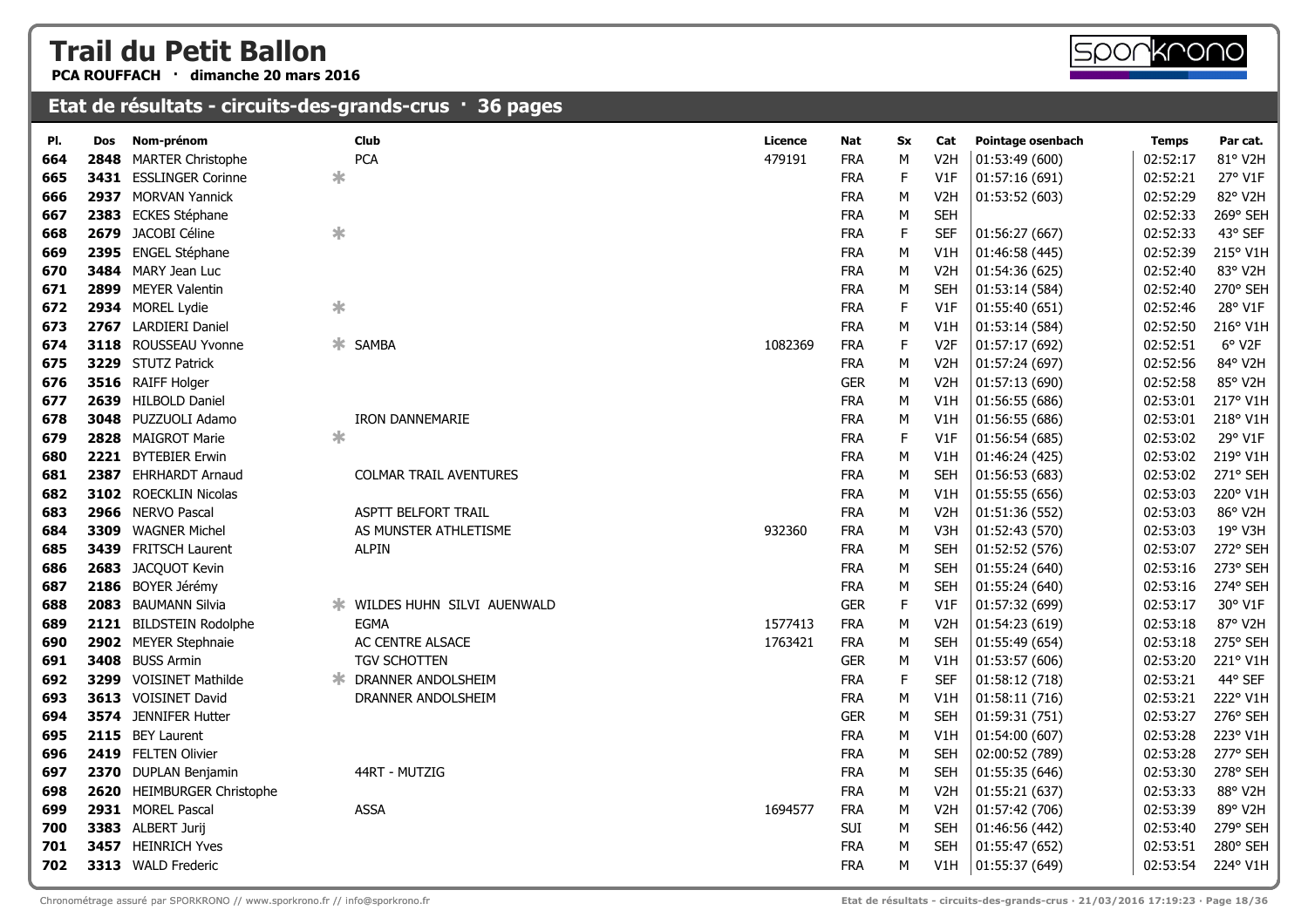**PCA ROUFFACH · dimanche 20 mars 2016**



#### **Etat de résultats - circuits-des-grands-crus · 36 pages**

| PI. | Dos  | Nom-prénom                   |        | <b>Club</b>                | Licence | Nat        | <b>Sx</b>   | Cat              | Pointage osenbach | <b>Temps</b> | Par cat. |
|-----|------|------------------------------|--------|----------------------------|---------|------------|-------------|------------------|-------------------|--------------|----------|
| 703 | 2157 | <b>BONNET Pierre</b>         |        |                            |         | <b>FRA</b> | M           | <b>SEH</b>       | 02:03:31 (852)    | 02:53:55     | 281° SEH |
| 704 |      | 2513 GENY Jean Luc           |        |                            |         | <b>FRA</b> | М           | V1H              | 01:55:05 (630)    | 02:53:57     | 225° V1H |
| 705 |      | 2974 NOEL Alexandre          |        |                            |         | <b>FRA</b> | M           | <b>SEH</b>       | 01:53:44 (597)    | 02:53:58     | 282° SEH |
| 706 |      | 2029 ANCEL Grégory           |        | <b>TACC COLMAR</b>         |         | <b>FRA</b> | M           | <b>SEH</b>       | 01:55:05 (630)    | 02:53:59     | 283° SEH |
| 707 |      | 3540 SIEGEL Serge            |        |                            |         | <b>FRA</b> | M           | V1H              | 02:00:10 (773)    | 02:53:59     | 226° V1H |
| 708 |      | 2062 BAILO Arnaud            |        |                            |         | <b>FRA</b> | М           | V <sub>2</sub> H | 01:59:13 (738)    | 02:54:09     | 90° V2H  |
| 709 | 2223 | CADIEU Sylvain               |        |                            |         | <b>FRA</b> | M           | <b>SEH</b>       | 02:01:18 (802)    | 02:54:12     | 284° SEH |
| 710 |      | 2199 BROUARD Erwin           |        | <b>TRIATHLON GERARDMER</b> |         | <b>FRA</b> | M           | V1H              | 01:54:22 (617)    | 02:54:13     | 227° V1H |
| 711 |      | 3174 SCHROEDER Bertrand      |        |                            |         | <b>FRA</b> | M           | <b>SEH</b>       | 02:01:19 (804)    | 02:54:13     | 285° SEH |
| 712 |      | 3262 TRICOTET Thomas         |        |                            |         | <b>FRA</b> | M           | <b>SEH</b>       | 01:53:32 (590)    | 02:54:19     | 286° SEH |
| 713 |      | 2610 HATSTATT Philippe       |        |                            |         | <b>FRA</b> | M           | V <sub>2</sub> H | 01:55:21 (637)    | 02:54:25     | 91° V2H  |
| 714 |      | 3239 THALMANN Georges        |        | LA SALINE                  |         | <b>FRA</b> | М           | V1H              | 02:00:09 (769)    | 02:54:27     | 228° V1H |
| 715 |      | 3591 GEIS Benoit             |        |                            |         | <b>FRA</b> | M           | V <sub>2</sub> H | 01:56:40 (676)    | 02:54:28     | 92° V2H  |
| 716 |      | 2494 GANGLOFF Sandra         | ∗      |                            |         | <b>FRA</b> | $\mathsf F$ | V1F              | 02:00:57 (792)    | 02:54:29     | 31° V1F  |
| 717 |      | 2868 MATHIEU Jérôme          |        | <b>RCVANDOEUVRE</b>        |         | <b>FRA</b> | M           | V <sub>2</sub> H | 02:01:38 (810)    | 02:54:31     | 93° V2H  |
| 718 |      | 2626 HENNINGER Frédéric      |        |                            |         | <b>FRA</b> | M           | <b>SEH</b>       | 01:53:40 (593)    | 02:54:38     | 287° SEH |
| 719 |      | 3223 STOCKER Guillaume       |        |                            |         | <b>FRA</b> | M           | <b>SEH</b>       | 02:05:14 (900)    | 02:54:39     | 288° SEH |
| 720 |      | 2425 FEUTZ Maxime            |        |                            |         | <b>FRA</b> | М           | <b>SEH</b>       | 02:05:24 (908)    | 02:54:39     | 289° SEH |
| 721 |      | 2479 FRUMHOLTZ Myriam        | $\ast$ |                            |         | <b>FRA</b> | F           | <b>SEF</b>       | 02:03:37 (855)    | 02:54:42     | 45° SEF  |
| 722 |      | 2777 LECLERC Sandrine        |        | <b>* TRAKKS</b>            |         | <b>BEL</b> | F           | <b>SEF</b>       | 02:01:40 (814)    | 02:54:48     | 46° SEF  |
| 723 |      | 2847 MARIE Romain            |        |                            |         | <b>FRA</b> | M           | <b>SEH</b>       | 01:58:27 (726)    | 02:54:56     | 290° SEH |
| 724 |      | 2813 LORNEAU Christophe      |        | <b>RUN'ESSENCE</b>         |         | <b>BEL</b> | М           | V1H              | 02:00:14 (777)    | 02:54:58     | 229° V1H |
| 725 |      | 3448 GIORDANO Maxime         |        |                            |         | <b>FRA</b> | M           | V1H              | 01:59:03 (734)    | 02:54:59     | 230° V1H |
| 726 |      | 3312 WALD Bruno              |        | SAINT-LOUIS RC (ALS)       | 1800715 | <b>FRA</b> | М           | <b>SEH</b>       | 01:58:01 (714)    | 02:55:09     | 291° SEH |
| 727 |      | 2055 BABEL CHRIST Veroniique |        | * ASPTT MULHOUSE TRIATHLON |         | <b>FRA</b> | $\mathsf F$ | V1F              | 01:58:56 (730)    | 02:55:12     | 32° V1F  |
| 728 |      | 2166 BOUDINOT Laurent        |        |                            |         | <b>FRA</b> | M           | V1H              | 01:58:21 (720)    | 02:55:19     | 231° V1H |
| 729 |      | 2724 KNAPP Pierre Michel     |        |                            |         | <b>FRA</b> | M           | V <sub>2</sub> H | 02:02:29 (823)    | 02:55:26     | 94° V2H  |
| 730 |      | 2516 GEORGEL Pascal          |        |                            |         | <b>FRA</b> | M           | V <sub>2</sub> H | 02:02:33 (827)    | 02:55:28     | 95° V2H  |
| 731 | 2399 | ERWAN MUROS-LE ROUZIC Erwan  |        |                            |         | <b>FRA</b> | M           | V1H              | 02:00:09 (769)    | 02:55:29     | 232° V1H |
| 732 |      | 2972 NIESS Damien            |        | LANDAU RUNNING COMPANY     |         | <b>FRA</b> | М           | V1H              | 02:03:24 (847)    | 02:55:30     | 233° V1H |
| 733 |      | 2133 BISCHOFF Carine         | ∗.     | EHA                        | 1202960 | <b>FRA</b> | $\mathsf F$ | V1F              | 01:58:25 (724)    | 02:55:31     | 33° V1F  |
| 734 |      | 2530 GIGANDET Roger          |        | ASPTT TRAIL BELFORT        |         | <b>FRA</b> | М           | V <sub>2</sub> H | 01:54:22(617)     | 02:55:39     | 96° V2H  |
| 735 |      | 3623 NADIA Beeb              | $\ast$ |                            |         | <b>GER</b> | $\mathsf F$ | V1F              | 02:00:13 (775)    | 02:55:39     | 34° V1F  |
| 736 |      | 2979 NUNES Nuno              |        | D'RANNER ANDOLSHEIM        |         | <b>FRA</b> | М           | V <sub>2</sub> H | 01:58:17 (719)    | 02:55:41     | 97° V2H  |
| 737 |      | 2033 ANDRE Eric              |        | <b>DRANNER</b>             |         | <b>FRA</b> | M           | V1H              | 01:58:11 (716)    | 02:55:41     | 234° V1H |
| 738 |      | 3545 SPEICH Caroline         | ж      |                            |         | <b>FRA</b> | $\mathsf F$ | <b>SEF</b>       | 01:59:40 (758)    | 02:55:41     | 47° SEF  |
| 739 |      | 2802 LEWILLION Philippe      |        | F.E.R.                     |         | <b>BEL</b> | М           | V <sub>2</sub> H | 02:03:39 (859)    | 02:55:42     | 98° V2H  |
| 740 |      | 3251 TIQUET Fabrice          |        |                            |         | <b>FRA</b> | M           | <b>SEH</b>       | 01:53:34 (591)    | 02:55:43     | 292° SEH |
| 741 |      | 3354 WOGENSTAHL Eric         |        | EHA                        | 1647287 | <b>FRA</b> | M           | V1H              | 02:00:09 (769)    | 02:55:45     | 235° V1H |
|     |      |                              |        |                            |         |            |             |                  |                   |              |          |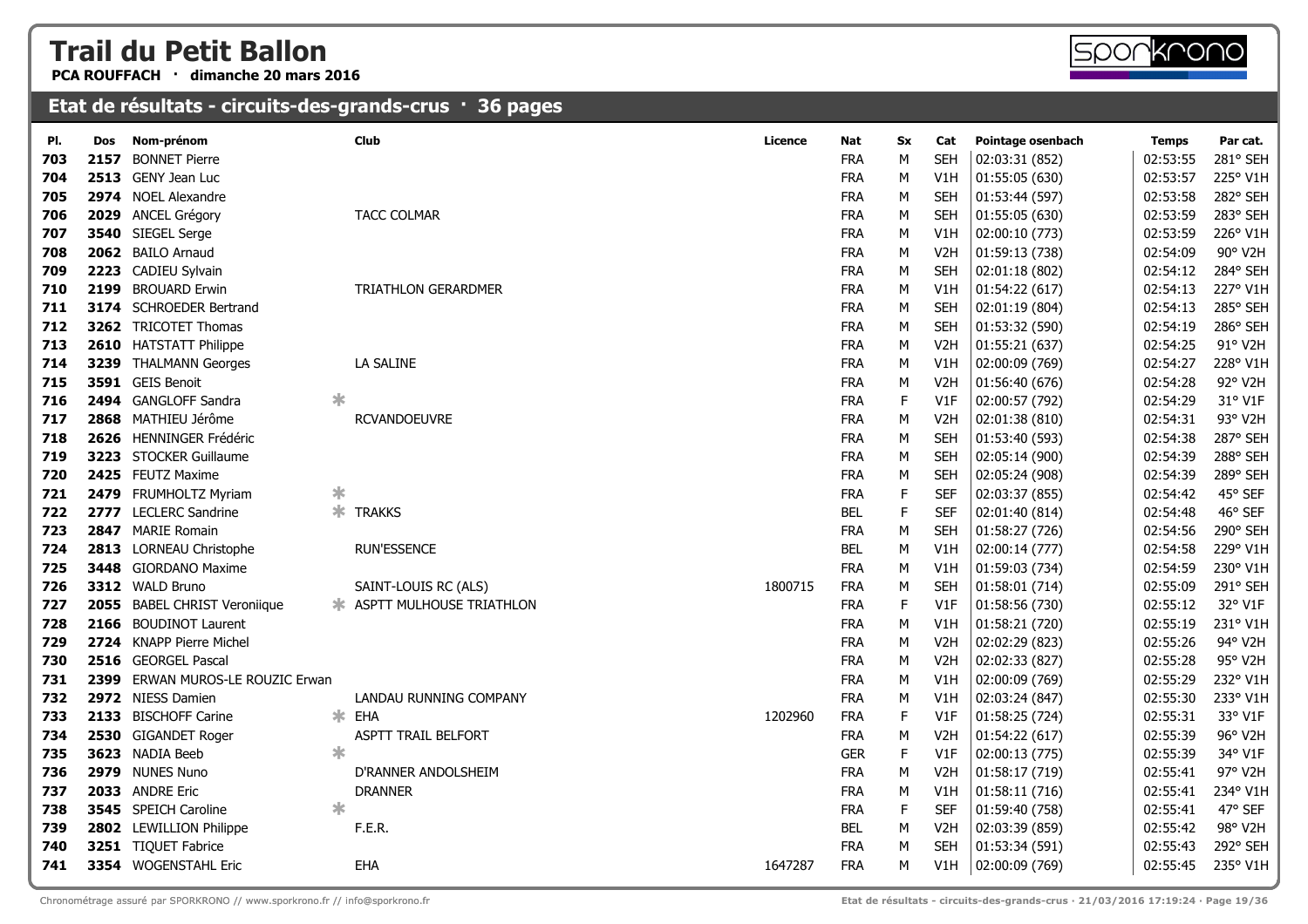**PCA ROUFFACH · dimanche 20 mars 2016**

| 3563<br>742<br>743<br>2285<br>744<br>745<br>746<br>747<br>748<br>749<br>750<br>751<br>752<br>753<br>754<br>755<br>756<br>757<br>758<br>759<br>760<br>761<br>762<br>763<br>764<br>765<br>766<br>767<br>768<br>769<br>770<br>771<br>772<br>773<br>774<br>775<br>776<br>777<br>778<br>779 | Nom-prénom<br>Dos                |        | <b>Club</b>                          | Licence | Nat        | Sx          | Cat              | Pointage osenbach | <b>Temps</b> | Par cat. |
|----------------------------------------------------------------------------------------------------------------------------------------------------------------------------------------------------------------------------------------------------------------------------------------|----------------------------------|--------|--------------------------------------|---------|------------|-------------|------------------|-------------------|--------------|----------|
|                                                                                                                                                                                                                                                                                        | <b>WILLMANN Tobias</b>           |        |                                      |         | <b>GER</b> | M           | <b>SEH</b>       | 02:01:01 (794)    | 02:55:49     | 293° SEH |
|                                                                                                                                                                                                                                                                                        | <b>CROUVEZIER Anne Catherine</b> | ∗.     | D'RANNER ANDOLSHEIM                  |         | <b>FRA</b> | F           | V1F              | 01:59:17 (742)    | 02:55:51     | 35° V1F  |
|                                                                                                                                                                                                                                                                                        | 2030 ANCEL Julien                |        |                                      |         | <b>FRA</b> | М           | SEH              | 01:54:31 (623)    | 02:55:55     | 294° SEH |
|                                                                                                                                                                                                                                                                                        | 2306 DE CASTELNAU Stanislas      |        |                                      |         | <b>FRA</b> | М           | V <sub>2</sub> H | 01:57:44 (708)    | 02:56:03     | 99° V2H  |
|                                                                                                                                                                                                                                                                                        | 3341 WENGERT Christophe          |        |                                      |         | <b>FRA</b> | М           | V1H              | 01:59:25 (749)    | 02:56:04     | 236° V1H |
|                                                                                                                                                                                                                                                                                        | 2995 PATARIN Christelle          | ∗      | <b>TACC</b>                          |         | <b>FRA</b> | $\mathsf F$ | <b>SEF</b>       | 01:56:42 (679)    | 02:56:07     | 48° SEF  |
|                                                                                                                                                                                                                                                                                        | 3052 QUIRIN Inès                 | ∗      |                                      |         | <b>FRA</b> | $\mathsf F$ | <b>ESF</b>       | 02:05:38 (916)    | 02:56:07     | 2° ESF   |
|                                                                                                                                                                                                                                                                                        | 2215 BUECHER Rémy                |        |                                      |         | <b>FRA</b> | М           | V <sub>2</sub> H | 01:52:51(575)     | 02:56:08     | 100° V2H |
|                                                                                                                                                                                                                                                                                        | 2503 GAZEAU Dominique            |        |                                      |         | <b>FRA</b> | М           | V1H              | 01:58:24 (723)    | 02:56:13     | 237° V1H |
|                                                                                                                                                                                                                                                                                        | 3451 GROSS Christophe            |        |                                      |         | <b>FRA</b> | M           | V1H              | 01:59:37 (755)    | 02:56:20     | 238° V1H |
|                                                                                                                                                                                                                                                                                        | 2410 FAIVRE Eric                 |        |                                      |         | <b>FRA</b> | M           | V <sub>2</sub> H | 01:54:31 (623)    | 02:56:25     | 101° V2H |
|                                                                                                                                                                                                                                                                                        | 3526 SAVIGNARD Vanessa           | $\ast$ |                                      |         | <b>FRA</b> | F           | V1F              | 01:57:18(693)     | 02:56:29     | 36° V1F  |
|                                                                                                                                                                                                                                                                                        | 3446 GEORGES Adrien              |        |                                      |         | <b>FRA</b> | М           | <b>SEH</b>       | 02:00:13 (775)    | 02:56:30     | 295° SEH |
|                                                                                                                                                                                                                                                                                        | 2343 DIDIER Christelle           | ∗      | <b>COHM</b>                          | 1791276 | <b>FRA</b> | $\mathsf F$ | V1F              | 02:00:03 (768)    | 02:56:31     | 37° V1F  |
|                                                                                                                                                                                                                                                                                        | 3478 LEPETIT Nathalie            | ∗      |                                      |         | <b>FRA</b> | F           | V1F              | 02:02:08 (818)    | 02:56:32     | 38° V1F  |
|                                                                                                                                                                                                                                                                                        | 3433 FAURE Thierry               |        | TR'AILLEURS                          | 1818483 | <b>FRA</b> | М           | V1H              | 02:02:53 (832)    | 02:56:37     | 239° V1H |
|                                                                                                                                                                                                                                                                                        | 2394 ENDERLIN Emilie             | ∗      |                                      |         | <b>FRA</b> | F           | <b>SEF</b>       | 02:01:14 (800)    | 02:56:37     | 49° SEF  |
|                                                                                                                                                                                                                                                                                        | 3051 QUILLE Cindy                | ∗.     | <b>GRAC</b>                          | 1479717 | <b>FRA</b> | F           | <b>SEF</b>       | 01:59:41 (761)    | 02:56:38     | 50° SEF  |
|                                                                                                                                                                                                                                                                                        | 3350 WIRA Julien                 |        |                                      |         | <b>FRA</b> | М           | <b>SEH</b>       | 02:00:47 (785)    | 02:56:41     | 296° SEH |
|                                                                                                                                                                                                                                                                                        | 3242 THIRIET Fabien              |        |                                      |         | <b>FRA</b> | М           | V1H              | 02:05:17 (902)    | 02:56:43     | 240° V1H |
|                                                                                                                                                                                                                                                                                        | 2580 GUERRIERI Marie Paule       | Ж.     | TEAM RUNNING CONSEIL NANCY           | 1783446 | <b>FRA</b> | F           | V1F              | 02:05:13 (899)    | 02:56:43     | 39° V1F  |
|                                                                                                                                                                                                                                                                                        | 2244 CHAFFAUT Olivier            |        |                                      |         | <b>FRA</b> | М           | V1H              | 02:05:17 (902)    | 02:56:43     | 241° V1H |
|                                                                                                                                                                                                                                                                                        | 2096 BELTZUNG Christophe         |        |                                      |         | <b>FRA</b> | М           | <b>SEH</b>       | 02:03:37 (855)    | 02:56:44     | 297° SEH |
|                                                                                                                                                                                                                                                                                        | 3418 DE ZORZI Fabio              |        |                                      |         | <b>FRA</b> | M           | <b>SEH</b>       | 01:57:42 (706)    | 02:56:46     | 298° SEH |
|                                                                                                                                                                                                                                                                                        | 2334 DEVACHT Antoine             |        | <b>EACPA</b>                         | 1809075 | <b>FRA</b> | ${\sf M}$   | <b>SEH</b>       | 01:57:52 (710)    | 02:56:47     | 299° SEH |
|                                                                                                                                                                                                                                                                                        | 2618 HEDRICH Thomas              |        |                                      |         | <b>GER</b> | М           | <b>SEH</b>       | 01:57:01 (688)    | 02:57:02     | 300° SEH |
|                                                                                                                                                                                                                                                                                        | <b>3014</b> PEYRONNET Judith     |        | * GRAC - AC CLUB ATHLÉTIQUE VRIGNOIS | 1219912 | <b>FRA</b> | $\mathsf F$ | V1F              | 02:02:15 (821)    | 02:57:03     | 40° V1F  |
|                                                                                                                                                                                                                                                                                        | 3013 PEYRONNET Fred              |        | <b>GRAC</b>                          | 1195658 | <b>FRA</b> | М           | V1H              | 02:03:01 (836)    | 02:57:03     | 242° V1H |
|                                                                                                                                                                                                                                                                                        | 3506 ORTH Isabelle               | Ж.     | A.S.L. LA ROBERTSAU                  | 1238715 | <b>FRA</b> | F           | V <sub>2F</sub>  | 02:00:51 (788)    | 02:57:06     | 7° V2F   |
|                                                                                                                                                                                                                                                                                        | 3379 ZUMSTEIN Karine             |        | <b>≭</b> EHA                         | 1560561 | <b>FRA</b> | $\mathsf F$ | V1F              | 01:58:25 (724)    | 02:57:07     | 41° V1F  |
|                                                                                                                                                                                                                                                                                        | 3153 SCHESTAK Timo               |        |                                      |         | <b>GER</b> | М           | V1H              | 02:08:14 (957)    | 02:57:08     | 243° V1H |
|                                                                                                                                                                                                                                                                                        | 2907 MICHAUD Sebastien           |        |                                      |         | <b>FRA</b> | М           | <b>ESH</b>       | 01:47:45 (470)    | 02:57:12     | 10° ESH  |
|                                                                                                                                                                                                                                                                                        | 2132 BISCHOFF Frederic           |        |                                      |         | <b>FRA</b> | М           | V1H              | 01:58:31 (727)    | 02:57:15     | 244° V1H |
|                                                                                                                                                                                                                                                                                        | 2851 MARTIN Eric                 |        |                                      |         | <b>FRA</b> | М           | V1H              | 02:03:12 (842)    | 02:57:16     | 245° V1H |
|                                                                                                                                                                                                                                                                                        | 3078 REUTTER Bettina             | Ж.     | IGL REUTLINGEN                       |         | <b>GER</b> | F           | V1F              | 02:01:39 (812)    | 02:57:18     | 42° V1F  |
|                                                                                                                                                                                                                                                                                        | 2694 JUILLERAT Gérald            |        |                                      |         | <b>FRA</b> | М           | V1H              | 02:01:27 (807)    | 02:57:20     | 246° V1H |
|                                                                                                                                                                                                                                                                                        | 2298 DARGENT Stive               |        | <b>BOUBIET TEAM</b>                  |         | <b>BEL</b> | М           | <b>SEH</b>       | 02:03:36 (854)    | 02:57:33     | 301° SEH |
|                                                                                                                                                                                                                                                                                        | 2457 FRANTZ Pierre               |        | <b>SLRC</b>                          | 1469830 | <b>FRA</b> | M           | SEH              | 02:01:39 (812)    | 02:57:35     | 302° SEH |
| 780                                                                                                                                                                                                                                                                                    | 2695 JUNOT Christophe            |        |                                      |         | <b>FRA</b> | M           | V1H              | 02:01:24 (806)    | 02:57:38     | 247° V1H |

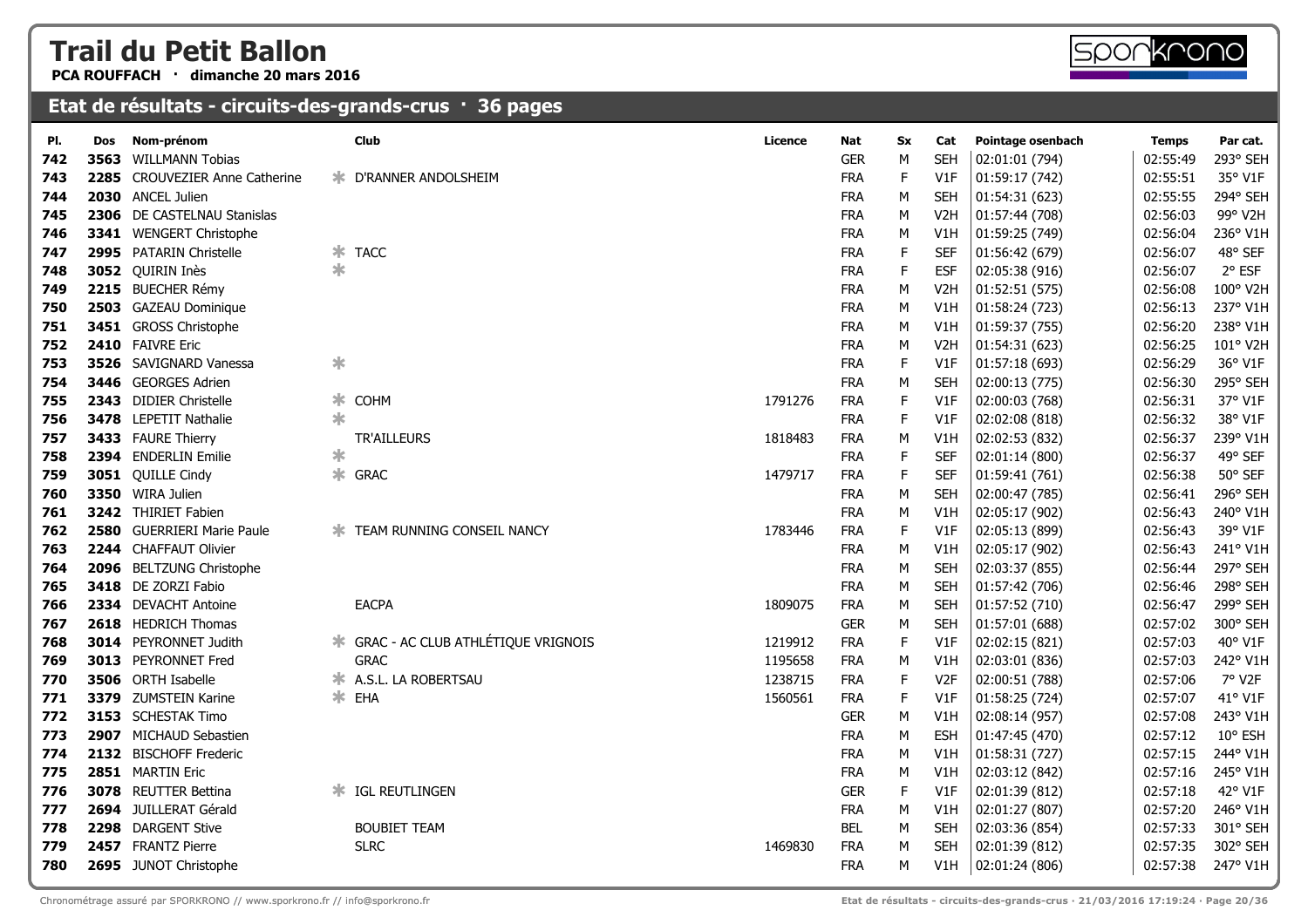**PCA ROUFFACH · dimanche 20 mars 2016**



#### **Etat de résultats - circuits-des-grands-crus · 36 pages**

| PI. | Dos  | Nom-prénom                  |        | Club                           | <b>Licence</b> | <b>Nat</b> | Sx | Cat              | Pointage osenbach | <b>Temps</b> | Par cat. |
|-----|------|-----------------------------|--------|--------------------------------|----------------|------------|----|------------------|-------------------|--------------|----------|
| 781 |      | 3215 STAUB Alain            |        |                                |                | <b>FRA</b> | M  | V <sub>2</sub> H | 02:00:09 (769)    | 02:57:44     | 102° V2H |
| 782 |      | 2805 LIEBY Francois         |        | <b>IRON CLUB</b>               |                | <b>FRA</b> | M  | V <sub>2</sub> H | 01:56:53 (683)    | 02:57:51     | 103° V2H |
| 783 |      | 3519 RINGUIN Aldo           |        |                                |                | <b>FRA</b> | M  | V1H              | 01:51:38(553)     | 02:57:53     | 248° V1H |
| 784 |      | 3237 TATI Emeric            |        |                                |                | <b>FRA</b> | M  | <b>SEH</b>       | 01:59:04 (735)    | 02:57:59     | 303° SEH |
| 785 |      | 2408 FAIVRE Laurent         |        |                                |                | <b>FRA</b> | M  | V1H              | 01:58:22 (721)    | 02:58:00     | 249° V1H |
| 786 |      | 3460 HILLER Katja           | ∗      | HARTFÜßLERTRAIL E.V.           |                | <b>GER</b> | F  | V1F              | 02:01:42 (815)    | 02:58:08     | 43° V1F  |
| 787 |      | 3195 SIDHOUM Marjorie       | $\ast$ |                                |                | <b>FRA</b> | F  | <b>SEF</b>       | 02:00:50 (787)    | 02:58:10     | 51° SEF  |
| 788 |      | 3469 KIEFFER Olivier        |        |                                |                | <b>FRA</b> | M  | <b>SEH</b>       | 02:02:04 (817)    | 02:58:14     | 304° SEH |
| 789 | 2077 | <b>BASILE Stéphanie</b>     |        | <b>* AC HUNINGUE</b>           | 1828777        | <b>FRA</b> | F  | V1F              | 02:01:00 (793)    | 02:58:15     | 44° V1F  |
| 790 |      | 3601 HANAUER Jean-Marie     |        |                                |                | <b>FRA</b> | M  | V <sub>2</sub> H | 01:57:59 (711)    | 02:58:24     | 104° V2H |
| 791 |      | 2396 ENGLER Sébastien       |        |                                |                | <b>FRA</b> | М  | <b>SEH</b>       | 01:59:04 (735)    | 02:58:26     | 305° SEH |
| 792 |      | 2919 MIMAUD Eric            |        |                                |                | <b>FRA</b> | M  | V1H              | 02:00:17 (779)    | 02:58:26     | 250° V1H |
| 793 |      | 2074 BAROTTE Olivier        |        |                                |                | <b>FRA</b> | M  | V1H              | 02:00:18 (780)    | 02:58:27     | 251° V1H |
| 794 |      | 2123 BILGER Vincent         |        |                                |                | <b>FRA</b> | M  | V1H              | 02:00:56 (790)    | 02:58:28     | 252° V1H |
| 795 |      | 3345 WILHELM Sylvain        |        |                                |                | <b>FRA</b> | M  | <b>SEH</b>       | 01:58:33 (728)    | 02:58:31     | 306° SEH |
| 796 |      | 3077 REUTER Irene           | $\ast$ |                                |                | <b>GER</b> | F  | V1F              | 02:01:38 (810)    | 02:58:31     | 45° V1F  |
| 797 |      | 2480 FUCHS Marjorie         | $\ast$ |                                |                | <b>FRA</b> | F  | <b>SEF</b>       | 01:58:33 (728)    | 02:58:32     | 52° SEF  |
| 798 |      | 3335 WEITZ Gilles           |        | PALA'TEAM                      |                | <b>FRA</b> | M  | <b>SEH</b>       | 02:00:45 (784)    | 02:58:35     | 307° SEH |
| 799 |      | 3311 WAGNER Bernard         |        |                                |                | <b>FRA</b> | M  | V1H              | 01:41:10 (299)    | 02:58:38     | 253° V1H |
| 800 |      | 2908 MICHEL Serge           |        | CHALLENGE DE LA CONVIVIALITÉ   |                | <b>BEL</b> | M  | V <sub>2</sub> H | 02:00:15 (778)    | 02:58:50     | 105° V2H |
| 801 |      | 2786 LEFEVRE Basile         |        |                                |                | <b>SUI</b> | M  | <b>SEH</b>       | 02:03:30 (851)    | 02:58:50     | 308° SEH |
| 802 |      | 2026 AMIEL Ludovic          |        |                                |                | <b>FRA</b> | М  | <b>SEH</b>       | 01:59:33 (752)    | 02:58:52     | 309° SEH |
| 803 |      | 3252 TISSERANT Camille      |        | COLLECTIF ATHLETISME COLMAR'10 | 1742387        | <b>FRA</b> | M  | <b>SEH</b>       | 01:59:00 (732)    | 02:58:52     | 310° SEH |
| 804 |      | 2141 BLONDEL Julien         |        |                                |                | <b>FRA</b> | M  | <b>SEH</b>       | 01:59:01 (733)    | 02:58:52     | 311° SEH |
| 805 |      | 2335 DEVIN Maxime           |        |                                |                | <b>FRA</b> | M  | <b>SEH</b>       | 02:02:55 (833)    | 02:58:55     | 312° SEH |
| 806 |      | 2697 JURASZEK Christelle    | Ж.     | D'RANNER ANDOLSHEIM            |                | <b>FRA</b> | F  | V1F              | 01:59:48 (762)    | 02:59:04     | 46° V1F  |
| 807 |      | 2983 OBER Jean Noel         |        | A.S.L. LA ROBERTSAU            | 1054618        | <b>FRA</b> | M  | V <sub>2</sub> H | 02:05:19 (904)    | 02:59:05     | 106° V2H |
| 808 |      | 2027 AMOUROUX Alain         |        |                                |                | <b>FRA</b> | M  | V1H              | 02:04:54 (884)    | 02:59:07     | 254° V1H |
| 809 |      | 3086 RIERA Sylvain          |        |                                |                | <b>FRA</b> | M  | V <sub>1</sub> H | 02:04:55 (887)    | 02:59:07     | 255° V1H |
| 810 |      | 2858 MARTZ Didier           |        |                                |                | <b>FRA</b> | M  | V1H              | 02:03:58 (867)    | 02:59:08     | 256° V1H |
| 811 |      | 3358 WOLFF Philippe         |        |                                |                | <b>FRA</b> | M  | V1H              | 02:04:21 (878)    | 02:59:09     | 257° V1H |
| 812 |      | <b>3208</b> SPANIER Yannick |        |                                |                | <b>FRA</b> | M  | <b>SEH</b>       | 02:00:47 (785)    | 02:59:09     | 313° SEH |
| 813 |      | 3206 SONNENBURG Uli         |        | <b>PCA</b>                     | 1558471        | <b>FRA</b> | M  | V1H              | 02:05:20 (905)    | 02:59:13     | 258° V1H |
| 814 |      | 3356 WOLF Pierre            |        |                                |                | <b>FRA</b> | M  | V <sub>3</sub> H | 02:04:15 (876)    | 02:59:14     | 20° V3H  |
| 815 |      | 2822 MAGIN Thorsten         |        |                                |                | <b>GER</b> | M  | V1H              | 02:05:20 (905)    | 02:59:14     | 259° V1H |
| 816 |      | 2368 DUHAUT Mattou          |        |                                |                | <b>FRA</b> | M  | V1H              | 02:00:02 (767)    | 02:59:19     | 260° V1H |
| 817 |      | 3287 VICHARD Cedric         |        | <b>KENYAN BLANC</b>            |                | <b>FRA</b> | M  | <b>SEH</b>       | 02:01:37 (809)    | 02:59:21     | 314° SEH |
| 818 |      | 2911 MICHEL Yann            |        |                                |                | <b>FRA</b> | M  | V1H              | 02:04:57 (889)    | 02:59:26     | 261° V1H |
| 819 |      | 2830 MAINTENANT Caroline    | ∗      |                                |                | <b>FRA</b> | F  | <b>SEF</b>       | 02:01:10 (799)    | 02:59:26     | 53° SEF  |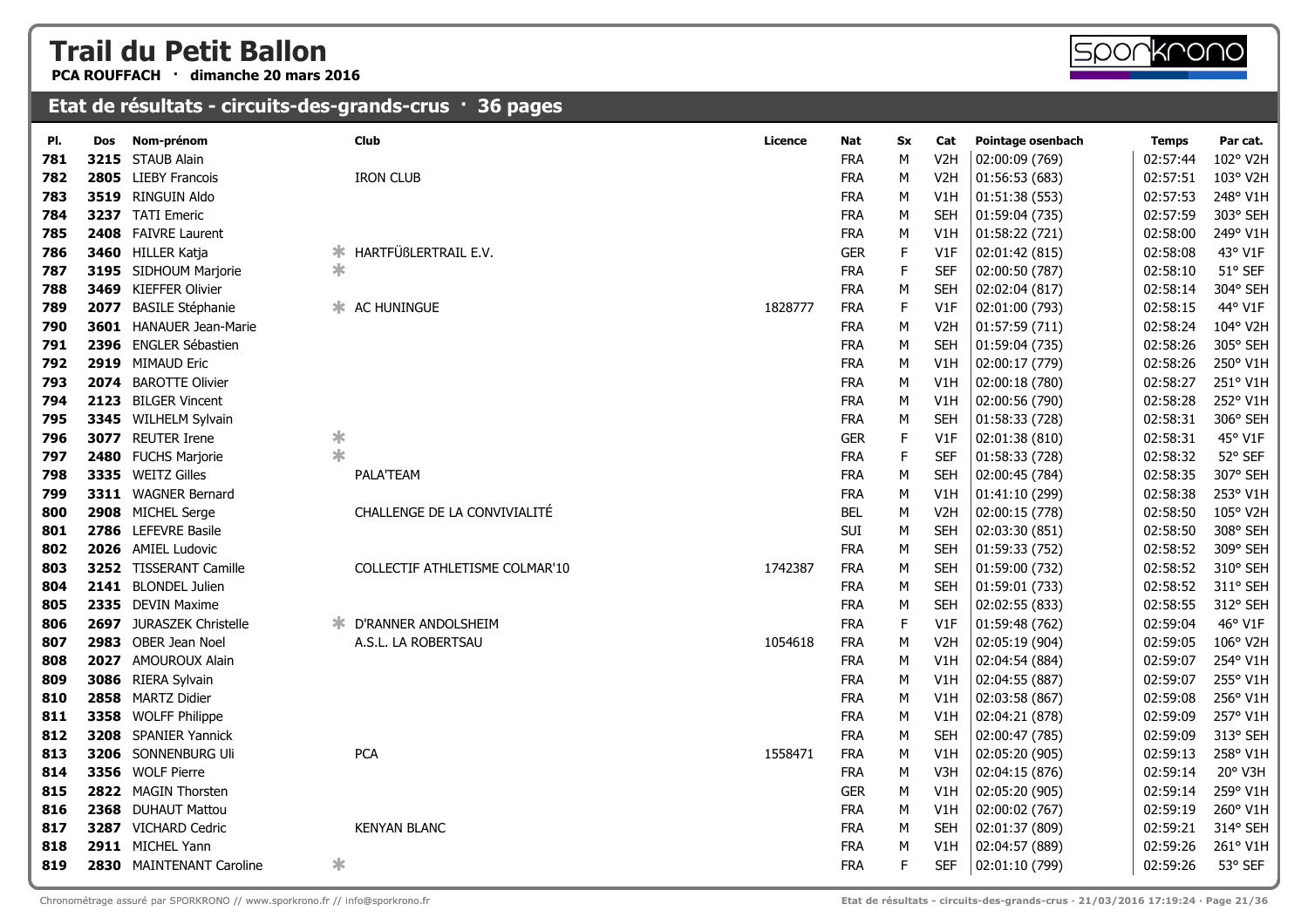**PCA ROUFFACH · dimanche 20 mars 2016**



| PI. | Dos  | Nom-prénom                |        | <b>Club</b>                 | <b>Licence</b> | Nat        | Sx          | Cat              | Pointage osenbach | Temps    | Par cat. |
|-----|------|---------------------------|--------|-----------------------------|----------------|------------|-------------|------------------|-------------------|----------|----------|
| 820 | 2428 | <b>FISCHER Patrick</b>    |        |                             |                | <b>FRA</b> | M           | V <sub>2</sub> H | 01:55:39 (650)    | 02:59:29 | 107° V2H |
| 821 | 3367 | ZAMOJSKI Emmanuel         |        |                             |                | <b>FRA</b> | M           | V1H              | 02:05:16 (901)    | 02:59:36 | 262° V1H |
| 822 |      | 3210 SPENLE Chris         |        |                             |                | <b>FRA</b> | M           | <b>SEH</b>       | 02:01:14 (800)    | 02:59:38 | 315° SEH |
| 823 |      | 2859 MARTZ Jean Louis     |        |                             |                | <b>FRA</b> | M           | V <sub>3</sub> H | 02:03:04 (838)    | 02:59:41 | 21° V3H  |
| 824 |      | 3091 RIGNANESE Christophe |        |                             |                | <b>FRA</b> | M           | <b>SEH</b>       | 01:59:34 (753)    | 02:59:46 | 316° SEH |
| 825 |      | 2072 BARBERO Damien       |        |                             |                | <b>FRA</b> | M           | <b>SEH</b>       | 01:59:34 (753)    | 02:59:47 | 317° SEH |
| 826 |      | 2923 MISSEMER Thomas      |        | <b>LES RAISINS</b>          |                | <b>FRA</b> | M           | <b>SEH</b>       | 01:55:54 (655)    | 02:59:51 | 318° SEH |
| 827 |      | 2532 GIL Filipe           |        |                             |                | <b>FRA</b> | M           | V1H              | 01:59:19 (745)    | 02:59:51 | 263° V1H |
| 828 |      | 2296 DANOBER Sébastien    |        |                             |                | <b>FRA</b> | M           | <b>SEH</b>       | 02:02:30 (826)    | 02:59:52 | 319° SEH |
| 829 | 2178 | <b>BOURIQUET Frédéric</b> |        |                             |                | <b>FRA</b> | M           | V1H              | 01:59:26 (750)    | 02:59:56 | 264° V1H |
| 830 |      | 2231 CARCHANO Cedric      |        |                             |                | <b>FRA</b> | M           | <b>SEH</b>       | 02:03:27 (849)    | 03:00:01 | 320° SEH |
| 831 |      | 2575 GROTZINGER Stéphanie |        | * CGFM                      | 1317761        | <b>FRA</b> | F           | <b>SEF</b>       | 01:59:40 (758)    | 03:00:05 | 54° SEF  |
| 832 | 2563 | <b>GREGORI Grégoire</b>   |        |                             |                | <b>FRA</b> | M           | V <sub>2</sub> H | 02:03:35 (853)    | 03:00:07 | 108° V2H |
| 833 |      | 2536 GIRARDOT Pascal      |        |                             |                | <b>FRA</b> | M           | V1H              | 02:04:58 (890)    | 03:00:13 | 265° V1H |
| 834 |      | 3332 WEISS Jean Bernard   |        | <b>EHA</b>                  | 826791         | <b>FRA</b> | M           | V <sub>3</sub> H | 02:03:44 (861)    | 03:00:13 | 22° V3H  |
| 835 | 2527 | <b>GIAMBERINI Gabriel</b> |        |                             |                | <b>FRA</b> | M           | V1H              | 02:01:06 (797)    | 03:00:22 | 266° V1H |
| 836 | 2109 | <b>BERTET Romain</b>      |        |                             |                | <b>FRA</b> | М           | <b>SEH</b>       | 02:02:22 (822)    | 03:00:31 | 321° SEH |
| 837 |      | 2009 ADONETH Guillaume    |        |                             |                | <b>FRA</b> | M           | <b>SEH</b>       | 02:03:09 (840)    | 03:00:32 | 322° SEH |
| 838 | 3397 | <b>BOHNERT Patrick</b>    |        |                             |                | <b>FRA</b> | M           | V <sub>2</sub> H | 02:04:58 (890)    | 03:00:34 | 109° V2H |
| 839 |      | 2557 GRANDADAM Stéphane   |        |                             |                | <b>FRA</b> | М           | V1H              | 02:04:56 (888)    | 03:00:41 | 267° V1H |
| 840 |      | 3232 SUSCA Thimotee       |        |                             |                | <b>FRA</b> | M           | <b>SEH</b>       | 02:01:22 (805)    | 03:00:49 | 323° SEH |
| 841 |      | 2703 KANNENGIESER Eve     |        | <b>* TAC COLMAR</b>         |                | <b>FRA</b> | $\mathsf F$ | V <sub>2F</sub>  | 02:00:10 (773)    | 03:00:53 | 8° V2F   |
| 842 |      | 2036 ANDRES Naum          |        | TRI LION DE BELFORT         |                | <b>FRA</b> | M           | V1H              | 02:05:49 (922)    | 03:00:54 | 268° V1H |
| 843 |      | 2037 ANFOSSI Stephanie    | $\ast$ |                             |                | <b>FRA</b> | $\mathsf F$ | <b>SEF</b>       | 02:06:29 (932)    | 03:00:57 | 55° SEF  |
| 844 |      | 3065 REBERT Philippe      |        | <b>D'RANNER</b>             |                | <b>FRA</b> | M           | V <sub>2</sub> H | 02:03:11 (841)    | 03:00:58 | 110° V2H |
| 845 | 2339 | <b>DHEDIN Alexandre</b>   |        | 44RT - MUTZIG               |                | <b>FRA</b> | M           | <b>SEH</b>       | 02:02:29 (823)    | 03:00:59 | 324° SEH |
| 846 |      | 2006 ADAM David           |        |                             |                | <b>FRA</b> | M           | <b>SEH</b>       | 02:04:54 (884)    | 03:01:01 | 325° SEH |
| 847 |      | 2890 MESSIO Laurent       |        |                             |                | <b>FRA</b> | M           | V1H              | 02:03:01 (836)    | 03:01:02 | 269° V1H |
| 848 |      | 3022 PIERRE Gregory       |        |                             |                | <b>FRA</b> | M           | <b>SEH</b>       | 02:04:20 (877)    | 03:01:08 | 326° SEH |
| 849 |      | 2690 JONQUET Thierry      |        |                             |                | <b>FRA</b> | M           | V <sub>2</sub> H | 02:06:18 (929)    | 03:01:08 | 111° V2H |
| 850 |      | 3424 DRIEUX Gérald        |        | CAF PAYS THUR DOLLER        |                | <b>FRA</b> | M           | <b>SEH</b>       | 01:57:39 (704)    | 03:01:27 | 327° SEH |
| 851 | 2171 | <b>BOULANGER Thibault</b> |        |                             |                | <b>BEL</b> | M           | <b>SEH</b>       | 02:08:25 (972)    | 03:01:28 | 328° SEH |
| 852 |      | 2266 CLÉMENT Fabienne     | ∗      |                             |                | SUI        | F           | V1F              | 02:02:40 (828)    | 03:01:29 | 47° V1F  |
| 853 |      | 2955 MUSCH Marie Rose     | $\ast$ |                             |                | <b>FRA</b> | $\mathsf F$ | V <sub>2F</sub>  | 02:01:18 (802)    | 03:01:29 | 9° V2F   |
| 854 |      | 2603 HANAUER Yves         |        |                             |                | <b>FRA</b> | M           | <b>SEH</b>       | 01:59:59 (766)    | 03:01:31 | 329° SEH |
| 855 |      | 3319 WASSENBERG Laurent   |        |                             |                | <b>FRA</b> | M           | V1H              | 01:57:38 (702)    | 03:01:40 | 270° V1H |
| 856 |      | 3353 WITTMER Bérangère    | ∗      | D'RANNER ANDOLSHEIM         |                | <b>FRA</b> | F           | <b>SEF</b>       | 02:05:04 (894)    | 03:01:44 | 56° SEF  |
| 857 |      | 2224 CAHEN Nathania       | ∗      | <b>ENDURANCE PASSION 13</b> |                | <b>FRA</b> | F           | V1F              | 02:04:12 (875)    | 03:01:45 | 48° V1F  |
| 858 |      | 2920 MIRALLES Magali      | $\ast$ |                             |                | <b>FRA</b> | F           | V1F              | 02:05:56 (924)    | 03:01:47 | 49° V1F  |
|     |      |                           |        |                             |                |            |             |                  |                   |          |          |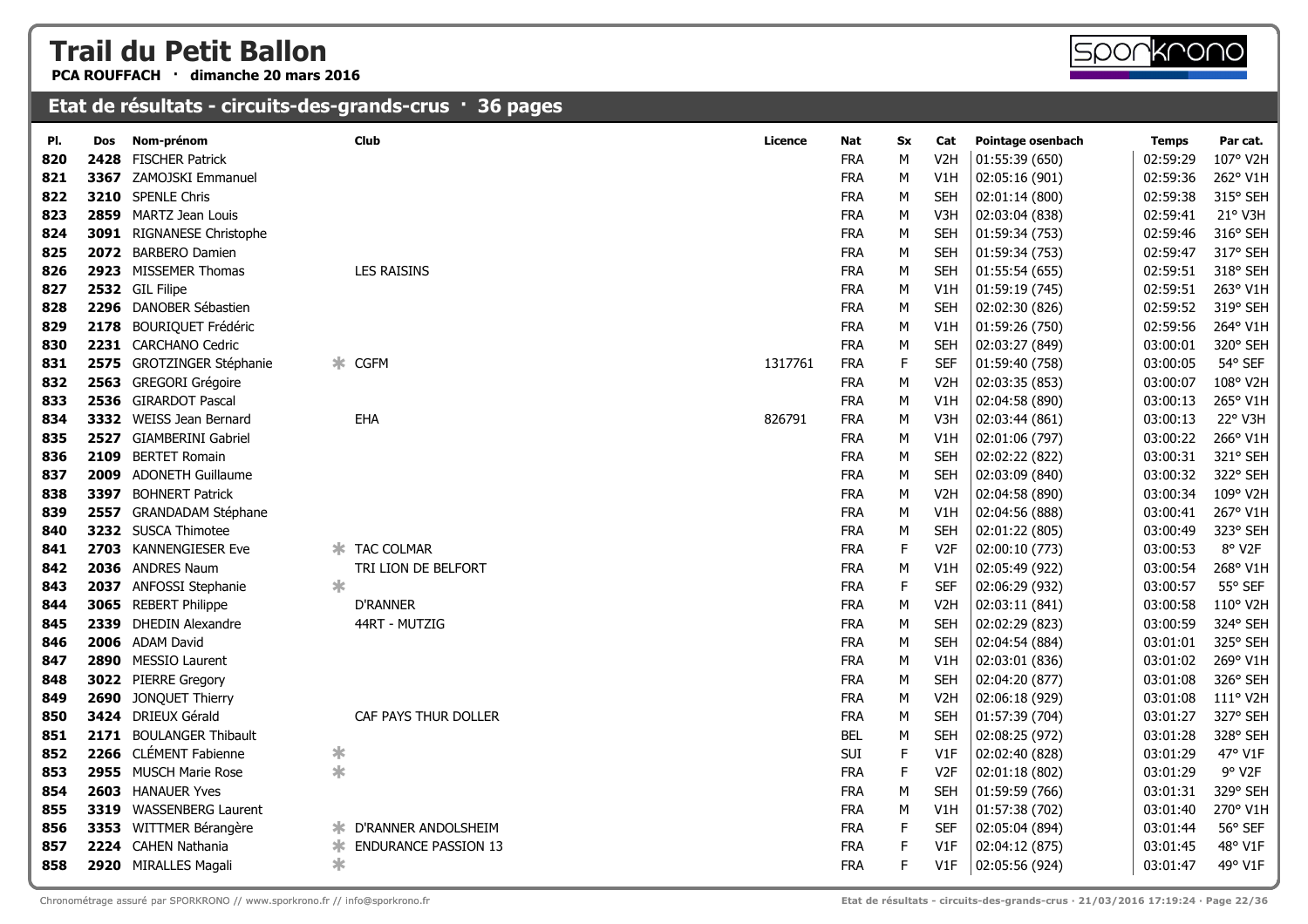**PCA ROUFFACH · dimanche 20 mars 2016**

#### **Etat de résultats - circuits-des-grands-crus · 36 pages**

| 2650 HORNY Jean Jacques<br>V <sub>2</sub> H<br>D'RANNER ANDOLSHEIM<br><b>FRA</b><br>М<br>01:57:20 (696)<br>03:01:53<br>859<br>*<br>2872 MATTE Chloé<br>F<br><b>SEF</b><br>03:02:02<br><b>FRA</b><br>02:06:44 (937)<br>860<br>3502 MULLER Pierre<br><b>SEH</b><br><b>LUX</b><br>M<br>03:02:04<br>861<br>2759 LAMBERT Sebastien<br><b>BEL</b><br><b>BOUBIET TEAM</b><br>М<br>V1H<br>02:03:37 (855)<br>03:02:13<br>862<br><b>FRA</b><br>2043 ARNAUD Eric<br>V1H<br>01:58:08 (715)<br>03:02:13<br>863<br>M<br>*<br>$\mathsf F$<br>2367 DUHAUT Anaïs<br><b>FRA</b><br><b>SEF</b><br>03:02:13<br>864<br>02:00:56 (790)<br>2559 GRANDJEAN Bernard<br><b>PCA</b><br>1703035<br><b>FRA</b><br>M<br>V <sub>2</sub> H<br>02:00:21 (781)<br>03:02:15<br>865<br>2613 HAUMESSER Bernard<br><b>FRA</b><br>М<br>V <sub>2</sub> H<br>02:02:41 (829)<br>03:02:17<br>866<br>3162 SCHLOSSER Kévin<br><b>FRA</b><br>M<br><b>SEH</b><br>01:59:48 (762)<br>03:02:40<br>867<br>2179 BOUROT Daniel<br><b>FRA</b><br><b>ASRHV REMIREMONT</b><br>1000022<br>M<br>V <sub>2</sub> H<br>02:03:53 (865)<br>03:02:41<br>868<br>2398<br>ERNSTBERGER Frédéric<br><b>FRA</b><br>M<br><b>SEH</b><br>02:03:22 (844)<br>03:02:51<br>869<br>2993 PANISSOD Lionel<br><b>FRA</b><br>M<br>V1H<br>02:02:56 (834)<br>03:02:59<br>870<br>$\ast$<br>F<br>2292 DABRAINVILLE Stephanie<br><b>FRA</b><br><b>SEF</b><br>03:03:04<br>02:05:04 (894)<br>871<br>2671 HUSSMANN Bruno<br><b>FRA</b><br>M<br>V1H<br>01:59:17 (742)<br>03:03:12<br>872<br>2533 GILBERT Eric<br><b>FRA</b><br><b>ASSA</b><br>1459316<br>M<br><b>SEH</b><br>03:03:17<br>873<br>02:06:12 (926)<br>2113 BETTIO Tiziano<br><b>SUI</b><br><b>SEH</b><br>M<br>02:08:13 (956)<br>03:03:33<br>874<br>HARTFÜSSLERTRAIL<br>2328<br><b>DENNIS Feit</b><br><b>FRA</b><br>M<br><b>SEH</b><br>02:05:24 (908)<br>03:03:33<br>875<br>2357 DOSSMANN Julien<br><b>FRA</b><br>M<br><b>SEH</b><br>336° SEH<br>876<br>02:04:10 (874)<br>03:03:37<br><b>BRIGNON Jean Yves</b><br><b>FRA</b><br>337° SEH<br>2195<br>M<br><b>SEH</b><br>01:53:42 (595)<br>03:03:37<br>877<br>2406 FAHY Christian<br><b>FRELAND</b><br><b>FRA</b><br>M<br>V <sub>2</sub> H<br>02:05:33 (911)<br>03:03:47<br>878<br>$\ast$<br><b>FRA</b><br>$\mathsf F$<br>60° SEF<br>3464 JANOT Charlotte<br><b>SEF</b><br>02:03:28 (850)<br>03:03:50<br>879<br>3236 TARCY Arnaud<br><b>FRA</b><br>275° V1H<br>M<br>V1H<br>02:02:43 (830)<br>03:03:51<br>880<br>F<br>10° V2F<br>3361 WOURMS Martine<br>CA CHAMPIGNEULLES<br><b>FRA</b><br>V <sub>2F</sub><br>03:03:52<br>881<br>1127348<br>02:05:01 (893)<br>Ж.<br>3514 RABASQUINHO Julien<br><b>FRA</b><br>M<br><b>SEH</b><br>03:03:53<br>338° SEH<br>882<br>02:03:22 (844)<br>2947 MULLER Pascal<br><b>FRA</b><br>03:03:57<br>276° V1H<br>883<br>М<br>V1H<br>02:02:29 (823)<br>F<br>11° V2F<br>2637 HEYER Nathalie<br>SAINT-LOUIS RC (ALS)<br>1644799<br><b>FRA</b><br>V <sub>2F</sub><br>02:03:54 (866)<br>03:04:00<br>884<br>ж<br>3147 SCHAFF Michaël<br><b>FRA</b><br><b>SEH</b><br>339° SEH<br>885<br>M<br>02:05:40 (919)<br>03:04:01<br>2826 MAGNIER Guy<br><b>FRA</b><br>23° V3H<br>M<br>V3H<br>01:59:39 (756)<br>03:04:08<br>886<br>117° V2H<br>2799 LESNIAK Christophe<br><b>FRA</b><br>M<br>03:04:18<br>V <sub>2</sub> H<br>02:01:09 (798)<br>887<br>2249 CHAPPEZ Jerome<br><b>FRA</b><br>M<br>V1H<br>03:04:20<br>277° V1H<br>888<br>02:05:00 (892)<br><b>FRA</b><br>340° SEH<br>2853 MARTIN Emmanuel<br>M<br><b>SEH</b><br>01:58:23 (722)<br>03:04:26<br>889<br>341° SEH<br>3529 SCHMUCK Regis<br><b>FRA</b><br>M<br><b>SEH</b><br>03:04:29<br>890<br>02:03:45 (862)<br>3233 SZABO Michel<br><b>FRA</b><br>118° V2H<br><b>COLMAR MARATHON CLUB</b><br>1674183<br>М<br>V <sub>2</sub> H<br>02:03:22 (844)<br>03:04:30<br>891<br>2879 MAYER Stefan<br>278° V1H<br>LANDAU RUNNING COMPANY<br><b>GER</b><br>V1H<br>02:03:24 (847)<br>03:04:37<br>892<br>М<br>342° SEH<br>3474 LEBRUN Frederic<br>1643903<br><b>FRA</b><br>M<br><b>SEH</b><br>03:04:38<br>893<br>CO SAINT DIZIER<br>02:03:13 (843)<br>3288 VIELLARD Emmanuel<br><b>FRA</b><br>M<br>119° V2H<br>V <sub>2</sub> H<br>02:05:33 (911)<br>03:04:38<br>894<br>2986 ORIEZ Emmanuel<br><b>FRA</b><br>279° V1H<br>M<br>V <sub>1</sub> H<br>02:03:40 (860)<br>03:04:47<br>895<br>3235 TAGLANG Christophe<br><b>FRA</b><br>M<br>03:04:48<br>343° SEH<br><b>SEH</b><br>02:05:46 (920)<br>896<br>2591 GUTOWSKI Sonia<br>∗<br>F.<br>61° SEF<br><b>FRA</b><br><b>SEF</b><br>02:07:11 (941)<br>03:04:48<br>897 | PI. | Dos | Nom-prénom | <b>Club</b> | Licence | <b>Nat</b> | Sx | Cat | Pointage osenbach | <b>Temps</b> | Par cat. |
|------------------------------------------------------------------------------------------------------------------------------------------------------------------------------------------------------------------------------------------------------------------------------------------------------------------------------------------------------------------------------------------------------------------------------------------------------------------------------------------------------------------------------------------------------------------------------------------------------------------------------------------------------------------------------------------------------------------------------------------------------------------------------------------------------------------------------------------------------------------------------------------------------------------------------------------------------------------------------------------------------------------------------------------------------------------------------------------------------------------------------------------------------------------------------------------------------------------------------------------------------------------------------------------------------------------------------------------------------------------------------------------------------------------------------------------------------------------------------------------------------------------------------------------------------------------------------------------------------------------------------------------------------------------------------------------------------------------------------------------------------------------------------------------------------------------------------------------------------------------------------------------------------------------------------------------------------------------------------------------------------------------------------------------------------------------------------------------------------------------------------------------------------------------------------------------------------------------------------------------------------------------------------------------------------------------------------------------------------------------------------------------------------------------------------------------------------------------------------------------------------------------------------------------------------------------------------------------------------------------------------------------------------------------------------------------------------------------------------------------------------------------------------------------------------------------------------------------------------------------------------------------------------------------------------------------------------------------------------------------------------------------------------------------------------------------------------------------------------------------------------------------------------------------------------------------------------------------------------------------------------------------------------------------------------------------------------------------------------------------------------------------------------------------------------------------------------------------------------------------------------------------------------------------------------------------------------------------------------------------------------------------------------------------------------------------------------------------------------------------------------------------------------------------------------------------------------------------------------------------------------------------------------------------------------------------------------------------------------------------------------------------------------------------------------------------------------------------------------------------------------------------------------------------------------------------------------------------------------------------------------------------------------------------------------------------------------------------------------------------------------------------------------------------------------------------------------------------------------------|-----|-----|------------|-------------|---------|------------|----|-----|-------------------|--------------|----------|
|                                                                                                                                                                                                                                                                                                                                                                                                                                                                                                                                                                                                                                                                                                                                                                                                                                                                                                                                                                                                                                                                                                                                                                                                                                                                                                                                                                                                                                                                                                                                                                                                                                                                                                                                                                                                                                                                                                                                                                                                                                                                                                                                                                                                                                                                                                                                                                                                                                                                                                                                                                                                                                                                                                                                                                                                                                                                                                                                                                                                                                                                                                                                                                                                                                                                                                                                                                                                                                                                                                                                                                                                                                                                                                                                                                                                                                                                                                                                                                                                                                                                                                                                                                                                                                                                                                                                                                                                                                                                                    |     |     |            |             |         |            |    |     |                   |              | 112° V2H |
|                                                                                                                                                                                                                                                                                                                                                                                                                                                                                                                                                                                                                                                                                                                                                                                                                                                                                                                                                                                                                                                                                                                                                                                                                                                                                                                                                                                                                                                                                                                                                                                                                                                                                                                                                                                                                                                                                                                                                                                                                                                                                                                                                                                                                                                                                                                                                                                                                                                                                                                                                                                                                                                                                                                                                                                                                                                                                                                                                                                                                                                                                                                                                                                                                                                                                                                                                                                                                                                                                                                                                                                                                                                                                                                                                                                                                                                                                                                                                                                                                                                                                                                                                                                                                                                                                                                                                                                                                                                                                    |     |     |            |             |         |            |    |     |                   |              | 57° SEF  |
|                                                                                                                                                                                                                                                                                                                                                                                                                                                                                                                                                                                                                                                                                                                                                                                                                                                                                                                                                                                                                                                                                                                                                                                                                                                                                                                                                                                                                                                                                                                                                                                                                                                                                                                                                                                                                                                                                                                                                                                                                                                                                                                                                                                                                                                                                                                                                                                                                                                                                                                                                                                                                                                                                                                                                                                                                                                                                                                                                                                                                                                                                                                                                                                                                                                                                                                                                                                                                                                                                                                                                                                                                                                                                                                                                                                                                                                                                                                                                                                                                                                                                                                                                                                                                                                                                                                                                                                                                                                                                    |     |     |            |             |         |            |    |     |                   |              | 330° SEH |
|                                                                                                                                                                                                                                                                                                                                                                                                                                                                                                                                                                                                                                                                                                                                                                                                                                                                                                                                                                                                                                                                                                                                                                                                                                                                                                                                                                                                                                                                                                                                                                                                                                                                                                                                                                                                                                                                                                                                                                                                                                                                                                                                                                                                                                                                                                                                                                                                                                                                                                                                                                                                                                                                                                                                                                                                                                                                                                                                                                                                                                                                                                                                                                                                                                                                                                                                                                                                                                                                                                                                                                                                                                                                                                                                                                                                                                                                                                                                                                                                                                                                                                                                                                                                                                                                                                                                                                                                                                                                                    |     |     |            |             |         |            |    |     |                   |              | 271° V1H |
|                                                                                                                                                                                                                                                                                                                                                                                                                                                                                                                                                                                                                                                                                                                                                                                                                                                                                                                                                                                                                                                                                                                                                                                                                                                                                                                                                                                                                                                                                                                                                                                                                                                                                                                                                                                                                                                                                                                                                                                                                                                                                                                                                                                                                                                                                                                                                                                                                                                                                                                                                                                                                                                                                                                                                                                                                                                                                                                                                                                                                                                                                                                                                                                                                                                                                                                                                                                                                                                                                                                                                                                                                                                                                                                                                                                                                                                                                                                                                                                                                                                                                                                                                                                                                                                                                                                                                                                                                                                                                    |     |     |            |             |         |            |    |     |                   |              | 272° V1H |
|                                                                                                                                                                                                                                                                                                                                                                                                                                                                                                                                                                                                                                                                                                                                                                                                                                                                                                                                                                                                                                                                                                                                                                                                                                                                                                                                                                                                                                                                                                                                                                                                                                                                                                                                                                                                                                                                                                                                                                                                                                                                                                                                                                                                                                                                                                                                                                                                                                                                                                                                                                                                                                                                                                                                                                                                                                                                                                                                                                                                                                                                                                                                                                                                                                                                                                                                                                                                                                                                                                                                                                                                                                                                                                                                                                                                                                                                                                                                                                                                                                                                                                                                                                                                                                                                                                                                                                                                                                                                                    |     |     |            |             |         |            |    |     |                   |              | 58° SEF  |
|                                                                                                                                                                                                                                                                                                                                                                                                                                                                                                                                                                                                                                                                                                                                                                                                                                                                                                                                                                                                                                                                                                                                                                                                                                                                                                                                                                                                                                                                                                                                                                                                                                                                                                                                                                                                                                                                                                                                                                                                                                                                                                                                                                                                                                                                                                                                                                                                                                                                                                                                                                                                                                                                                                                                                                                                                                                                                                                                                                                                                                                                                                                                                                                                                                                                                                                                                                                                                                                                                                                                                                                                                                                                                                                                                                                                                                                                                                                                                                                                                                                                                                                                                                                                                                                                                                                                                                                                                                                                                    |     |     |            |             |         |            |    |     |                   |              | 113° V2H |
|                                                                                                                                                                                                                                                                                                                                                                                                                                                                                                                                                                                                                                                                                                                                                                                                                                                                                                                                                                                                                                                                                                                                                                                                                                                                                                                                                                                                                                                                                                                                                                                                                                                                                                                                                                                                                                                                                                                                                                                                                                                                                                                                                                                                                                                                                                                                                                                                                                                                                                                                                                                                                                                                                                                                                                                                                                                                                                                                                                                                                                                                                                                                                                                                                                                                                                                                                                                                                                                                                                                                                                                                                                                                                                                                                                                                                                                                                                                                                                                                                                                                                                                                                                                                                                                                                                                                                                                                                                                                                    |     |     |            |             |         |            |    |     |                   |              | 114° V2H |
|                                                                                                                                                                                                                                                                                                                                                                                                                                                                                                                                                                                                                                                                                                                                                                                                                                                                                                                                                                                                                                                                                                                                                                                                                                                                                                                                                                                                                                                                                                                                                                                                                                                                                                                                                                                                                                                                                                                                                                                                                                                                                                                                                                                                                                                                                                                                                                                                                                                                                                                                                                                                                                                                                                                                                                                                                                                                                                                                                                                                                                                                                                                                                                                                                                                                                                                                                                                                                                                                                                                                                                                                                                                                                                                                                                                                                                                                                                                                                                                                                                                                                                                                                                                                                                                                                                                                                                                                                                                                                    |     |     |            |             |         |            |    |     |                   |              | 331° SEH |
|                                                                                                                                                                                                                                                                                                                                                                                                                                                                                                                                                                                                                                                                                                                                                                                                                                                                                                                                                                                                                                                                                                                                                                                                                                                                                                                                                                                                                                                                                                                                                                                                                                                                                                                                                                                                                                                                                                                                                                                                                                                                                                                                                                                                                                                                                                                                                                                                                                                                                                                                                                                                                                                                                                                                                                                                                                                                                                                                                                                                                                                                                                                                                                                                                                                                                                                                                                                                                                                                                                                                                                                                                                                                                                                                                                                                                                                                                                                                                                                                                                                                                                                                                                                                                                                                                                                                                                                                                                                                                    |     |     |            |             |         |            |    |     |                   |              | 115° V2H |
|                                                                                                                                                                                                                                                                                                                                                                                                                                                                                                                                                                                                                                                                                                                                                                                                                                                                                                                                                                                                                                                                                                                                                                                                                                                                                                                                                                                                                                                                                                                                                                                                                                                                                                                                                                                                                                                                                                                                                                                                                                                                                                                                                                                                                                                                                                                                                                                                                                                                                                                                                                                                                                                                                                                                                                                                                                                                                                                                                                                                                                                                                                                                                                                                                                                                                                                                                                                                                                                                                                                                                                                                                                                                                                                                                                                                                                                                                                                                                                                                                                                                                                                                                                                                                                                                                                                                                                                                                                                                                    |     |     |            |             |         |            |    |     |                   |              | 332° SEH |
|                                                                                                                                                                                                                                                                                                                                                                                                                                                                                                                                                                                                                                                                                                                                                                                                                                                                                                                                                                                                                                                                                                                                                                                                                                                                                                                                                                                                                                                                                                                                                                                                                                                                                                                                                                                                                                                                                                                                                                                                                                                                                                                                                                                                                                                                                                                                                                                                                                                                                                                                                                                                                                                                                                                                                                                                                                                                                                                                                                                                                                                                                                                                                                                                                                                                                                                                                                                                                                                                                                                                                                                                                                                                                                                                                                                                                                                                                                                                                                                                                                                                                                                                                                                                                                                                                                                                                                                                                                                                                    |     |     |            |             |         |            |    |     |                   |              | 273° V1H |
|                                                                                                                                                                                                                                                                                                                                                                                                                                                                                                                                                                                                                                                                                                                                                                                                                                                                                                                                                                                                                                                                                                                                                                                                                                                                                                                                                                                                                                                                                                                                                                                                                                                                                                                                                                                                                                                                                                                                                                                                                                                                                                                                                                                                                                                                                                                                                                                                                                                                                                                                                                                                                                                                                                                                                                                                                                                                                                                                                                                                                                                                                                                                                                                                                                                                                                                                                                                                                                                                                                                                                                                                                                                                                                                                                                                                                                                                                                                                                                                                                                                                                                                                                                                                                                                                                                                                                                                                                                                                                    |     |     |            |             |         |            |    |     |                   |              | 59° SEF  |
|                                                                                                                                                                                                                                                                                                                                                                                                                                                                                                                                                                                                                                                                                                                                                                                                                                                                                                                                                                                                                                                                                                                                                                                                                                                                                                                                                                                                                                                                                                                                                                                                                                                                                                                                                                                                                                                                                                                                                                                                                                                                                                                                                                                                                                                                                                                                                                                                                                                                                                                                                                                                                                                                                                                                                                                                                                                                                                                                                                                                                                                                                                                                                                                                                                                                                                                                                                                                                                                                                                                                                                                                                                                                                                                                                                                                                                                                                                                                                                                                                                                                                                                                                                                                                                                                                                                                                                                                                                                                                    |     |     |            |             |         |            |    |     |                   |              | 274° V1H |
|                                                                                                                                                                                                                                                                                                                                                                                                                                                                                                                                                                                                                                                                                                                                                                                                                                                                                                                                                                                                                                                                                                                                                                                                                                                                                                                                                                                                                                                                                                                                                                                                                                                                                                                                                                                                                                                                                                                                                                                                                                                                                                                                                                                                                                                                                                                                                                                                                                                                                                                                                                                                                                                                                                                                                                                                                                                                                                                                                                                                                                                                                                                                                                                                                                                                                                                                                                                                                                                                                                                                                                                                                                                                                                                                                                                                                                                                                                                                                                                                                                                                                                                                                                                                                                                                                                                                                                                                                                                                                    |     |     |            |             |         |            |    |     |                   |              | 333° SEH |
|                                                                                                                                                                                                                                                                                                                                                                                                                                                                                                                                                                                                                                                                                                                                                                                                                                                                                                                                                                                                                                                                                                                                                                                                                                                                                                                                                                                                                                                                                                                                                                                                                                                                                                                                                                                                                                                                                                                                                                                                                                                                                                                                                                                                                                                                                                                                                                                                                                                                                                                                                                                                                                                                                                                                                                                                                                                                                                                                                                                                                                                                                                                                                                                                                                                                                                                                                                                                                                                                                                                                                                                                                                                                                                                                                                                                                                                                                                                                                                                                                                                                                                                                                                                                                                                                                                                                                                                                                                                                                    |     |     |            |             |         |            |    |     |                   |              | 334° SEH |
|                                                                                                                                                                                                                                                                                                                                                                                                                                                                                                                                                                                                                                                                                                                                                                                                                                                                                                                                                                                                                                                                                                                                                                                                                                                                                                                                                                                                                                                                                                                                                                                                                                                                                                                                                                                                                                                                                                                                                                                                                                                                                                                                                                                                                                                                                                                                                                                                                                                                                                                                                                                                                                                                                                                                                                                                                                                                                                                                                                                                                                                                                                                                                                                                                                                                                                                                                                                                                                                                                                                                                                                                                                                                                                                                                                                                                                                                                                                                                                                                                                                                                                                                                                                                                                                                                                                                                                                                                                                                                    |     |     |            |             |         |            |    |     |                   |              | 335° SEH |
|                                                                                                                                                                                                                                                                                                                                                                                                                                                                                                                                                                                                                                                                                                                                                                                                                                                                                                                                                                                                                                                                                                                                                                                                                                                                                                                                                                                                                                                                                                                                                                                                                                                                                                                                                                                                                                                                                                                                                                                                                                                                                                                                                                                                                                                                                                                                                                                                                                                                                                                                                                                                                                                                                                                                                                                                                                                                                                                                                                                                                                                                                                                                                                                                                                                                                                                                                                                                                                                                                                                                                                                                                                                                                                                                                                                                                                                                                                                                                                                                                                                                                                                                                                                                                                                                                                                                                                                                                                                                                    |     |     |            |             |         |            |    |     |                   |              |          |
|                                                                                                                                                                                                                                                                                                                                                                                                                                                                                                                                                                                                                                                                                                                                                                                                                                                                                                                                                                                                                                                                                                                                                                                                                                                                                                                                                                                                                                                                                                                                                                                                                                                                                                                                                                                                                                                                                                                                                                                                                                                                                                                                                                                                                                                                                                                                                                                                                                                                                                                                                                                                                                                                                                                                                                                                                                                                                                                                                                                                                                                                                                                                                                                                                                                                                                                                                                                                                                                                                                                                                                                                                                                                                                                                                                                                                                                                                                                                                                                                                                                                                                                                                                                                                                                                                                                                                                                                                                                                                    |     |     |            |             |         |            |    |     |                   |              |          |
|                                                                                                                                                                                                                                                                                                                                                                                                                                                                                                                                                                                                                                                                                                                                                                                                                                                                                                                                                                                                                                                                                                                                                                                                                                                                                                                                                                                                                                                                                                                                                                                                                                                                                                                                                                                                                                                                                                                                                                                                                                                                                                                                                                                                                                                                                                                                                                                                                                                                                                                                                                                                                                                                                                                                                                                                                                                                                                                                                                                                                                                                                                                                                                                                                                                                                                                                                                                                                                                                                                                                                                                                                                                                                                                                                                                                                                                                                                                                                                                                                                                                                                                                                                                                                                                                                                                                                                                                                                                                                    |     |     |            |             |         |            |    |     |                   |              | 116° V2H |
|                                                                                                                                                                                                                                                                                                                                                                                                                                                                                                                                                                                                                                                                                                                                                                                                                                                                                                                                                                                                                                                                                                                                                                                                                                                                                                                                                                                                                                                                                                                                                                                                                                                                                                                                                                                                                                                                                                                                                                                                                                                                                                                                                                                                                                                                                                                                                                                                                                                                                                                                                                                                                                                                                                                                                                                                                                                                                                                                                                                                                                                                                                                                                                                                                                                                                                                                                                                                                                                                                                                                                                                                                                                                                                                                                                                                                                                                                                                                                                                                                                                                                                                                                                                                                                                                                                                                                                                                                                                                                    |     |     |            |             |         |            |    |     |                   |              |          |
|                                                                                                                                                                                                                                                                                                                                                                                                                                                                                                                                                                                                                                                                                                                                                                                                                                                                                                                                                                                                                                                                                                                                                                                                                                                                                                                                                                                                                                                                                                                                                                                                                                                                                                                                                                                                                                                                                                                                                                                                                                                                                                                                                                                                                                                                                                                                                                                                                                                                                                                                                                                                                                                                                                                                                                                                                                                                                                                                                                                                                                                                                                                                                                                                                                                                                                                                                                                                                                                                                                                                                                                                                                                                                                                                                                                                                                                                                                                                                                                                                                                                                                                                                                                                                                                                                                                                                                                                                                                                                    |     |     |            |             |         |            |    |     |                   |              |          |
|                                                                                                                                                                                                                                                                                                                                                                                                                                                                                                                                                                                                                                                                                                                                                                                                                                                                                                                                                                                                                                                                                                                                                                                                                                                                                                                                                                                                                                                                                                                                                                                                                                                                                                                                                                                                                                                                                                                                                                                                                                                                                                                                                                                                                                                                                                                                                                                                                                                                                                                                                                                                                                                                                                                                                                                                                                                                                                                                                                                                                                                                                                                                                                                                                                                                                                                                                                                                                                                                                                                                                                                                                                                                                                                                                                                                                                                                                                                                                                                                                                                                                                                                                                                                                                                                                                                                                                                                                                                                                    |     |     |            |             |         |            |    |     |                   |              |          |
|                                                                                                                                                                                                                                                                                                                                                                                                                                                                                                                                                                                                                                                                                                                                                                                                                                                                                                                                                                                                                                                                                                                                                                                                                                                                                                                                                                                                                                                                                                                                                                                                                                                                                                                                                                                                                                                                                                                                                                                                                                                                                                                                                                                                                                                                                                                                                                                                                                                                                                                                                                                                                                                                                                                                                                                                                                                                                                                                                                                                                                                                                                                                                                                                                                                                                                                                                                                                                                                                                                                                                                                                                                                                                                                                                                                                                                                                                                                                                                                                                                                                                                                                                                                                                                                                                                                                                                                                                                                                                    |     |     |            |             |         |            |    |     |                   |              |          |
|                                                                                                                                                                                                                                                                                                                                                                                                                                                                                                                                                                                                                                                                                                                                                                                                                                                                                                                                                                                                                                                                                                                                                                                                                                                                                                                                                                                                                                                                                                                                                                                                                                                                                                                                                                                                                                                                                                                                                                                                                                                                                                                                                                                                                                                                                                                                                                                                                                                                                                                                                                                                                                                                                                                                                                                                                                                                                                                                                                                                                                                                                                                                                                                                                                                                                                                                                                                                                                                                                                                                                                                                                                                                                                                                                                                                                                                                                                                                                                                                                                                                                                                                                                                                                                                                                                                                                                                                                                                                                    |     |     |            |             |         |            |    |     |                   |              |          |
|                                                                                                                                                                                                                                                                                                                                                                                                                                                                                                                                                                                                                                                                                                                                                                                                                                                                                                                                                                                                                                                                                                                                                                                                                                                                                                                                                                                                                                                                                                                                                                                                                                                                                                                                                                                                                                                                                                                                                                                                                                                                                                                                                                                                                                                                                                                                                                                                                                                                                                                                                                                                                                                                                                                                                                                                                                                                                                                                                                                                                                                                                                                                                                                                                                                                                                                                                                                                                                                                                                                                                                                                                                                                                                                                                                                                                                                                                                                                                                                                                                                                                                                                                                                                                                                                                                                                                                                                                                                                                    |     |     |            |             |         |            |    |     |                   |              |          |
|                                                                                                                                                                                                                                                                                                                                                                                                                                                                                                                                                                                                                                                                                                                                                                                                                                                                                                                                                                                                                                                                                                                                                                                                                                                                                                                                                                                                                                                                                                                                                                                                                                                                                                                                                                                                                                                                                                                                                                                                                                                                                                                                                                                                                                                                                                                                                                                                                                                                                                                                                                                                                                                                                                                                                                                                                                                                                                                                                                                                                                                                                                                                                                                                                                                                                                                                                                                                                                                                                                                                                                                                                                                                                                                                                                                                                                                                                                                                                                                                                                                                                                                                                                                                                                                                                                                                                                                                                                                                                    |     |     |            |             |         |            |    |     |                   |              |          |
|                                                                                                                                                                                                                                                                                                                                                                                                                                                                                                                                                                                                                                                                                                                                                                                                                                                                                                                                                                                                                                                                                                                                                                                                                                                                                                                                                                                                                                                                                                                                                                                                                                                                                                                                                                                                                                                                                                                                                                                                                                                                                                                                                                                                                                                                                                                                                                                                                                                                                                                                                                                                                                                                                                                                                                                                                                                                                                                                                                                                                                                                                                                                                                                                                                                                                                                                                                                                                                                                                                                                                                                                                                                                                                                                                                                                                                                                                                                                                                                                                                                                                                                                                                                                                                                                                                                                                                                                                                                                                    |     |     |            |             |         |            |    |     |                   |              |          |
|                                                                                                                                                                                                                                                                                                                                                                                                                                                                                                                                                                                                                                                                                                                                                                                                                                                                                                                                                                                                                                                                                                                                                                                                                                                                                                                                                                                                                                                                                                                                                                                                                                                                                                                                                                                                                                                                                                                                                                                                                                                                                                                                                                                                                                                                                                                                                                                                                                                                                                                                                                                                                                                                                                                                                                                                                                                                                                                                                                                                                                                                                                                                                                                                                                                                                                                                                                                                                                                                                                                                                                                                                                                                                                                                                                                                                                                                                                                                                                                                                                                                                                                                                                                                                                                                                                                                                                                                                                                                                    |     |     |            |             |         |            |    |     |                   |              |          |
|                                                                                                                                                                                                                                                                                                                                                                                                                                                                                                                                                                                                                                                                                                                                                                                                                                                                                                                                                                                                                                                                                                                                                                                                                                                                                                                                                                                                                                                                                                                                                                                                                                                                                                                                                                                                                                                                                                                                                                                                                                                                                                                                                                                                                                                                                                                                                                                                                                                                                                                                                                                                                                                                                                                                                                                                                                                                                                                                                                                                                                                                                                                                                                                                                                                                                                                                                                                                                                                                                                                                                                                                                                                                                                                                                                                                                                                                                                                                                                                                                                                                                                                                                                                                                                                                                                                                                                                                                                                                                    |     |     |            |             |         |            |    |     |                   |              |          |
|                                                                                                                                                                                                                                                                                                                                                                                                                                                                                                                                                                                                                                                                                                                                                                                                                                                                                                                                                                                                                                                                                                                                                                                                                                                                                                                                                                                                                                                                                                                                                                                                                                                                                                                                                                                                                                                                                                                                                                                                                                                                                                                                                                                                                                                                                                                                                                                                                                                                                                                                                                                                                                                                                                                                                                                                                                                                                                                                                                                                                                                                                                                                                                                                                                                                                                                                                                                                                                                                                                                                                                                                                                                                                                                                                                                                                                                                                                                                                                                                                                                                                                                                                                                                                                                                                                                                                                                                                                                                                    |     |     |            |             |         |            |    |     |                   |              |          |
|                                                                                                                                                                                                                                                                                                                                                                                                                                                                                                                                                                                                                                                                                                                                                                                                                                                                                                                                                                                                                                                                                                                                                                                                                                                                                                                                                                                                                                                                                                                                                                                                                                                                                                                                                                                                                                                                                                                                                                                                                                                                                                                                                                                                                                                                                                                                                                                                                                                                                                                                                                                                                                                                                                                                                                                                                                                                                                                                                                                                                                                                                                                                                                                                                                                                                                                                                                                                                                                                                                                                                                                                                                                                                                                                                                                                                                                                                                                                                                                                                                                                                                                                                                                                                                                                                                                                                                                                                                                                                    |     |     |            |             |         |            |    |     |                   |              |          |
|                                                                                                                                                                                                                                                                                                                                                                                                                                                                                                                                                                                                                                                                                                                                                                                                                                                                                                                                                                                                                                                                                                                                                                                                                                                                                                                                                                                                                                                                                                                                                                                                                                                                                                                                                                                                                                                                                                                                                                                                                                                                                                                                                                                                                                                                                                                                                                                                                                                                                                                                                                                                                                                                                                                                                                                                                                                                                                                                                                                                                                                                                                                                                                                                                                                                                                                                                                                                                                                                                                                                                                                                                                                                                                                                                                                                                                                                                                                                                                                                                                                                                                                                                                                                                                                                                                                                                                                                                                                                                    |     |     |            |             |         |            |    |     |                   |              |          |
|                                                                                                                                                                                                                                                                                                                                                                                                                                                                                                                                                                                                                                                                                                                                                                                                                                                                                                                                                                                                                                                                                                                                                                                                                                                                                                                                                                                                                                                                                                                                                                                                                                                                                                                                                                                                                                                                                                                                                                                                                                                                                                                                                                                                                                                                                                                                                                                                                                                                                                                                                                                                                                                                                                                                                                                                                                                                                                                                                                                                                                                                                                                                                                                                                                                                                                                                                                                                                                                                                                                                                                                                                                                                                                                                                                                                                                                                                                                                                                                                                                                                                                                                                                                                                                                                                                                                                                                                                                                                                    |     |     |            |             |         |            |    |     |                   |              |          |
|                                                                                                                                                                                                                                                                                                                                                                                                                                                                                                                                                                                                                                                                                                                                                                                                                                                                                                                                                                                                                                                                                                                                                                                                                                                                                                                                                                                                                                                                                                                                                                                                                                                                                                                                                                                                                                                                                                                                                                                                                                                                                                                                                                                                                                                                                                                                                                                                                                                                                                                                                                                                                                                                                                                                                                                                                                                                                                                                                                                                                                                                                                                                                                                                                                                                                                                                                                                                                                                                                                                                                                                                                                                                                                                                                                                                                                                                                                                                                                                                                                                                                                                                                                                                                                                                                                                                                                                                                                                                                    |     |     |            |             |         |            |    |     |                   |              |          |
|                                                                                                                                                                                                                                                                                                                                                                                                                                                                                                                                                                                                                                                                                                                                                                                                                                                                                                                                                                                                                                                                                                                                                                                                                                                                                                                                                                                                                                                                                                                                                                                                                                                                                                                                                                                                                                                                                                                                                                                                                                                                                                                                                                                                                                                                                                                                                                                                                                                                                                                                                                                                                                                                                                                                                                                                                                                                                                                                                                                                                                                                                                                                                                                                                                                                                                                                                                                                                                                                                                                                                                                                                                                                                                                                                                                                                                                                                                                                                                                                                                                                                                                                                                                                                                                                                                                                                                                                                                                                                    |     |     |            |             |         |            |    |     |                   |              |          |
|                                                                                                                                                                                                                                                                                                                                                                                                                                                                                                                                                                                                                                                                                                                                                                                                                                                                                                                                                                                                                                                                                                                                                                                                                                                                                                                                                                                                                                                                                                                                                                                                                                                                                                                                                                                                                                                                                                                                                                                                                                                                                                                                                                                                                                                                                                                                                                                                                                                                                                                                                                                                                                                                                                                                                                                                                                                                                                                                                                                                                                                                                                                                                                                                                                                                                                                                                                                                                                                                                                                                                                                                                                                                                                                                                                                                                                                                                                                                                                                                                                                                                                                                                                                                                                                                                                                                                                                                                                                                                    |     |     |            |             |         |            |    |     |                   |              |          |
|                                                                                                                                                                                                                                                                                                                                                                                                                                                                                                                                                                                                                                                                                                                                                                                                                                                                                                                                                                                                                                                                                                                                                                                                                                                                                                                                                                                                                                                                                                                                                                                                                                                                                                                                                                                                                                                                                                                                                                                                                                                                                                                                                                                                                                                                                                                                                                                                                                                                                                                                                                                                                                                                                                                                                                                                                                                                                                                                                                                                                                                                                                                                                                                                                                                                                                                                                                                                                                                                                                                                                                                                                                                                                                                                                                                                                                                                                                                                                                                                                                                                                                                                                                                                                                                                                                                                                                                                                                                                                    |     |     |            |             |         |            |    |     |                   |              |          |
|                                                                                                                                                                                                                                                                                                                                                                                                                                                                                                                                                                                                                                                                                                                                                                                                                                                                                                                                                                                                                                                                                                                                                                                                                                                                                                                                                                                                                                                                                                                                                                                                                                                                                                                                                                                                                                                                                                                                                                                                                                                                                                                                                                                                                                                                                                                                                                                                                                                                                                                                                                                                                                                                                                                                                                                                                                                                                                                                                                                                                                                                                                                                                                                                                                                                                                                                                                                                                                                                                                                                                                                                                                                                                                                                                                                                                                                                                                                                                                                                                                                                                                                                                                                                                                                                                                                                                                                                                                                                                    |     |     |            |             |         |            |    |     |                   |              |          |

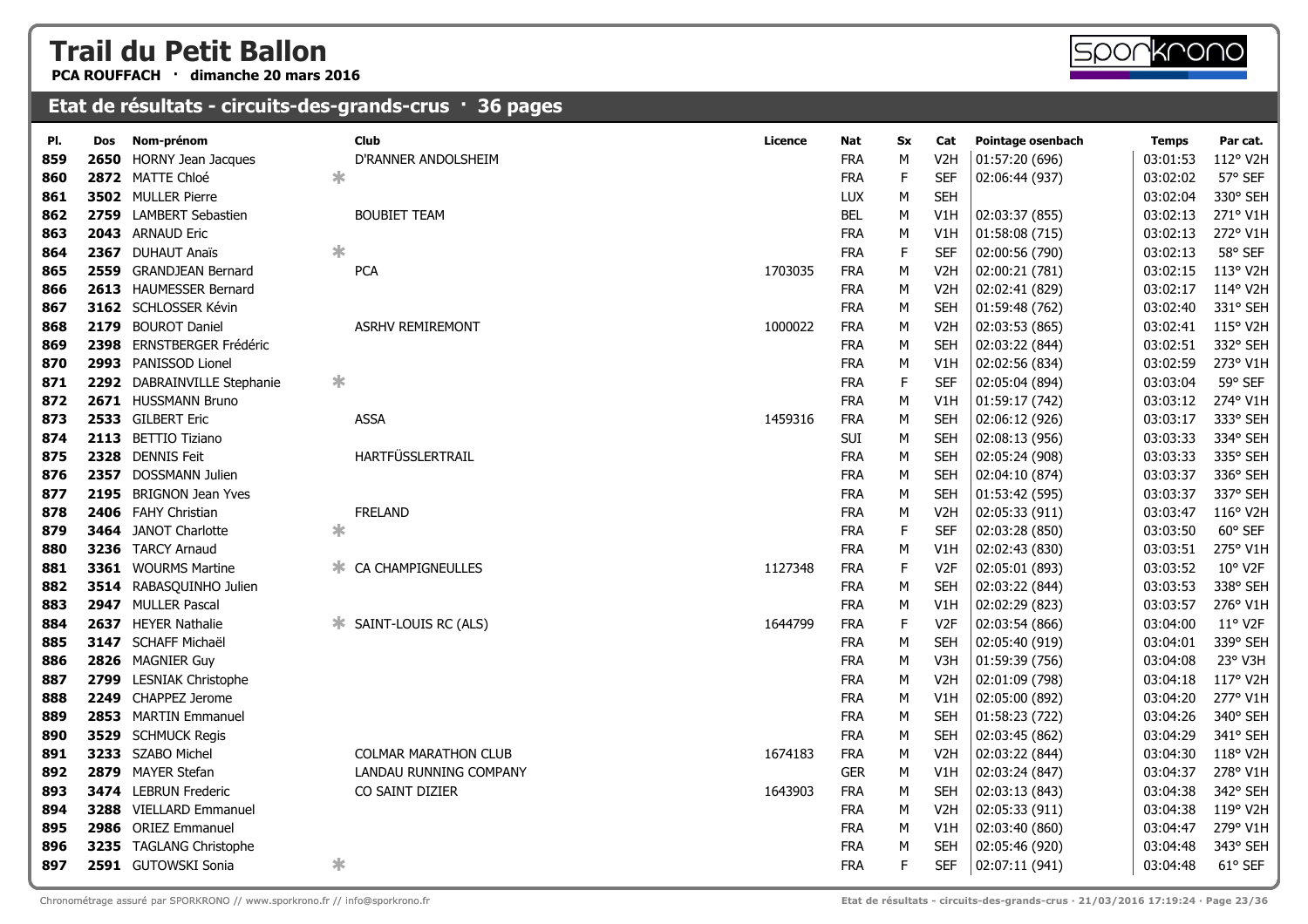**PCA ROUFFACH · dimanche 20 mars 2016**



| PI. | Dos  | Nom-prénom                   |        | Club                                    | <b>Licence</b> | Nat        | <b>Sx</b>   | Cat              | Pointage osenbach | <b>Temps</b> | Par cat. |
|-----|------|------------------------------|--------|-----------------------------------------|----------------|------------|-------------|------------------|-------------------|--------------|----------|
| 898 | 2607 | <b>HARTMANN Stéphane</b>     |        |                                         |                | <b>FRA</b> | M           | <b>SEH</b>       | 02:07:11 (941)    | 03:04:49     | 344° SEH |
| 899 |      | 2896 MEYER Flavio            |        |                                         |                | <b>FRA</b> | М           | V1H              | 02:09:47 (997)    | 03:04:50     | 280° V1H |
| 900 |      | 2635 HEYD Helene             | ж.     | <b>VCUS TRI</b>                         |                | <b>FRA</b> | $\mathsf F$ | <b>SEF</b>       | 02:04:01 (869)    | 03:04:54     | 62° SEF  |
| 901 |      | 2267 CLERC Jerome            |        |                                         |                | <b>FRA</b> | М           | <b>SEH</b>       | 02:09:48 (999)    | 03:05:00     | 345° SEH |
| 902 |      | 2970 NICOLE David            |        | SAINT AMAND MONTROND BOISCHAUT ATHLETIC | 1595186        | <b>FRA</b> | М           | V1H              | 02:05:10 (897)    | 03:05:01     | 281° V1H |
| 903 |      | 2901 MEYER Alex              |        | IRON CLUB DANNEMARIE                    |                | <b>FRA</b> | М           | V3H              | 02:00:42 (783)    | 03:05:04     | 24° V3H  |
| 904 | 2839 | <b>MARBACH Thierry</b>       |        |                                         |                | <b>FRA</b> | M           | V <sub>2</sub> H | 02:02:10 (819)    | 03:05:04     | 120° V2H |
| 905 | 2219 | <b>BURKI Peggy</b>           | $\ast$ |                                         |                | <b>FRA</b> | $\mathsf F$ | V1F              | 02:09:42 (996)    | 03:05:06     | 50° V1F  |
| 906 | 3599 | DJIHANIAN Stephane           |        |                                         |                | <b>FRA</b> | M           | V1H              | 02:08:39 (979)    | 03:05:08     | 282° V1H |
| 907 | 3115 | <b>ROTH Christophe</b>       |        |                                         |                | <b>FRA</b> | M           | V1H              | 02:06:17 (928)    | 03:05:09     | 283° V1H |
| 908 |      | 2524 GERUM Serge             |        |                                         |                | <b>FRA</b> | М           | V <sub>2</sub> H | 02:05:35 (915)    | 03:05:11     | 121° V2H |
| 909 | 3027 | PIQUEE Stephanie             | ∗      | <b>ANA</b>                              | 1825419        | <b>FRA</b> | $\mathsf F$ | <b>SEF</b>       | 02:07:35 (944)    | 03:05:15     | 63° SEF  |
| 910 |      | 2661 HUBER Sébastien         |        |                                         |                | <b>FRA</b> | ${\sf M}$   | <b>SEH</b>       | 02:06:24 (931)    | 03:05:15     | 346° SEH |
| 911 | 3026 | PIQUEE Laurent               |        |                                         |                | <b>FRA</b> | M           | V1H              | 02:07:35 (944)    | 03:05:18     | 284° V1H |
| 912 |      | 2751 LACAVE Marjorie         | $\ast$ |                                         |                | <b>FRA</b> | $\mathsf F$ | V1F              | 02:08:28 (976)    | 03:05:24     | 51° V1F  |
| 913 |      | 3557 VERDUCI Francois        |        | EHA                                     | 934923         | <b>FRA</b> | M           | V <sub>3</sub> H | 02:08:27 (975)    | 03:05:29     | 25° V3H  |
| 914 | 3517 | <b>RAQUET Felix</b>          |        |                                         |                | <b>GER</b> | M           | <b>SEH</b>       | 02:09:57 (1001)   | 03:05:31     | 347° SEH |
| 915 | 2889 | <b>MERLE Christophe</b>      |        |                                         |                | <b>FRA</b> | М           | V <sub>2</sub> H | 02:06:40 (935)    | 03:05:33     | 122° V2H |
| 916 |      | 2194 BREVOT Claude           |        | <b>CAHM</b>                             | 1632757        | <b>FRA</b> | M           | V1H              | 02:03:49 (864)    | 03:05:34     | 285° V1H |
| 917 | 3000 | <b>PERE Sandrine</b>         |        | $*$ WTL                                 |                | <b>FRA</b> | $\mathsf F$ | <b>SEF</b>       | 02:07:05 (940)    | 03:05:39     | 64° SEF  |
| 918 |      | 2801 LEVIEIL Didier          |        | DOMONT ATHLETISME                       | 439494         | <b>FRA</b> | M           | V3H              | 02:03:47 (863)    | 03:05:40     | 26° V3H  |
| 919 |      | 3054 RADELET Olivier         |        | RUNNING TEC NAMUR                       |                | <b>BEL</b> | M           | V1H              | 02:08:15 (959)    | 03:05:43     | 286° V1H |
| 920 | 2653 | HOUBION Michaël              |        |                                         |                | <b>BEL</b> | M           | <b>SEH</b>       | 02:08:15 (959)    | 03:05:44     | 348° SEH |
| 921 |      | 2274 COME Emmanuelle         | ∗.     | <b>FAST GUEBWILLER</b>                  |                | <b>FRA</b> | $\mathsf F$ | V1F              | 02:04:23 (880)    | 03:05:45     | 52° V1F  |
| 922 | 2039 | <b>ANTHONY Corinne</b>       | ∗      |                                         |                | <b>FRA</b> | $\mathsf F$ | V1F              | 02:08:49 (980)    | 03:05:47     | 53° V1F  |
| 923 | 2959 | <b>NAEGELIN Serge</b>        |        |                                         |                | <b>FRA</b> | ${\sf M}$   | V <sub>2</sub> H | 02:09:20 (988)    | 03:06:02     | 123° V2H |
| 924 | 2076 | <b>BARTHELMEBS Caroline</b>  | $\ast$ |                                         |                | <b>FRA</b> | $\mathsf F$ | V1F              | 02:08:33 (978)    | 03:06:10     | 54° V1F  |
| 925 |      | 3148 SCHALLER Ulrich         |        | <b>LSG KARLSRUHE</b>                    |                | <b>GER</b> | M           | V1H              | 02:08:15 (959)    | 03:06:11     | 287° V1H |
| 926 |      | 2181 BOUVIER Jean Bernard    |        | <b>EACPA</b>                            | 691899         | <b>FRA</b> | M           | V1H              | 02:02:49 (831)    | 03:06:31     | 288° V1H |
| 927 |      | 3173 SCHREIBER Muriel        | ∗      | EHA                                     | 1849920        | <b>FRA</b> | $\mathsf F$ | V1F              | 02:04:35 (882)    | 03:06:34     | 55° V1F  |
| 928 |      | 2992 PANFALONE Véronique     | ∗      |                                         |                | <b>FRA</b> | F           | V1F              | 02:08:26 (973)    | 03:06:39     | 56° V1F  |
| 929 |      | 3477 LEMONNIER Gauthier      |        |                                         |                | <b>FRA</b> | M           | <b>SEH</b>       | 02:08:22 (969)    | 03:06:42     | 349° SEH |
| 930 |      | 2914 MIGAYROU Marie Stephane | ∗      | TRIATLON CLUB COLMAR                    |                | <b>FRA</b> | F           | V1F              | 02:04:23 (880)    | 03:06:46     | 57° V1F  |
| 931 |      | 3032 PLAQUET Emmanuelle      | $\ast$ |                                         |                | <b>FRA</b> | $\mathsf F$ | <b>SEF</b>       | 02:11:48 (1029)   | 03:06:49     | 65° SEF  |
| 932 |      | 3324 WEBER Chloé             | ∗.     | <b>BELFORT TRAIL MARATHON</b>           |                | <b>FRA</b> | $\mathsf F$ | <b>SEF</b>       | 02:07:52 (949)    | 03:07:04     | 66° SEF  |
| 933 |      | 3425 DUBOIS Claude           |        |                                         |                | <b>FRA</b> | М           | V1H              | 02:12:10 (1035)   | 03:07:08     | 289° V1H |
| 934 |      | 3365 YUNGBLUTH Katia         | $\ast$ | EHA                                     | 993866         | <b>FRA</b> | $\mathsf F$ | V1F              | 02:05:38 (916)    | 03:07:09     | 58° V1F  |
| 935 |      | 2534 GILG Mélanie            | ∗      |                                         |                | <b>FRA</b> | F           | SEF              | 02:05:47 (921)    | 03:07:10     | 67° SEF  |
| 936 |      | 2015 ALARY Laurent           |        |                                         |                | <b>FRA</b> | М           | V <sub>2</sub> H | 02:05:50 (923)    | 03:07:18     | 124° V2H |
|     |      |                              |        |                                         |                |            |             |                  |                   |              |          |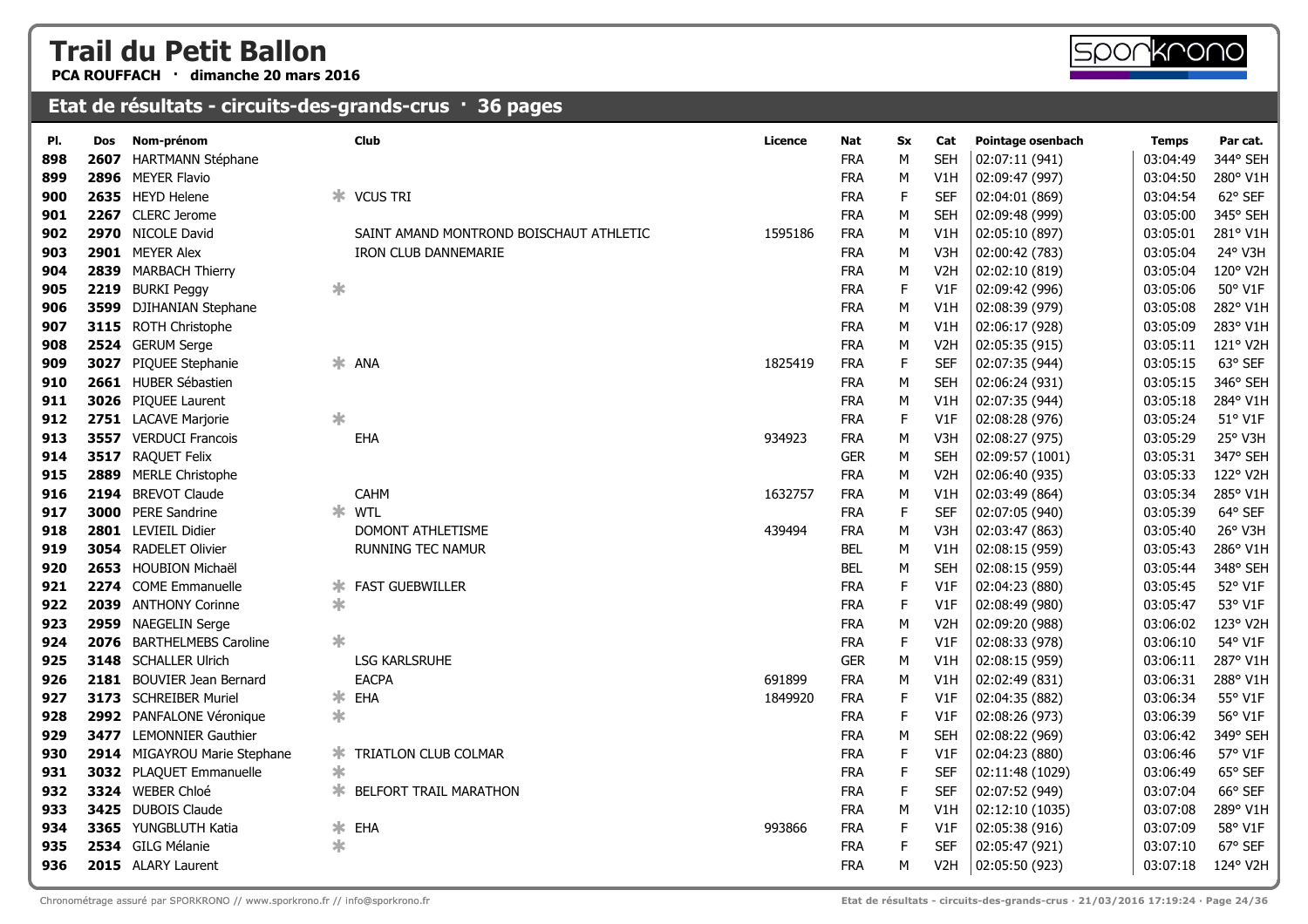**PCA ROUFFACH · dimanche 20 mars 2016**



| PI. | Dos | Nom-prénom                  |        | <b>Club</b>                 | <b>Licence</b> | Nat        | <b>Sx</b>   | Cat              | Pointage osenbach | <b>Temps</b> | Par cat. |
|-----|-----|-----------------------------|--------|-----------------------------|----------------|------------|-------------|------------------|-------------------|--------------|----------|
| 937 |     | 2753 LAEMLIN Luc            |        | <b>IRON CLUB DANNEMARIE</b> |                | <b>FRA</b> | M           | V <sub>2</sub> H | 02:03:00 (835)    | 03:07:31     | 125° V2H |
| 938 |     | 2162 BOSSERT Philippe       |        |                             |                | <b>FRA</b> | M           | V <sub>2</sub> H | 02:04:00 (868)    | 03:07:38     | 126° V2H |
| 939 |     | 3351 WISSELMANN Guy         |        |                             |                | <b>FRA</b> | M           | V <sub>2</sub> H | 02:00:25 (782)    | 03:07:44     | 127° V2H |
| 940 |     | 3036 POINOT Fabien          |        | <b>CRAC SOISSONS</b>        | 1618359        | <b>FRA</b> | M           | <b>SEH</b>       | 02:09:24 (990)    | 03:07:47     | 350° SEH |
| 941 |     | 2069 BARAT Eric             |        | DOMONT ATHLETISME           | 115489         | <b>FRA</b> | M           | V <sub>2</sub> H | 02:12:04 (1034)   | 03:07:47     | 128° V2H |
| 942 |     | 3422 DORIN Maria            | $\ast$ |                             |                | <b>FRA</b> | $\mathsf F$ | <b>SEF</b>       | 02:08:14 (957)    | 03:07:47     | 68° SEF  |
| 943 |     | 3166 SCHMITT Raphaël        |        |                             |                | <b>FRA</b> | M           | <b>SEH</b>       | 02:08:24 (971)    | 03:07:48     | 351° SEH |
| 944 |     | 3440 FROEHLICH Roger        |        |                             |                | SUI        | M           | V1H              | 02:11:23 (1020)   | 03:07:48     | 290° V1H |
| 945 |     | 3360 WOLVERT Geoffray       |        |                             |                | <b>FRA</b> | M           | <b>SEH</b>       | 02:06:40 (935)    | 03:07:51     | 352° SEH |
| 946 |     | 2710 KESSLER Thierry        |        | EHA                         | 460988         | <b>FRA</b> | M           | V <sub>2</sub> H | 02:08:53 (985)    | 03:07:56     | 129° V2H |
| 947 |     | 2647 HOLWEG Yannick         |        |                             |                | <b>FRA</b> | M           | V1H              | 02:06:46 (938)    | 03:07:57     | 291° V1H |
| 948 |     | <b>3044</b> PRUDENT Nicolas |        |                             |                | <b>FRA</b> | M           | <b>SEH</b>       | 01:59:16 (740)    | 03:08:15     | 353° SEH |
| 949 |     | 2499 GASPAROTTO Rémi        |        |                             |                | <b>FRA</b> | M           | <b>SEH</b>       | 01:59:16 (740)    | 03:08:16     | 354° SEH |
| 950 |     | 3159 SCHILLING Éric         |        |                             |                | <b>FRA</b> | M           | V3H              | 02:07:46 (947)    | 03:08:22     | 27° V3H  |
| 951 |     | 3211 SPERONI Raphael        |        |                             |                | <b>FRA</b> | M           | <b>SEH</b>       | 02:11:30 (1021)   | 03:08:27     | 355° SEH |
| 952 |     | 2811 LOLL Jean Baptiste     |        |                             |                | <b>FRA</b> | M           | <b>SEH</b>       | 02:11:31 (1022)   | 03:08:27     | 356° SEH |
| 953 |     | 2459 FRAU Pierangelo        |        |                             |                | <b>FRA</b> | M           | <b>SEH</b>       | 01:55:47 (652)    | 03:08:30     | 357° SEH |
| 954 |     | 2505 GEERT Spileers         |        | SELLA RONDA TEAM            |                | BEL        | M           | V1H              | 02:11:36 (1025)   | 03:08:34     | 292° V1H |
| 955 |     | 2870 MATHYS Jessika         |        | SELLA RONDA TRAIL RUN       |                | <b>BEL</b> | F           | V1F              | 02:11:36 (1025)   | 03:08:34     | 59° V1F  |
| 956 |     | 2589 GUTH Oliviier          |        |                             |                | <b>FRA</b> | M           | V1H              | 02:05:09 (896)    | 03:08:36     | 293° V1H |
| 957 |     | 3376 ZORN Jean Philippe     |        |                             |                | <b>FRA</b> | M           | <b>SEH</b>       | 02:12:02 (1032)   | 03:08:37     | 358° SEH |
| 958 |     | 2435 FLORENTIN Guillaume    |        |                             |                | <b>FRA</b> | M           | V1H              | 02:08:53 (985)    | 03:08:43     | 294° V1H |
| 959 |     | 2216 BÜHLER Ekkehard        |        | TV MURRHARDT                |                | <b>GER</b> | M           | V1H              | 02:07:48 (948)    | 03:08:52     | 295° V1H |
| 960 |     | 3179 SCHWARTZ Peggy         | *      |                             |                | <b>FRA</b> | $\mathsf F$ | V1F              | 02:12:02 (1032)   | 03:08:58     | 60° V1F  |
| 961 |     | 3485 MASTROIANNI Auguste    |        |                             |                | <b>FRA</b> | M           | V1H              | 02:01:34 (808)    | 03:08:59     | 296° V1H |
| 962 |     | 3437 FREPPEL Eric           |        |                             |                | <b>FRA</b> | M           | <b>SEH</b>       | 02:06:49 (939)    | 03:09:02     | 359° SEH |
| 963 |     | 2866 MATHIEU Raphaël        |        |                             |                | <b>FRA</b> | M           | V1H              | 02:18:46 (1146)   | 03:09:05     | 297° V1H |
| 964 |     | 2857 MARTOCQ Olivier        |        | <b>ENDURANCE PASSION 13</b> |                | <b>FRA</b> | M           | V <sub>2</sub> H | 02:02:11 (820)    | 03:09:23     | 130° V2H |
| 965 |     | 3315 WALLERICH Adrien       |        |                             |                | <b>FRA</b> | M           | <b>SEH</b>       | 02:09:28 (992)    | 03:09:27     | 360° SEH |
| 966 |     | 2824 MAGNAN Pascal          |        |                             |                | <b>FRA</b> | M           | V <sub>2</sub> H | 02:10:18 (1004)   | 03:09:29     | 131° V2H |
| 967 |     | 2928 MONTÉMONT Christopher  |        |                             |                | <b>FRA</b> | M           | <b>SEH</b>       | 02:13:01 (1048)   | 03:09:31     | 361° SEH |
| 968 |     | 2200 BROUSSE Jessica        | $\ast$ |                             |                | <b>FRA</b> | $\mathsf F$ | <b>SEF</b>       | 02:13:02 (1050)   | 03:09:31     | 69° SEF  |
| 969 |     | 3443 GARCIA Christian       |        |                             |                | <b>FRA</b> | M           | V1H              | 02:12:11 (1037)   | 03:09:33     | 298° V1H |
| 970 |     | 2837 MANSER Michel          |        |                             |                | <b>FRA</b> | M           | V3H              | 02:10:34 (1009)   | 03:09:45     | 28° V3H  |
| 971 |     | 3224 STOFFEL Christophe     |        |                             |                | <b>FRA</b> | M           | V1H              | 02:04:54 (884)    | 03:09:48     | 299° V1H |
| 972 |     | 2991 PAIN Thierry           |        |                             |                | <b>FRA</b> | M           | V <sub>2</sub> H | 02:06:02 (925)    | 03:09:49     | 132° V2H |
| 973 |     | 3136 SALMON Tania           | $\ast$ |                             |                | <b>BEL</b> | $\mathsf F$ | <b>SEF</b>       | 02:04:03 (870)    | 03:09:51     | 70° SEF  |
| 974 |     | 2307 DE FAVERI Giancarlo    |        |                             |                | <b>FRA</b> | M           | V <sub>2</sub> H | 02:10:32 (1008)   | 03:09:53     | 133° V2H |
| 975 |     | 2546 GONJA Tijana           |        | ZÜRICH HAPPY RUNNERS        |                | SUI        | F           | <b>SEF</b>       | 02:11:36 (1025)   | 03:09:55     | 71° SEF  |

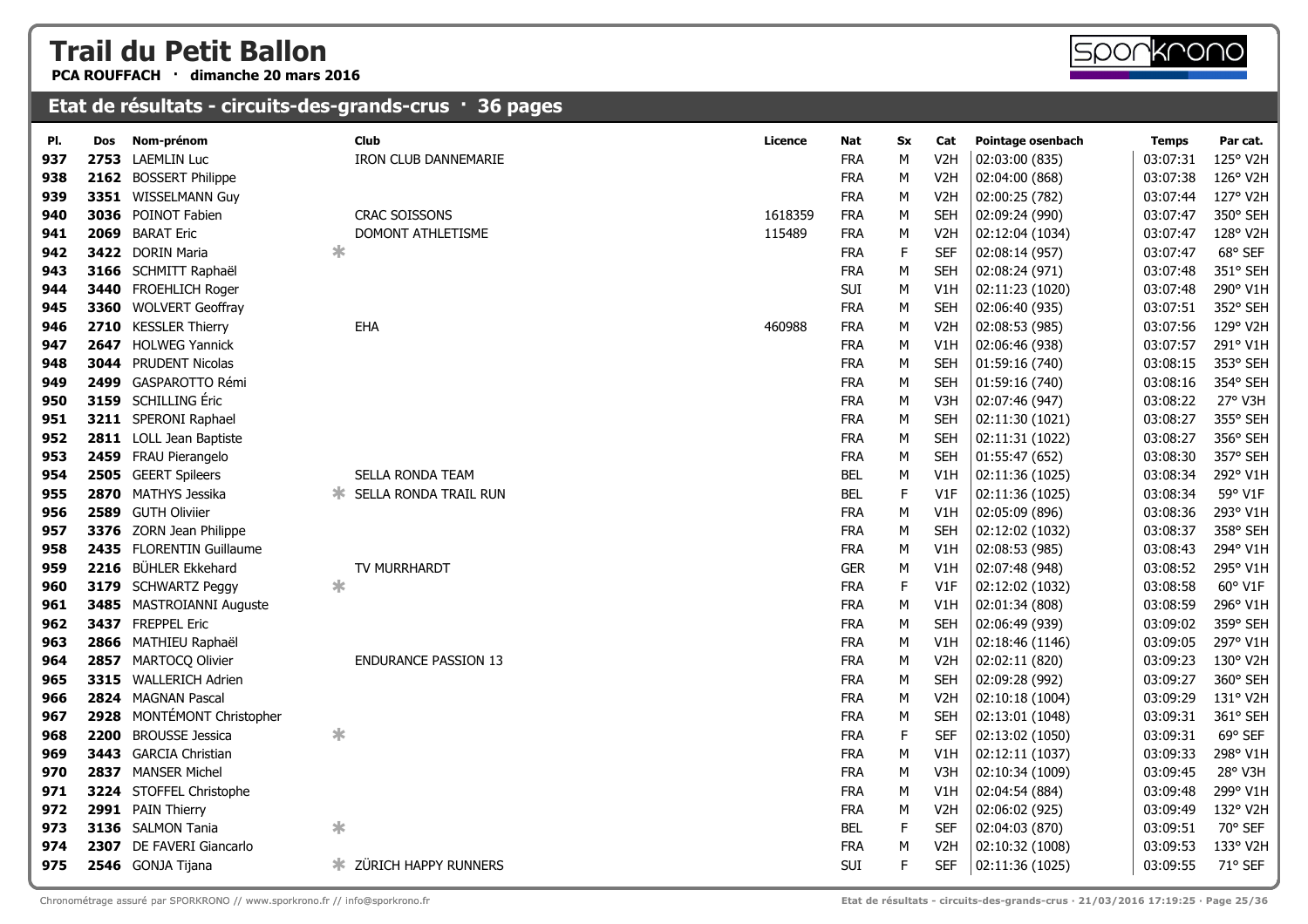**PCA ROUFFACH · dimanche 20 mars 2016**

| PI.  | Dos | Nom-prénom                    |        | Club                           | <b>Licence</b> | Nat        | Sx          | Cat              | Pointage osenbach | <b>Temps</b> | Par cat. |
|------|-----|-------------------------------|--------|--------------------------------|----------------|------------|-------------|------------------|-------------------|--------------|----------|
| 976  |     | 3209 SPENLE John              |        |                                |                | <b>FRA</b> | M           | <b>SEH</b>       | 02:04:22 (879)    | 03:09:56     | 362° SEH |
| 977  |     | 2541 GOBILLARD Florence       | ж      | JOGGING CLUB D'EPERNAY         | 1463071        | <b>FRA</b> | $\mathsf F$ | V <sub>2F</sub>  | 02:11:19 (1019)   | 03:09:56     | 12° V2F  |
| 978  |     | 2743 KUBLER Julien            |        | <b>IRON CLUB TRIATHLON</b>     |                | <b>FRA</b> | М           | <b>SEH</b>       | 02:10:27 (1006)   | 03:09:57     | 363° SEH |
| 979  |     | 2950 MULOT Steven             |        |                                |                | <b>FRA</b> | М           | <b>SEH</b>       | 02:10:35 (1010)   | 03:10:02     | 364° SEH |
| 980  |     | 2860 MARZOLF Jose             |        |                                |                | <b>FRA</b> | М           | <b>SEH</b>       | 02:08:11 (954)    | 03:10:05     | 365° SEH |
| 981  |     | 3259 TRAMONTIN Cédric         |        |                                |                | <b>FRA</b> | M           | <b>SEH</b>       | 02:13:03 (1052)   | 03:10:06     | 366° SEH |
| 982  |     | 3283 VERMOT-DESROCHES Eric    |        | AC HUNINGUE                    | 1005631        | <b>FRA</b> | M           | V <sub>2</sub> H | 02:04:05 (871)    | 03:10:12     | 134° V2H |
| 983  |     | 2024 ALVES Anne Sophie        | 氺      |                                |                | <b>FRA</b> | $\mathsf F$ | V1F              | 02:03:04 (838)    | 03:10:15     | 61° V1F  |
| 984  |     | 3417 DAVID Christian          |        |                                |                | <b>FRA</b> | М           | V1H              | 02:16:25 (1117)   | 03:10:15     | 300° V1H |
| 985  |     | 2193 BRENNER Mylene           |        | * ASC FERCO                    |                | <b>FRA</b> | F           | V1F              | 02:11:13 (1018)   | 03:10:16     | 62° V1F  |
| 986  |     | 3330 WEINGAND Claudine        |        | * EHA                          | 676741         | <b>FRA</b> | E           | V1F              | 02:04:07 (872)    | 03:10:30     | 63° V1F  |
| 987  |     | 2338 DEWIER Jean Christophe   |        | EHA                            | 1745940        | <b>FRA</b> | М           | V <sub>2</sub> H | 02:04:08 (873)    | 03:10:30     | 135° V2H |
| 988  |     | 3276 VANDOMME Denis           |        |                                |                | <b>FRA</b> | М           | V1H              | 02:08:17 (963)    | 03:10:34     | 301° V1H |
| 989  |     | 2014 AITOUMGHAR Brahim        |        | <b>ASC STRASBOURG</b>          | 1325610        | <b>FRA</b> | М           | <b>SEH</b>       | 02:05:33 (911)    | 03:10:35     | 367° SEH |
| 990  |     | 3337 WELSCH Benoit            |        |                                |                | <b>FRA</b> | М           | V1H              | 02:08:32 (977)    | 03:10:37     | 302° V1H |
| 991  |     | 3274 VANDAMME Laurent         |        |                                |                | <b>FRA</b> | M           | V1H              | 02:12:33 (1043)   | 03:10:38     | 303° V1H |
| 992  |     | 2748 KUNKEL Jérémy            |        |                                |                | <b>FRA</b> | M           | <b>SEH</b>       | 02:13:02 (1050)   | 03:10:45     | 368° SEH |
| 993  |     | <b>3130</b> RYBIENIK Danielle | ∗.     | <b>ASCPA</b>                   | 776720         | <b>FRA</b> | $\mathsf F$ | V1F              | 02:13:56 (1072)   | 03:10:50     | 64° V1F  |
| 994  |     | 2750 LABAT Jacques            |        |                                |                | <b>FRA</b> | M           | V <sub>2</sub> H | 02:08:26 (973)    | 03:10:54     | 136° V2H |
| 995  |     | 3234 SZUBA Julien             |        |                                |                | <b>FRA</b> | M           | <b>SEH</b>       | 02:08:19 (966)    | 03:10:54     | 369° SEH |
| 996  |     | 2717 KIENNER Frederic         |        |                                |                | <b>FRA</b> | М           | <b>SEH</b>       | 02:08:19 (966)    | 03:10:55     | 370° SEH |
| 997  |     | 2301 DE ANDRADE Valentin      |        | 44RT - MUTZIG                  |                | <b>FRA</b> | М           | <b>ESH</b>       | 02:10:27 (1006)   | 03:11:01     | 11° ESH  |
| 998  |     | 2243 CHADELAUD Gaetan         |        |                                |                | <b>FRA</b> | M           | <b>SEH</b>       | 02:11:08 (1017)   | 03:11:05     | 371° SEH |
| 999  |     | 2611 HATTAB Fabien            |        |                                |                | <b>FRA</b> | M           | <b>SEH</b>       | 02:06:37 (934)    | 03:11:13     | 372° SEH |
| 1000 |     | 3076 REULECKE Felix           |        | SV WALDKIRCH                   |                | <b>GER</b> | М           | V <sub>2</sub> H | 02:08:49 (980)    | 03:11:24     | 137° V2H |
| 1001 |     | 2318 DELAUNAY Olivier         |        |                                |                | <b>FRA</b> | М           | V1H              | 02:12:31 (1042)   | 03:11:28     | 304° V1H |
| 1002 |     | 3282 VELASCO Loic             |        |                                |                | <b>FRA</b> | М           | <b>SEH</b>       | 02:08:17 (963)    | 03:11:35     | 373° SEH |
| 1003 |     | 3317 WALTER Alexandra         | Ж.     | IRON CLUB TRIATHLON DANNEMARIE |                | <b>FRA</b> | E           | V1F              | 02:09:47 (997)    | 03:11:37     | 65° V1F  |
| 1004 |     | 2678 IVENS Gregory            |        |                                |                | <b>FRA</b> | M           | <b>SEH</b>       | 02:05:20 (905)    | 03:11:47     | 374° SEH |
| 1005 |     | 2778 LECLERC Emilie           | $\ast$ |                                |                | <b>FRA</b> | $\mathsf F$ | <b>SEF</b>       | 02:10:56 (1013)   | 03:12:04     | 72° SEF  |
| 1006 |     | 3272 USUREAU Emmanuel         |        |                                |                | <b>FRA</b> | M           | V1H              | 02:05:34 (914)    | 03:12:05     | 305° V1H |
| 1007 |     | 3318 WALTISPERGER Olivier     |        |                                |                | <b>FRA</b> | М           | V1H              | 02:09:53 (1000)   | 03:12:05     | 306° V1H |
| 1008 |     | 2517 GEORGENTHUM Olivier      |        |                                |                | <b>FRA</b> | М           | V1H              | 02:09:37 (994)    | 03:12:10     | 307° V1H |
| 1009 |     | 2791 LEHMANN CHAREF Francoise | $\ast$ |                                |                | <b>FRA</b> | F           | V2F              | 02:12:11 (1037)   | 03:12:13     | 13° V2F  |
| 1010 |     | 3375 ZOELLE Marc              |        |                                |                | <b>FRA</b> | М           | V1H              | 02:11:58 (1031)   | 03:12:14     | 308° V1H |
| 1011 |     | 2522 GERIG Eloïse             | $\ast$ |                                |                | <b>FRA</b> | $\mathsf F$ | <b>SEF</b>       | 02:08:16 (962)    | 03:12:18     | 73° SEF  |
| 1012 |     | 3406 BRUN Damien              |        | TR'AILLEUR                     | 1847950        | <b>FRA</b> | М           | <b>SEH</b>       | 02:09:17 (987)    | 03:12:18     | 375° SEH |
| 1013 |     | 2564 GREMILLET Tony           |        |                                |                | <b>FRA</b> | M           | <b>SEH</b>       | 02:05:32 (910)    | 03:12:24     | 376° SEH |
| 1014 |     | 2525 GERY Delphine            |        | $*$ CTA                        |                | <b>FRA</b> | F.          | V1F              | 02:11:00 (1014)   | 03:12:25     | 66° V1F  |
|      |     |                               |        |                                |                |            |             |                  |                   |              |          |

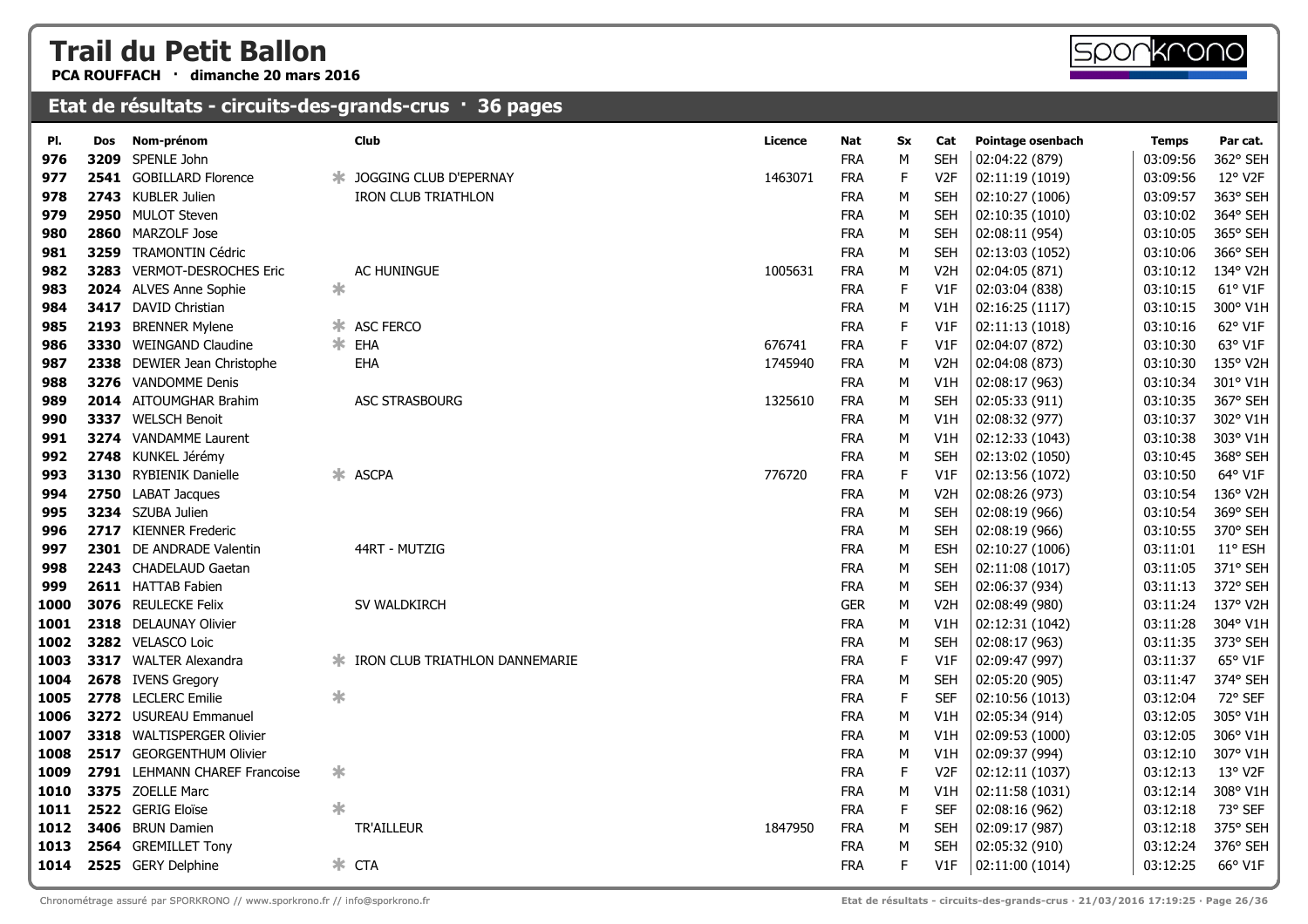**PCA ROUFFACH · dimanche 20 mars 2016**

| PI.  | Dos | Nom-prénom                    |        | Club                             | Licence | Nat        | Sx          | Cat              | Pointage osenbach | <b>Temps</b> | Par cat. |
|------|-----|-------------------------------|--------|----------------------------------|---------|------------|-------------|------------------|-------------------|--------------|----------|
| 1015 |     | 2190 BRÄUCHLER Ruth           |        | LG BAD WALDSEER LAUFFIEBER       |         | <b>GER</b> | F           | V1F              | 02:11:04 (1015)   | 03:12:37     | 67° V1F  |
| 1016 |     | 2652 HORRY Habib              |        |                                  |         | <b>FRA</b> | М           | V1H              | 02:13:30 (1061)   | 03:12:48     | 309° V1H |
| 1017 |     | 3098 ROBERT Pierre            |        | EA CERGY PONTOISE ATHLETISME     | 171424  | <b>FRA</b> | M           | V3H              | 02:13:49 (1068)   | 03:12:50     | 29° V3H  |
| 1018 |     | 2465 FREY Eric                |        |                                  |         | <b>FRA</b> | М           | SEH              | 02:12:10 (1035)   | 03:12:50     | 377° SEH |
| 1019 |     | 2766 LANG Maxime              |        |                                  |         | <b>FRA</b> | М           | <b>ESH</b>       | 02:05:10 (897)    | 03:12:54     | 12° ESH  |
| 1020 |     | <b>3445</b> GARNIER Romain    |        |                                  |         | <b>FRA</b> | М           | <b>SEH</b>       | 02:10:16 (1003)   | 03:12:55     | 378° SEH |
| 1021 |     | 2217 BUNEL Arnaud             |        | AS LILLY                         |         | <b>FRA</b> | M           | V1H              | 02:03:38 (858)    | 03:12:57     | 310° V1H |
| 1022 |     | 2735 KÖLSCH Martin            |        | LANDAU RUNNING COMPANY           |         | <b>GER</b> | M           | V <sub>2</sub> H | 02:14:52 (1090)   | 03:12:59     | 138° V2H |
| 1023 |     | 3169 SCHNEIDER Stefanie Anna  | $\ast$ |                                  |         | <b>GER</b> | $\mathsf F$ | <b>SEF</b>       | 02:14:52 (1090)   | 03:13:00     | 74° SEF  |
| 1024 |     | 3180 SCHWARZ-WEICHHART Birgit | $\ast$ |                                  |         | <b>GER</b> | F           | V1F              | 02:14:52 (1090)   | 03:13:00     | 68° V1F  |
| 1025 |     | 3298 VOISIN Laurence          | ∗      | OLICOACHING                      |         | <b>FRA</b> | F           | <b>SEF</b>       | 02:13:44 (1064)   | 03:13:05     | 75° SEF  |
| 1026 |     | 2905 MICHAILLE Amelie         | $\ast$ |                                  |         | <b>FRA</b> | F           | <b>SEF</b>       | 02:08:22 (969)    | 03:13:08     | 76° SEF  |
| 1027 |     | 2716 KIENAST Pascal           |        |                                  |         | <b>FRA</b> | М           | V1H              | 02:07:27 (943)    | 03:13:16     | 311° V1H |
| 1028 |     | 2464 FRELET Aurélien          |        |                                  |         | <b>FRA</b> | M           | <b>SEH</b>       | 02:13:18 (1058)   | 03:13:21     | 379° SEH |
| 1029 |     | 3025 PINTUR Jean Christophe   |        | AS LILLY                         |         | <b>FRA</b> | M           | V1H              | 02:09:22 (989)    | 03:13:24     | 312° V1H |
| 1030 |     | 2124 BILL Sandrine            |        | * EGMA                           | 1538765 | <b>FRA</b> | F           | V <sub>2F</sub>  | 02:08:08 (952)    | 03:13:29     | 14° V2F  |
| 1031 |     | 3216 STEINBACH Pierre         |        | <b>RAME</b>                      |         | <b>FRA</b> | M           | V <sub>2</sub> H | 02:09:41 (995)    | 03:13:31     | 139° V2H |
| 1032 |     | 3227 STRUB Philippe           |        |                                  |         | <b>FRA</b> | М           | V1H              | 02:11:32 (1023)   | 03:13:40     | 313° V1H |
| 1033 |     | <b>3620</b> KREBS Michael     |        |                                  |         | <b>GER</b> | М           | V1H              | 02:16:30 (1122)   | 03:13:44     | 314° V1H |
| 1034 |     | 2702 KAISER Simone            | ∗      |                                  |         | <b>GER</b> | F           | <b>SEF</b>       | 02:16:30 (1122)   | 03:13:45     | 77° SEF  |
| 1035 |     | 2192 BREISS Benjamin          |        |                                  |         | <b>FRA</b> | М           | ESH              | 02:18:39 (1145)   | 03:13:52     | 13° ESH  |
| 1036 |     | 2736 KOOB Marie Cécile        |        | <b>* E.TCHIÈVRES</b>             |         | <b>BEL</b> | F           | V1F              | 02:11:57 (1030)   | 03:13:57     | 69° V1F  |
| 1037 |     | 3068 REGNAULT Sandra          |        | * PCA                            | 1820771 | <b>FRA</b> | $\mathsf F$ | <b>SEF</b>       | 02:13:15 (1055)   | 03:13:59     | 78° SEF  |
| 1038 |     | 2936 MORTZ Serge              |        | NAVECO TRIATHLON CLUB BETSCHDORF |         | <b>FRA</b> | М           | V <sub>2</sub> H | 02:12:22 (1040)   | 03:14:03     | 140° V2H |
| 1039 |     | 3256 TOUSSAINT Muriel         |        | * RAME                           |         | <b>FRA</b> | F.          | V1F              | 02:14:22 (1079)   | 03:14:11     | 70° V1F  |
| 1040 |     | 3264 TUAL Frederique          |        | * RAME                           |         | <b>FRA</b> | F           | V1F              | 02:14:22 (1079)   | 03:14:12     | 71° V1F  |
| 1041 |     | 3084 RIEGEL Bruno             |        |                                  |         | <b>FRA</b> | М           | V2H              | 02:08:19 (966)    | 03:14:15     | 141° V2H |
| 1042 |     | 2060 BAERT Julien             |        |                                  |         | <b>FRA</b> | M           | <b>SEH</b>       | 02:06:31 (933)    | 03:14:26     | 380° SEH |
| 1043 |     | 3270 URBAN Mathieu            |        |                                  |         | <b>FRA</b> | M           | <b>SEH</b>       | 02:07:53 (950)    | 03:14:26     | 381° SEH |
| 1044 |     | 3326 WEHRLEN Christelle       |        | $*$ EHA                          | 1609740 | <b>FRA</b> | F           | V1F              | 02:14:38 (1086)   | 03:14:29     | 72° V1F  |
| 1045 |     | 2925 MOCHEL Christian         |        |                                  |         | <b>FRA</b> | M           | V1H              | 02:07:36 (946)    | 03:14:35     | 315° V1H |
| 1046 |     | 2540 GLOTZ Laurent            |        |                                  |         | <b>FRA</b> | М           | <b>SEH</b>       | 02:14:14 (1076)   | 03:14:40     | 382° SEH |
| 1047 |     | 2668 HUMMEL Pascal            |        |                                  |         | <b>FRA</b> | М           | V1H              | 02:08:03 (951)    | 03:14:41     | 316° V1H |
| 1048 |     | 3357 WOLF Julia               | ∗      |                                  |         | <b>GER</b> | F           | <b>SEF</b>       | 02:15:46 (1106)   | 03:14:41     | 79° SEF  |
| 1049 |     | 3131 SADEK Leila              | $\ast$ |                                  |         | <b>FRA</b> | F           | <b>SEF</b>       | 02:18:00 (1142)   | 03:14:43     | 80° SEF  |
| 1050 |     | 3490 MENAZLI Rachid           |        | ASPTT MULHOUSE TRI               |         | <b>FRA</b> | M           | V <sub>2</sub> H | 02:13:15 (1055)   | 03:14:49     | 142° V2H |
| 1051 |     | 2594 HABERBUSCH Théo          |        |                                  |         | <b>FRA</b> | М           | <b>SEH</b>       | 02:08:18 (965)    | 03:14:50     | 383° SEH |
| 1052 |     | 2038 ANGELINI Sophie          |        | <b>DOMONT ATHLÉTISME</b>         | 1664198 | <b>FRA</b> | F.          | V1F              | 02:12:57 (1047)   | 03:14:53     | 73° V1F  |
| 1053 |     | 3113 ROSSI Karine             |        | * DOMONT ATHLÉTISME              | 1380560 | <b>FRA</b> | F           | V1F              | 02:15:18 (1098)   | 03:14:54     | 74° V1F  |
|      |     |                               |        |                                  |         |            |             |                  |                   |              |          |

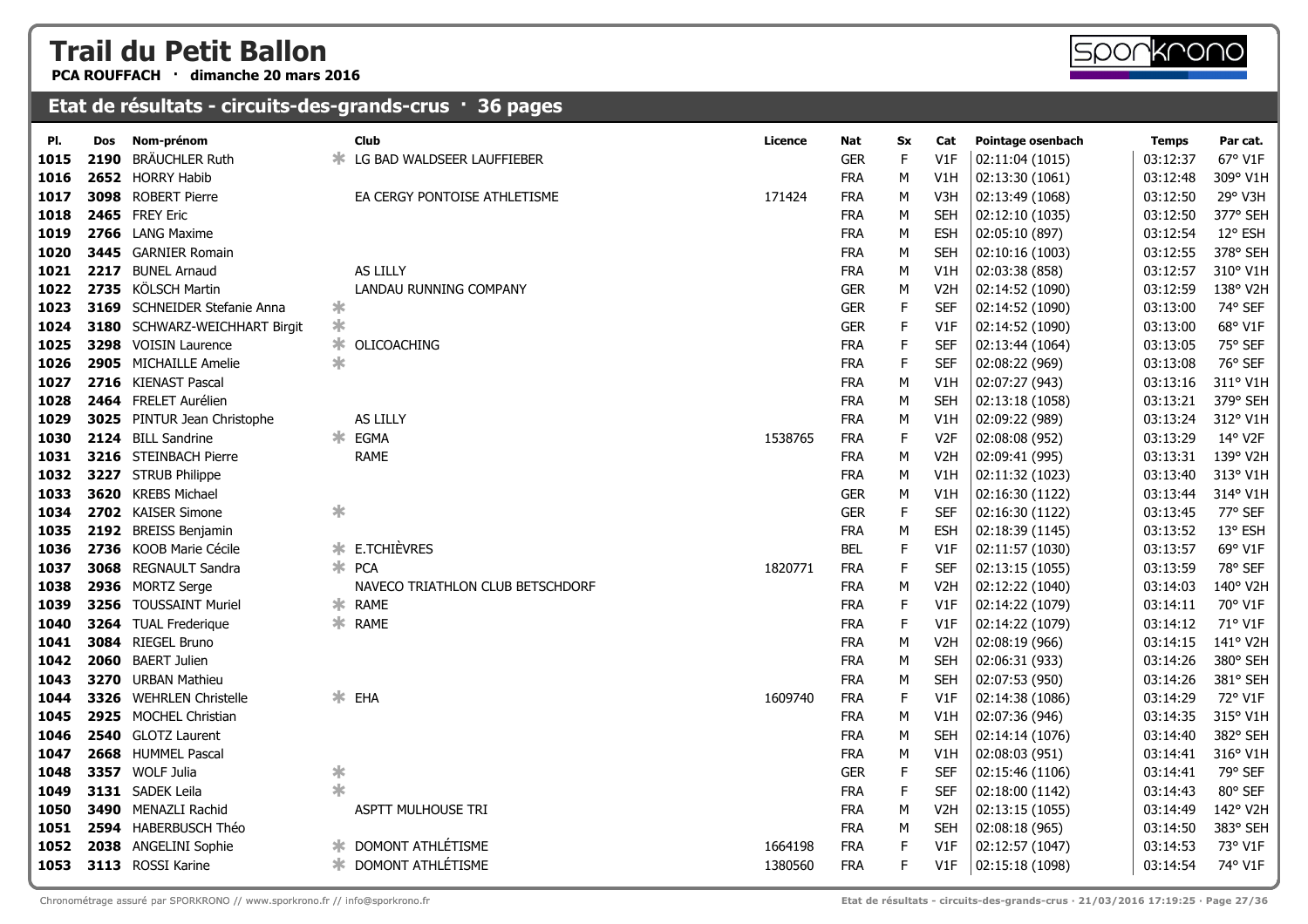**PCA ROUFFACH · dimanche 20 mars 2016**



#### **Etat de résultats - circuits-des-grands-crus · 36 pages**

| PI.  | <b>Dos</b> | Nom-prénom                 |        | <b>Club</b>                             | Licence | Nat        | Sx | Cat              | Pointage osenbach | <b>Temps</b> | Par cat. |
|------|------------|----------------------------|--------|-----------------------------------------|---------|------------|----|------------------|-------------------|--------------|----------|
| 1054 |            | 2265 CLEMENT Xavier        |        |                                         |         | <b>FRA</b> | M  | V1H              | 02:11:43 (1028)   | 03:14:56     | 317° V1H |
| 1055 |            | 2852 MARTIN Caroline       | ∗      | SR OBERNAI                              | 1771615 | <b>FRA</b> | F. | <b>SEF</b>       | 02:14:37 (1084)   | 03:15:04     | 81° SEF  |
| 1056 |            | 2116 BEYHURST Sophie       | ∗.     | SR OBERNAI                              | 1771610 | <b>FRA</b> | F. | <b>SEF</b>       | 02:14:37 (1084)   | 03:15:06     | 82° SEF  |
| 1057 |            | 2965 NEDJAM Barbara        |        | * S2A                                   | 1797345 | <b>FRA</b> | F. | <b>SEF</b>       | 02:14:36 (1082)   | 03:15:29     | 83° SEF  |
| 1058 |            | 2701 JUWA André            |        |                                         |         | <b>FRA</b> | М  | V3H              | 02:09:36 (993)    | 03:15:31     | 30° V3H  |
| 1059 |            | 2633 HERRMANN Mélanie      | ∗      |                                         |         | <b>FRA</b> | E  | <b>SEF</b>       | 02:13:25 (1059)   | 03:15:31     | 84° SEF  |
| 1060 |            | 2634 HERRMANN Luc          |        |                                         |         | <b>FRA</b> | M  | <b>SEH</b>       | 02:13:25 (1059)   | 03:15:32     | 384° SEH |
| 1061 |            | 2008 ADIB GHIASSI Carmen   | ∗      |                                         |         | <b>FRA</b> | F. | V1F              | 02:14:21 (1078)   | 03:15:35     | 75° V1F  |
| 1062 |            | 2325 DEMARCHE Guillaume    |        |                                         |         | <b>FRA</b> | M  | <b>SEH</b>       | 02:08:11 (954)    | 03:15:35     | 385° SEH |
| 1063 |            | 3012 PETIT Virginie        | $\ast$ |                                         |         | <b>FRA</b> | F  | <b>SEF</b>       | 02:08:10 (953)    | 03:15:38     | 85° SEF  |
| 1064 |            | 3238 TENDRON Franck        |        |                                         |         | <b>FRA</b> | M  | V1H              | 02:14:01 (1073)   | 03:15:40     | 318° V1H |
| 1065 |            | 2269 COELSCH Jonathan      |        |                                         |         | <b>FRA</b> | M  | <b>SEH</b>       | 02:16:37 (1126)   | 03:15:52     | 386° SEH |
| 1066 |            | 2975 NOEL Laurent          |        |                                         |         | <b>FRA</b> | М  | V1H              | 02:13:47 (1067)   | 03:15:55     | 319° V1H |
| 1067 |            | 2453 FRANCK Loic           |        |                                         |         | <b>FRA</b> | M  | <b>ESH</b>       | 02:16:38 (1127)   | 03:15:59     | 14° ESH  |
| 1068 |            | 3266 TURPANI Fabien        |        |                                         |         | <b>FRA</b> | M  | <b>SEH</b>       | 02:08:52 (984)    | 03:16:10     | 387° SEH |
| 1069 |            | 2976 NOMINE Jeffrey        |        | SUNDGAU OXYGENE                         | 1770539 | <b>FRA</b> | М  | <b>SEH</b>       | 02:05:38 (916)    | 03:16:12     | 388° SEH |
| 1070 |            | 2277 CORDONNIER Anne       | ∗      |                                         |         | <b>FRA</b> | F  | <b>SEF</b>       | 02:14:58 (1095)   | 03:16:34     | 86° SEF  |
| 1071 |            | 3069 REGNAULT Franck       |        |                                         |         | <b>FRA</b> | M  | <b>SEH</b>       | 02:13:16 (1057)   | 03:16:36     | 389° SEH |
| 1072 |            | 2189 BRASSEUR Eric         |        |                                         |         | <b>FRA</b> | M  | V1H              | 02:06:16 (927)    | 03:16:44     | 320° V1H |
| 1073 |            | 3611 GOBA Sanita           | ∗      | TV HÜSINGEN                             |         | SUI        | F. | <b>SEF</b>       | 02:15:33 (1105)   | 03:16:53     | 87° SEF  |
| 1074 |            | 3188 SEILER Geraldine      | $\ast$ |                                         |         | <b>FRA</b> | F. | <b>SEF</b>       | 02:14:57 (1093)   | 03:17:04     | 88° SEF  |
| 1075 |            | 2988 OTTWILLER Mathilde    | ж      | ENGENTHAL                               |         | <b>FRA</b> | F  | <b>SEF</b>       | 02:14:57 (1093)   | 03:17:16     | 89° SEF  |
| 1076 |            | 2246 CHALOT-PRAT Françoise |        | <b>* CLUB ATHLÉTISME CHAMPIGNEULLES</b> | 143874  | <b>FRA</b> | F  | V3F              | 02:13:54 (1070)   | 03:17:23     | 1° V3F   |
| 1077 |            | 2284 CROCE Norbert         |        |                                         |         | <b>FRA</b> | M  | V1H              | 02:11:33 (1024)   | 03:17:46     | 321° V1H |
| 1078 |            | 2733 KOLB Fabienne         |        | IRON CLUB DE DANNEMARIE                 |         | <b>FRA</b> | F  | V <sub>2F</sub>  | 02:12:23 (1041)   | 03:17:49     | 15° V2F  |
| 1079 |            | 3489 MELLINGER Stephane    |        |                                         |         | <b>FRA</b> | M  | V1H              | 02:16:27 (1119)   | 03:17:50     | 322° V1H |
| 1080 |            | 3533 SCHWANK Matthias      |        |                                         |         | SUI        | M  | <b>SEH</b>       | 02:15:03 (1097)   | 03:17:55     | 390° SEH |
| 1081 |            | 3543 SOULET Nathalie       |        | TRAILERS DE LA ROSE                     |         | <b>FRA</b> | F  | V1F              | 02:13:53 (1069)   | 03:18:08     | 76° V1F  |
| 1082 |            | 2884 MENDI Nasserdine      |        |                                         |         | <b>FRA</b> | M  | V3H              | 02:22:00 (1189)   | 03:18:18     | 31° V3H  |
| 1083 |            | 2139 BLEICHER Eric         |        |                                         |         | <b>FRA</b> | M  | V <sub>2</sub> H | 02:16:13 (1113)   | 03:18:27     | 143° V2H |
| 1084 |            | 3580 LEBON Geoffroy        |        |                                         |         | <b>FRA</b> | М  | <b>SEH</b>       | 02:11:05 (1016)   | 03:18:29     | 391° SEH |
| 1085 |            | 2316 DELATOUR Sébastien    |        |                                         |         | SUI        | M  | <b>SEH</b>       | 02:13:45 (1065)   | 03:18:35     | 392° SEH |
| 1086 |            | 2940 MOSER Stéphane        |        |                                         |         | SUI        | М  | <b>SEH</b>       | 02:13:45 (1065)   | 03:18:42     | 393° SEH |
| 1087 |            | 3151 SCHEBACHER Olivier    |        |                                         |         | <b>FRA</b> | M  | V1H              | 02:10:20 (1005)   | 03:18:42     | 323° V1H |
| 1088 |            | 2862 MASINI Hugues         |        |                                         |         | <b>FRA</b> | M  | <b>SEH</b>       | 02:14:25 (1081)   | 03:18:44     | 394° SEH |
| 1089 |            | 2895 MEVEL Paul            |        |                                         |         | LUX        | M  | <b>SEH</b>       | 02:17:55 (1141)   | 03:18:45     | 395° SEH |
| 1090 |            | 2286 CRUDER Michel         |        |                                         |         | <b>FRA</b> | M  | V3H              | 02:14:03 (1074)   | 03:18:52     | 32° V3H  |
| 1091 |            | 2531 GIGLIA Anne Marie     | ∗      | <b>US FORBACH</b>                       | 1116425 | <b>FRA</b> | F  | V1F              | 02:16:58 (1131)   | 03:18:53     | 77° V1F  |
| 1092 |            | 2709 KENNEL Céline         | ∗      |                                         |         | <b>FRA</b> | F  | <b>SEF</b>       | 02:14:36 (1082)   | 03:18:54     | 90° SEF  |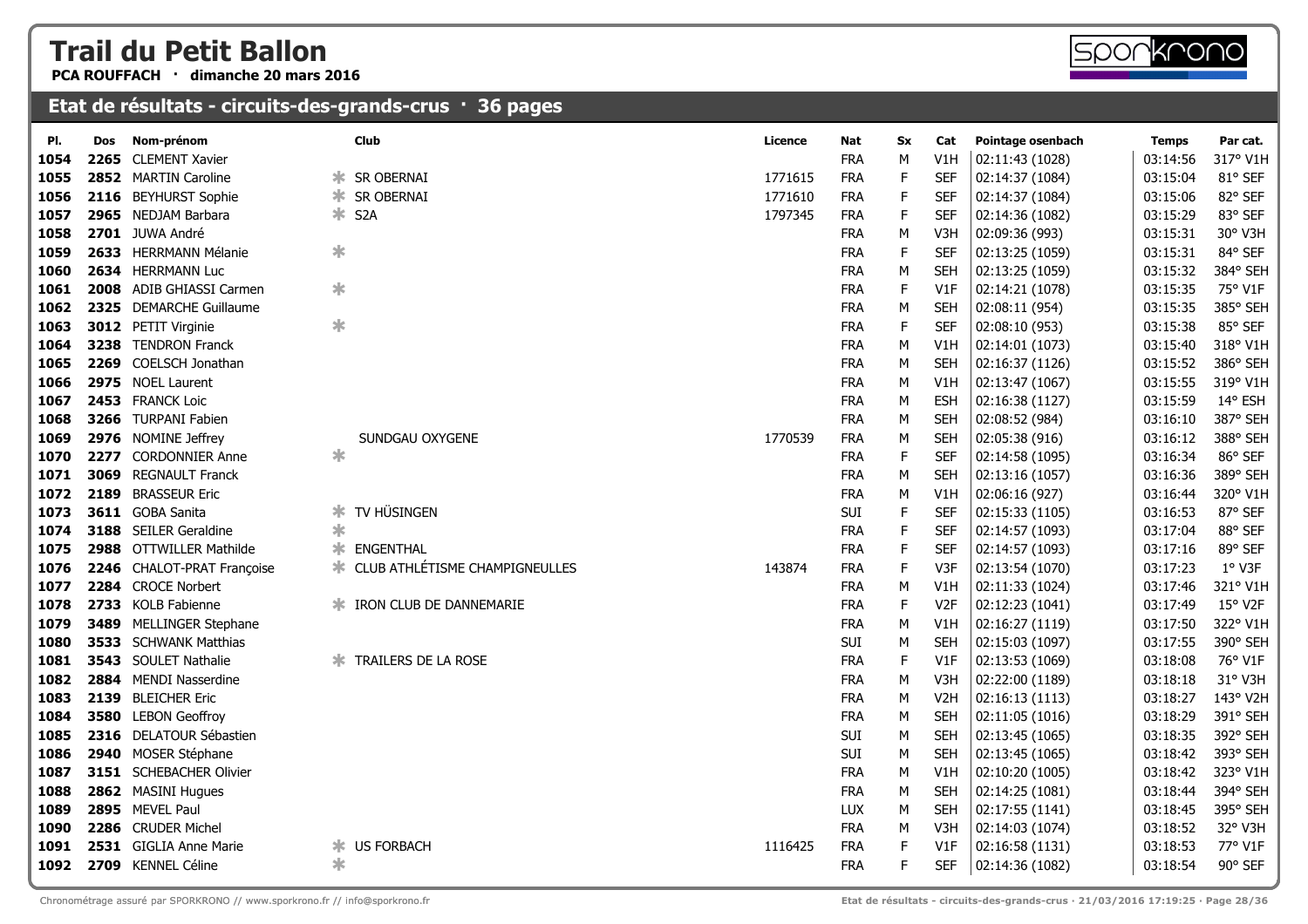**PCA ROUFFACH · dimanche 20 mars 2016**

#### **Etat de résultats - circuits-des-grands-crus · 36 pages**

**2604** HANAUER Caroline **DEALL SEE ANDOLSHEIM 1096 2211** BUBENDORFF Rene

 **<sup>2720</sup>** KLEIN Cindy COUREURS DE LA SALINE ✱

| 1098 |      | 2645 HOFMAN Dominique       |        | <b>* A.S.L. LA ROBERTSAU</b>     | 1143189 | <b>FRA</b> | F  | V1F              | 02:19:21 (1157) | 03:19:33 | 78° V1F        |
|------|------|-----------------------------|--------|----------------------------------|---------|------------|----|------------------|-----------------|----------|----------------|
| 1099 |      | 3452 GUEHL Luc              |        |                                  |         | <b>FRA</b> | м  | <b>SEH</b>       | 02:13:01 (1048) | 03:19:44 | 396° SEH       |
| 1100 |      | 2210 BUARD Amélie           | $\ast$ |                                  |         | <b>FRA</b> | F  | <b>SEF</b>       | 02:12:21 (1039) | 03:19:46 | 93° SEF        |
| 1101 |      | 2548 GONZALEZ Antoine       |        |                                  |         | <b>FRA</b> | М  | V3H              | 02:16:12 (1112) | 03:19:56 | 34° V3H        |
| 1102 | 2627 | <b>HENON Xavier</b>         |        |                                  |         | <b>FRA</b> | м  | V1H              | 02:13:55 (1071) | 03:20:15 | 324° V1H       |
| 1103 |      | 2587 GULLY Mathilde         | $\ast$ |                                  |         | <b>FRA</b> | F  | <b>SEF</b>       | 02:18:52 (1148) | 03:20:16 | 94° SEF        |
| 1104 |      | 2763 LAMBIN Sandrine        | ∗      | <b>CRAC SOISSONS</b>             | 1096392 | <b>FRA</b> | F  | V <sub>2F</sub>  | 02:16:28 (1121) | 03:20:21 | 16° V2F        |
| 1105 |      | 2762 LAMBIN Thierry         |        | <b>CRAC SOISSONS</b>             | 171468  | <b>FRA</b> | м  | V <sub>2</sub> H | 02:16:27 (1119) | 03:20:22 | 146° V2H       |
| 1106 |      | 2486 GAINE Arnaud           |        |                                  |         | <b>FRA</b> | М  | <b>SEH</b>       | 02:14:45 (1088) | 03:20:36 | 397° SEH       |
| 1107 |      | 2539 GLASER Ute             |        | <b>* THERME LT BÖBLINGEN</b>     |         | <b>GER</b> | F. | V1F              | 02:21:44 (1182) | 03:20:37 | 79° V1F        |
| 1108 | 2348 | <b>DIETSCH Sebastien</b>    |        |                                  |         | <b>FRA</b> | M  | V1H              | 02:17:11 (1133) | 03:20:38 | 325° V1H       |
| 1109 | 2209 | <b>BRUNSTEIN Alexandre</b>  |        |                                  |         | <b>FRA</b> | М  | <b>SEH</b>       | 02:16:22 (1116) | 03:20:50 | 398° SEH       |
| 1110 | 3603 | <b>FROCHARD Sebastien</b>   |        |                                  |         | <b>FRA</b> | М  | <b>SEH</b>       | 02:13:32 (1062) | 03:20:56 | 399° SEH       |
| 1111 | 2667 | <b>HUMEZ Serge</b>          |        |                                  |         | <b>FRA</b> | м  | V <sub>2</sub> H | 02:16:09 (1110) | 03:20:56 | 147° V2H       |
| 1112 | 2108 | <b>BERSCHY Arnaud</b>       |        |                                  |         | <b>FRA</b> | М  | <b>SEH</b>       | 02:09:26 (991)  | 03:20:57 | 400° SEH       |
| 1113 |      | 2302 DE BOLLIVIER Matthieu  |        |                                  |         | <b>FRA</b> | М  | <b>SEH</b>       | 02:10:35 (1010) | 03:21:01 | 401° SEH       |
| 1114 |      | 3231 SUGIOKA Kazuyuki       |        | OLICOACHING                      |         |            | M  | V <sub>2</sub> H | 02:18:34 (1144) | 03:21:10 | 148° V2H       |
| 1115 |      | 2555 GRAEBER Markus         |        |                                  |         | <b>GER</b> | М  | <b>SEH</b>       | 02:25:24 (1233) | 03:21:12 | 402° SEH       |
| 1116 | 3093 | <b>RINGLER Jerome</b>       |        |                                  |         | <b>FRA</b> | М  | <b>SEH</b>       | 02:15:32 (1103) | 03:21:18 | 403° SEH       |
| 1117 |      | 2439 FOESSEL Caroline       | $\ast$ |                                  |         | <b>FRA</b> | F. | <b>SEF</b>       | 02:15:32 (1103) | 03:21:18 | 95° SEF        |
| 1118 |      | 2205 BRUDER Jean Marc       |        |                                  |         | <b>FRA</b> | м  | V3H              | 02:12:43 (1044) | 03:21:20 | 35° V3H        |
| 1119 |      | 3382 ACKERMANN Valentin     |        | SELESTAT CENTRE ALSACE TRIATHLON |         | <b>FRA</b> | М  | <b>SEH</b>       | 02:08:51 (982)  | 03:21:24 | 404° SEH       |
| 1120 |      | 2005 ACKERMANN Vincent      |        | <b>D'RANNER</b>                  |         | <b>FRA</b> | М  | V <sub>2</sub> H | 02:08:51 (982)  | 03:21:25 | 149° V2H       |
| 1121 |      | 3542 SIMON Antoine          |        |                                  |         | <b>FRA</b> | М  | V <sub>2</sub> H | 02:14:58 (1095) | 03:21:27 | 150° V2H       |
| 1122 |      | 2104 BERG Stéphanie         |        | <b>* ROVILLE DEVANT BAYON</b>    |         | <b>FRA</b> | F  | <b>SEF</b>       | 02:28:58 (1274) | 03:21:34 | 96° SEF        |
| 1123 |      | 2182 BOUYLOUT Kamel         |        | ASPTT MULHOUSE LOISIRS           |         | <b>FRA</b> | М  | V1H              | 02:16:07 (1109) | 03:21:35 | 326° V1H       |
| 1124 |      | 2774 LE GROS Stéphanie      | ≭      | DOMONT ATHLETISME                | 1686839 | <b>FRA</b> | F  | V1F              | 02:19:13 (1153) | 03:21:42 | 80° V1F        |
| 1125 |      | 3212 SPINDLER Myriam        | $\ast$ |                                  |         | <b>FRA</b> | F  | V1F              | 02:16:15 (1114) | 03:21:43 | 81° V1F        |
| 1126 |      | 2722 KLUFTS Elise           | ∗      | D'RANNER ANDOLSHEIM              |         | <b>FRA</b> | F  | <b>SEF</b>       | 02:13:04 (1053) | 03:21:50 | $97^\circ$ SEF |
| 1127 |      | 2342 DIDIER Michael         |        |                                  |         | <b>FRA</b> | М  | <b>SEH</b>       | 02:12:43 (1044) | 03:21:51 | 405° SEH       |
| 1128 |      | 2942 MULLER Patrick         |        |                                  |         | <b>FRA</b> | М  | V1H              | 02:17:48 (1140) | 03:21:52 | 327° V1H       |
| 1129 |      | 2951 MULOT Mickael          |        |                                  |         | <b>FRA</b> | м  | <b>SEH</b>       | 02:16:39 (1128) | 03:21:55 | 406° SEH       |
| 1130 |      | <b>3610 PEETERS MICHAEL</b> |        |                                  |         | <b>FRA</b> | M  | <b>SEH</b>       | 02:16:35 (1124) | 03:22:01 | 407° SEH       |
| 1131 |      | 2730 KOHLER Jean Philippe   |        |                                  |         | <b>FRA</b> | М  | V <sub>2</sub> H | 02:19:18 (1154) | 03:22:17 | 151° V2H       |
|      |      |                             |        |                                  |         |            |    |                  |                 |          |                |

**Pl. Dos Nom-prénom Club Licence Nat Sx Cat Pointage osenbach Temps Par cat. <sup>3362</sup>** XAINTRAY François D'RANNER ANDOLSHEIM FRA <sup>M</sup> V2H 02:14:05 (1075) 03:19:00 144° V2H  **<sup>2606</sup>** HARRANGER Joel EA CERGY PONTOISE ATHLETIME <sup>419858</sup> FRA <sup>M</sup> V3H 02:04:52 (883) 03:19:07 33° V3H

 **<sup>2211</sup>** BUBENDORFF Rene FRA <sup>M</sup> V2H 02:16:21 (1115) 03:19:29 145° V2H

FRA <sup>F</sup> SEF 02:16:36 (1125) 03:19:26 91° SEF

FRA <sup>F</sup> SEF 02:17:20 (1135) 03:19:31 92° SEF

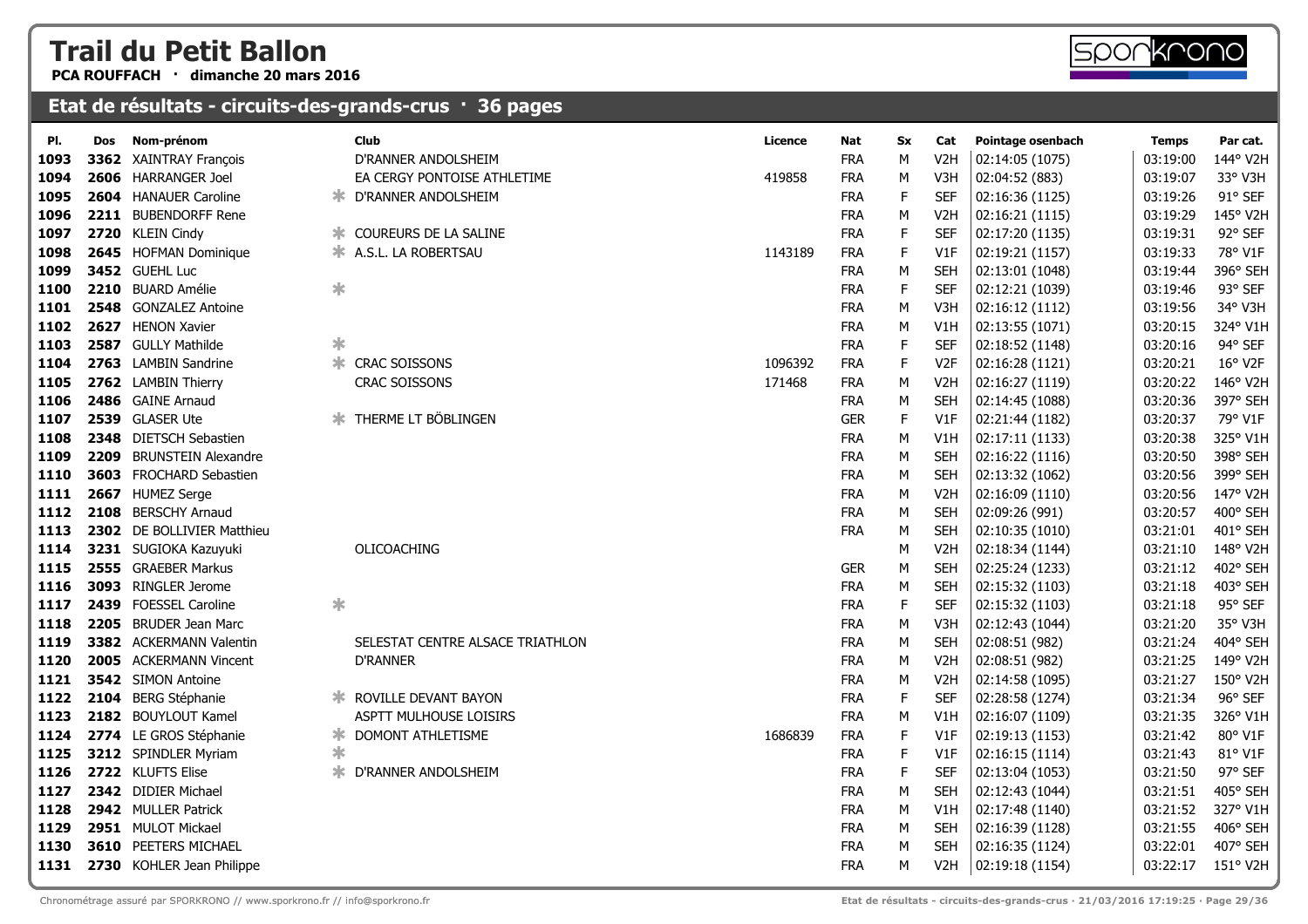**PCA ROUFFACH · dimanche 20 mars 2016**

| PI.  | Dos  | Nom-prénom                     |        | Club                              | Licence | Nat        | Sx          | Cat              | Pointage osenbach | <b>Temps</b> | Par cat.        |
|------|------|--------------------------------|--------|-----------------------------------|---------|------------|-------------|------------------|-------------------|--------------|-----------------|
| 1132 | 2273 | <b>COLMENERO Veronique</b>     | $\ast$ |                                   |         | <b>FRA</b> | F           | V <sub>2F</sub>  | 02:19:48 (1164)   | 03:22:18     | 17° V2F         |
| 1133 |      | 2362 DUBAJ Denis               |        |                                   |         | <b>FRA</b> | M           | V1H              | 02:19:47 (1163)   | 03:22:18     | 328° V1H        |
| 1134 |      | 3161 SCHLICHT Eric             |        |                                   |         | <b>FRA</b> | М           | <b>SEH</b>       | 02:17:32 (1136)   | 03:22:29     | 408° SEH        |
| 1135 |      | 3265 TURKOVICS Pierre          |        | DOMONT ATHLÉTISME                 | 1759790 | <b>FRA</b> | М           | <b>SEH</b>       | 02:18:27 (1143)   | 03:22:32     | 409° SEH        |
| 1136 |      | 3053 RACINE Laure              |        | <b>* DOMONT ATHLÉTISME</b>        | 1471905 | <b>FRA</b> | F           | V1F              | 02:17:38 (1137)   | 03:22:32     | 82° V1F         |
| 1137 |      | 3033 PLOBNER FAESSEL Catherine |        | <b>EXALGE ALS.L. LA ROBERTSAU</b> | 1564030 | <b>FRA</b> | F           | V1F              | 02:19:20 (1156)   | 03:22:41     | 83° V1F         |
| 1138 |      | 2114 BETZ Günter               |        | LT FREIGERICHT                    |         | <b>GER</b> | М           | V <sub>2</sub> H | 02:19:22 (1158)   | 03:22:44     | 152° V2H        |
| 1139 |      | 2696 JURASZEK Cedric           |        | D'RANNER ANDOLSHEIM               |         | <b>FRA</b> | М           | V1H              | 02:16:54 (1130)   | 03:22:47     | 329° V1H        |
| 1140 |      | 2438 FLURI Stephane            |        | IRON CLUB DANNEMARIE              |         | <b>FRA</b> | М           | V1H              | 02:15:24 (1099)   | 03:22:55     | 330° V1H        |
| 1141 |      | 2521 GERARDIN Arnaud           |        |                                   |         | <b>FRA</b> | М           | V1H              | 02:22:34 (1192)   | 03:23:25     | 331° V1H        |
| 1142 |      | 3342 WIEDEMANN Esther          | ∗      |                                   |         | <b>FRA</b> | F           | <b>SEF</b>       | 02:22:39 (1197)   | 03:23:26     | 98° SEF         |
| 1143 |      | 2380 DUVAL Chloé               | $\ast$ |                                   |         | <b>FRA</b> | F           | <b>SEF</b>       | 02:25:46 (1236)   | 03:23:26     | 99° SEF         |
| 1144 |      | 3329 WEINGAERTNER Stéphane     |        | <b>MAHLE</b>                      | T238174 | <b>FRA</b> | M           | V1H              | 02:18:50 (1147)   | 03:23:36     | 332° V1H        |
| 1145 |      | 3378 ZUMBIEHL Mickaël          |        |                                   |         | <b>FRA</b> | М           | <b>SEH</b>       | 02:20:41 (1169)   | 03:23:39     | 410° SEH        |
| 1146 |      | 2891 METZGER Vincent           |        |                                   |         | <b>FRA</b> | М           | <b>SEH</b>       | 02:21:05 (1172)   | 03:24:03     | 411° SEH        |
| 1147 |      | 3497 MONNIER Guy               |        |                                   |         | <b>FRA</b> | М           | V1H              | 02:16:11(1111)    | 03:24:05     | 333° V1H        |
| 1148 |      | 2095 BELTZ Gunther             |        |                                   |         | <b>FRA</b> | М           | V1H              | 02:19:19 (1155)   | 03:24:06     | 334° V1H        |
| 1149 |      | 3352 WITFELD Heiko             |        |                                   |         | <b>FRA</b> | М           | V1H              | 02:15:31 (1102)   | 03:24:10     | 335° V1H        |
| 1150 |      | 2229 CANEVET Raphaël           |        |                                   |         | <b>FRA</b> | М           | V1H              | 02:15:28 (1101)   | 03:24:15     | 336° V1H        |
| 1151 | 2449 | <b>FOSSE Vincent</b>           |        | 44RT - MUTZIG                     |         | <b>FRA</b> | М           | <b>SEH</b>       | 02:06:19 (930)    | 03:24:24     | 412° SEH        |
| 1152 |      | 3616 DEARTH Nina               |        | <b>* LG STEINLACH</b>             |         | <b>GER</b> | F           | V1F              | 02:21:47 (1185)   | 03:24:26     | 84° V1F         |
| 1153 |      | 3617 MENSCH Thomas             |        |                                   |         | <b>GER</b> | М           | V <sub>2</sub> H | 02:21:46 (1184)   | 03:24:27     | 153° V2H        |
| 1154 |      | 2968 NEU Stephanie             | Ж.     | LES VOSGIRUNNERS                  |         | <b>FRA</b> | F           | <b>SEF</b>       | 02:21:20 (1180)   | 03:24:34     | $100^\circ$ SEF |
| 1155 |      | 2854 MARTIN Sandrine           | ∗      |                                   |         | <b>FRA</b> | F           | <b>SEF</b>       | 02:21:20 (1180)   | 03:24:34     | 101° SEF        |
| 1156 |      | 3125 ROY Katia                 | $\ast$ |                                   |         | <b>FRA</b> | F           | V1F              | 02:20:53 (1170)   | 03:24:37     | 85° V1F         |
| 1157 |      | 3081 RICHARD-CHASTE Juliette   | ∗.     | EHA                               | 1733151 | <b>FRA</b> | F           | <b>SEF</b>       | 02:17:12 (1134)   | 03:24:46     | 102° SEF        |
| 1158 |      | 2758 LAMBALOT Christine        | ж.     | EHA                               | 1806589 | <b>FRA</b> | F           | V1F              | 02:22:22 (1191)   | 03:24:52     | 86° V1F         |
| 1159 |      | 2313 DECROCQ Vincent           |        |                                   |         | <b>FRA</b> | М           | V1H              | 02:12:53 (1046)   | 03:24:55     | 337° V1H        |
| 1160 |      | 2056 BACCHETTA Emmanuel        |        |                                   |         | <b>FRA</b> | М           | V1H              | 02:20:55 (1171)   | 03:25:00     | 338° V1H        |
| 1161 |      | 2315 DELANOTTE Boris           |        |                                   |         | <b>FRA</b> | M           | V1H              | 02:14:42 (1087)   | 03:25:02     | 339° V1H        |
| 1162 |      | 2913 MIESCH Jean Christophe    |        |                                   |         | <b>FRA</b> | М           | V1H              | 02:19:42 (1161)   | 03:25:05     | 340° V1H        |
| 1163 |      | 2577 GUBIANI Isabelle          | ∗      |                                   |         | <b>FRA</b> | F           | V1F              | 02:19:42 (1161)   | 03:25:06     | 87° V1F         |
| 1164 |      | 3090 RIGAUT Julie              | $\ast$ |                                   |         | <b>FRA</b> | $\mathsf F$ | <b>SEF</b>       | 02:22:38 (1195)   | 03:25:09     | 103° SEF        |
| 1165 | 2820 | <b>MABBOUX Josiane</b>         | ∗      | <b>CMBM</b>                       | 1589833 | <b>FRA</b> | F           | V3F              | 02:19:05 (1150)   | 03:25:10     | 2° V3F          |
| 1166 |      | 2656 HOUITTE Ronan             |        |                                   |         | <b>FRA</b> | М           | <b>SEH</b>       | 02:27:15 (1262)   | 03:25:23     | 413° SEH        |
| 1167 |      | 3559 VIELLARD Cyrille          |        |                                   |         | SUI        | М           | <b>SEH</b>       | 02:15:24 (1099)   | 03:25:38     | 414° SEH        |
| 1168 |      | 2386 EHINGER Sébastien         |        |                                   |         | <b>FRA</b> | М           | V1H              | 02:13:13 (1054)   | 03:25:52     | 341° V1H        |
| 1169 |      | 3114 ROSSI Christophe          |        |                                   |         | <b>FRA</b> | M           | V <sub>2</sub> H | 02:16:44 (1129)   | 03:26:00     | 154° V2H        |
| 1170 |      | <b>3040</b> POTTELETTE Julien  |        | <b>ASCPA</b>                      |         | <b>FRA</b> | M           | <b>SEH</b>       | 02:21:15 (1178)   | 03:26:05     | 415° SEH        |
|      |      |                                |        |                                   |         |            |             |                  |                   |              |                 |

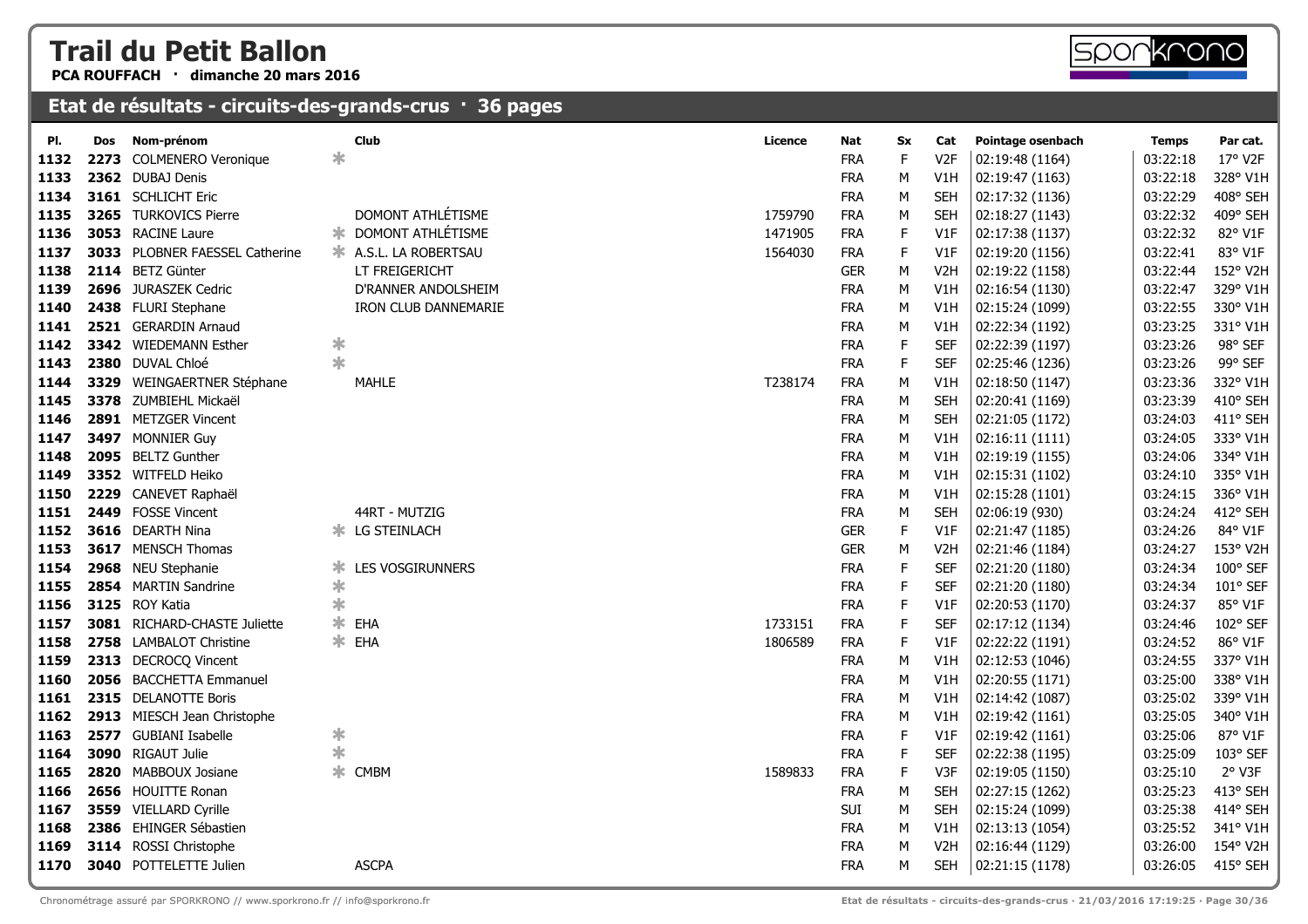**PCA ROUFFACH · dimanche 20 mars 2016**



| PI.  | Dos  | Nom-prénom                    |        | Club                            | Licence | Nat        | Sx | Cat              | Pointage osenbach | <b>Temps</b> | Par cat.          |
|------|------|-------------------------------|--------|---------------------------------|---------|------------|----|------------------|-------------------|--------------|-------------------|
| 1171 |      | 2562 GREBIL Julien            |        |                                 |         | <b>FRA</b> | м  | <b>SEH</b>       | 02:23:14 (1206)   | 03:26:24     | 416° SEH          |
| 1172 |      | 2447 FORTEGUERRE Romain       |        |                                 |         | <b>FRA</b> | М  | <b>SEH</b>       | 02:24:02 (1212)   | 03:26:47     | 417° SEH          |
| 1173 |      | 2201 BRUA Fabien              |        |                                 |         | <b>FRA</b> | М  | V1H              | 02:23:42 (1210)   | 03:26:49     | 342° V1H          |
| 1174 |      | 2681 JACQUEMAIN Joel          |        |                                 |         | <b>FRA</b> | М  | V3H              | 02:23:06 (1203)   | 03:26:56     | 36° V3H           |
| 1175 |      | 2360 DROUIN Christian         |        | DOMONT ATHLETISME               | 440933  | <b>FRA</b> | М  | V <sub>2</sub> H | 02:22:40 (1198)   | 03:27:02     | 155° V2H          |
| 1176 |      | 3071 REMETTER Yannick         |        |                                 |         | <b>FRA</b> | М  | V1H              | 02:16:25 (1117)   | 03:27:06     | 343° V1H          |
| 1177 |      | 2420 FERNANDEZ Vianney        |        |                                 |         | <b>FRA</b> | М  | <b>SEH</b>       | 02:19:01 (1149)   | 03:27:15     | 418° SEH          |
| 1178 |      | 2446 FORTEGUERRE Céline       | ∗      |                                 |         | <b>FRA</b> | F  | <b>SEF</b>       | 02:24:04 (1213)   | 03:27:17     | 104° SEF          |
| 1179 |      | 2448 FORTEGUERRE Marie        | $\ast$ |                                 |         | <b>FRA</b> | F  | <b>SEF</b>       | 02:24:04 (1213)   | 03:27:17     | 105° SEF          |
| 1180 |      | 2869 MATHIS Manon             | ж.     | LAUFFTREFF TV OTTWEILER         |         | <b>GER</b> | E  | <b>SEF</b>       | 02:22:34 (1192)   | 03:27:22     | 106° SEF          |
| 1181 |      | 3178 SCHWARTZ Stéphane        |        |                                 |         | <b>FRA</b> | М  | V1H              | 02:19:28 (1160)   | 03:27:24     | 344° V1H          |
| 1182 |      | 3429 EGGENBERGER Marcus       |        |                                 |         | <b>GER</b> | М  | <b>SEH</b>       | 02:20:10 (1167)   | 03:27:26     | 419° SEH          |
| 1183 |      | 2052 AUBRY Frédéric           |        |                                 |         | <b>FRA</b> | М  | V1H              | 02:24:17 (1218)   | 03:27:54     | 345° V1H          |
| 1184 |      | 2283 COVRE Diego              |        | <b>BOURGUIRUN</b>               |         | <b>FRA</b> | М  | V <sub>2</sub> H | 02:20:25 (1168)   | 03:27:56     | 156° V2H          |
| 1185 |      | <b>3047</b> PURVES Alexandre  |        |                                 |         | <b>FRA</b> | М  | <b>SEH</b>       | 02:13:43 (1063)   | 03:28:01     | 420° SEH          |
| 1186 |      | 2638 HILBOLD Sylvie           | ∗      | <b>IRON CLUB DANNEMARIE</b>     |         | <b>FRA</b> | F  | V1F              | 02:19:58 (1166)   | 03:28:11     | 88° V1F           |
| 1187 |      | 2561 GRAVE-SCHREDER Clarisse  | ∗      |                                 |         | <b>FRA</b> | E  | V3F              | 02:22:03 (1190)   | 03:28:17     | 3° V3F            |
| 1188 |      | 3095 RITTER Hélène            | ∗      |                                 |         | <b>GER</b> | F. | <b>SEF</b>       | 02:23:36 (1209)   | 03:28:18     | 107° SEF          |
| 1189 |      | 2547 GONZALEZ Vincent         |        | <b>BOUBIET TEAM</b>             |         | <b>BEL</b> | M  | V1H              | 02:24:58 (1221)   | 03:28:19     | 346° V1H          |
| 1190 |      | 2345 DIDRICHT Francis         |        | <b>BOUBIETS</b>                 |         | <b>BEL</b> | M  | V1H              | 02:24:59 (1222)   | 03:28:22     | 347° V1H          |
| 1191 |      | 2978 NOUYRIGAT André          |        |                                 |         | <b>FRA</b> | M  | <b>SEH</b>       | 02:25:05 (1227)   | 03:28:27     | 421° SEH          |
| 1192 |      | 3416 COURVOISIER Arnaud       |        | ASPTT BELFORT TRAIL             |         | <b>FRA</b> | М  | V1H              | 02:17:44 (1139)   | 03:28:34     | 348° V1H          |
| 1193 |      | 3420 DIEBOLD Jean Luc         |        | ASPTT STRASBOURG TRI            |         | <b>FRA</b> | М  | V <sub>2</sub> H | 02:19:50 (1165)   | 03:28:55     | 157° V2H          |
| 1194 |      | 2352 DOLVET Franck            |        |                                 |         | <b>FRA</b> | М  | V1H              | 02:14:46 (1089)   | 03:28:57     | 349° V1H          |
| 1195 |      | 2463 FREIDER-SCHAFFRIK Marion |        | <b>☀ SV WALDKIRCH</b>           |         | <b>GER</b> | F  | V3F              | 02:25:15 (1232)   | 03:28:57     | 4° V3F            |
| 1196 |      | 3303 VON OW Julia             |        | <b><del></del> SV WALDKIRCH</b> |         | <b>GER</b> | E  | <b>SEF</b>       | 02:25:14 (1231)   | 03:28:57     | 108° SEF          |
| 1197 |      | 2089 BEAUMET Fanny            | $\ast$ |                                 |         | <b>BEL</b> | F  | <b>SEF</b>       | 02:25:25 (1235)   | 03:29:20     | 109° SEF          |
| 1198 |      | 2336 DEVOS Gorik              |        | SELLA RONDA TRAIL RUN           |         | <b>BEL</b> | М  | V1H              | 02:30:23 (1289)   | 03:29:35     | 350° V1H          |
| 1199 |      | 2485 GAGE Valerie             | ж.     | <b>CLDO</b>                     |         | <b>FRA</b> | F  | V1F              | 02:21:14 (1177)   | 03:29:41     | 89° V1F           |
| 1200 |      | 3094 RITTER Gilbert           |        |                                 |         | <b>FRA</b> | М  | V3H              | 02:23:08 (1204)   | 03:29:56     | 37° V3H           |
| 1201 |      | 2472 FRISETTI David           |        |                                 |         | <b>FRA</b> | М  | V1H              |                   | 03:29:59     | 351° V1H          |
| 1202 |      | 2798 LEROY Camille            |        | <b>D'RANNER</b>                 |         | <b>FRA</b> | М  | <b>SEH</b>       | 02:19:25 (1159)   | 03:29:59     | 422° SEH          |
| 1203 |      | 2520 GERARDIN Anne            | $\ast$ |                                 |         | <b>FRA</b> | F. | <b>SEF</b>       | 02:22:35 (1194)   | 03:30:10     | $110^{\circ}$ SEF |
| 1204 |      | 2424 FESSLER Vincent          |        |                                 |         | <b>FRA</b> | М  | V1H              | 02:21:09 (1174)   | 03:30:13     | 352° V1H          |
| 1205 |      | 3596 MARTIN David             |        |                                 |         | <b>FRA</b> | М  | V1H              | 02:21:58 (1188)   | 03:30:30     | 353° V1H          |
| 1206 |      | 2405 FAHSOLD Pierre           |        |                                 |         | <b>BEL</b> | М  | <b>SEH</b>       | 02:24:15 (1217)   | 03:30:35     | 423° SEH          |
| 1207 |      | 2460 FRAU Clément             |        |                                 |         | <b>FRA</b> | М  | <b>SEH</b>       | 02:21:09 (1174)   | 03:30:36     | 424° SEH          |
| 1208 | 2100 | <b>BENOIT David</b>           |        |                                 |         | <b>FRA</b> | M  | V1H              | 02:27:49 (1266)   | 03:30:50     | 354° V1H          |
| 1209 |      | 3104 ROELLINGER Roellinger    |        | <b>FAST GUEBWILLER</b>          |         | <b>FRA</b> | M  | V1H              | 02:23:31 (1208)   | 03:30:51     | 355° V1H          |
|      |      |                               |        |                                 |         |            |    |                  |                   |              |                   |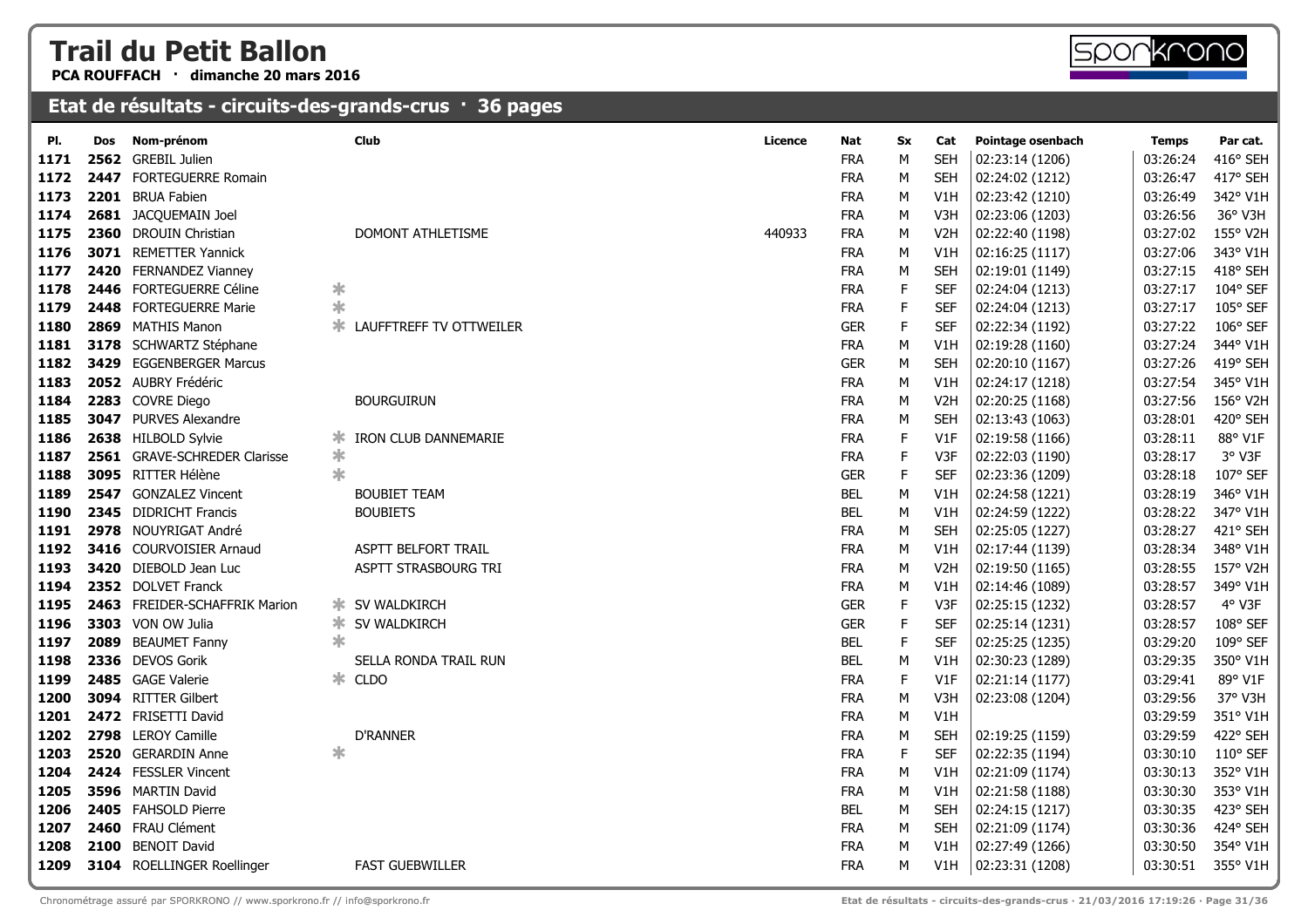**PCA ROUFFACH · dimanche 20 mars 2016**

#### **Etat de résultats - circuits-des-grands-crus · 36 pages**

| 1210 |      | 2596 HAENEL Brigitte                                                        | ∗.     | ASPTT TRI STRASBOURG  |         | <b>FRA</b> | F  | V2F              | 02:23:43 (1211)                                                                 | 03:31:10 | 18° V2F    |
|------|------|-----------------------------------------------------------------------------|--------|-----------------------|---------|------------|----|------------------|---------------------------------------------------------------------------------|----------|------------|
| 1211 |      | 2255 CHARROIS Audrey                                                        | $\ast$ |                       |         | <b>FRA</b> | E  | <b>SEF</b>       | 02:28:57 (1273)                                                                 | 03:31:22 | 111° SEF   |
| 1212 |      | 2254 CHARRIS Jean Baptiste                                                  |        |                       |         | <b>FRA</b> | M  | <b>SEH</b>       | 02:29:00 (1276)                                                                 | 03:31:22 | 425° SEH   |
| 1213 | 2001 | <b>ABRAHAM Bertrand</b>                                                     |        |                       |         | <b>FRA</b> | М  | V1H              | 02:28:58 (1274)                                                                 | 03:31:22 | 356° V1H   |
| 1214 | 2800 | <b>LETARD Clothilde</b>                                                     | $\ast$ |                       |         | <b>LUX</b> | E  | <b>SEF</b>       | 02:22:51 (1199)                                                                 | 03:31:24 | 112° SEF   |
| 1215 | 2600 | <b>HAMET Jean Valere</b>                                                    |        |                       |         | LUX        | М  | <b>SEH</b>       | 02:22:51 (1199)                                                                 | 03:31:27 | 426° SEH   |
| 1216 |      | 2011 AGRAPART Jean                                                          |        | LES FONDUS SÉZANNAIS  |         | <b>FRA</b> | M  | V <sub>3</sub> H | 02:24:49 (1220)                                                                 | 03:31:32 | 38° V3H    |
| 1217 |      | 2086 BAZIN David                                                            |        | TEAM LOULOU TRAIL     |         | <b>FRA</b> | М  | V1H              | 02:30:38 (1291)                                                                 | 03:31:49 | 357° V1H   |
| 1218 |      | 3280 VATRY Christiane                                                       | ∗.     | <b>TRITYC</b>         |         | <b>FRA</b> | E  | V1F              | 02:30:38 (1291)                                                                 | 03:31:49 | 90° V1F    |
| 1219 |      | 2365 DUC Marie Laure                                                        | ∗      |                       |         | <b>FRA</b> | F  | <b>SEF</b>       | 02:25:07 (1229)                                                                 | 03:32:00 | 113° SEF   |
| 1220 |      | 3547 STOLL Julia                                                            | $\ast$ |                       |         | <b>FRA</b> | F  | <b>SEF</b>       | 02:31:23 (1303)                                                                 | 03:32:04 | 114° SEF   |
| 1221 |      | 3301 VOLPATO Denis                                                          |        |                       |         | <b>FRA</b> | М  | V <sub>2</sub> H | 02:21:54 (1187)                                                                 | 03:32:12 | 158° V2H   |
| 1222 |      | 2808 LLERENA Elsa                                                           | ∗      | S <sub>2</sub> A      | 1797332 | <b>FRA</b> | F  | <b>SEF</b>       | 02:25:07 (1229)                                                                 | 03:32:30 | 115° SEF   |
| 1223 | 2127 | <b>BINGERT Philippe</b>                                                     |        | <b>PCA</b>            | 1484556 | <b>FRA</b> | М  | V <sub>2</sub> H | 02:22:54 (1201)                                                                 | 03:32:36 | 159° V2H   |
| 1224 |      | 2765 LAMOT Gerald                                                           |        |                       |         | <b>FRA</b> | М  | V1H              | 02:17:10 (1132)                                                                 | 03:32:39 | 358° V1H   |
| 1225 | 2579 | <b>GUERRIER Céline</b>                                                      | ∗      | <b>PCA</b>            | 1314860 | <b>FRA</b> | E  | V <sub>2F</sub>  | 02:21:12 (1176)                                                                 | 03:32:40 | 19° V2F    |
| 1226 | 2699 | <b>JUSTINIANI Barbara</b>                                                   | $\ast$ |                       |         | <b>FRA</b> | E  | V <sub>2F</sub>  | 02:29:28 (1280)                                                                 | 03:32:41 | 20° V2F    |
| 1227 | 2939 | <b>MOSCA Christine</b>                                                      | $\ast$ |                       |         | <b>FRA</b> | F  | <b>SEF</b>       | 02:30:53 (1296)                                                                 | 03:32:43 | $116°$ SEF |
| 1228 |      | 2938 MOSCA Sylvain                                                          |        |                       |         | <b>FRA</b> | М  | V1H              | 02:30:50 (1293)                                                                 | 03:32:45 | 359° V1H   |
| 1229 | 3073 | <b>RENAUD Anne Charlotte</b>                                                | $\ast$ |                       |         | <b>FRA</b> | F. | V1F              | 02:30:54 (1299)                                                                 | 03:32:46 | 91° V1F    |
| 1230 | 2385 | <b>EGLOFF Christelle</b>                                                    | ∗      | <b>US FORBACH</b>     | 1669843 | <b>FRA</b> | F  | V1F              | 02:23:30 (1207)                                                                 | 03:32:46 | 92° V1F    |
| 1231 | 3340 | <b>WENGER Sandra</b>                                                        | $\ast$ |                       |         | SUI        | F  | V <sub>2F</sub>  | 02:27:43 (1265)                                                                 | 03:33:05 | 21° V2F    |
| 1232 | 3260 | <b>TRAVERS Benjamin</b>                                                     |        |                       |         | <b>FRA</b> | М  | <b>SEH</b>       | 02:19:07 (1151)                                                                 | 03:33:12 | 427° SEH   |
| 1233 | 2523 | <b>GERK Verena</b>                                                          | $\ast$ |                       |         | <b>GER</b> | F. | <b>SEF</b>       | 02:29:05 (1279)                                                                 | 03:33:20 | 117° SEF   |
| 1234 |      | 2815 LOUMACHI Alain                                                         |        |                       |         | <b>FRA</b> | М  | V3H              | 02:17:40 (1138)                                                                 | 03:33:25 | 39° V3H    |
| 1235 |      | 2407 FAITROP Bernard                                                        |        | ANA                   |         | <b>FRA</b> | М  | V3H              | 02:24:08 (1215)                                                                 | 03:34:02 | 40° V3H    |
| 1236 |      | 2202 BRUCHLEN Nicole                                                        | ∗.     | EGMA                  | 1589600 | <b>FRA</b> | E  | V <sub>2F</sub>  | 02:26:04 (1242)                                                                 | 03:34:12 | 22° V2F    |
| 1237 |      | 3573 ROEHRL Florian                                                         |        |                       |         | SUI        | M  | <b>SEH</b>       | 02:26:31 (1245)                                                                 | 03:34:31 | 428° SEH   |
| 1238 |      | 2892 METZGER Chantal                                                        | ∗      | EHA                   | 1669782 | <b>FRA</b> | F  | V <sub>2F</sub>  | 02:25:59 (1240)                                                                 | 03:34:32 | 23° V2F    |
| 1239 |      | 2159 BOOTZ Anne Sophie                                                      | $\ast$ |                       |         | <b>FRA</b> | F  | <b>SEF</b>       | 02:26:33 (1247)                                                                 | 03:34:37 | 118° SEF   |
| 1240 |      | 2624 HENCHES Céline                                                         | $\ast$ |                       |         | <b>FRA</b> | F  | <b>SEF</b>       | 02:26:33 (1247)                                                                 | 03:34:39 | 119° SEF   |
| 1241 |      | 3096 RITZENTHALER Sarah                                                     |        |                       |         | <b>FRA</b> | E  | <b>SEF</b>       | 02:24:10 (1216)                                                                 | 03:34:40 | 120° SEF   |
| 1242 |      | 3582 BERTRAND Virginie                                                      | ∗.     | D'RANNER D ANDOLSHEIM |         | <b>FRA</b> | F  | <b>SEF</b>       | 02:22:38 (1195)                                                                 | 03:34:44 | 121° SEF   |
| 1243 |      | 2451 FRACHE Georges                                                         |        |                       |         | <b>FRA</b> | М  | V3H              | 02:29:59 (1285)                                                                 | 03:35:09 | 41° V3H    |
| 1244 |      | 2550 GORRETO Francisco                                                      |        |                       |         | <b>FRA</b> | M  | V1H              | 02:21:06 (1173)                                                                 | 03:35:17 | 360° V1H   |
| 1245 |      | 3421 DIJOUX Philippe                                                        |        |                       |         | <b>FRA</b> | М  | <b>SEH</b>       | 02:15:54 (1108)                                                                 | 03:35:18 | 429° SEH   |
| 1246 |      | 2401 EUSEPI Laura                                                           | $\ast$ |                       |         | <b>FRA</b> | F. | <b>SEF</b>       | 02:26:21 (1244)                                                                 | 03:35:24 | 122° SEF   |
| 1247 |      | 2556 GRAILLE Franck                                                         |        |                       |         | <b>FRA</b> | М  | <b>SEH</b>       | 02:25:06 (1228)                                                                 | 03:36:04 | 430° SEH   |
| 1248 |      | 2429 FISCHER Eliane                                                         |        | SKIEUR DE SOULTZEREN  |         | <b>FRA</b> | F  | V <sub>2F</sub>  | 02:24:46 (1219)                                                                 | 03:36:05 | 24° V2F    |
|      |      | Chronométrage assuré par SPORKRONO // www.sporkrono.fr // info@sporkrono.fr |        |                       |         |            |    |                  | Etat de résultats - circuits-des-grands-crus · 21/03/2016 17:19:26 · Page 32/36 |          |            |

**Pl. Dos Nom-prénom Club Licence Nat Sx Cat Pointage osenbach Temps Par cat.**

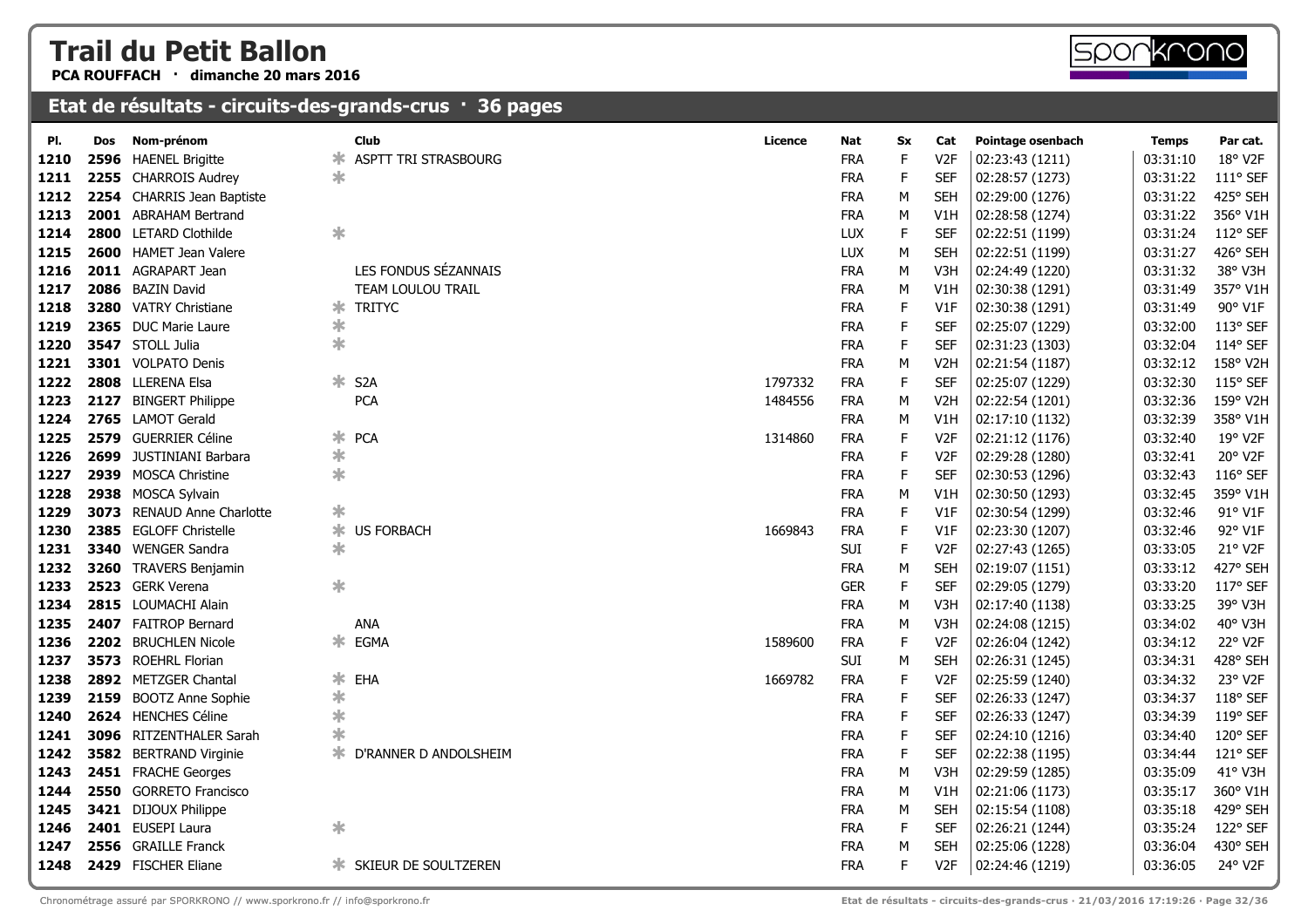**PCA ROUFFACH · dimanche 20 mars 2016**

| PI.  | Dos  | Nom-prénom                   |        | Club                        | Licence | Nat        | Sx          | Cat              | Pointage osenbach | <b>Temps</b> | Par cat. |
|------|------|------------------------------|--------|-----------------------------|---------|------------|-------------|------------------|-------------------|--------------|----------|
| 1249 |      | 2442 FONTCUBERTA Francisco   |        | DOMONT ATHLÉTISME           | 1030445 | <b>FRA</b> | М           | V3H              | 02:23:05 (1202)   | 03:36:07     | 42° V3H  |
| 1250 |      | 2543 GODEFROY Luc            |        | DOMONT ATHLÉTISME           | 1651268 | <b>FRA</b> | М           | V1H              | 02:26:35 (1250)   | 03:36:07     | 361° V1H |
| 1251 |      | 2542 GODEFROY Sylvie         | ж      | DOMONT ATHLETISME           | 1640218 | <b>FRA</b> | $\mathsf F$ | V1F              | 02:26:35 (1250)   | 03:36:10     | 93° V1F  |
| 1252 |      | 3314 WALDHART Noémie         | ∗      |                             |         | <b>FRA</b> | E           | <b>SEF</b>       | 02:25:24 (1233)   | 03:36:37     | 123° SEF |
| 1253 |      | 2075 BARRERE Patrice         |        | <b>D'RANNER</b>             |         | <b>FRA</b> | M           | V1H              | 02:27:09 (1258)   | 03:36:51     | 362° V1H |
| 1254 |      | 2967 NEU Sylvain             |        | OFFICINE DU GUEUX           |         | <b>FRA</b> | M           | V3H              | 02:25:00 (1224)   | 03:36:59     | 43° V3H  |
| 1255 |      | 2303 DE BONN Marx            |        |                             |         | <b>FRA</b> | М           | <b>SEH</b>       | 02:26:54 (1255)   | 03:37:03     | 431° SEH |
| 1256 |      | 2170 BOULAIN Vincent         |        |                             |         | <b>FRA</b> | M           | <b>SEH</b>       | 02:19:12 (1152)   | 03:37:09     | 432° SEH |
| 1257 |      | 2941 MOUYSSET Martial        |        |                             |         | <b>FRA</b> | M           | V <sub>2</sub> H | 02:26:37 (1252)   | 03:37:12     | 160° V2H |
| 1258 |      | 2332 DESRAY Valérie          | ∗.     | EHA                         | 646386  | <b>FRA</b> | F           | V <sub>2</sub> F | 02:26:37 (1252)   | 03:37:14     | 25° V2F  |
| 1259 |      | 2693 JOURDAIN Catherine      |        | * NMT54                     |         | <b>FRA</b> | E           | V1F              | 02:28:30 (1271)   | 03:37:24     | 94° V1F  |
| 1260 |      | 3327 WEHRLEN Thierry         |        |                             |         | <b>FRA</b> | M           | V <sub>2</sub> H | 02:21:52 (1186)   | 03:37:42     | 161° V2H |
| 1261 |      | 2423 FERRUS Michel           |        |                             |         | <b>FRA</b> | M           | V3H              | 02:30:53 (1296)   | 03:37:43     | 44° V3H  |
| 1262 |      | 2726 KOENIG Veronique        | $\ast$ |                             |         | <b>FRA</b> | $\mathsf F$ | V <sub>2F</sub>  | 02:27:56 (1268)   | 03:37:45     | 26° V2F  |
| 1263 |      | 2745 KUHN Christian          |        |                             |         | <b>FRA</b> | M           | V1H              | 02:26:33 (1247)   | 03:37:48     | 363° V1H |
| 1264 |      | 3121 ROUSSEL Philippe        |        |                             |         | <b>FRA</b> | М           | V1H              | 02:27:54 (1267)   | 03:37:49     | 364° V1H |
| 1265 |      | 3187 SEIDL Carine            | ∗      |                             |         | <b>FRA</b> | E           | <b>SEF</b>       | 02:25:49 (1237)   | 03:37:53     | 124° SEF |
| 1266 |      | 3509 OULBANI Michel          |        |                             |         | <b>FRA</b> | M           | V <sub>2</sub> H | 02:27:10 (1259)   | 03:38:01     | 162° V2H |
| 1267 |      | 2155 BOITARD Sébastien       |        |                             |         | <b>FRA</b> | M           | V1H              | 02:26:32 (1246)   | 03:38:02     | 365° V1H |
| 1268 |      | 3508 OULBANI Jerome          |        |                             |         | <b>FRA</b> | М           | <b>SEH</b>       | 02:27:11 (1260)   | 03:38:09     | 433° SEH |
| 1269 | 2177 | <b>BOURGADE Stéphane</b>     |        |                             |         | <b>FRA</b> | М           | <b>SEH</b>       | 02:25:55 (1238)   | 03:38:16     | 434° SEH |
| 1270 |      | 2176 BOURGADE Tatiana        | $\ast$ |                             |         | <b>FRA</b> | $\mathsf F$ | <b>SEF</b>       | 02:29:28 (1280)   | 03:38:16     | 125° SEF |
| 1271 |      | <b>3066</b> RECLAIRE Ludovic |        |                             |         | <b>BEL</b> | M           | <b>SEH</b>       | 02:24:59 (1222)   | 03:38:19     | 435° SEH |
| 1272 |      | 2049 AUBERT Martine          |        | * ANA                       | 644835  | <b>FRA</b> | $\mathsf F$ | V1F              | 02:33:45 (1315)   | 03:38:23     | 95° V1F  |
| 1273 |      | 2427 FINANCE Cedric          |        |                             |         | <b>FRA</b> | M           | V1H              | 02:27:05 (1257)   | 03:39:03     | 366° V1H |
| 1274 |      | 2658 HOYOIS Patrick          |        | <b>RUN'ESSENCE</b>          |         | <b>BEL</b> | M           | V <sub>2</sub> H | 02:30:01 (1287)   | 03:39:12     | 163° V2H |
| 1275 |      | 2994 PARISSE Christian       |        | <b>RUN'ESSENCE</b>          |         | <b>BEL</b> | М           | V1H              | 02:30:01 (1287)   | 03:39:24     | 367° V1H |
| 1276 |      | 3139 SANSONNENS Nicolas      |        |                             |         | SUI        | М           | V1H              | 02:29:00 (1276)   | 03:39:48     | 368° V1H |
| 1277 |      | 3248 THOMET René             |        |                             |         | SUI        | M           | V <sub>2</sub> H | 02:29:00 (1276)   | 03:39:48     | 164° V2H |
| 1278 |      | 3294 VIRON Jérémie           |        | <b>IRON CLUB DANNEMARIE</b> |         | <b>FRA</b> | М           | <b>SEH</b>       | 02:10:40 (1012)   | 03:39:49     | 436° SEH |
| 1279 |      | 2098 BEN AYOUM Audrey        | $\ast$ |                             |         | <b>FRA</b> | $\mathsf F$ | <b>SEF</b>       | 02:30:52 (1294)   | 03:39:58     | 126° SEF |
| 1280 |      | 2042 ARMSPACH Nicolas        |        |                             |         | <b>FRA</b> | М           | <b>SEH</b>       | 02:30:52 (1294)   | 03:39:58     | 437° SEH |
| 1281 |      | 2821 MAERKLEN Sylviane       | ∗      |                             |         | <b>FRA</b> | $\mathsf F$ | V1F              | 02:29:45 (1283)   | 03:40:09     | 96° V1F  |
| 1282 |      | 2101 BENSAIDA Catherine      | ∗.     | <b>CLDO</b>                 |         | <b>FRA</b> | $\mathsf F$ | V <sub>2F</sub>  | 02:30:59 (1301)   | 03:40:28     | 27° V2F  |
| 1283 |      | 3525 SAMBARINO Jerome        |        |                             |         | <b>FRA</b> | M           | <b>SEH</b>       | 02:23:09 (1205)   | 03:40:32     | 438° SEH |
| 1284 |      | 2450 FOUILLET Gilles         |        |                             |         | <b>FRA</b> | М           | V <sub>2</sub> H | 02:26:05 (1243)   | 03:41:06     | 165° V2H |
| 1285 |      | 3006 PERRIOT-COMTE Andre     |        |                             |         | <b>FRA</b> | М           | V3H              | 02:30:00 (1286)   | 03:41:12     | 45° V3H  |
| 1286 |      | 2706 KELLER Daniel           |        | <b>FAST GUEBWILLER</b>      |         | <b>FRA</b> | М           | V <sub>2</sub> H | 02:30:53 (1296)   | 03:41:14     | 166° V2H |
| 1287 |      | 3426 DUPEYRON Laurence       | ∗      |                             |         | <b>FRA</b> | F           | V2F              | 02:26:59 (1256)   | 03:41:25     | 28° V2F  |
|      |      |                              |        |                             |         |            |             |                  |                   |              |          |

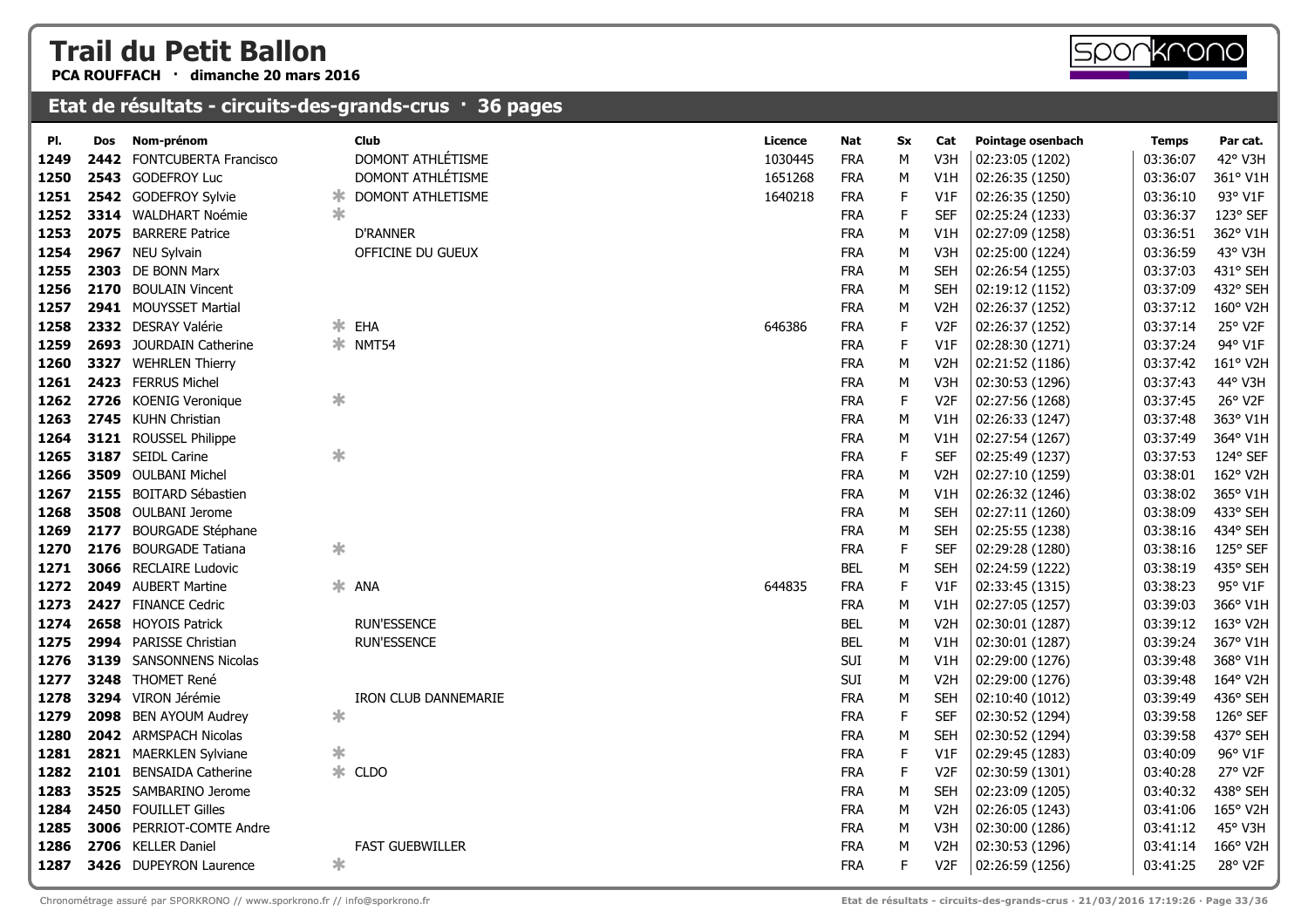**PCA ROUFFACH · dimanche 20 mars 2016**

| PI.  | <b>Dos</b> | Nom-prénom                   | Club                            | Licence | Nat        | <b>Sx</b>   | Cat              | Pointage osenbach | <b>Temps</b> | Par cat. |
|------|------------|------------------------------|---------------------------------|---------|------------|-------------|------------------|-------------------|--------------|----------|
| 1288 | 3409       | <b>BUVAT Rémi</b>            |                                 |         | <b>FRA</b> | М           | V <sub>2</sub> H | 02:26:43 (1254)   | 03:41:27     | 167° V2H |
| 1289 |            | 3587 PETITHORY Lylia Daisy   | AC HUNINGUE<br>ж                | 488825  | <b>FRA</b> | F           | V3F              | 02:29:28 (1280)   | 03:41:39     | 5° V3F   |
| 1290 |            | 2013 AISSAOUI Diane          | ж                               |         | <b>FRA</b> | $\mathsf F$ | V1F              | 02:31:49 (1305)   | 03:41:47     | 97° V1F  |
| 1291 |            | <b>3512</b> PFORTNER Jacques | <b>ASC STRASBOURG</b>           | 1553406 | <b>FRA</b> | М           | V <sub>2</sub> H | 02:21:19 (1179)   | 03:42:00     | 168° V2H |
| 1292 |            | 3606 VEDEL Matthieu          |                                 |         | <b>FRA</b> | М           | <b>SEH</b>       | 02:26:02 (1241)   | 03:42:23     | 439° SEH |
| 1293 |            | 3146 SCHÄFER Yvonne          | TEAM ERDINGER ALKOHOLFREI<br>∗  |         | <b>FRA</b> | $\mathsf F$ | V1F              | 02:33:28 (1312)   | 03:42:28     | 98° V1F  |
| 1294 |            | 2705 KAUFMANN Stefanie       | $\ast$                          |         | <b>GER</b> | F           | <b>SEF</b>       | 02:33:28 (1312)   | 03:42:30     | 127° SEF |
| 1295 |            | 3164 SCHMIDT Matthieu        |                                 |         | <b>FRA</b> | М           | <b>SEH</b>       | 02:21:44 (1182)   | 03:42:47     | 440° SEH |
| 1296 |            | 3442 GANGLOFF François       |                                 |         | <b>FRA</b> | М           | <b>SEH</b>       | 02:25:03 (1225)   | 03:43:07     | 441° SEH |
| 1297 |            | 2361 DU FOUR Colette         | <b>* LES IDYLLES</b>            |         | <b>BEL</b> | F           | V3F              | 02:34:01 (1319)   | 03:43:22     | 6° V3F   |
| 1298 |            | 2007 ADAM Raymond            | <b>LES IDYLLES</b>              |         | <b>BEL</b> | М           | V3H              | 02:34:01 (1319)   | 03:43:22     | 46° V3H  |
| 1299 |            | 2601 HAMMANN Eva             | <b>* LANDAU RUNNING COMPANY</b> |         | <b>GER</b> | F           | V <sub>2F</sub>  | 02:37:53 (1340)   | 03:43:51     | 29° V2F  |
| 1300 |            | 2602 HAMMANN Volker          | LANDAU RUNNING COMPANY          |         | <b>GER</b> | М           | V3H              | 02:37:54 (1341)   | 03:43:52     | 47° V3H  |
| 1301 |            | 3614 BEAULAT Alice           | $\ast$                          |         | <b>GER</b> | F           | <b>SEF</b>       | 02:29:54 (1284)   | 03:44:31     | 128° SEF |
| 1302 |            | 2122 BILGER Geraldine        | ∗                               |         | LUX        | F           | <b>SEF</b>       | 02:37:31 (1337)   | 03:45:18     | 129° SEF |
| 1303 |            | 2651 HORRY Sandrine          | $\ast$                          |         | <b>FRA</b> | F           | <b>SEF</b>       | 02:33:57 (1317)   | 03:45:43     | 130° SEF |
| 1304 |            | 3598 CANTILLO Vito           |                                 |         | <b>FRA</b> | М           | V1H              | 02:33:58 (1318)   | 03:45:43     | 369° V1H |
| 1305 |            | 3213 SPINDLER Frederic       |                                 |         | <b>FRA</b> | М           | V <sub>2</sub> H | 02:27:42 (1264)   | 03:45:52     | 169° V2H |
| 1306 | 3050       | <b>QUENTON Angelique</b>     | * 44RT - MUTZIG                 |         | <b>FRA</b> | F           | <b>SEF</b>       | 02:36:03 (1326)   | 03:46:06     | 131° SEF |
| 1307 | 2329       | DERIVIERE Jean Pierre        | 44RT - MUTZIG                   |         | <b>FRA</b> | М           | V1H              | 02:36:04 (1327)   | 03:46:08     | 370° V1H |
| 1308 |            | 2388 EL HARDOUZ Issam        |                                 |         | <b>FRA</b> | М           | <b>SEH</b>       | 02:25:58 (1239)   | 03:46:10     | 442° SEH |
| 1309 |            | 3204 SOLTANI Sonia           | <b>UMICORE</b><br>*             |         | <b>FRA</b> | F           | <b>SEF</b>       | 02:33:16 (1311)   | 03:46:10     | 132° SEF |
| 1310 |            | 2004 GUIDEMANN Genevieve     | ж                               |         | <b>FRA</b> | F           | V <sub>2F</sub>  | 02:32:02 (1307)   | 03:46:13     | 30° V2F  |
| 1311 |            | 2797 COSTANTO Sando          | <b>D'RANNER</b>                 |         | <b>FRA</b> | М           | V <sub>2</sub> H | 02:31:57 (1306)   | 03:46:13     | 170° V2H |
| 1312 |            | 2002 ABSIL Quentin           |                                 |         | <b>BEL</b> | М           | <b>SEH</b>       | 02:28:14 (1269)   | 03:46:25     | 443° SEH |
| 1313 |            | 3290 VIGNERON David          |                                 |         | <b>BEL</b> | М           | <b>SEH</b>       | 02:28:16 (1270)   | 03:46:25     | 444° SEH |
| 1314 |            | 2876 MAUGER Gaelle           | ∗                               |         | <b>FRA</b> | F           | V1F              | 02:30:54 (1299)   | 03:46:43     | 99° V1F  |
| 1315 |            | 2454 FRANCOIS Lionel         |                                 |         | <b>FRA</b> | М           | V1H              | 02:31:27 (1304)   | 03:46:53     | 371° V1H |
| 1316 |            | 3328 WEIGEL Didier           |                                 |         | <b>FRA</b> | М           | V <sub>2</sub> H | 02:34:06 (1321)   | 03:47:01     | 171° V2H |
| 1317 |            | 2017 ALBERT Stephanie        | $\ast$                          |         | <b>FRA</b> | F           | V1F              | 02:32:39 (1308)   | 03:47:34     | 100° V1F |
| 1318 |            | 3135 SALK Peter              |                                 |         |            | М           | V <sub>2</sub> H | 02:28:36 (1272)   | 03:48:06     | 172° V2H |
| 1319 |            | 2441 FONSECA Alison          | ∗                               |         | <b>FRA</b> | F           | <b>SEF</b>       | 02:33:39 (1314)   | 03:49:12     | 133° SEF |
| 1320 |            | 2369 DUMAS Justine           | Ж.<br>44RT - MUTZIG             |         | <b>FRA</b> | F           | <b>SEF</b>       | 02:42:38 (1358)   | 03:49:19     | 134° SEF |
| 1321 |            | 2692 JOURDAIN David          | <b>NMT54</b>                    |         | <b>FRA</b> | М           | V1H              | 02:30:33 (1290)   | 03:49:42     | 372° V1H |
| 1322 |            | 2032 ANDRE Jean              | <b>DIEUZE</b>                   |         | <b>FRA</b> | М           | V3H              | 02:27:21 (1263)   | 03:49:46     | 48° V3H  |
| 1323 |            | 2304 DE BRUIJN Karel         | SAINT-LOUIS RC (ALS)            | 471153  | <b>FRA</b> | М           | V3H              | 02:36:22 (1328)   | 03:50:50     | 49° V3H  |
| 1324 |            | 2305 DE BRUIJN Petra         | SAINT-LOUIS RC (ALS)<br>Ж.      | 1418689 | <b>GER</b> | F           | <b>SEF</b>       | 02:36:22 (1328)   | 03:50:51     | 135° SEF |
| 1325 |            | 3042 PRINCE Martine          | ∗                               |         | <b>FRA</b> | F           | V2F              | 02:40:34 (1354)   | 03:51:01     | 31° V2F  |
| 1326 |            | 3278 VAROQUI Nadia           | * US FORBACH                    | 1275282 | <b>FRA</b> | F           | V <sub>2F</sub>  | 02:34:54 (1324)   | 03:51:06     | 32° V2F  |
|      |            |                              |                                 |         |            |             |                  |                   |              |          |

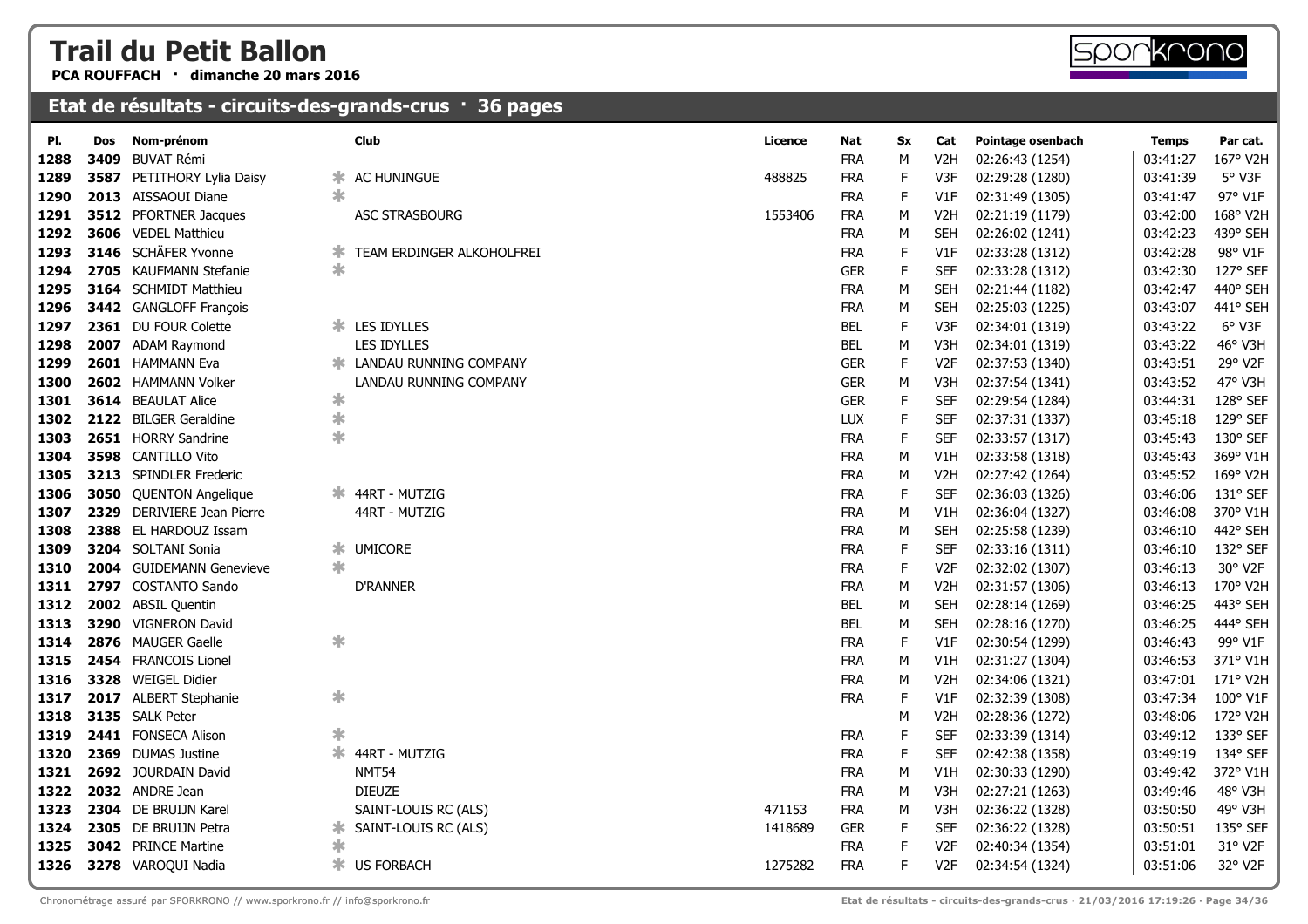**PCA ROUFFACH · dimanche 20 mars 2016**

| PI.  | Dos  | Nom-prénom                 |        | <b>Club</b>                   | Licence | Nat        | <b>Sx</b> | Cat              | Pointage osenbach | <b>Temps</b> | Par cat. |
|------|------|----------------------------|--------|-------------------------------|---------|------------|-----------|------------------|-------------------|--------------|----------|
| 1327 | 3493 | MEYER Hervé                |        |                               |         | <b>FRA</b> | M         | V1H              | 02:31:15 (1302)   | 03:51:07     | 373° V1H |
| 1328 | 3243 | <b>THOMAS Amelie</b>       |        | * RUN'ESSENCE                 |         | <b>BEL</b> | F.        | <b>SEF</b>       | 02:37:21 (1334)   | 03:51:31     | 136° SEF |
| 1329 |      | 3336 WELLIQUET Philippe    |        | <b>RUN'ESSENCE</b>            |         | <b>BEL</b> | м         | <b>SEH</b>       | 02:37:17 (1332)   | 03:51:31     | 445° SEH |
| 1330 |      | 2047 ASSAILLY Frédéric     |        |                               |         | <b>FRA</b> | M         | V <sub>1</sub> H | 02:27:11 (1260)   | 03:52:04     | 374° V1H |
| 1331 | 2169 | <b>BOUKHECHA Géraldine</b> | ж      | DOMONT ATHLETISME             | 1566108 | <b>FRA</b> | F.        | V1F              | 02:34:50 (1323)   | 03:52:27     | 101° V1F |
| 1332 | 3575 | <b>FRITSCH Anne</b>        | ∗      |                               |         | <b>FRA</b> | F         | V <sub>2F</sub>  | 02:37:34 (1339)   | 03:52:53     | 33° V2F  |
| 1333 | 2081 | <b>BATCHELOR John</b>      |        |                               |         | <b>FRA</b> | м         | V <sub>2</sub> H | 02:39:37 (1348)   | 03:53:18     | 173° V2H |
| 1334 | 2999 | <b>PELL Maurice</b>        |        |                               |         | <b>CAN</b> | М         | <b>SEH</b>       | 02:39:36 (1347)   | 03:53:19     | 446° SEH |
| 1335 |      | 2630 HERCEG Stephen        |        |                               |         | <b>USA</b> | М         | V1H              | 02:39:37 (1348)   | 03:53:20     | 375° V1H |
| 1336 |      | 2282 COUVREUR Esmeralda    | ∗.     | <b>RUN'ESSENCE</b>            |         | <b>BEL</b> | E         | V <sub>2F</sub>  | 02:37:22 (1336)   | 03:53:32     | 34° V2F  |
| 1337 | 2059 | <b>BAECKELANDT Marcel</b>  |        | <b>RUN'ESSENCE</b>            |         | <b>BEL</b> | М         | V <sub>2</sub> H | 02:37:21 (1334)   | 03:53:33     | 174° V2H |
| 1338 |      | 2749 KURTZ Sandra          | $\ast$ |                               |         | <b>FRA</b> | F         | V1F              | 02:39:28 (1345)   | 03:54:04     | 102° V1F |
| 1339 |      | 2402 EYERMANN Valerie      | $\ast$ |                               |         | <b>FRA</b> | E         | V1F              | 02:39:28 (1345)   | 03:54:04     | 103° V1F |
| 1340 | 2317 | <b>DELATTRE Celine</b>     | $\ast$ |                               |         | <b>FRA</b> | F         | <b>SEF</b>       | 02:37:32 (1338)   | 03:54:06     | 137° SEF |
| 1341 |      | 3057 RADOVANOVIC Marie     | $\ast$ |                               |         | <b>FRA</b> | F         | V1F              | 02:34:22 (1322)   | 03:54:35     | 104° V1F |
| 1342 |      | 3549 TABAOT Pascal         |        |                               |         | <b>FRA</b> | м         | V1H              | 02:40:04 (1351)   | 03:55:02     | 376° V1H |
| 1343 |      | 3137 SAMIETZ Mirko         |        |                               |         | <b>GER</b> | М         | V1H              | 02:35:30 (1325)   | 03:56:29     | 377° V1H |
| 1344 |      | 3034 PLUMIER Stéphanie     | ∗.     | <b>RUNNING TEC NAMUR</b>      |         | <b>BEL</b> | F         | <b>SEF</b>       | 02:50:12 (1369)   | 03:57:31     | 138° SEF |
| 1345 |      | 2819 LUX Monique           | ∗.     | RT SCHWEIGHOUSE               |         | <b>FRA</b> | E         | V3F              | 02:40:22 (1352)   | 03:57:51     | 7° V3F   |
| 1346 |      | 3501 MULLER Kathy          |        | * ANA                         | 1290594 | <b>FRA</b> | F         | V <sub>2F</sub>  | 02:45:34 (1364)   | 03:57:56     | 35° V2F  |
| 1347 |      | 3391 BARTH Nathalie        | $\ast$ |                               |         | <b>FRA</b> | E         | V1F              | 02:45:34 (1364)   | 03:57:57     | 105° V1F |
| 1348 |      | 2519 GERARD Alexandra      | ∗      | <b>CARACO'TRAILERS</b>        |         | <b>BEL</b> | E         | <b>SEF</b>       | 02:41:27 (1356)   | 03:58:07     | 139° SEF |
| 1349 |      | 3592 SCHROEDER Ulrich      |        |                               |         | <b>GER</b> | М         | V <sub>4</sub> H | 02:38:09 (1342)   | 03:58:41     | 1° V4H   |
| 1350 |      | 3304 VOSS Stéphanie        | $\ast$ |                               |         | <b>FRA</b> | F         | <b>SEF</b>       | 02:40:43 (1355)   | 03:59:00     | 140° SEF |
| 1351 |      | 2105 BERGAMELLI Christian  |        | <b>CMBM</b>                   | 1167950 | <b>FRA</b> | м         | V3H              | 02:39:14 (1344)   | 03:59:23     | 50° V3H  |
| 1352 |      | 2236 CASANOVA Mathilde     |        | * 44RT - MUTZIG               |         | <b>FRA</b> | E         | <b>ESF</b>       | 02:42:38 (1358)   | 04:00:16     | 3° ESF   |
| 1353 |      | 2234 CARRET Marc           |        | AUVERS ATHLÈTISME             | 1206078 | <b>FRA</b> | М         | V1H              | 02:36:53 (1331)   | 04:00:18     | 378° V1H |
| 1354 |      | 3480 MALOUM Faiza          | $\ast$ |                               |         | <b>FRA</b> | E         | V1F              | 02:43:06 (1361)   | 04:00:20     | 106° V1F |
| 1355 |      | 2554 GRABHERR Stephanie    | $\ast$ | <b>EGMA</b>                   | 1759982 | <b>FRA</b> | F         | <b>SEF</b>       | 02:42:20 (1357)   | 04:00:34     | 141° SEF |
| 1356 |      | 3285 VERSTRAETEN Pascale   | $\ast$ |                               |         | <b>BEL</b> | F         | V <sub>2F</sub>  | 02:42:52 (1360)   | 04:01:24     | 36° V2F  |
| 1357 |      | 2747 KUHN Patricia         | ∗.     | <b>PCA</b>                    | 1824131 | <b>FRA</b> | F         | V1F              | 02:38:38 (1343)   | 04:02:00     | 107° V1F |
| 1358 | 2825 | <b>MAGNE Nicolas</b>       |        | <b>SG HERICOURT</b>           | 171929  | <b>FRA</b> | M         | V <sub>2</sub> H | 02:39:55 (1350)   | 04:02:13     | 175° V2H |
| 1359 |      | 3279 VASSEUR Bernard       |        |                               |         | <b>FRA</b> | М         | V <sub>2</sub> H | 02:36:44 (1330)   | 04:04:47     | 176° V2H |
| 1360 |      | 2034 ANDRÉ Guggenbühl      |        |                               |         | <b>SUI</b> | М         | V <sub>2</sub> H | 02:33:48 (1316)   | 04:05:40     | 177° V2H |
| 1361 |      | 2331 DERUNGS Erwin         |        |                               |         | <b>SUI</b> | М         | V1H              | 02:25:04 (1226)   | 04:05:43     | 379° V1H |
| 1362 |      | 2371 DUPONT Christian      |        | <b>RUN'ESSENCE</b>            |         | <b>BEL</b> | м         | V <sub>2</sub> H | 02:37:19 (1333)   | 04:05:58     | 178° V2H |
| 1363 |      | 2806 LIEBY Sonia           |        | <b>* IRON CLUB</b>            |         | <b>FRA</b> | F         | V <sub>2F</sub>  | 02:45:12 (1363)   | 04:08:21     | 37° V2F  |
| 1364 |      | 2392 ELSE Isabelle         |        | <b>* IRON CLUB DANNEMARIE</b> |         | <b>FRA</b> | F         | V <sub>2F</sub>  | 02:45:11 (1362)   | 04:08:22     | 38° V2F  |
| 1365 |      | 2128 BINZ Alexander        |        |                               |         | <b>GER</b> | M         | V1H              | 02:40:22 (1352)   | 04:08:31     | 380° V1H |